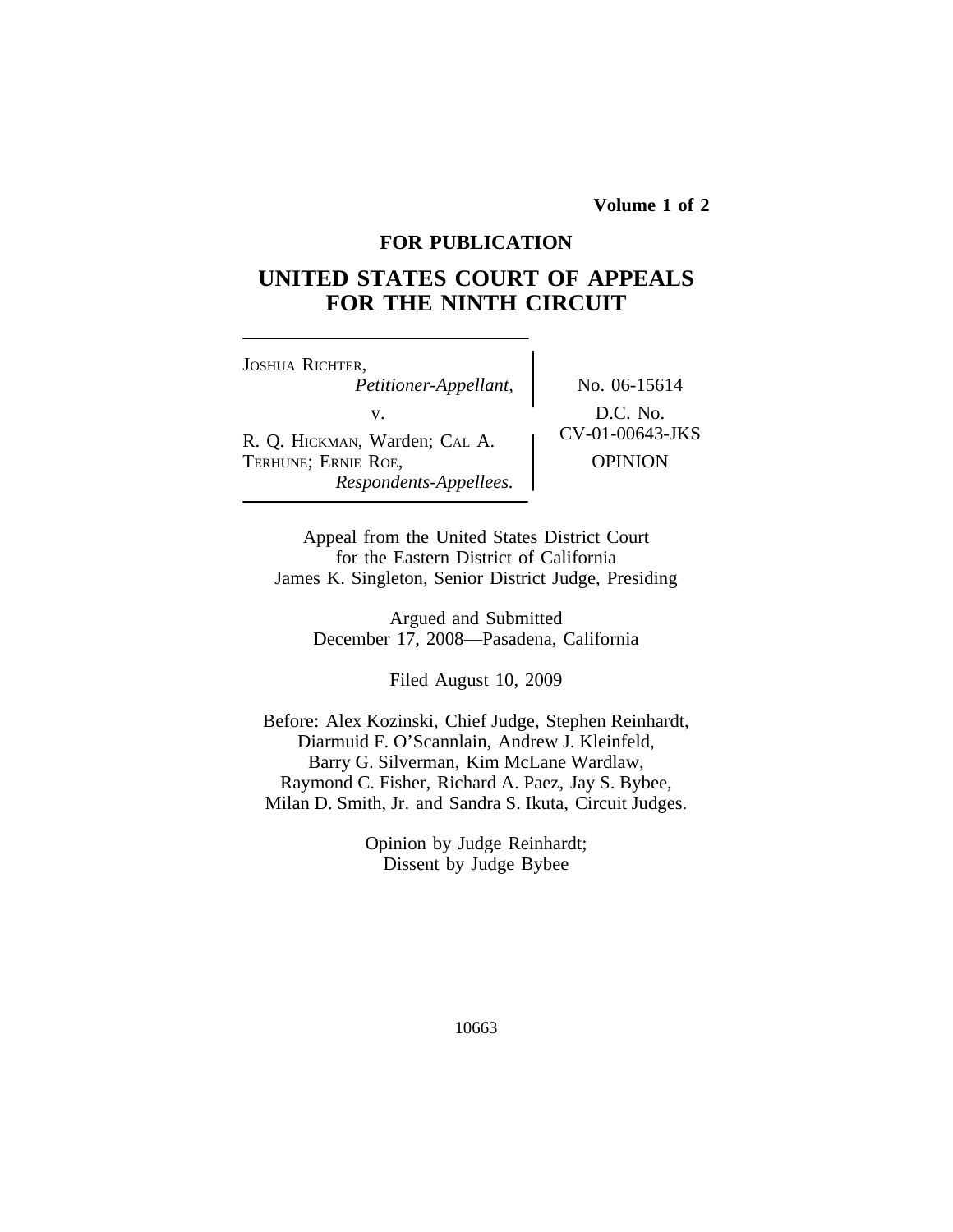# **COUNSEL**

Cliff Gardner, Oakland, California, for petitioner-appellant Joshua Richter.

Harry Joseph Colombo, Deputy Attorney General, John G. McLean, Supervising Deputy Attorney General, and Mark Anthony Johnson, Deputy Attorney General, Sacramento, California, for the respondents-appellees.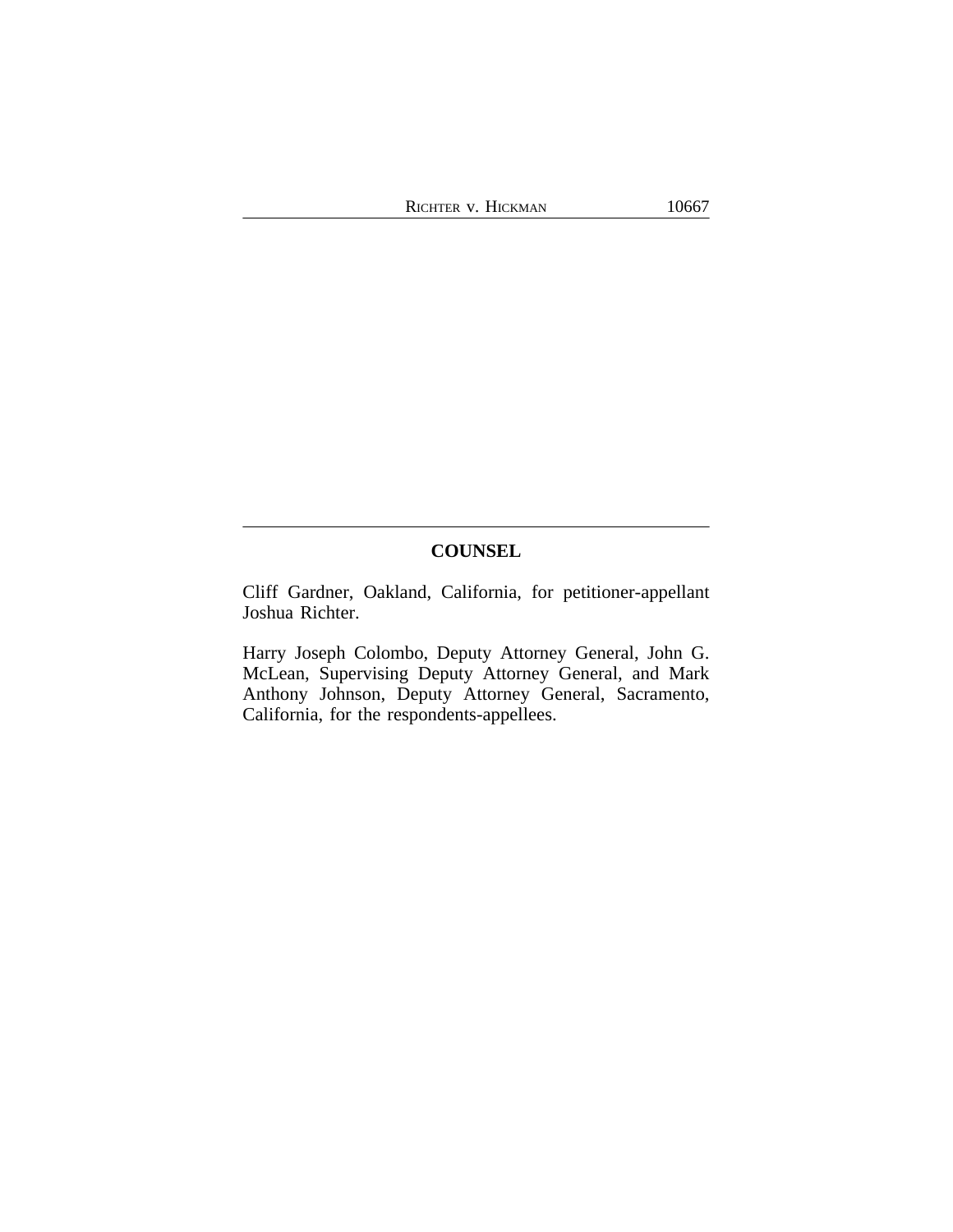### **OPINION**

## REINHARDT, Circuit Judge:

To . . . not prepare is the greatest of crimes; to be prepared beforehand for any contingency is the greatest of virtues.

— Sun Tzu, *The Art of War* 83 (Samuel B. Griffith trans., Oxford University Press 1963)

At the heart of an effective defense is an adequate investigation. Without sufficient investigation, a defense attorney, no matter how intelligent or persuasive in court, renders deficient performance and jeopardizes his client's defense.

Here, counsel did not meet his basic obligation to his client. Much was riding on his performance in this case: his client, Joshua Richter, was accused of murder, among other charges, and faced life imprisonment without parole. Yet, counsel failed to undertake the most elementary task that a responsible defense attorney would perform in a case of this nature, and consequently provided representation that fell well below a reasonable standard of professional competence. Although it was apparent that an issue critical to the outcome could best be resolved through the presentation of forensic evidence, counsel failed at each stage of the case to consult with a forensic expert of any type and thus failed to conduct the rudimentary investigation necessary in order to (1) decide upon the nature of the defense to be presented, (2) determine before trial what evidence he should offer, (3) prepare in advance how to counter damaging expert testimony that might be introduced by the prosecution, and (4) effectively crossexamine and rebut the prosecution's expert witnesses once they did testify during the course of the trial. There was in fact no strategic reason for counsel's failure to do so. As it turned out, these repeated failures to investigate were prejudicial: available forensic testimony would have contradicted the prosecution's explanation of the events that transpired and would have strongly supported the defense's version.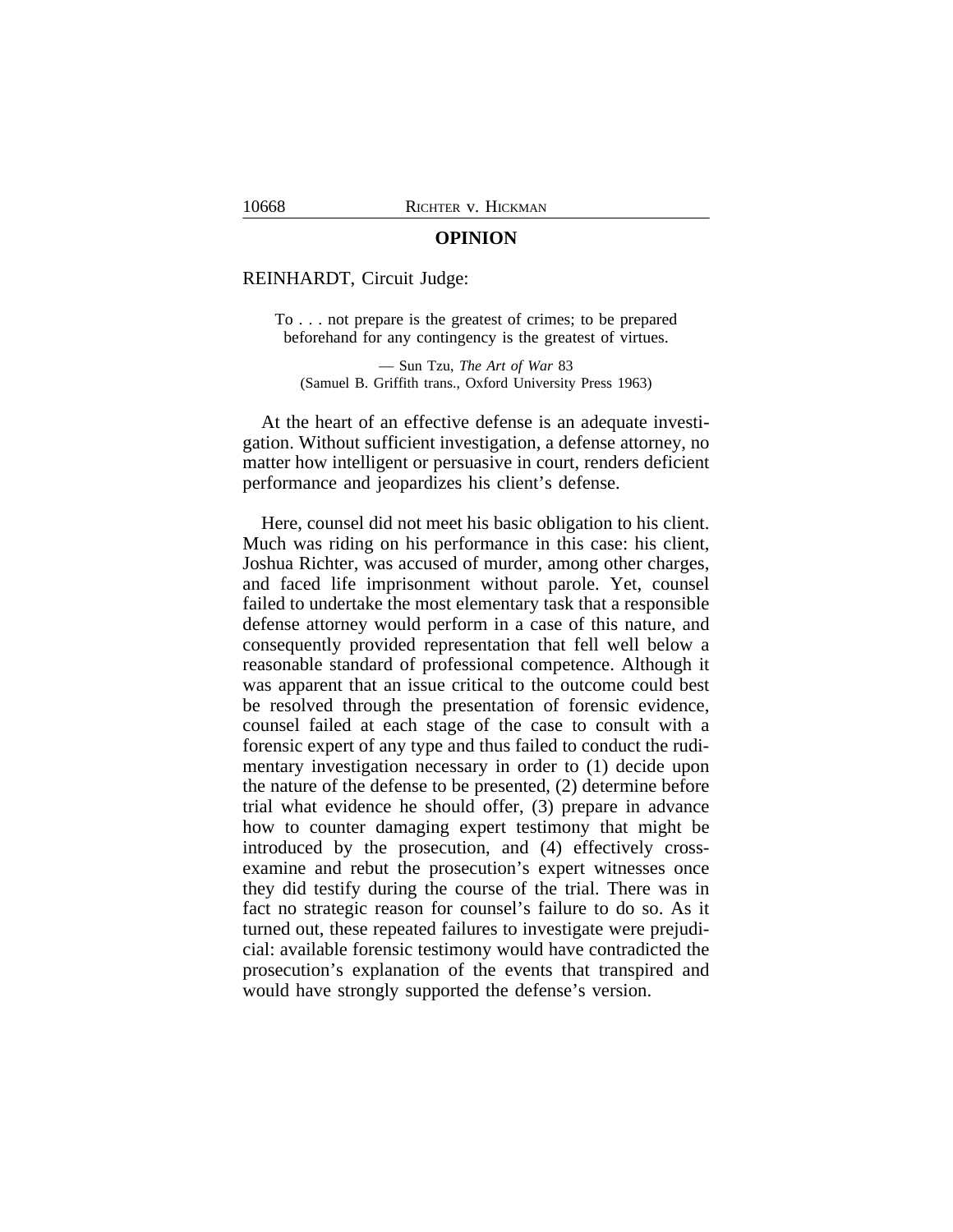| RICHTER V. HICKMAN |  |
|--------------------|--|
|--------------------|--|

We conclude that, singly and collectively, counsel's failures rise to the level of ineffective assistance of counsel under the Sixth Amendment. There is nothing novel about our holding. Rather, we arrive at the only reasonable conclusion that can be reached, given the facts of the case and the wellestablished applicable law. We therefore reverse the district court and remand with directions to grant the writ of habeas corpus.

On December 18, 1995, a California jury convicted Joshua Richter ("Richter") and Christian Branscombe ("Branscombe") of the murder of Patrick Klein ("Klein") and attempted murder of Joshua "Gunner" Johnson ("Johnson"), as well as of burglary and robbery. Both young men were sentenced to life in prison without the possibility of parole. Richter and Branscombe were each twenty at the time of the offense and twenty-one years old at the time of conviction.

Almost precisely a year prior to the date of their conviction, on the evening of December 19, 1994, Richter and Branscombe drove to the Sacramento home of Johnson, a close friend of Richter's and an acquaintance of Branscombe's. The two young men had earlier completed their final day of work at a nearby Christmas tree lot, and Richter's boss had paid him approximately \$800 in cash. He had also given him the wages owed to Johnson's housemate, Tony,**<sup>1</sup>** a friend and coworker who had failed to show up for work that day. Richter and Branscombe drove to Johnson's house so that Richter could pay Johnson some money he owed him out of his newly received earnings, deliver Tony's wages, and buy some "head stash" from Johnson, who was a major marijuana dealer.

When Richter and Branscombe arrived at the house, no one was home. They waited in the driveway, in Richter's girl-

10669

<sup>&</sup>lt;sup>1</sup>The record reflects uncertainty regarding Tony's last name.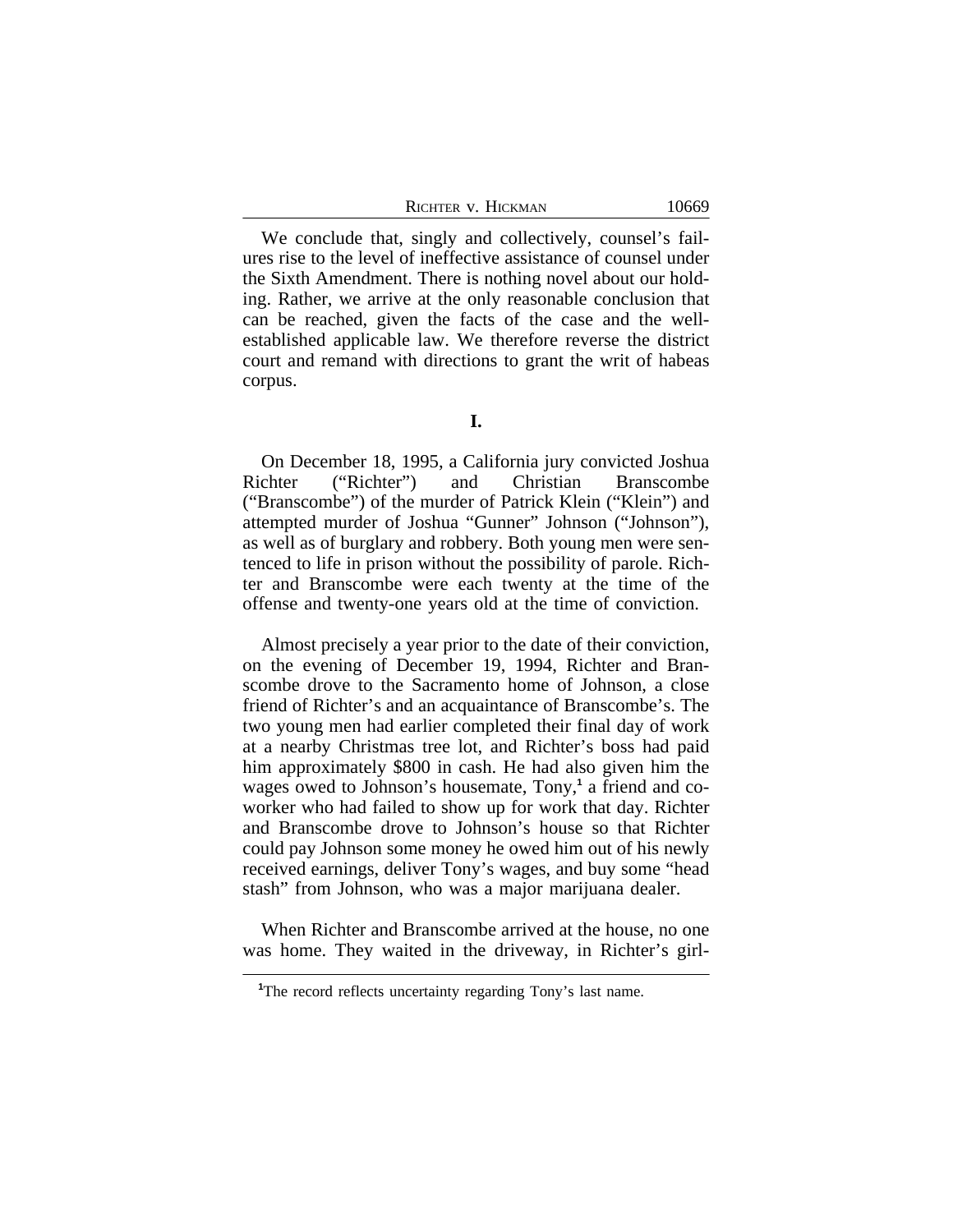friend's car, until Johnson returned shortly thereafter, accompanied by Klein and another friend. Johnson did not immediately recognize Richter's girlfriend's car, and approached it with his .380 caliber M-12 handgun loaded and drawn. Upon seeing the defendants, Johnson put the weapon away. Johnson, Klein, Richter, and Branscombe went into the house, where they socialized for several hours. While they talked and Johnson, Klein, and Richter smoked marijuana, Branscombe cleaned a .32 caliber handgun that he had recently acquired from Johnson as a means of protection when he worked late nights at the tree lot. Richter and Branscombe left Johnson's residence shortly after 2:30 a.m. Klein decided to spend the night.

At trial, Richter and the State of California ("the State") presented dramatically different accounts of the ensuing events. According to the State, after Richter and Branscombe left, Johnson went to sleep in his bedroom and Klein lay down on the couch in the living room. Johnson awoke somewhere between 4:00 and 5:00 in the morning to find Richter and Branscombe in his bedroom, in the act of stealing his gunsafe, which he said was located in his bedroom closet. Branscombe then twice shot Johnson, who fell back wounded onto the bed. Soon thereafter, Johnson heard gunshots coming from the living room. After Richter and Branscombe left the house, Johnson got out of bed, found Klein lying on the living room couch bleeding, and discovered that his gun-safe, his .380 caliber M-12, and a hip sack that contained \$6000 in cash were all missing.

Richter told a markedly different story. He testified that after leaving Johnson's house around 2:30, he and Branscombe decided to go back to the Christmas tree lot where they had worked. Their boss had instructed them to clear out their belongings from the trailer on the property before morning, and, not wanting to go to sleep for a few hours only to wake up early to finish the job, he and Branscombe got his pick-up truck and cleared out the trailer, including the belong-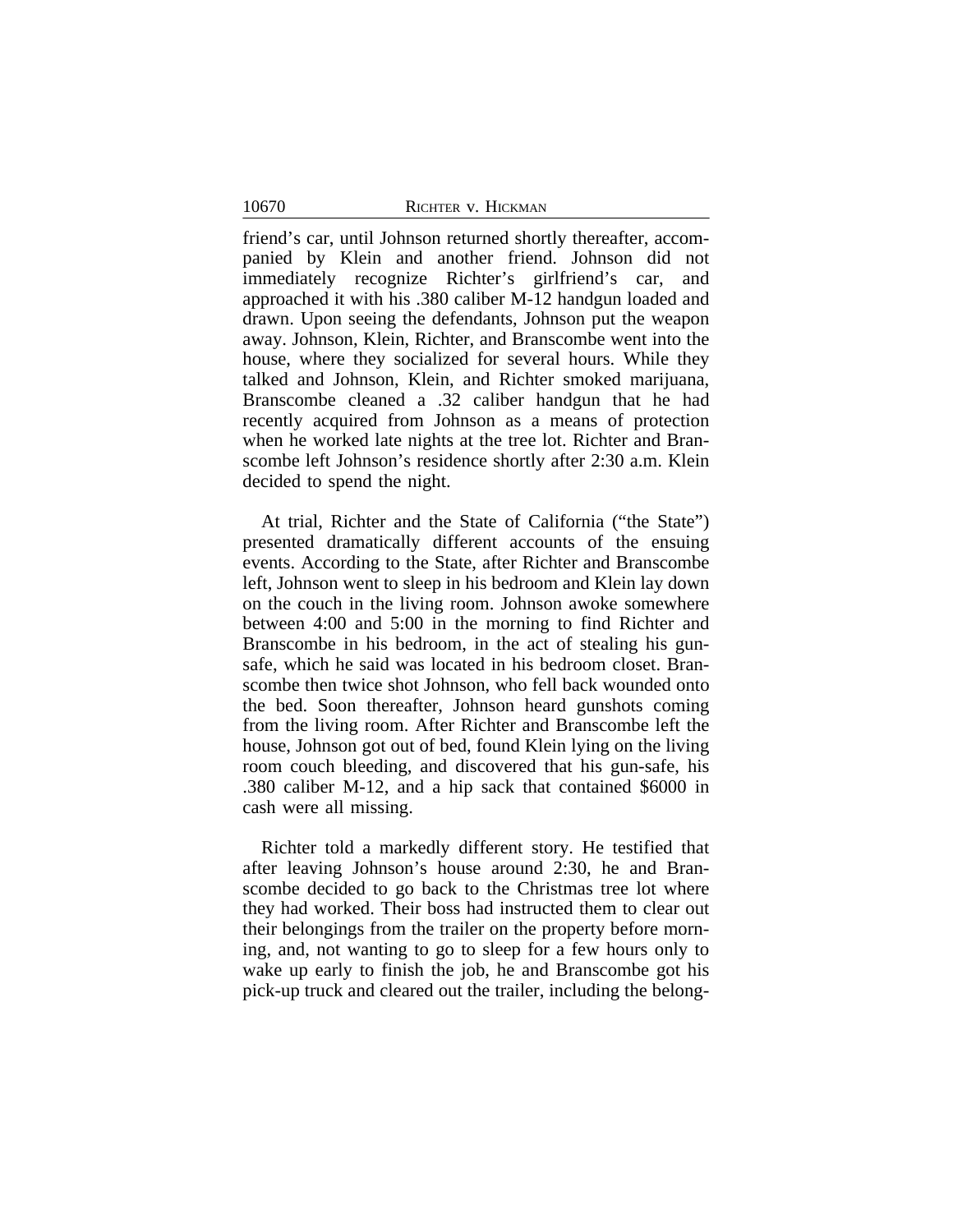ings of Johnson's housemate, Tony. The two young men then returned to Johnson's residence around 4:30 a.m., in order to see whether Tony had come home and to drop off his belongings, along with his pay. Branscombe also intended to return the .32 caliber handgun to Johnson if he was still awake. Richter stayed in his truck in Johnson's driveway, smoking a cigarette, while Branscombe knocked on the door and was let into the house by Klein.

Shortly thereafter, Richter heard gunshots. He headed toward the house and heard yelling and more gunshots as he approached the front door. He found Klein lying in the doorway to Johnson's bedroom, saw Johnson lying twisted on the bed, and found Branscombe "totally freaked out," standing in the middle of the bedroom holding a firearm, and shouting, "They tried to kill me." According to the defense, Johnson, who had earlier been drinking and smoking marijuana, had drawn his .380 caliber M-12 and fired at Branscombe when he entered the room. After firing one bullet, the gun — which Johnson had attempted to modify from a semi-automatic to a fully automatic — jammed, and Johnson threw it down. He then took out a second handgun — apparently a .22 caliber that he kept under his mattress and shot at Branscombe, but hit Klein instead. Branscombe then fired three shots with the .32 caliber handgun and hit both Klein and Johnson.**<sup>2</sup>** After Richter arrived inside the house, Branscombe picked up Johnson's M-12 from the floor and ran outside to try to start the truck. Richter panicked and ran back out to the truck as well, and the two young men drove away.

<sup>&</sup>lt;sup>2</sup>The dissent suggests the defense theory rested on the unlikely scenario that Klein attacked Branscombe "immediately" after letting him into the house. *See* Dissent at 10721, 10754-55. This is incorrect. The defense theory was that *Johnson* (not Klein) initiated the attack from inside the bedroom when Branscombe approached the bedroom door — which is not implausible if Johnson, a major drug dealer, impaired by drugs and alcohol, was startled awake and saw a figure he did not recognize in his bedroom doorway, especially given his demonstrated willingness to use his M-12 earlier in the evening.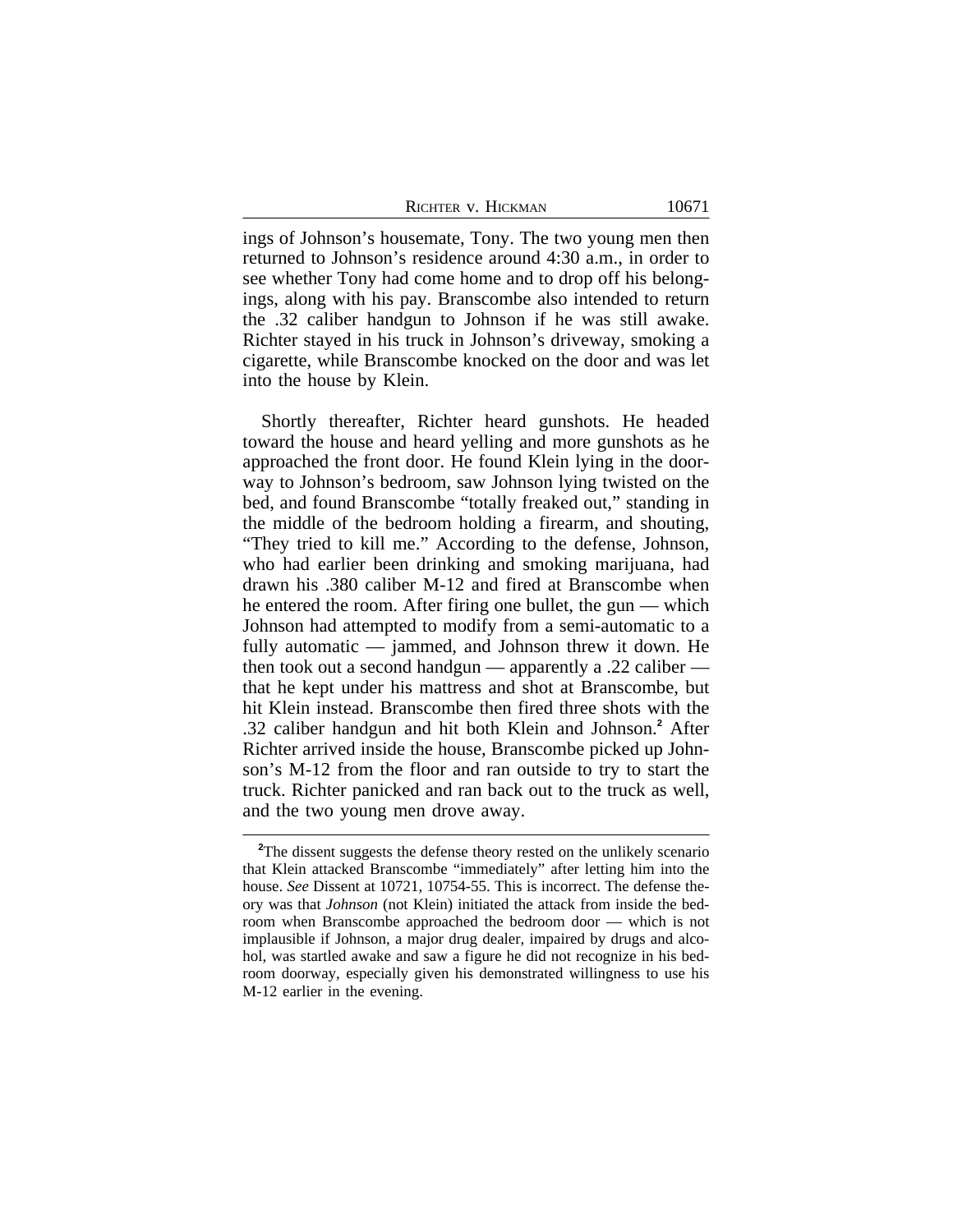Sometime after the shootings, Johnson made a 911 call to the police.**<sup>3</sup>** Johnson testified that, before the police arrived six minutes later, he made a phone call to his girlfriend's father and took two trips through the house and into the yard to hide his marijuana plants. When the police arrived, they encountered a "hysterical" Johnson, who had blood on his cheeks, shirt, hands and right shoulder. The police found Klein lying on top of a sleeping bag on the living room couch, near death.

The initial investigation of the scene uncovered two spent .32 casings in the bedroom, as well as blood on the bed where Johnson said he had been shot. There was a large pool of blood in the doorway to Johnson's bedroom, where Richter testified that Klein had been shot. The pool had been disturbed by a foot stomp or some other external force. Investigators determined that Klein had been shot twice, by a .22 and a .32 caliber bullet. They found a spent .32 and a spent .22 casing in the living room near the couch where Klein was lying, although the prosecution's expert testified at trial that it is impossible to determine with certainty how casings end up where they do.

A significant amount of blood was found throughout the house. Investigators photographed and videotaped the scene, collected a few blood swabs, and took some fingerprints, but primarily determined that the scene appeared to be consistent with Johnson's account of what had happened and did not pursue an in-depth forensic investigation. The police took a sample of blood from the door molding above the pool of blood in the doorway, but not from the pool itself. They did not perform any blood typing or blood spatter analysis and did not attempt to discover whose blood formed the pool in the doorway until the middle of the trial, nearly a year later, in the belief that the case was sufficient without such evidence.

**<sup>3</sup>**The defense contended that Johnson delayed for approximately half an hour before calling the police — time enough to manipulate the evidence at the scene and hide the .22 caliber firearm.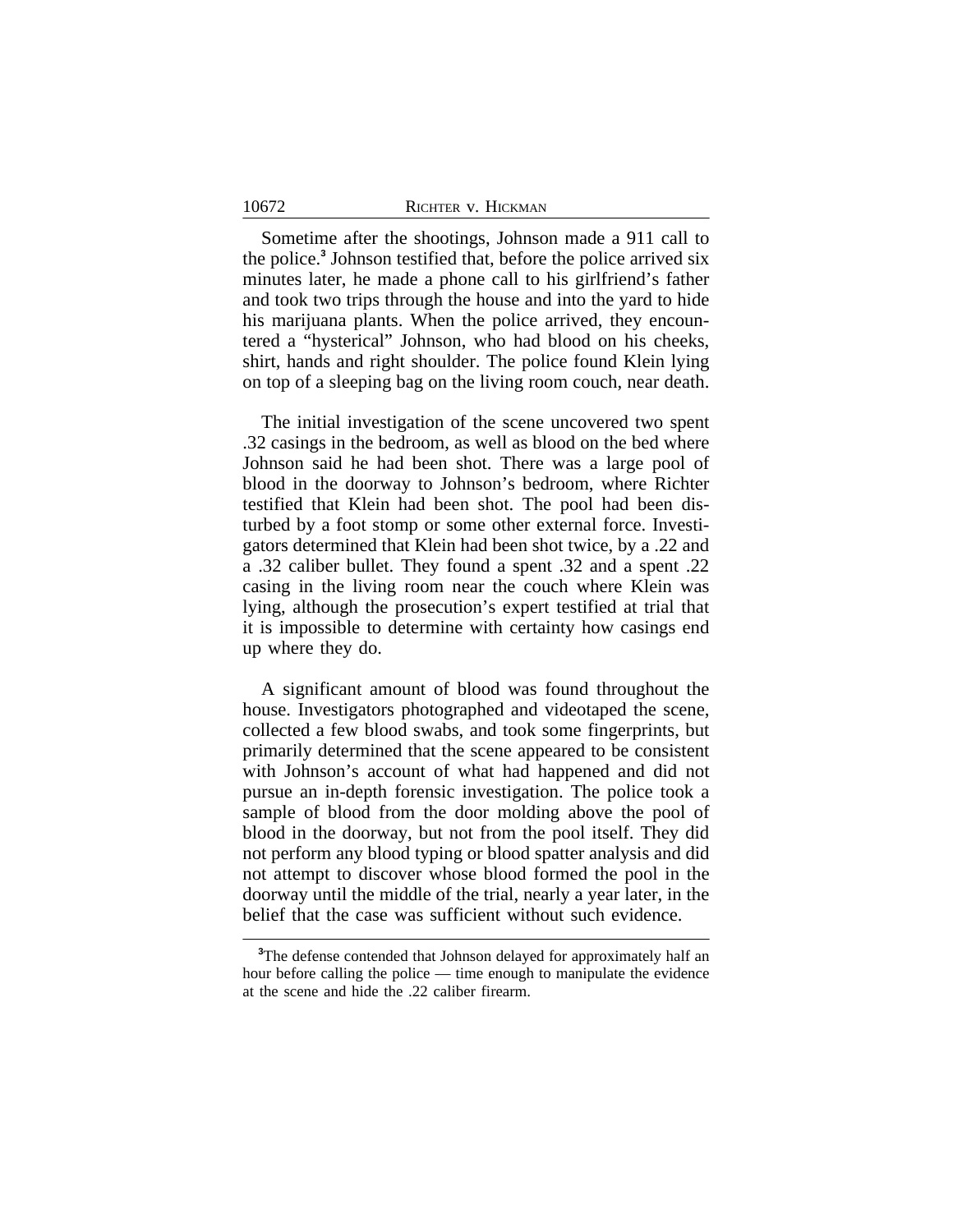| RICHTER V. HICKMAN | 10673 |
|--------------------|-------|
|--------------------|-------|

Richter testified that, upon fleeing the scene in a panic, he stopped briefly at his girlfriend's house, while Branscombe waited outside in the truck, and after a conversation about Johnson and Klein drove back to Johnson's house to check on his friends. He and Branscombe saw two sheriff's cars in the driveway, however, and decided not to stop. Instead, they drove out to a remote area, the Yolo bypass, where Richter, Branscombe, Johnson, and their friends frequently went to hang out and shoot their guns. There, they threw away the .380- and .32-caliber weapons and discussed what to do next. They slept for awhile. When they awakened, they discovered that their truck was stuck in the mud, and after obtaining assistance to get it moving, they eventually returned to town and were arrested shortly thereafter, a day and a half after the shooting.

Following his arrest, Richter, his attorney, and a police detective went out to the Yolo bypass in an attempt to recover the discarded weapons. They could not locate the firearms, but did find a \$100 bill in the vicinity. Later, Richter's lawyer returned to a nearby area and managed to recover the .380 M-12, which he then turned over to the police. Investigators also found a spent .380 casing in Richter's truck which they determined had been ejected from Johnson's M-12. Richter testified that, driving to the Yolo bypass, Branscombe had dislodged a shell that had been jammed in the receiver by jerking on the lever. The weapons used to kill Klein and injure Johnson were never found.

In the aftermath of the shooting, Johnson told the police that his missing gun-safe would be at Richter's house. Sure enough, while searching Richter's residence, investigators found Johnson's gun-safe lying on a pile of assorted items in Richter's garage. According to the defense, the safe had been at Richter's house with Johnson's permission all along; Johnson frequently stored some of his belongings, including scuba gear and firearms, with Richter. Johnson admitted that he had stored the safe at Richter's residence but stated that he and a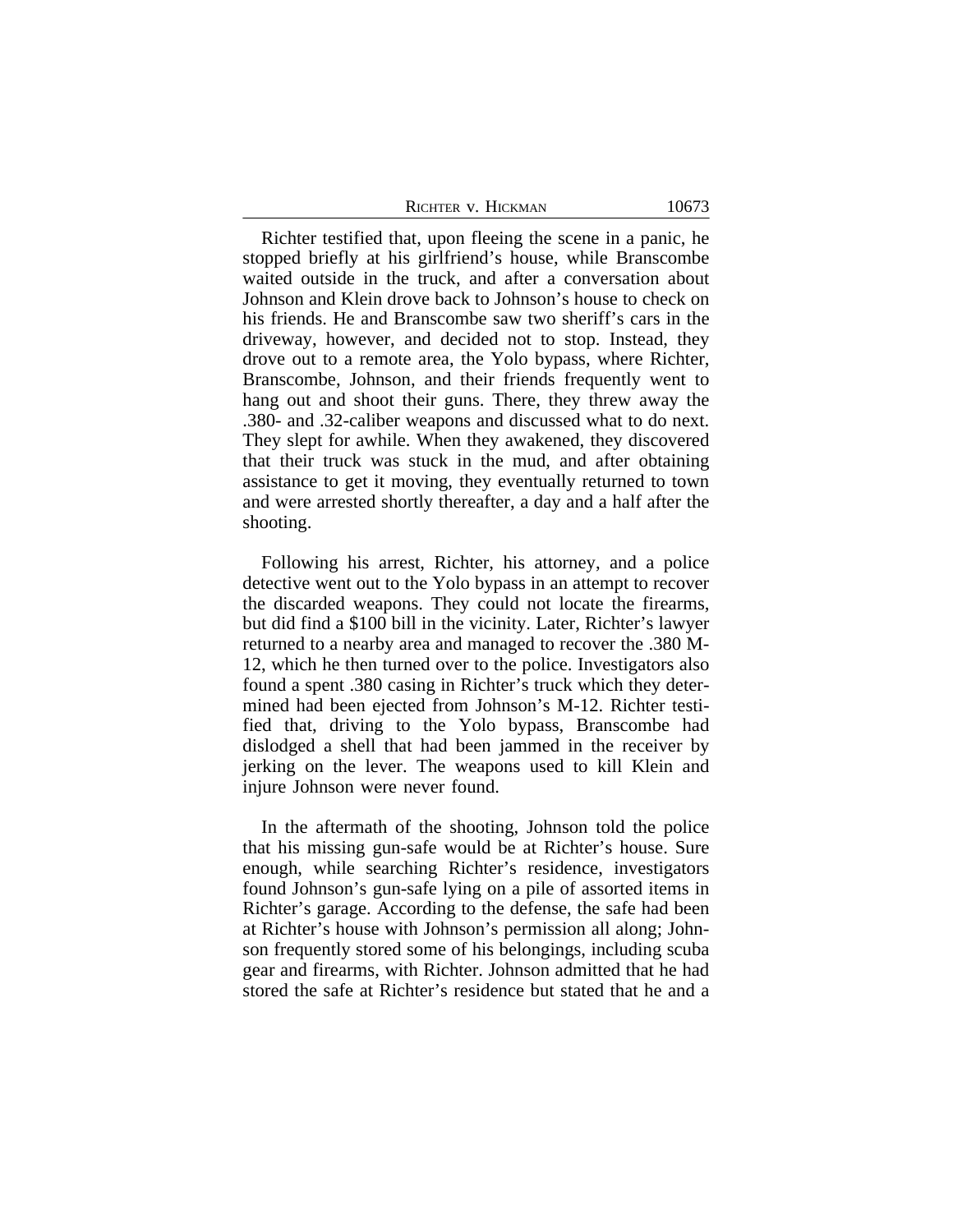friend had moved it to Johnson's house a couple of weeks before the shooting. Although Richter denied owning a handgun, investigators also found .22 caliber cartridges and a loaded magazine in Richter's garage. The cartridges were consistent with the .22 caliber bullet found in Klein's body, as well as with the casing found in Johnson's living room. In closing argument, Richter's lawyer argued that the cartridges were Johnson's, and that Johnson was storing the cartridges there along with the rest of his belongings.

Johnson owned a number of firearms, including two AK-47 assault rifles and a .22 caliber shotgun. Neither Richter nor Johnson admitted to owning a .22 caliber handgun, and Richter denied owning any handguns at all. He testified at trial, however, that Johnson owned, and had previously shown him, a .22 caliber pistol.

After the trial began, the State conducted two significant forensic tests that it had not previously performed and presented related testimony at trial. First, the State asked Detective Robert Bell to perform a blood spatter analysis of the crime scene, based on photographs that had been taken shortly after the shootings. Bell testified as an expert in blood spatter that it was unlikely that Klein could have been killed in the doorway and carried to the couch, primarily because of blood flow patterns on his head and the lack of smearing around the blood pool.**<sup>4</sup>** This suggested that Johnson would have had to have lifted Klein straight up. Bell acknowledged, however, that although there was some evidence of high velocity blood spatter near the couch, suggesting a shooting in that location,

**<sup>4</sup>**The State's blood spatter expert drew his conclusions from an analysis of photographs, nearly a year after the events in question. He explained, "I did not see the victim. He was transported prior to my arrival, and all I have had is these photos which are lacking. I mean, they are dark and not clear, but I was not able to see in viewing the photos anything consistent with [Klein falling to the floor] after having been asked to look at them." In analyzing the blood flow patterns on Klein's face, Bell admittedly could not see the right side of Klein's head.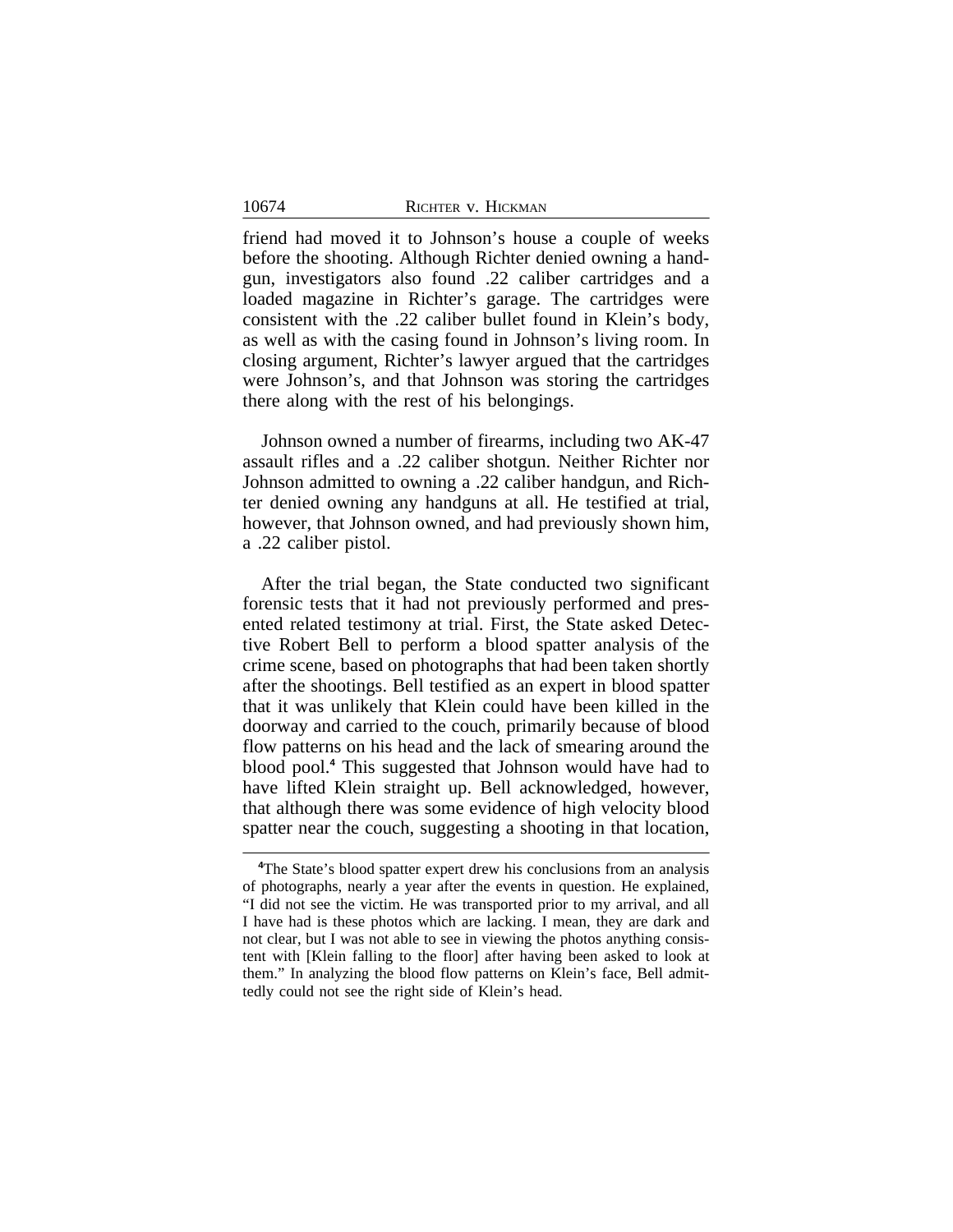there was no visible blood spatter on the sleeping bag or on the couch itself, and no blood spatter that corresponded with two shots being fired. Second, the State asked Jill Spriggs, a serologist, to determine the blood type of a sample collected from spatter four inches above the pool of blood in the bedroom doorway, and to compare that sample to Johnson's and Klein's blood. Spriggs testified, based on the PGM subtyping of the samples, that none of the blood was Klein's. The defense offered no expert testimony in response.

After a trial lasting over three weeks, a California Superior Court jury found Richter and Branscombe guilty of all charges. Following their convictions, Richter and Branscombe appealed to the California Court of Appeal, which affirmed the judgments of the trial court. Richter and Branscombe next filed a petition for review in the California Supreme Court, which was summarily denied, and then sought writs of habeas corpus in the California Supreme Court, which were also summarily denied. Richter and Branscombe timely petitioned for writs of habeas corpus in the United States District Court for the Eastern District of California, which rejected the petitions. They then sought certificates of appealability from this court, which we granted. A panel of our court affirmed the district court's denial of Richter's petition. We now sit en banc to rehear the appeal, having granted his petition for rehearing en banc.

# **II.**

Under the Antiterrorism and Effective Death Penalty Act of 1996 ("AEDPA"), a federal court may grant habeas relief only if the state court decision "was contrary to, or involved an unreasonable application of, clearly established Federal law, as determined by the Supreme Court of the United States," or "was based on an unreasonable determination of the facts in light of the evidence presented in the State court proceeding." 28 U.S.C. § 2254(d). A state court decision is "contrary to" clearly established federal law "if the state court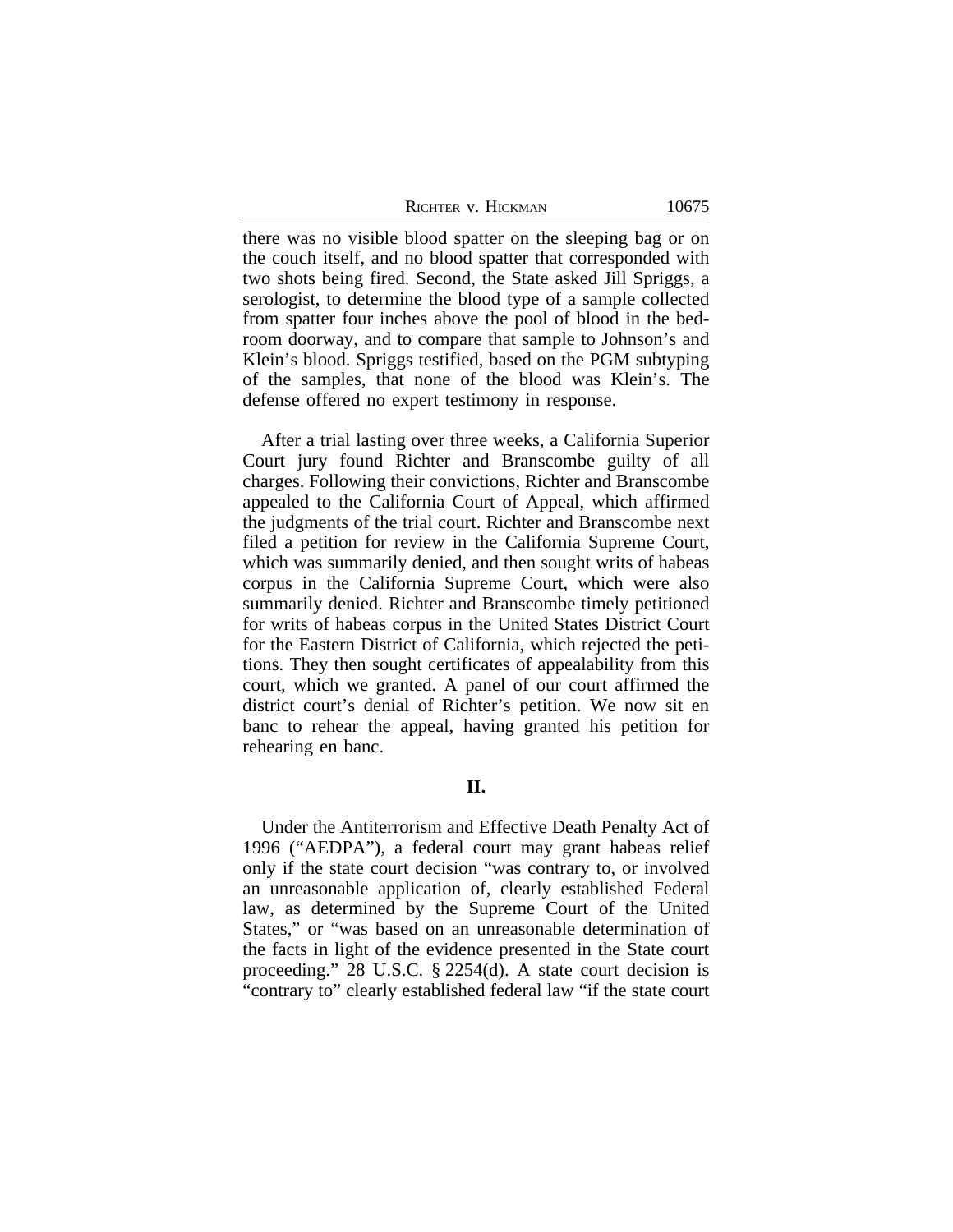. . . arrives at a conclusion opposite to that [of the Supreme Court] on a question of law," or decides the case differently than the Supreme Court on a set of materially indistinguishable facts. *Williams v. Taylor*, 529 U.S. 362, 405 (2000). A state court decision is an "unreasonable application of" clearly established federal law "if the state court identifie[d] the correct governing legal rule . . . but unreasonably applie[d] it to the facts" at hand. *Id.* at 407. For a state court decision to be an unreasonable application of "clearly established Federal law" under § 2254(d)(1), the Supreme Court's prior decisions must provide a "governing legal principle or principles" applicable to the issue before the state court. *Lockyer v. Andrade*, 538 U.S. 63, 71 (2003). Circuit precedent is relevant under AEDPA when it illuminates whether a state court unreasonably applied a general legal standard announced by the Supreme Court. *See Crater v. Galaza*, 491 F.3d 1119, 1126 n.8 (9th Cir. 2007).

When reviewing a state court's summary denial of a habeas petition, we "look through" the summary disposition to the last reasoned state court decision. *Plascencia v. Alameida*, 467 F.3d 1190, 1198 (9th Cir. 2006). Where, as here, no state court has explained its reasoning on a particular claim, we conduct an "independent review of the record to determine whether the state court's decision was objectively unreasonable." *Sass v. Cal. Bd. of Prison Terms*, 461 F.3d 1123, 1127 (9th Cir. 2006).**<sup>5</sup>** We review a district court's decision to grant or deny a writ of habeas corpus de novo, *Lewis v. Mayle*, 391

**<sup>5</sup>**Here, the California Supreme Court denied Richter's habeas petition in one sentence, without providing any reasoning for its decision. No other state court commented on Richter's claim that counsel provided ineffective assistance by failing to investigate the source of the pool of blood, consult expert witnesses, or call any such witnesses who could testify as to its source.

Because we would grant the writ whether we reviewed the state court's decision de novo or for objective unreasonableness, we apply the stricter unreasonableness standard. Thus, we need not determine whether or when an unreasoned state court decision warrants AEDPA deference.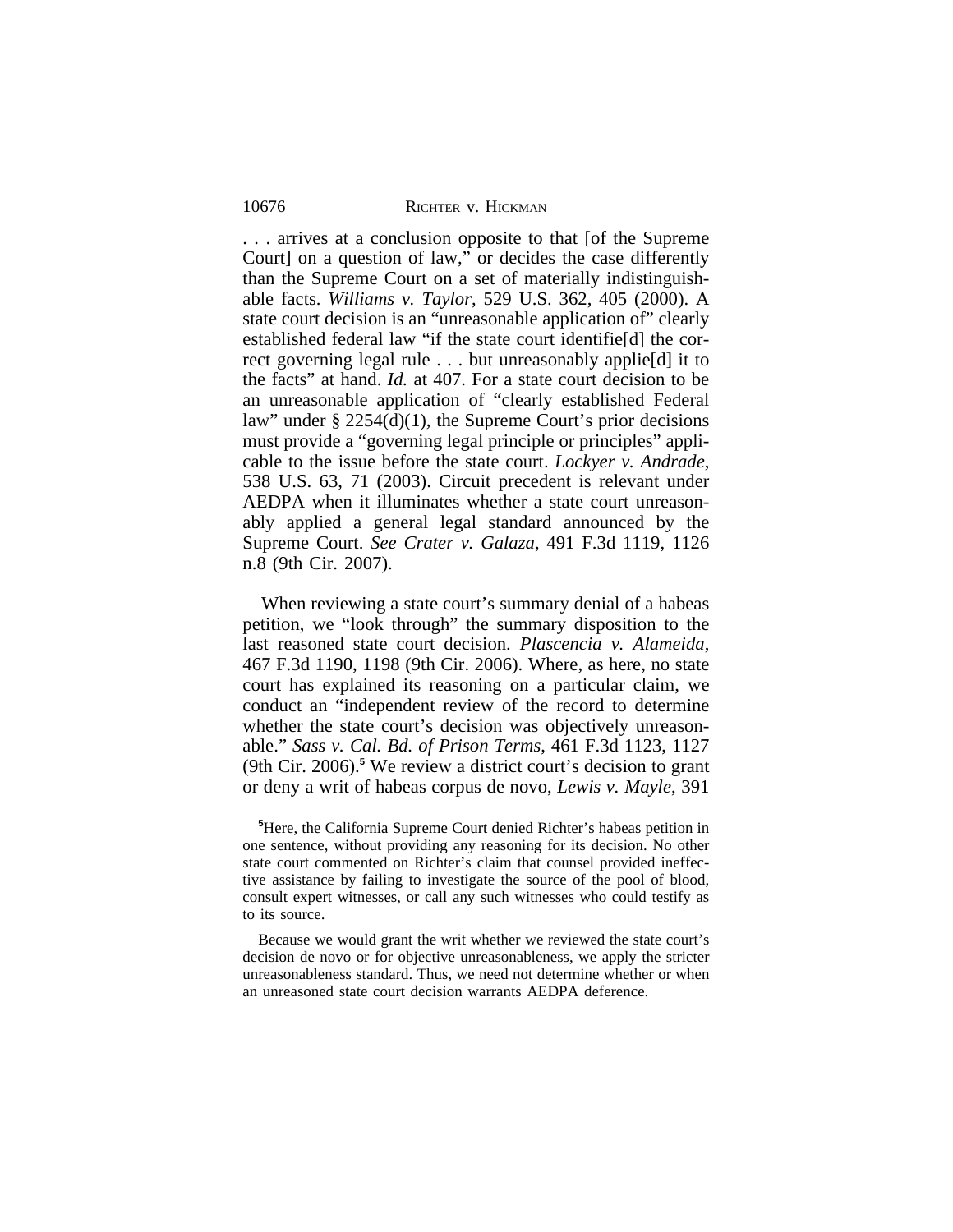F.3d 989, 995 (9th Cir. 2004), and the district court's findings of fact for clear error, *Bonin v. Calderon*, 59 F.3d 815, 823 (9th Cir. 1995).

As we conduct our independent review of the record, we apply the Supreme Court law on ineffective assistance of counsel claims — in particular, that "counsel has a duty to make reasonable investigations or to make a reasonable decision that makes particular investigations unnecessary." *Strickland v. Washington*, 466 U.S. 668, 691 (1984); *see also id.* at 688 ("More specific guidelines are not appropriate. The Sixth Amendment refers simply to 'counsel,' not specifying particular requirements of effective . . . . The proper measure of attorney performance remains simply reasonableness under prevailing professional norms."). Under AEDPA, we apply *Strickland* to each individual case, irrespective of whether the precise fact pattern at issue has been considered previously by the Supreme Court. *See Williams*, 529 U.S. at 391 ("That the *Strickland* test 'of necessity requires a case-by-case examination of the evidence' . . . obviates neither the clarity of the rule nor the extent to which the rule must be seen as 'established' by this Court.")."[B]ecause the *Strickland* standard is a general standard, a state court has even more latitude to reasonably determine that a defendant has not satisfied that standard." *Knowles v. Mirzayance*, 129 S. Ct. 1411, 1420 (2009) (citing *Yarborough v. Alvarado,* 541 U.S. 652, 664 (2004)). We do not, however, afford the state courts a blank check to determine, at their whim, whether an attorney's conduct was reasonable or unreasonable:

That the standard is stated in general terms does not mean the application was reasonable. AEDPA does not require state and federal courts to wait for some nearly identical factual pattern before a legal rule must be applied. Nor does AEDPA prohibit a federal court from finding an application of a principle unreasonable when it involves a set of facts different from those of the case in which the principle was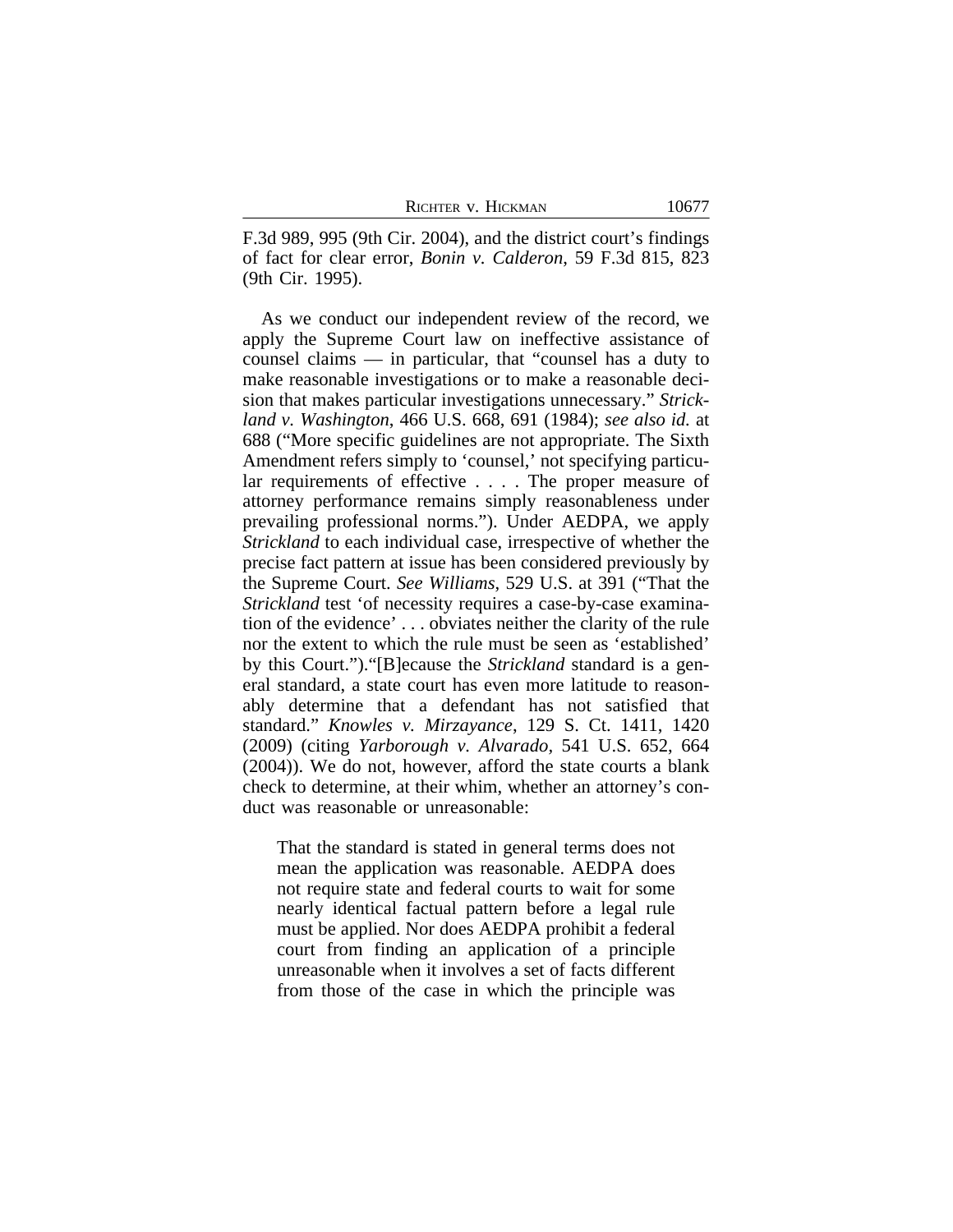announced. The statute recognizes, to the contrary, that even a general standard may be applied in an unreasonable manner.

*Panetti v. Quarterman*, 127 S. Ct. 2842, 2858 (2007) (citations and internal quotation marks omitted). Where counsel's failure to investigate was both objectively unreasonable and prejudicial, and where the state court acted unreasonably in finding to the contrary, we will grant a petition for habeas corpus.

# **III.**

Richter challenges his conviction primarily on the ground that he received ineffective assistance of counsel and thus was deprived of his rights under the Sixth Amendment. *Strickland* sets forth the well-established two-part standard for ineffective assistance of counsel claims. "First, the defendant must show that counsel's performance was deficient." *Strickland*, 466 U.S. at 687. To be "deficient," counsel's performance at trial must be objectively unreasonable — it must be "outside the wide range of professionally competent assistance." *Id.* at 688, 690. We "evaluate the conduct from counsel's perspective at the time" to "eliminate the distorting effects of hindsight," and we are "highly deferential" in judging counsel's performance, affording counsel a strong presumption of adequacy. *Id.* at 689.

Next, "the defendant must show that the deficient performance prejudiced the defense." *Id.* at 687. We find prejudice if "there is a reasonable probability that, but for counsel's unprofessional errors, the result of the proceeding would have been different. A reasonable probability is a probability sufficient to undermine confidence in the outcome." *Id.* at 694. "It is clear . . . that [Richter] *need not* show that [counsel's] deficient conduct more likely than not altered the outcome in the case. This 'preponderance' standard was explicitly rejected in *Strickland*." *Sanders v. Ratelle*, 21 F.3d 1446, 1461 (9th Cir.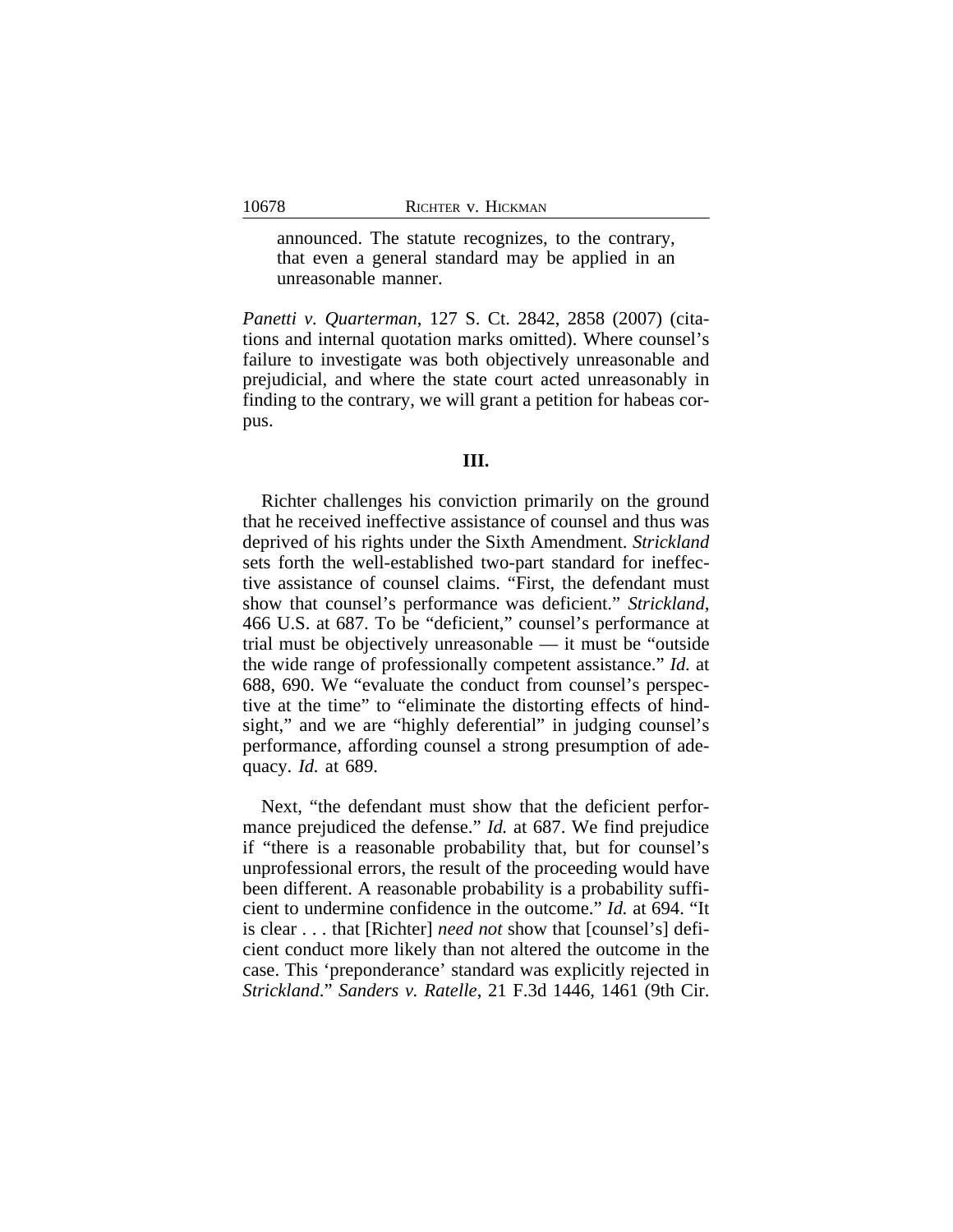|  |  | RICHTER V. HICKMAN |
|--|--|--------------------|
|--|--|--------------------|

1994) (citing *Strickland*, 466 U.S. at 693) (emphasis in original).

Finally, because AEDPA applies, if we determine that the defendant did not receive effective assistance of counsel, we must decide whether the state court's decision that he did constitutes an unreasonable application of clearly established Supreme Court law. 28 U.S.C. § 2254(d).

Richter contends that his counsel rendered ineffective assistance under *Strickland* by (1) failing to investigate and present expert testimony on blood spatter, serology, and pathology in order to explain the source of the pool of blood by the doorway; (2) failing to investigate the accessibility of the floorboard that the state investigator dropped into the crawl space below the house, and to present expert ballistics testimony that the bullet hole was made by a .380-caliber, rather than a .22-caliber, bullet; (3) failing to investigate and present expert testimony on ballistics to show that Johnson's .380 M-12 might have jammed; and (4) failing to investigate and present testimony from lay witnesses. On state and federal habeas review, Richter submitted declarations from experts in blood spatter, serology, pathology, and ballistics, as well as from lay witnesses, to support his ineffective assistance claim.

We consider here only Richter's first argument — counsel's failure to investigate and present expert testimony on blood evidence — and conclude that he is correct. Even affording counsel the "strong presumption that [his] conduct falls within the wide range of reasonable professional assistance," *Strickland*, 466 U.S. at 689, we hold that there was no reasonable basis for his failure, before deciding on the nature of his defense, as well as while preparing for trial and during its course, to investigate the availability of forensic evidence that might corroborate Richter's testimony regarding the source of the pool of blood by the bedroom doorway. We so conclude, fully aware, as counsel should have been, that establishing the source, or at the least raising substantial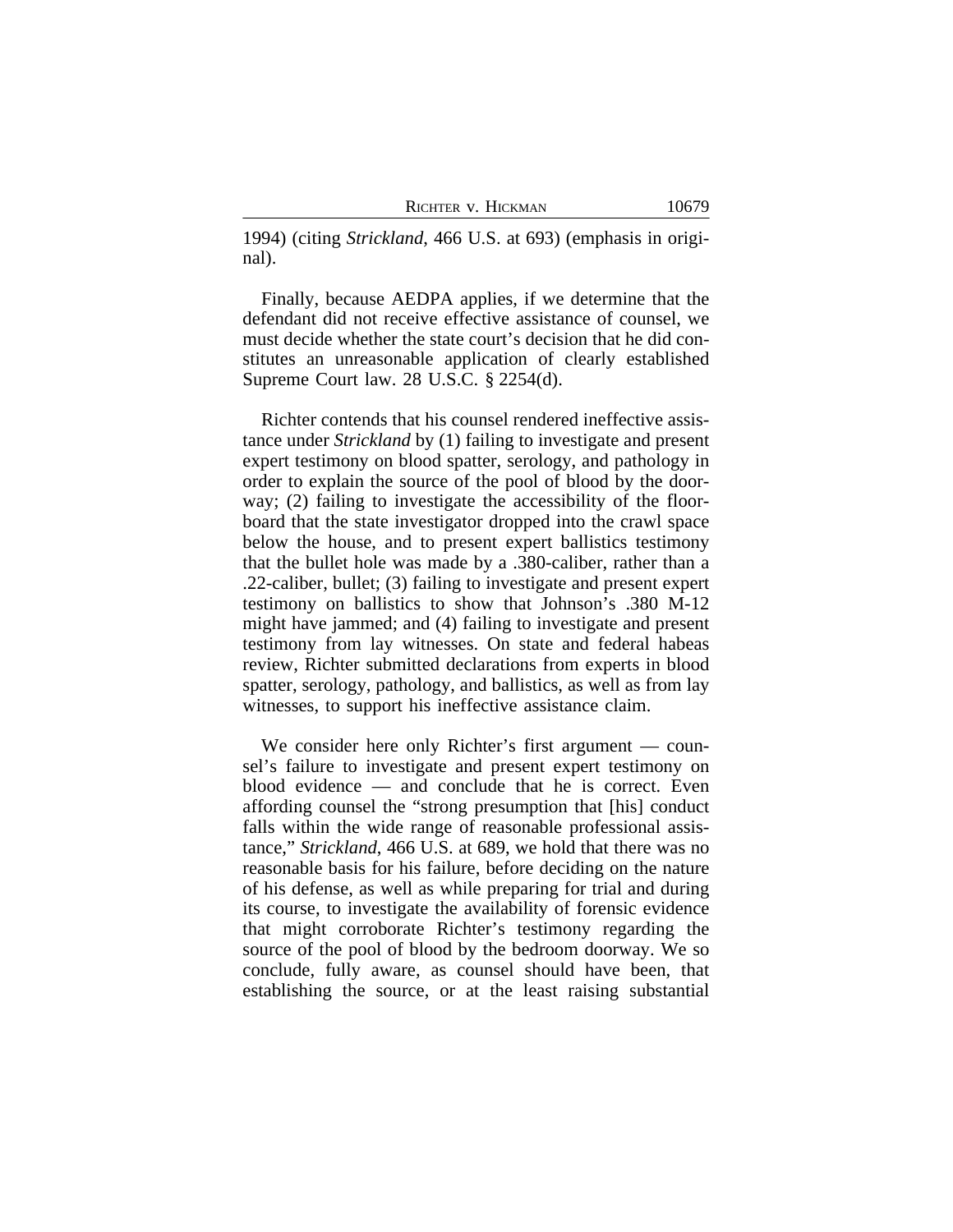doubts as to the prosecution's evidence on that point, was critical to the success of Richter's defense. Finally, we conclude that Richter was prejudiced by counsel's deficient representation in this respect, and thus did not receive effective assistance of counsel. The state court holding to the contrary constitutes an objectively unreasonable application of *Strickland*. We therefore reverse the district court's denial of the writ of habeas corpus.

# **A. Deficient Performance**

As we have explained, a central dispute between the prosecution and the defense was Klein's location when he was shot. Investigation of the crime scene revealed a pool of blood in the doorway between the bedroom and the living room. The State claimed that Klein was shot as he lay on the couch in the living room and that the pool of blood in the doorway was Johnson's: that the pool formed as Johnson stood, dripping blood on the floor, waiting for the police to arrive. Richter, however, although acknowledging that some of the blood might have been Johnson's, insisted that it was at least partly Klein's, as Klein had been shot near the doorway in a shootout and not in cold blood on the couch. This factual dispute was, indeed, the single most critical issue in the case, at least from the standpoint of the defense.**<sup>6</sup>** If the jury was persuaded beyond a reasonable doubt that Klein was killed on the couch,

**<sup>6</sup>**Although later stating that the defense's "entire case" depended on the plausibility of Johnson shooting at Branscombe during a struggle, Dissent at 10752, the dissent takes issue with our conclusion that the dispute over Klein's location when shot was the most important issue for the defense. *See* Dissent at 10710-11. We must disagree; there can be no doubt of its importance to Richter's account of self-defense. Blood evidence, which obviously might prove or disprove the location of the shooting, was therefore critical. That the State, which was unaware of Richter's version of the events before trial began, did not immediately understand the significance of the pool of blood in the bedroom doorway has no bearing upon the relative importance of the source of the pool to the defense's theory of the case.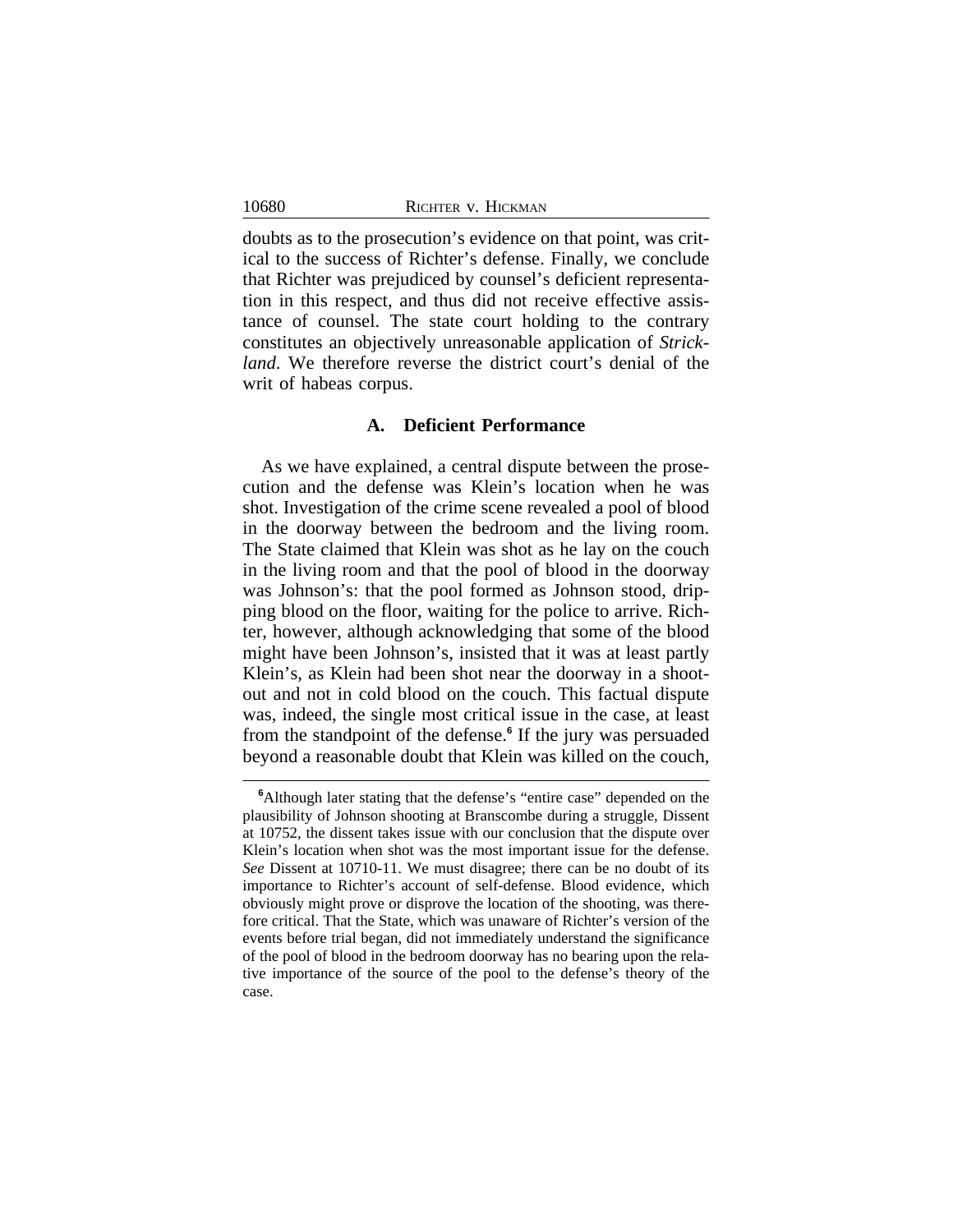| Richter v. Hickman |
|--------------------|
|--------------------|

the defense would have no hope of succeeding. If, however, the jury believed that there was a reasonable possibility that Klein had been shot in the doorway, as Richter testified, Johnson's version of the events — and the prosecution's case would be severely undermined, and the shootout version offered by the defense would in all likelihood preclude a verdict of guilty. Under the circumstances, any competent defense counsel would have immediately recognized the critical importance of investigating the source of the pool of blood, and of attempting to obtain forensic evidence that would support Richter's account of the fatal evening's occurrences. In fact, knowing that forensic evidence could provide support for either version of the events, and could corroborate or discredit his client's account, competent counsel would have consulted with an expert in blood evidence *before* settling upon his theory of the case and his decision to attempt, unsuccessfully, to turn it into a pure credibility contest. This is indeed precisely what *Strickland* requires.**<sup>7</sup>**

Despite the centrality of the source of the pool of blood to Richter's defense, counsel consulted no forensic expert as to what type of expert testimony or evidence might be available, conducted no forensic investigation whatsoever with respect to the blood pool, and in the end, as a result, offered no expert testimony to explain its source. Nor did he seek to obtain a forensic consultant who could assist him in evaluating the tes-

**<sup>7</sup>**Counsel need not, of course, "consult an expert on every conceivable evidentiary issue." Dissent at 10711. Nor must he adopt a "scorchedearth" investigative strategy. *Id*. at 10712, 10745 n.15. In the circumstances of this particular case, however, counsel *was* obligated to consult with forensic experts on blood evidence in order to provide adequate representation to his client. The point here is that the pool of blood was critical to the defense, and that counsel therefore was required to investigate the availability of forensic evidence that might prove its source — not only "because it was *possible* that the State might introduce similar experts at trial," *id*. at 10712, but more important, because counsel had an independent obligation to develop his client's case and to present as strong a defense as possible.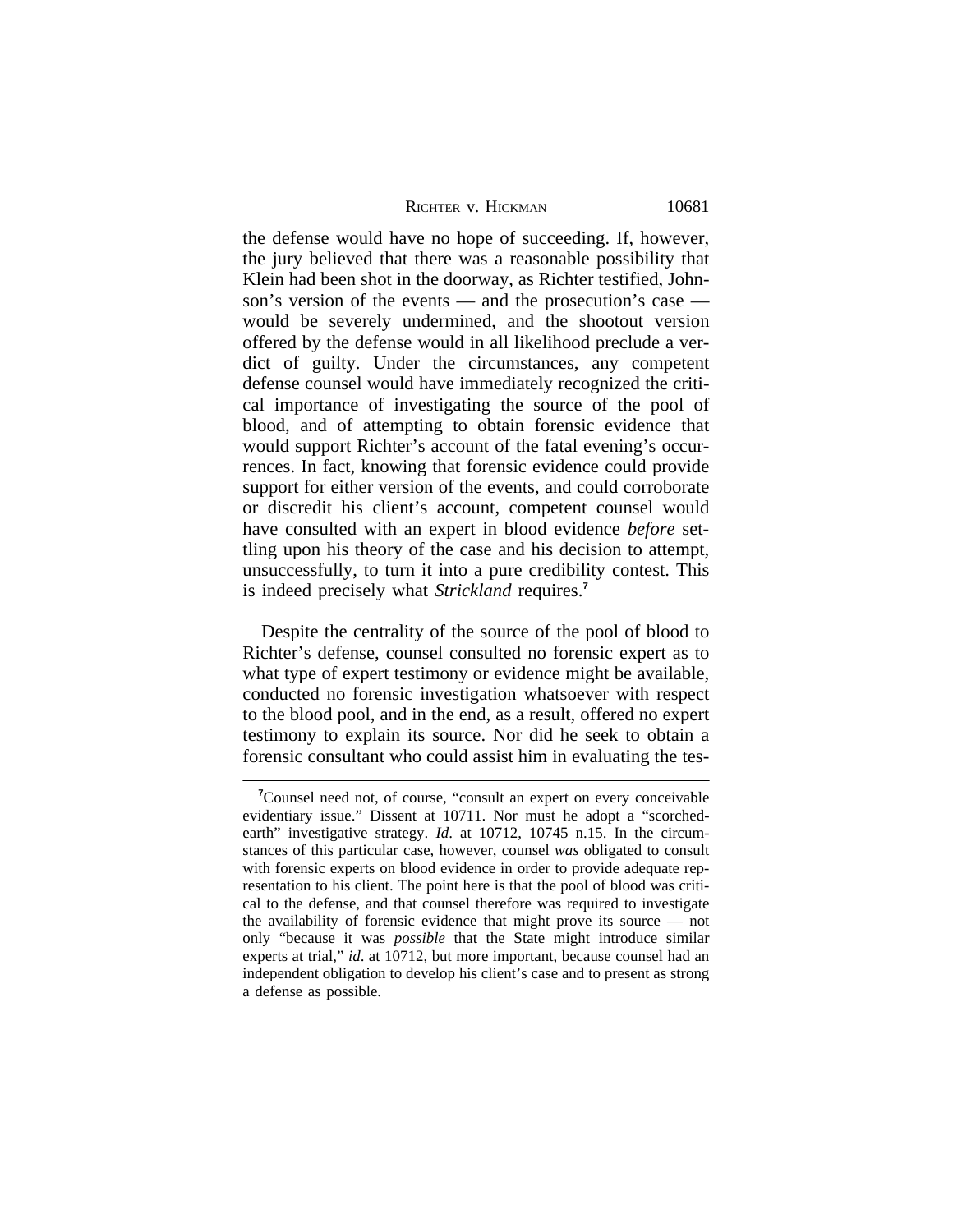timony of the prosecution's experts or guide him in developing effective cross-examination of those witnesses. Other than a conversation in the hallway with the prosecution's serology expert in the midst of trial, at no point either before or during the trial did defense counsel consult any expert on blood evidence in an attempt to determine the nature of the defense that could be presented or to discover how expert testimony might be used to bolster his client's case or undermine the prosecution's. He made no effort to find or develop expert testimony on such important questions as the blood type of the person or persons whose blood formed the pool in the doorway; whether Johnson's injuries were severe enough to create such a large pool of blood; and, most important, whether the blood spatter around the pool of blood indicated how or from whom the blood had been deposited in the pool.

Counsel's failure to consult any forensic expert constituted a threefold abrogation of his duty under *Strickland*. Counsel's first failing lay in his inadequate investigation *prior* to settling on a trial strategy; his second, in failing to conduct the necessary investigation before trial to determine what forensic evidence might be available for him to introduce or how expert testimony might support the theory he had chosen; and his third, in failing to consult experts who could assist *during* trial when the State, foreseeably, introduced damaging expert testimony regarding the blood evidence in the case.<sup>8</sup>

<sup>&</sup>lt;sup>8</sup>We do not, as the dissent complains, "force counsel to seek expert advice at every stage of the proceedings, even when counsel believes that it will not be helpful and will detract from the other issues counsel must confront." Dissent at 10711. Rather, we fault counsel for failing to conduct the requisite investigation about a critical issue in the case at the *first* stage — before settling on his defense strategy — and then for failing to rectify his deficient performance at any of the subsequent times he had the opportunity to do so.

Counsel had three separate opportunities to consult with forensic experts about the source of the pool of blood. Had he consulted an expert at the outset, it would have been unnecessary to repeat his investigation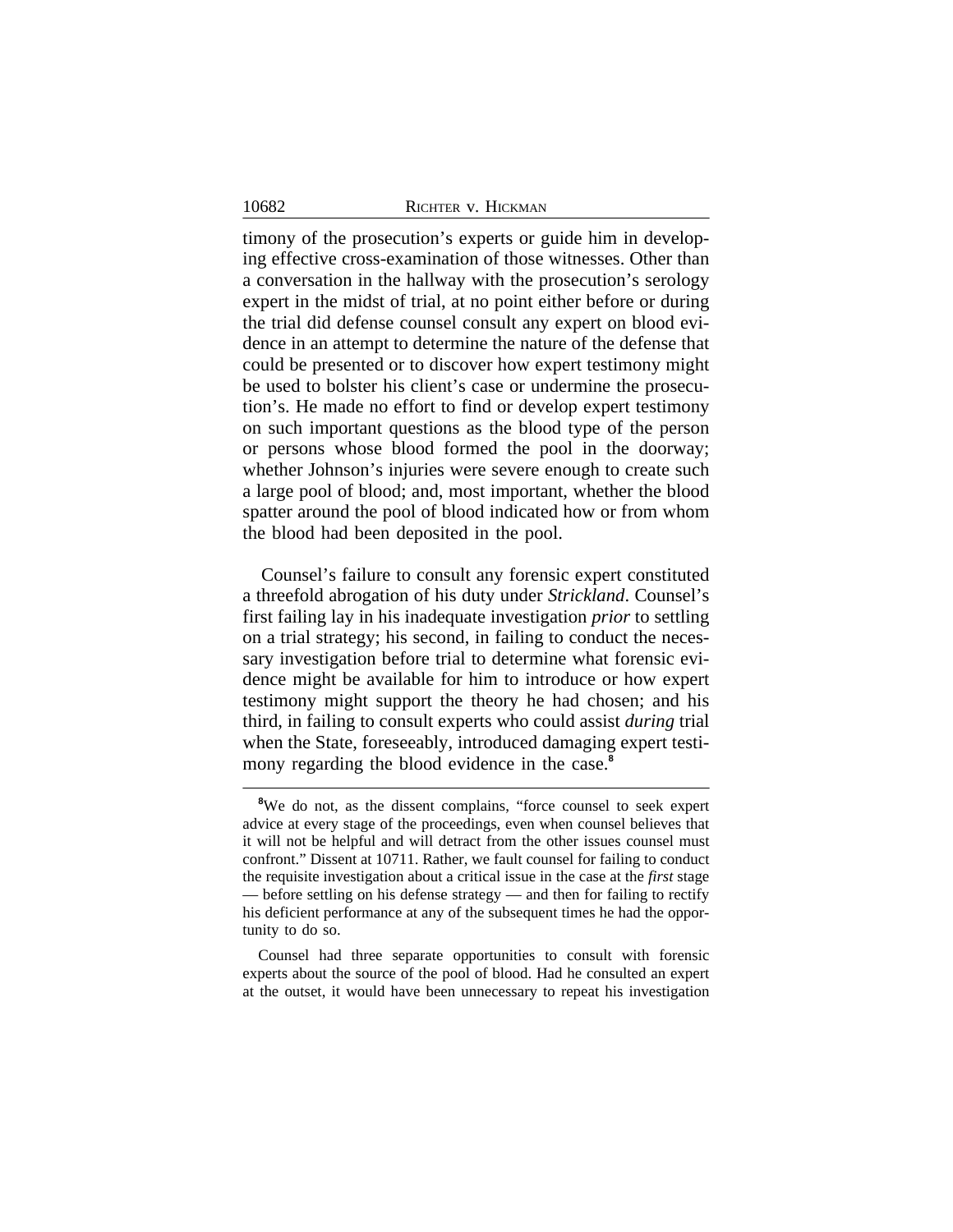**[1]** *Strickland* obligates defense attorneys to make reasonable investigations *before* settling on a trial strategy or, at the least, to conduct sufficient inquiries to make an informed decision about whether further investigation is needed. *See Wiggins v. Smith*, 539 U.S. 510, 525 (2003) (holding counsel must make an "informed choice" among possible defenses); *Strickland*, 466 U.S. at 690-91 ("[S]trategic choices made after less than complete investigation are reasonable precisely to the extent that reasonable professional judgments support the limitations on investigation. In other words, counsel has a duty to make reasonable investigations or to make a reason-

Moreover, the dissent fails to explain how counsel was in a position to make a reasonably informed decision as to whether expert assistance would be helpful at any of these three stages, given his admitted lack of knowledge about the relevant fields of forensic science. *See Strickland*, 466 U.S. at 690-91 (holding counsel's strategic choices are entitled to deference to the extent they are supported by reasonable professional judgments). Counsel admitted that he had no independent knowledge of blood type or blood spatter science before he began working on this case. He further admitted that he did not conduct independent research to educate himself about either science until mid-trial, when he read a single book about blood typing the night before Spriggs' testimony, and his deposition testimony is silent on any research or investigation he conducted that would have allowed him to make an informed decision as to whether a blood spatter expert would be helpful in interpreting the forensic evidence. Thus, the record demonstrates through counsel's own testimony that he could not have made an informed decision leading up to trial that seeking expert assistance would be unhelpful or counterproductive.

at each subsequent stage; he would have only had to follow through on the information obtained from his initial investigation as appropriate — in this case, by presenting expert testimony at trial and by employing expert advice as to how he could effectively cross-examine the prosecution's witnesses or counter their expert testimony with expert testimony of his own. Counsel failed, however, to investigate at the first opportunity. Having done so, he had a continuing constitutional obligation to perform that duty at each subsequent opportunity. Each time, he failed to do so. This clearly constitutes deficient performance.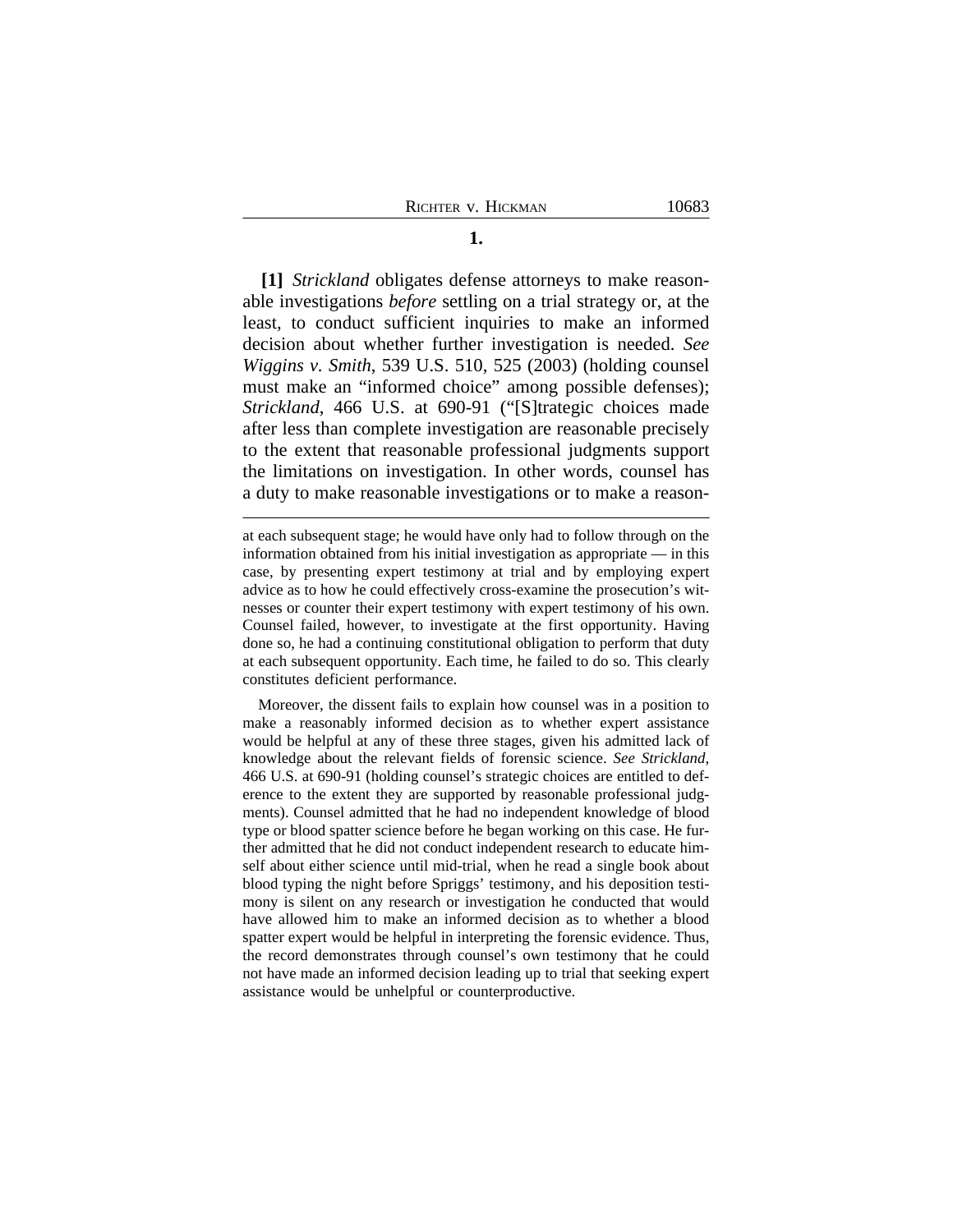able decision that makes particular investigations unnecessary."); *see also Jennings v. Woodford*, 290 F.3d 1006, 1014 (9th Cir. 2002) ("[A]ttorneys have considerable latitude to make strategic decisions about what investigations to conduct *once they have gathered sufficient evidence upon which to base their tactical choices*." (emphasis in original)). Until a reasonable investigation is conducted, counsel is not in a position to make critical strategic decisions or settle on a trial strategy — certainly including the decision to rest on his client's testimony irrespective of the forensic facts. We have repeatedly held that "[a]n uninformed strategy is not a reasoned strategy," *Correll v. Ryan*, 539 F.3d 938, 949 (9th Cir. 2008), *cert. denied sub nom. Schriro v. Correll*, No. 08-430, 2009 WL 56214 (Jan. 12, 2009), and we have followed the Supreme Court's holding that "the traditional deference owed to the strategic judgments of counsel is not justified where there was not an adequate investigation 'supporting those judgments,' " *id*. at 948-49 (quoting *Wiggins*, 539 U.S. at 521).

**[2]** Counsel's strategy, as explained in his deposition, was to pit his client's credibility against Johnson's and to attack the evidentiary gaps in the police investigation of the crime scene. In light of *Strickland*, it was not reasonable to settle upon this strategy, as counsel did, without investigating whether it was a sound one. Counsel made no inquiry into what expert testimony might be available to support, or to contradict, his client's version of what occurred; by what means the perceived evidentiary gaps in the State's investigation might be filled at or before trial; how any testing to fill those gaps would affect either his client's or Johnson's credibility; or how he could respond to, or minimize the effect of, the damaging testimony that might emerge from forensic blood testing. Counsel's decision not to consult *any* forensic expert in blood evidence before settling upon a defense strategy that excluded the use of expert testimony, when the defense so clearly depended upon the source of the pool of blood in the doorway, indubitably fails to meet *Strickland*'s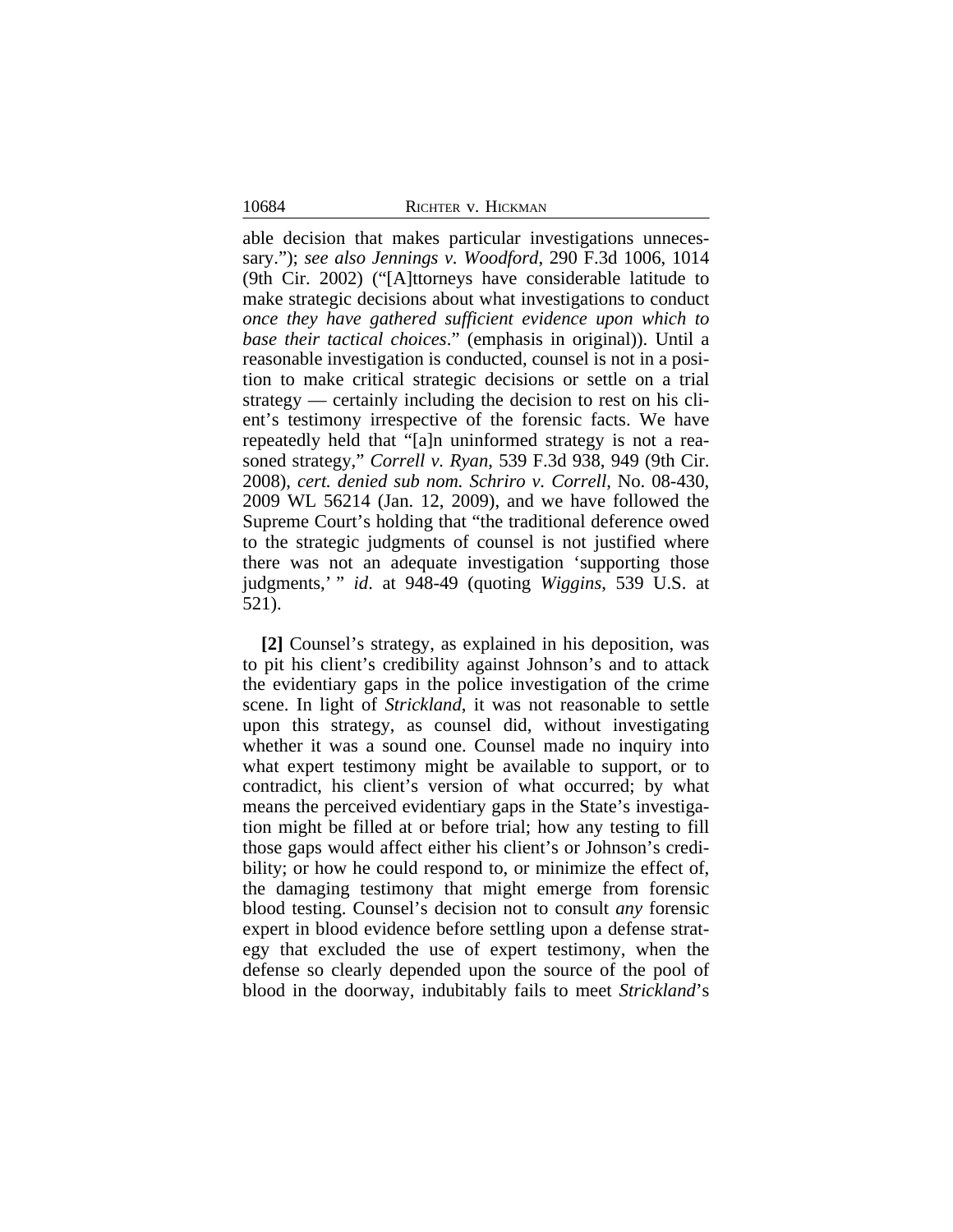standard of care. *See Strickland*, 466 U.S. at 690-91. Indeed, this failure, in itself sufficient to require a holding of deficient performance, marked only the beginning of counsel's inexplicable series of ineffective acts and omissions.

**2.**

**[3]** Having chosen his trial strategy without conducting an adequate investigation, counsel then continued to perform deficiently by failing to consult an expert on blood evidence while preparing for trial. A reasonably competent attorney would have made inquiries of such an expert regarding what evidence might be available that would strengthen the chances that his "he said-he said" strategy would succeed or might cause him to broaden that strategy were he to locate an expert whose testimony would support his client's statements. For some unexplained reason, counsel again failed to consult *any* blood expert who could provide advice as to what forensic evidence might be adduced to support Richter's version of the events — or what forensic evidence the State might adduce, either prior to or during trial, that might seriously undermine the defense, and how that evidence might be countered.**<sup>9</sup>**

<sup>&</sup>lt;sup>9</sup>We agree with the dissent that counsel's decision not to ask the prosecution to *test* the blood sample before trial in order to determine the blood type was not unreasonable, as such a test might have eliminated existing ambiguities that were useful to the defense and instead have produced definitive results that were damaging. However, there could have been no negative consequence to *consulting* a blood spatter expert or a serology expert prior to trial. An adequate pretrial investigation would not have alerted the State to counsel's strategy, or somehow "cooked his own client." Dissent at 10711. Had counsel consulted a blood spatter expert, the State would have been unaware that he had done so until the point at which counsel presented expert testimony at trial, and then only if he made an informed decision that doing so would be helpful to the defense. Had counsel consulted a serology expert, the State would similarly have been unaware of such pretrial consultations unless and until counsel made an informed decision to ask the expert to test the blood type, or until he presented the expert as a witness to counter the testimony of the State's serology expert. Such consultations would not, therefore, have posed any risk. They would, however, have provided crucial assistance to counsel in deciding whether or not to present expert testimony, as well as in preparing for the possibility that the State would introduce adverse forensic evidence.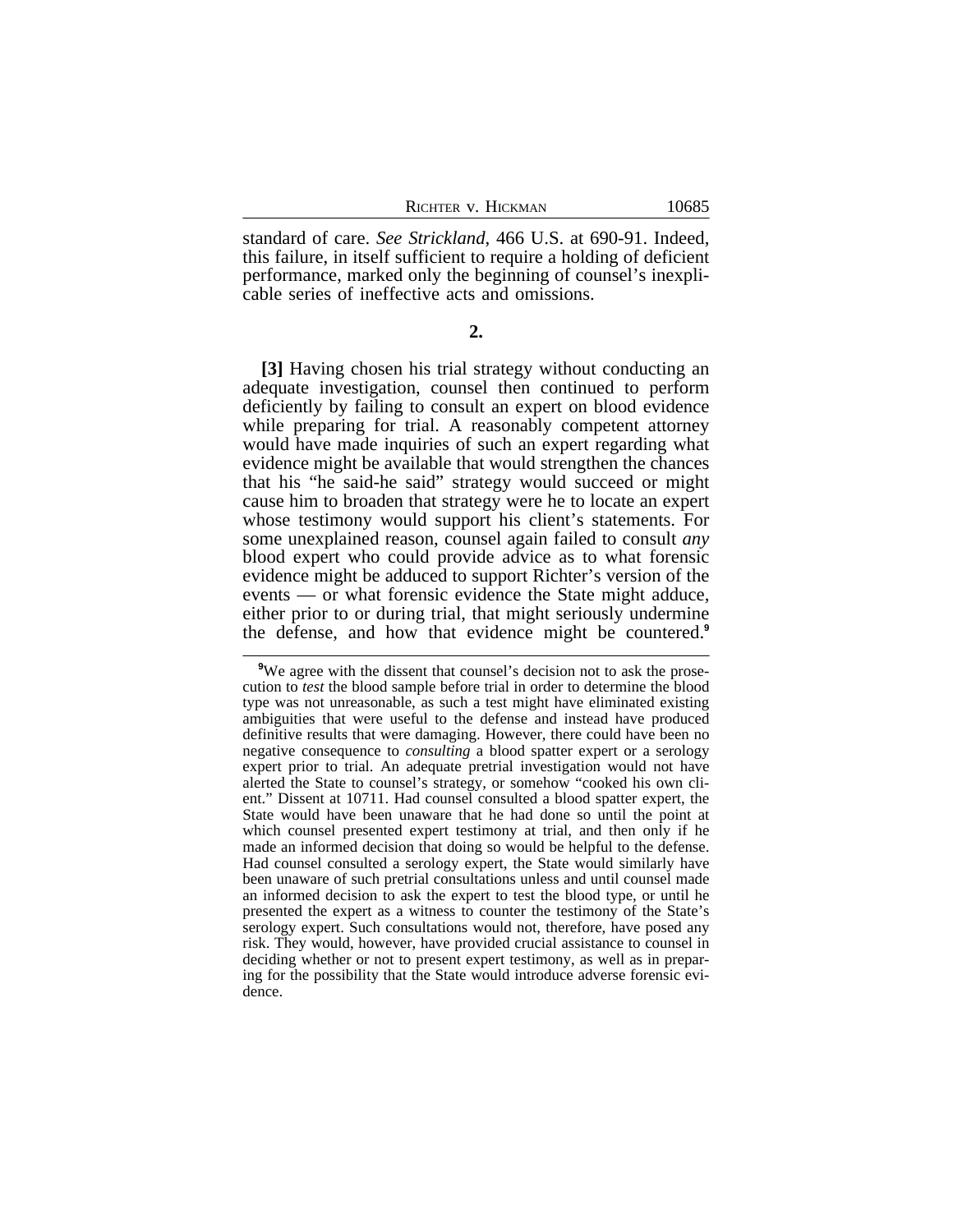10686

Instead, counsel willfully pursued his credibility theory, determined to rely on Richter's testimony alone, knowing all the while that his client was not a witness likely to appear particularly credible to a jury. In doing so, counsel not only neglected the opportunity to discover the availability of objective corroborating forensic evidence in support of his client's version of the facts, but also rendered the defense vulnerable to impeaching expert testimony that he was not prepared to rebut.

**[4]** Counsel is obligated to conduct a reasonable investigation in order to present the most persuasive case that he can. Counsel must conduct a pretrial investigation into the availability of independent, objective sources to support the part of his client's testimony that he knows or can reasonably expect will be challenged, and subsequently to present to the jury any evidence he finds that tends to show his client's innocence, tends to undermine the prosecution's case, or raises a reasonable doubt as to his client's guilt, unless he makes an informed, strategic decision that the risks of introducing such evidence outweigh its benefit to the defense. *See, e.g.*, *Hendricks v. Calderon*, 70 F.3d 1032, 1040 (9th Cir. 1995) ("An attorney 'must provide factual support for the defense where such corroboration is available.' . . . Failure to pursue such corroborating evidence with an adequate *pretrial* investigation may establish constitutionally deficient performance." (quoting *United States v. Tucker*, 716 F.2d 576, 594 (9th Cir. 1983)) (internal alterations omitted) (emphasis added)); *Jones v. Wood*, 114 F.3d 1002, 1013 (9th Cir. 1997) (granting "an evidentiary hearing on the issues of his attorney's failure to investigate . . . before trial and his lawyer's failure to test the evidence"). In some circumstances, such corroboration may take the form of eyewitness testimony or character witnesses. In this case, a forensic explanation of the source of the pool of blood at the bedroom doorway could have supported the defendant's account. Counsel made no effort to obtain any evidence or expert assistance that would provide such an explanation. "This court has repeatedly held that 'a lawyer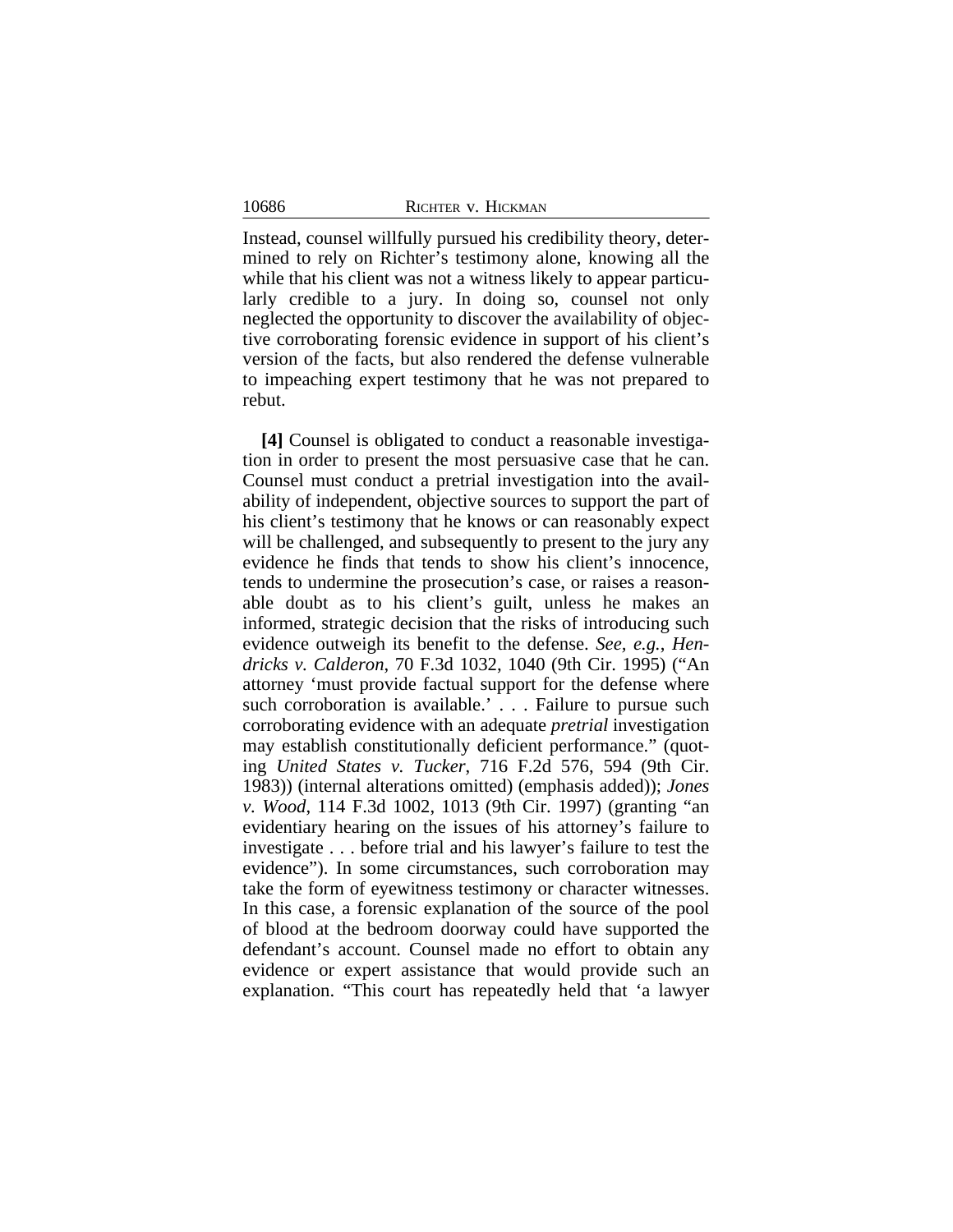who fails adequately to investigate and introduce evidence that demonstrates his client's factual innocence, or that raises sufficient doubt as to that question to undermine confidence in the verdict, renders deficient performance.' " *Duncan v. Ornoski*, 528 F.3d 1222, 1234 (9th Cir. 2008) (quoting *Hart v. Gomez*, 174 F.3d 1067, 1070 (9th Cir. 1999)) (internal alterations omitted), *cert. denied sub nom. Duncan v. Ayers*, No. 08-7440, 2009 WL 735709 (Mar. 23, 2009). The obligation to investigate only grows more imperative where the evidence at issue is the "only forensic evidence" that could reasonably support the defense theory. *Duncan*, 528 F.3d at 1236 ("[T]he central role that the potentially exculpatory blood evidence could have played in [the defendant's] defense increased [counsel's] duty to seek the assistance of an expert.").

We therefore strongly reject the district judge's conclusion that counsel's investigation was understandably hamstrung by the element of surprise — that his failure to consult experts was reasonable because he did not learn until mid-trial that the State would call a blood spatter or serology expert, and that he was at this point struggling to deal with significant time constraints and the limitations of his co-counsel. *See Richter v. Hickman*, No. S-01-CV-0643-JKS, 2006 WL 769199, at \*8 (E.D. Cal. Mar. 24, 2006). This argument truly misperceives the duty of counsel to investigate. The unfortunately harried circumstances in which counsel found himself in the midst of trial, *a year after the events in question took place*, do not excuse his failure to investigate prior to trial indeed prior to determining the defense strategy — whether expert testimony would corroborate or undermine his client's explanation of how the pool of blood came to lie on the floor by the bedroom door. Whether or not the prosecution presented any expert testimony about the pool of blood, defense counsel had an obligation to investigate and, should his investigation prove successful, introduce expert testimony regard-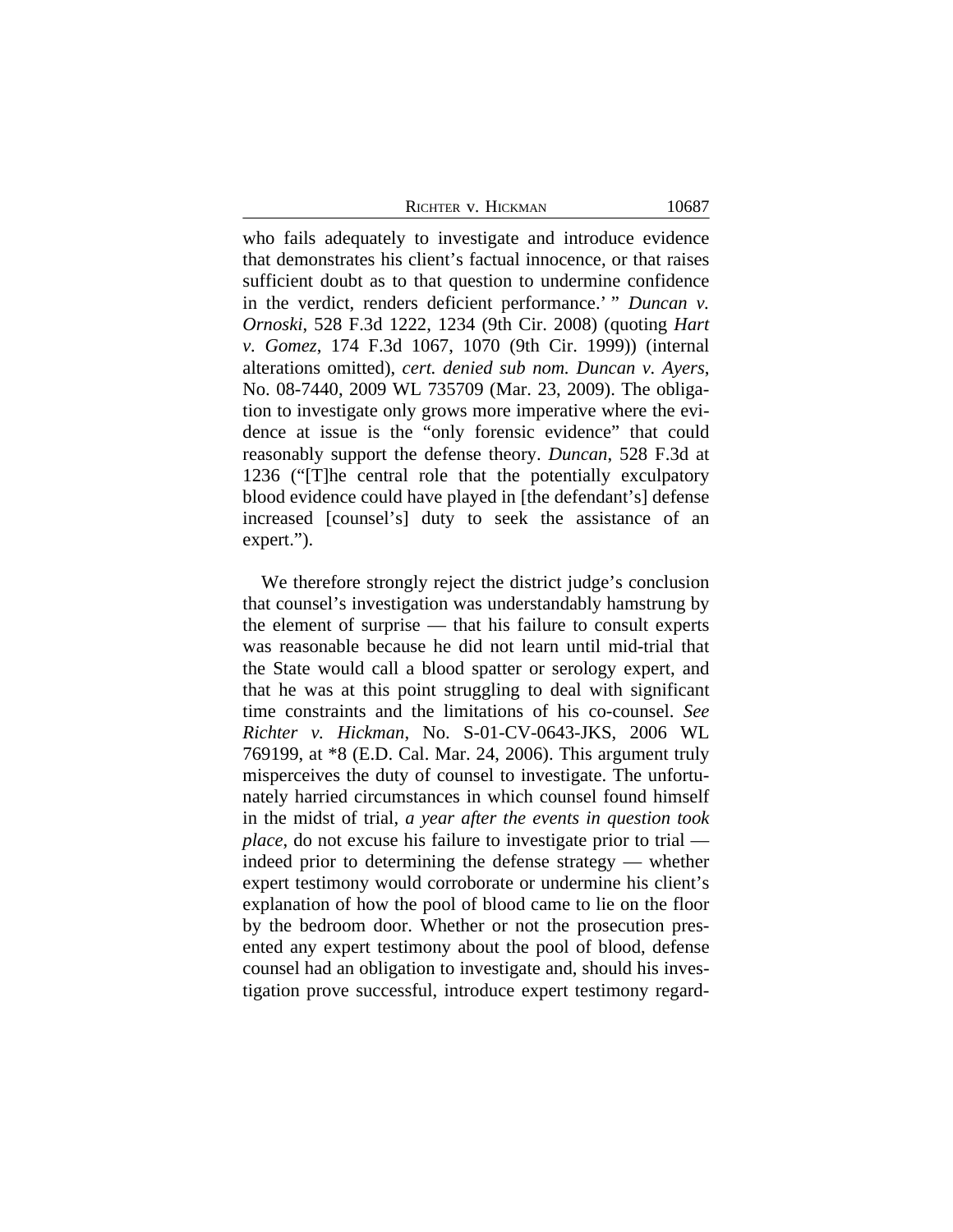|  |  | RICHTER V. HICKMAN |
|--|--|--------------------|
|--|--|--------------------|

ing its source in order to provide crucial — indeed, potentially outcome-determinative — corroboration for his client's story.**<sup>10</sup>**

Finally, we reject the district court's conclusion that counsel's failure to consult experts in preparation for trial was reasonable because counsel thought that the case was, at bottom, a credibility contest. *Richter*, 2006 WL 769199, at \*7-8. Precisely the opposite is true. Where the defense strategy is to

As it turned out, then, counsel guessed wrong when he thought, unreasonably, that the source of the blood would be determined entirely through a credibility contest rather than expert testimony. Guessing wrong does not usually amount to incompetent representation; even the best lawyers guess wrong on occasion. But being unprepared for the consequences of a wrong guess, when the issue is critical to the defendant's case, may well amount to ineffective performance.

10688

**<sup>10</sup>**We also reject the excuse that counsel believed that the prosecution would not present any expert testimony. That the State would present expert forensic testimony was entirely predictable. To the extent that counsel believed otherwise, relying on the element of surprise in telling a story of self-defense that the prosecution had not anticipated, in which Klein was killed not on the couch but near the doorway to the bedroom, his performance was unreasonable. Any competent counsel would have known that, whatever element of surprise he might have counted on would be dissipated when he disclosed in his opening statement that he would attack the prosecution for failing to conduct necessary forensic investigations to prove that Klein was killed on the couch rather than by the doorway. That is precisely what occurred. Following counsel's opening statement, the prosecution investigated the availability of such forensic evidence forthwith, leaving the defense as the only party without expert testimony. Counsel failed completely to prepare for the possibility that the prosecution would obtain such evidence and, consistent with his performance up to that point, failed to consult any expert to determine how to handle the State's likely response to his client's version of the events. As a result, once he was confronted at trial by forensic evidence that undermined the theory he had presented to the jury, he had to hastily try to educate himself in order to prepare for cross-examination, had no informed basis for evaluating whether his cross-examination of the prosecution experts would be effective, and failed, once again, given the time constraints, to retain and call experts to develop alternate testimony, attack the prosecution expert's methodology as unsound, or even advise him as to how to perform an adequate cross-examination.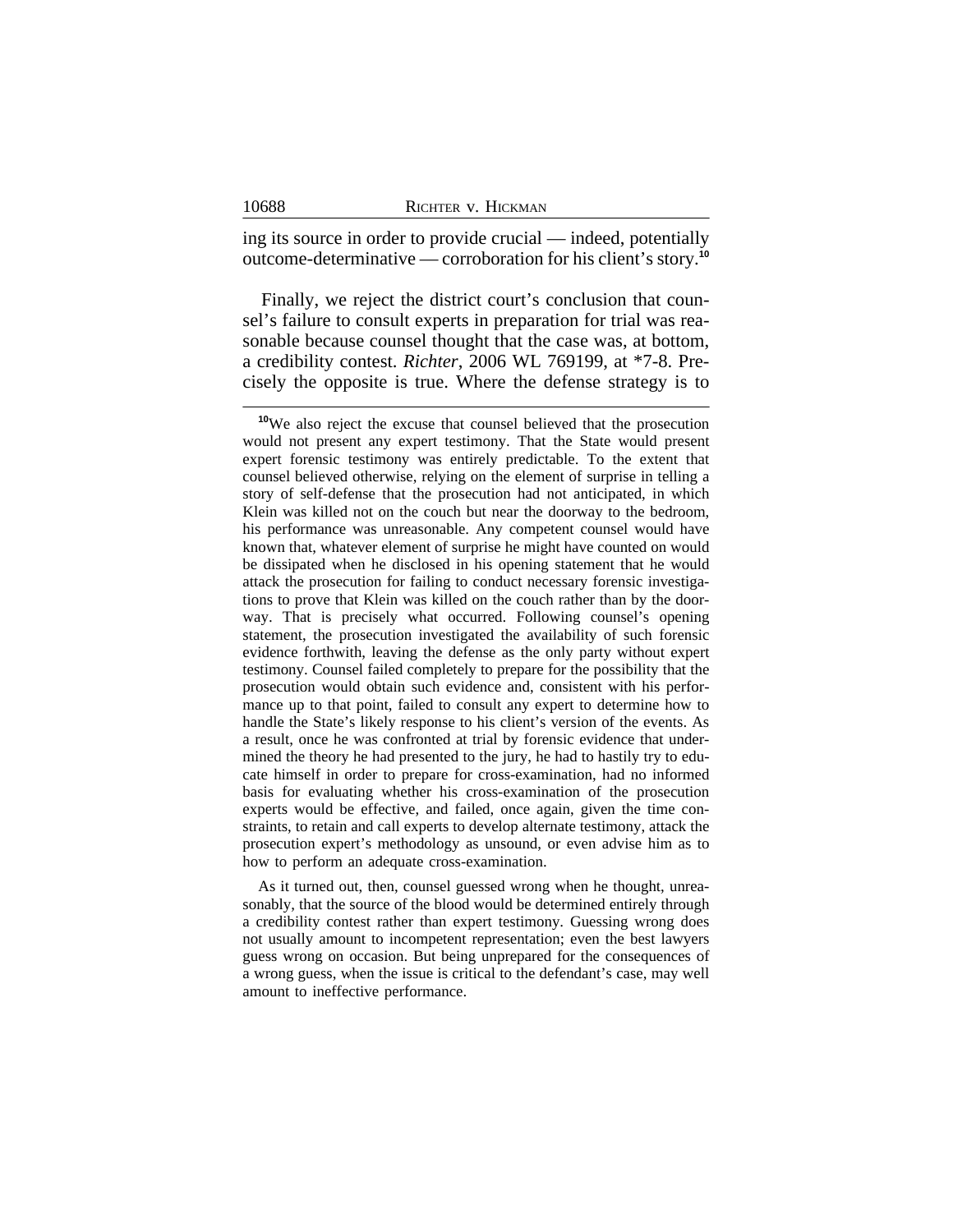win a credibility contest, the importance of corroborating the accused's testimony with physical evidence is paramount. Leaving the jurors to believe or disbelieve defendants solely on the basis of their own testimony, without supporting evidence, where such evidence could be obtained with diligent investigation, is objectively unreasonable. *See, e.g.*, *Riley v. Payne*, 352 F.3d 1313, 1319-20 (9th Cir. 2003) ("[W]ithout any corroborating witnesses, [Riley's] bare testimony left him without any effective defense." (internal quotation marks omitted)); *Hart*, 174 F.3d at 1070 ("Defense counsel failed to investigate or introduce into evidence the records that fully corroborated [the witness's] statements. Thus, the jury was left to decide, without benefit of supporting or corroborative evidence, whether [the witness's] testimony was truthful and accurate, or whether it was unreliable or offered simply in an effort to assist a former lover."); *Lindstadt v. Keane*, 239 F.3d 191, 203 (2d Cir. 2001) ("[I]n a credibility contest, the testimony of neutral, disinterested witnesses is exceedingly important." (quoting *Williams v. Washington*, 59 F.3d 673, 681-82 (7th Cir. 1995))). Relying on a pure credibility contest without seeking to investigate the availability of corroborating evidence is unreasonable regardless of the witness; it is at its most unreasonable, however, when the witness is the defendant himself — especially when he is an admitted drug offender who stands accused of committing murder and attempted murder in the course of a burglary.

**[5]** If counsel's decision not to consult experts in preparation for trial had been a "strategic judgment," it would have been an unreasonable one, as there was no adequate investigation to support it. *See Strickland*, 466 U.S. at 690-91. But, even more fundamental, counsel's performance in this respect was not "strategic" at all. There was absolutely no reason not to consult a blood expert and counsel never suggested that there was. In his deposition, counsel was unable to provide any reasoned explanation for failing to consult forensic experts or to seek expert testimony in order to corroborate his client's testimony or prepare to rebut the prosecution's case.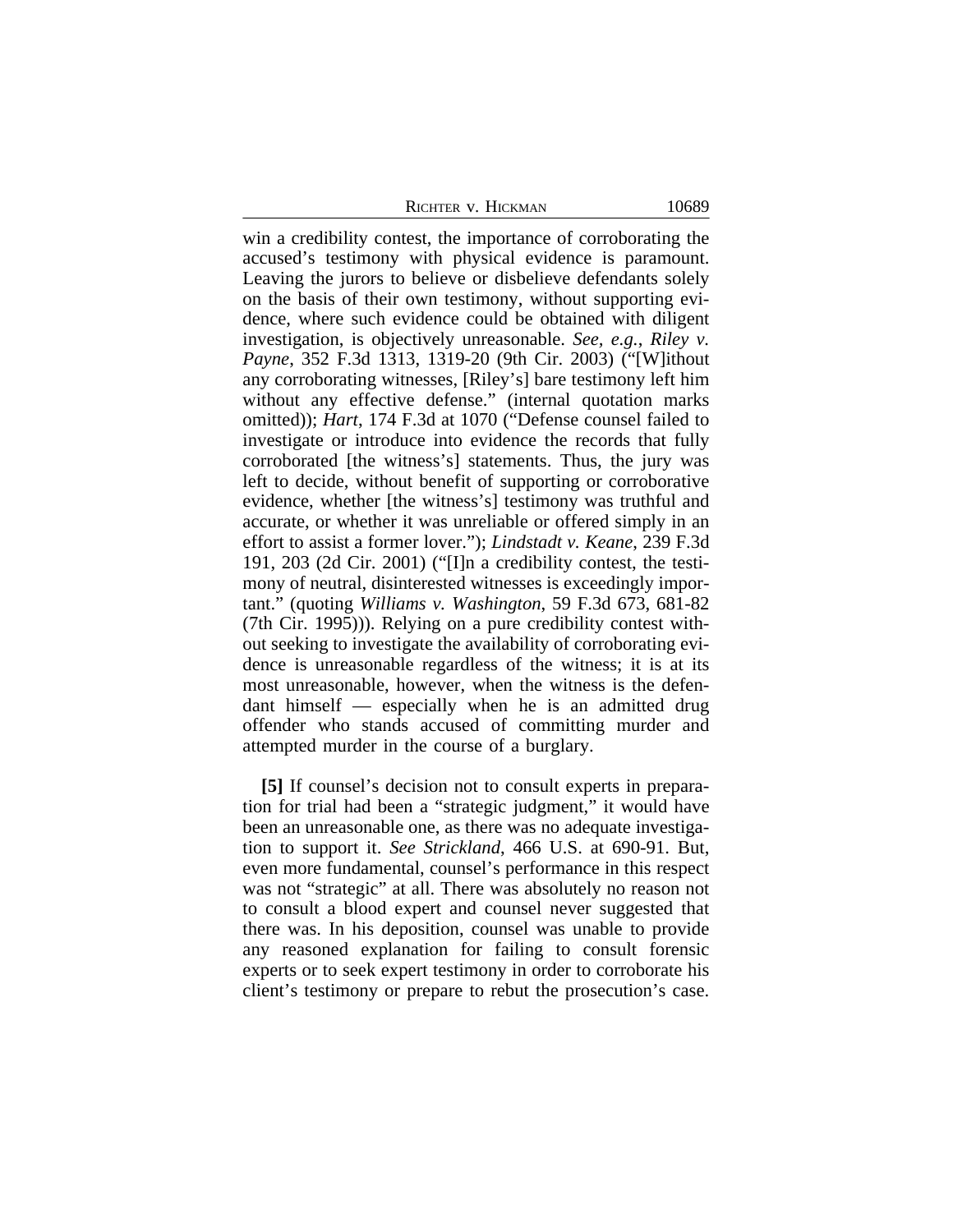Certainly, he did not suggest that any strategy explained that failure. When counsel offers no strategic reason for failing to perform what would otherwise constitute the duty of a reasonably competent counsel, we may not invent such a strategy by engaging in "a *post hoc* rationalization of counsel's conduct" in lieu of relying on "an accurate description of [counsel's] deliberations prior to [trial]," *Wiggins*, 539 U.S. at 526-27.**<sup>11</sup>** Counsel's chosen trial strategy, as *he* explained it, was to convince the jury of an alternative set of facts to those presented by the prosecution — and to rely on his client's testimony to carry the day in a pure credibility contest. The defense testimony would be that Klein was killed in the doorway, in a shootout, and the alleged robbery of the gun-safe never took place. Counsel provided no reason why he did not consult experts to bolster that story. Although he had an obligation to adequately investigate so as to support the strategy that he had adopted, he failed to do so. It is perfectly clear, and indeed it is the only reasonable conclusion under *Strickland*, that his performance was constitutionally deficient.**<sup>12</sup>**

**<sup>11</sup>**Despite the dissent's allegation that we have retroactively imposed our own theory of the case, Dissent at 10712, we in no way suggest a new or different strategy for counsel. Rather, it is our dissenting colleague who has suggested a strategic rationale for counsel's actions that finds no support in the record. *See* Dissent at 10747-48 (suggesting that counsel did not consult a blood spatter expert because he "had good reason to believe that a blood spatter expert would not be able to confirm his client's story"). Our colleague's valiant but wholly unpersuasive explanation indubitably constitutes a "*post hoc* rationalization of counsel's conduct."

**<sup>12</sup>**The present case is therefore unlike *Knowles v. Mirzayance*, 129 S. Ct. 1411 (2009), in which counsel made a careful, strategic, and reasonable decision not to pursue a hopeless defense. In that case, there was no failure to investigate; counsel, after investigating, had drawn a well-informed conclusion that it was futile to present a defense of not guilty by reason of insanity to a jury that had convicted the defendant of first-degree murder after considering the same evidence of mental illness. Counsel's failure here to present expert testimony on the source of the pool of blood was not, by contrast, a well-considered decision; rather, it was the result of his failure to investigate in order to seek to discover available evidence that might be critical to his case. Nor would presenting such forensic evidence have been an exercise in futility. As will be discussed with regard to prejudice, it would instead have significantly undermined a critical aspect of the prosecution's case.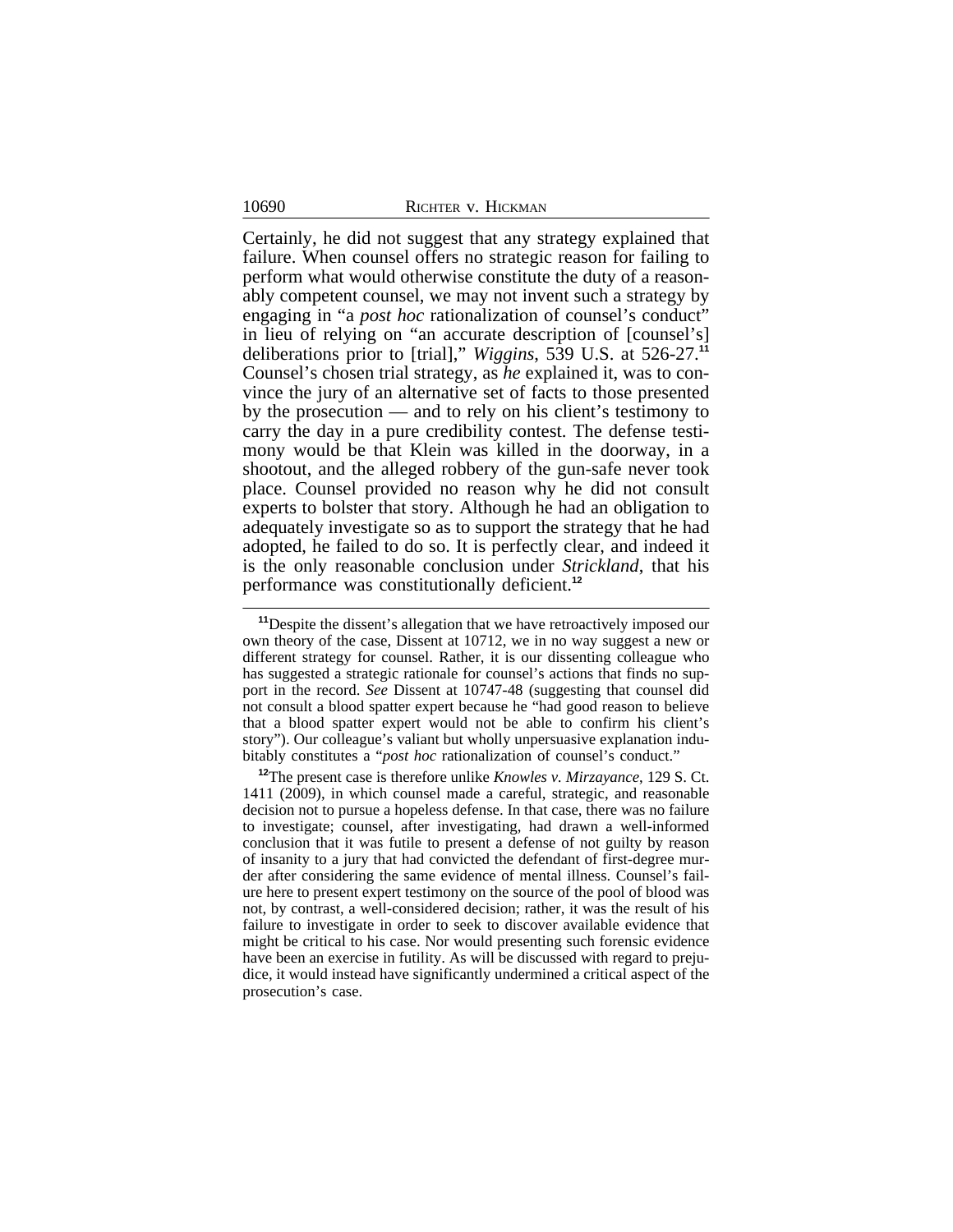**[6]** Counsel's failure to conduct the necessary pretrial investigation was compounded finally by his failure to consult experts as the trial unfolded. After counsel presented his opening argument laying out the defense strategy and pointing out the gaps in the prosecution's case, including its incomplete forensic investigation, the State acted quickly to fill some of these gaps and to determine whether it could prove its case or at least disprove the defense theory through the use of forensic evidence. The State then introduced "surprise" testimony from two experts on blood evidence: a blood spatter expert and a serology expert. The thrust of their testimony was that the sole source of the blood in the pool was Johnson and that none of the blood was Klein's.

The prosecution's blood spatter expert, Detective Robert Bell, testified that it was highly unlikely that Klein could have been killed in the doorway and carried to the couch, primarily because of blood flow patterns on his head and high velocity blood spatter near the couch. After this damaging testimony, defense counsel considered consulting a blood spatter expert of his own. He discussed with Richter whether to call such an expert, and opted to wait until after cross-examination to decide. Counsel researched and gathered names of potential blood spatter experts, but does not remember contacting anyone. He failed to request a continuance in order to obtain expert testimony to counter the prosecution's evidence, or even to obtain assistance in preparing for cross-examination of the prosecution's witnesses. Indeed, he did not consult an expert at any point after Bell testified, even though Bell was recalled twice, including once on rebuttal, during a trial that lasted nearly a month.

The prosecution also called a serology expert, Jill Spriggs, who tested the blood type of a sample of blood on the door molding above the blood pool in the doorway and testified she had "no reservations. [Klein] is excluded as a possible donor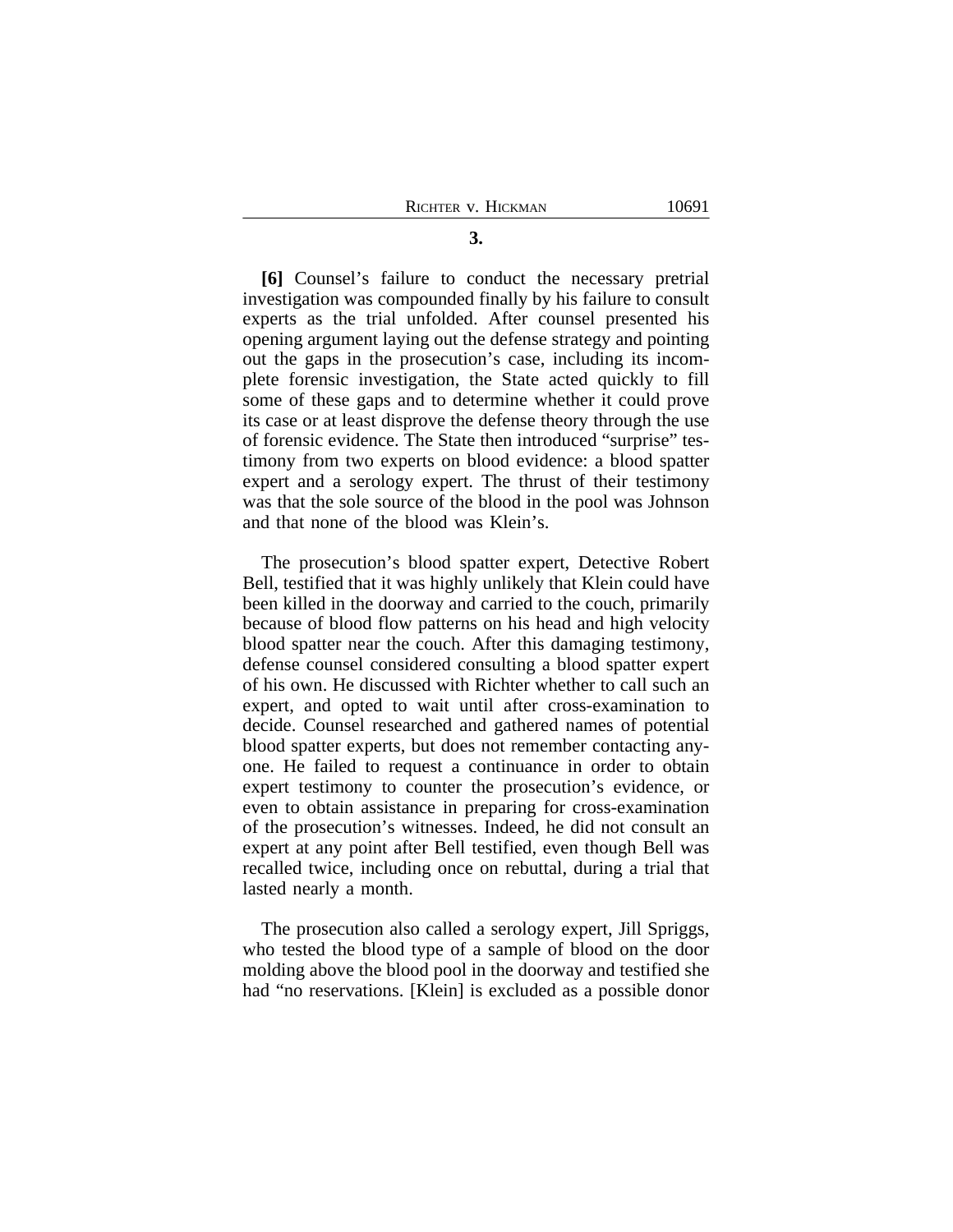of that sample." Counsel again considered the possibility of consulting an expert, this time on blood typing, but he did not do so. After speaking with the State's serology expert in advance of her testimony during trial, counsel was prompted to do some reading on his own, and again to compile a list of potential experts, but he could not recall actually contacting anyone. When the State announced its intention to call Spriggs as an expert witness, counsel raised an objection. According to counsel, the judge then "said that [counsel] may need a continuance and that [he] may need to call an expert now [him]self." Counsel offered conflicting testimony as to whether he did, in fact, request a continuance this time. It is clear, however, that again he did not consult any blood expert whatsoever.**<sup>13</sup>**

**[7]** In the end, counsel again failed to consult a single expert in the field of blood evidence, this time to help him prepare for his cross-examination of the State's two expert witnesses once he knew that they would testify. He, further, made no effort to consult forensic experts so as to present testimony in rebuttal.**<sup>14</sup>** When the need for expert advice was

<sup>&</sup>lt;sup>13</sup>The research that counsel conducted on his own after learning about Spriggs' upcoming testimony was more modest than the dissent suggests: at his deposition, counsel testified that a librarian helped him find "several different books, one of which [he] took home and read."

**<sup>14</sup>**The dissent excuses this mid-trial failure by explaining that counsel acted reasonably by relying solely on his cross-examination of the State's serology expert instead of introducing expert testimony of his own that might have been available. Dissent at 10734-35. That position is simply erroneous. When defense counsel obtains concessions from the witness on cross-examination, that may on occasion be sufficient to establish reasonable doubt. It is not ordinarily, however, a substitute for affirmative evidence that would directly prove the point to be established. Here, equivocal statements by a prosecution witness in no respect serve the same function as positive affirmations by defense experts. That would seem to be an elementary tenet known to all trial lawyers. Moreover, in this case, Spriggs repeatedly disavowed any possibility that Klein's blood was in the pool. She did admit that if the blood sample was degraded, it would be possible that the 1+ band would be less intense than she expected, but she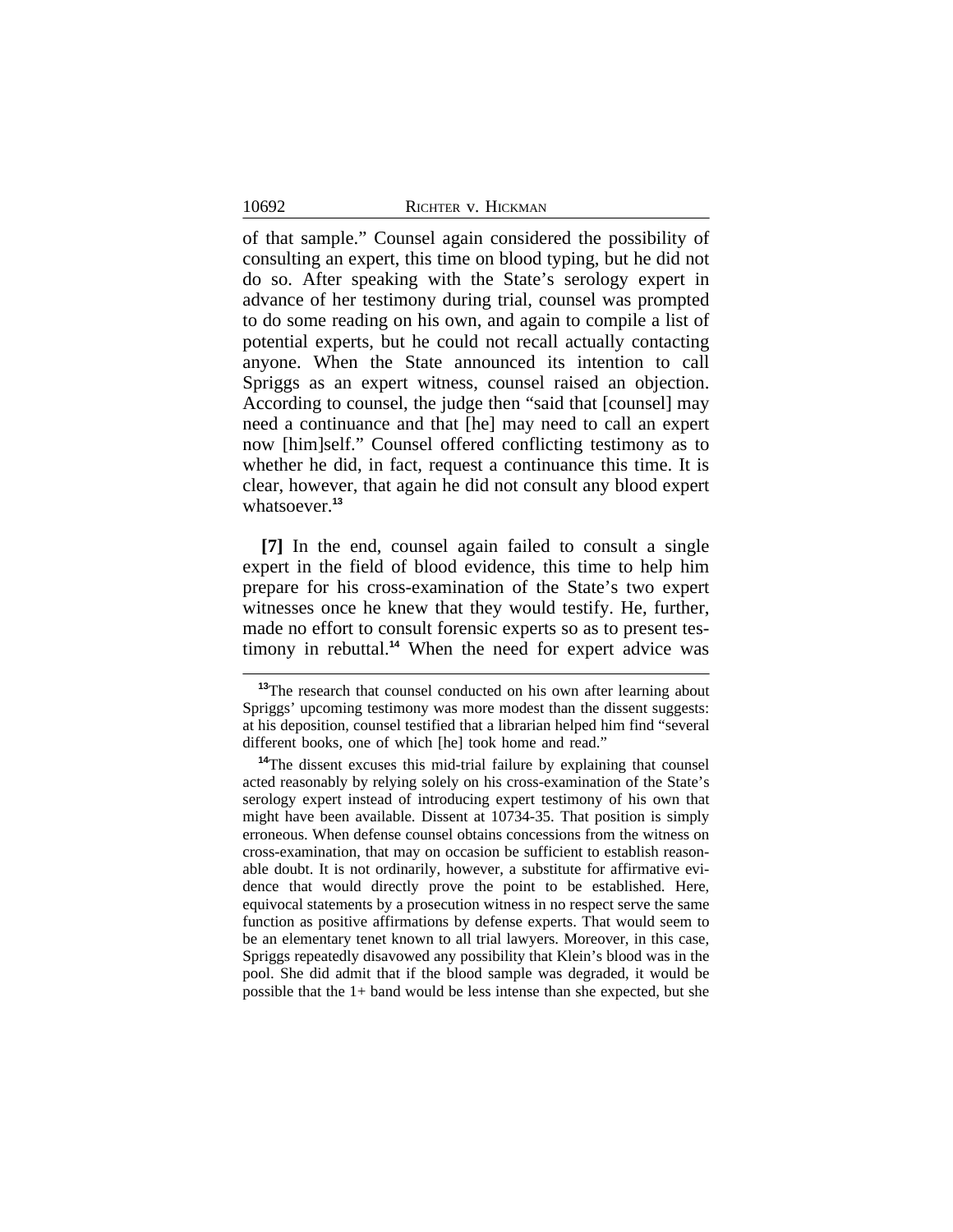abundantly clear, counsel still failed to take reasonable steps mid-trial to remedy his deficient pretrial investigation and preparation. That failure was itself deficient, and the state court's decision to the contrary was objectively unreasonable.

# **4.**

**[8]** In short, the Supreme Court has held that the touchstone of our inquiry must be the *reasonableness* of counsel's conduct. The failure here to consult forensic experts regarding critical issues in the case was unreasonable and constitutes deficient performance. Other circuits, also under deferential AEDPA review, have come to similar conclusions. *See Draughon v. Dretke*, 427 F.3d 286, 296 (5th Cir. 2005) (finding deficient performance under AEDPA where "the failure to investigate the forensics of the fatal bullet deprived [the defendant] of a substantial argument, and set up an unchallenged factual predicate for the State's main argument that [the defendant] intended to . . . . [The defendant] became the sole source of evidence available to counter the prosecution's

saw no indication that in this case the sample was degraded. On redirect, she repeated conclusively that she had "no reservations. [Klein] is excluded as a possible donor of that sample." From the standpoint of a jury, the cross-examination of Spriggs was in no way comparable to the *evidence* that could have been introduced by an expert witness for the defense.

Moreover, where an attorney lacks expertise in a scientific subject such as blood typing, he is in a poor position to determine whether his crossexamination has touched upon the most important weaknesses in the expert's testimony. If counsel in fact decided that another expert would not "interpret the serology evidence any differently than the State's expert," Dissent at 10735, as the dissent without any support claims that he did, he made that assessment based not upon a reasonable investigation but entirely on speculation. In fact, counsel quickly realized after trial that he had failed to question Spriggs adequately about reasons for the relative intensity of the 1+ band other than degradation, important evidence that an expert, had one been consulted, would have been able to quickly point out.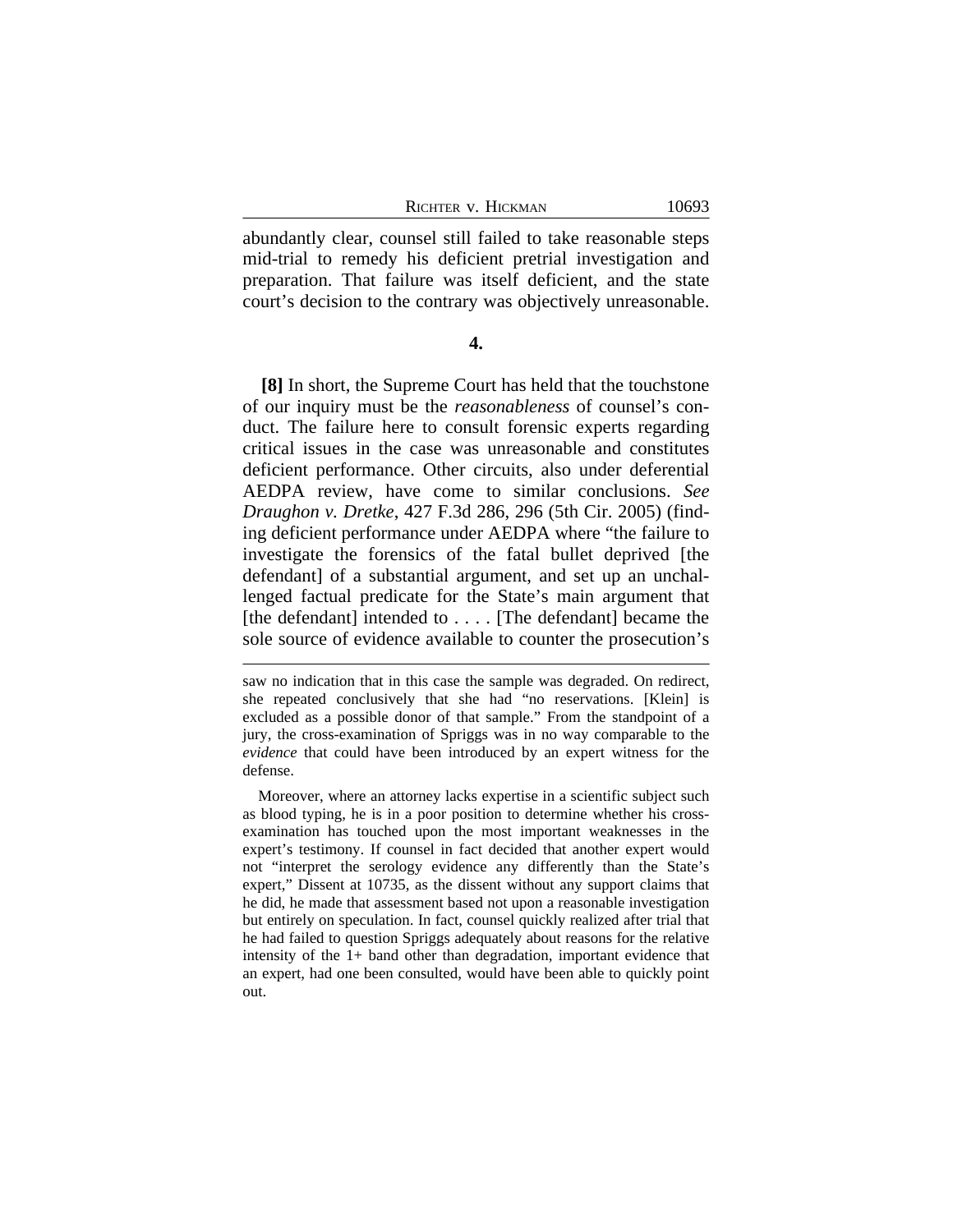theory."); *Gersten v. Senkowski*, 426 F.3d 588, 607-08 (2d Cir. 2005) (finding deficient performance under AEDPA where "defense counsel failed to call as a witness, or even to consult in preparation for trial and cross-examination of the prosecution's witnesses, any medical expert on child sexual abuse"). Here, the source of the pool of blood was critical. If the blood came in whole or in part from Klein, defendant's version of the events would be strongly corroborated. If it came from Johnson alone, the prosecution's case would be strengthened immeasurably. We conclude that counsel's failure to consult *any* forensic experts regarding how to establish that source (1) before settling on his defense, (2) when preparing for trial, or (3) during the course of trial when he was surprised by the prosecution's expert testimony cannot be deemed to be reasonable under any standard, and that the state court's failure to so determine unquestionably constituted an objectively unreasonable application of *Strickland*.

## **B. Prejudice**

Richter must show more, however, than his counsel's deficient performance. He must also show that he was prejudiced by that performance — that "there is a reasonable probability that, but for counsel's unprofessional errors, the result of the proceeding would have been different." *Strickland*, 466 U.S. at 694. "A reasonable probability is a probability sufficient to undermine confidence in the outcome." *Id*. Applying this standard, we hold that counsel's deficient performance was prejudicial, and that the state court's failure to so conclude was an objectively unreasonable application of *Strickland*.

Counsel's pretrial failure to consult experts who could have interpreted the blood evidence at the crime scene and advised him of its significance had direct, and damaging, consequences. Counsel developed a strategy for trial to treat the case as a pure credibility contest, to call only the defendant as a witness regarding the shooting, and to criticize the state's incomplete investigation of the crime scene, without any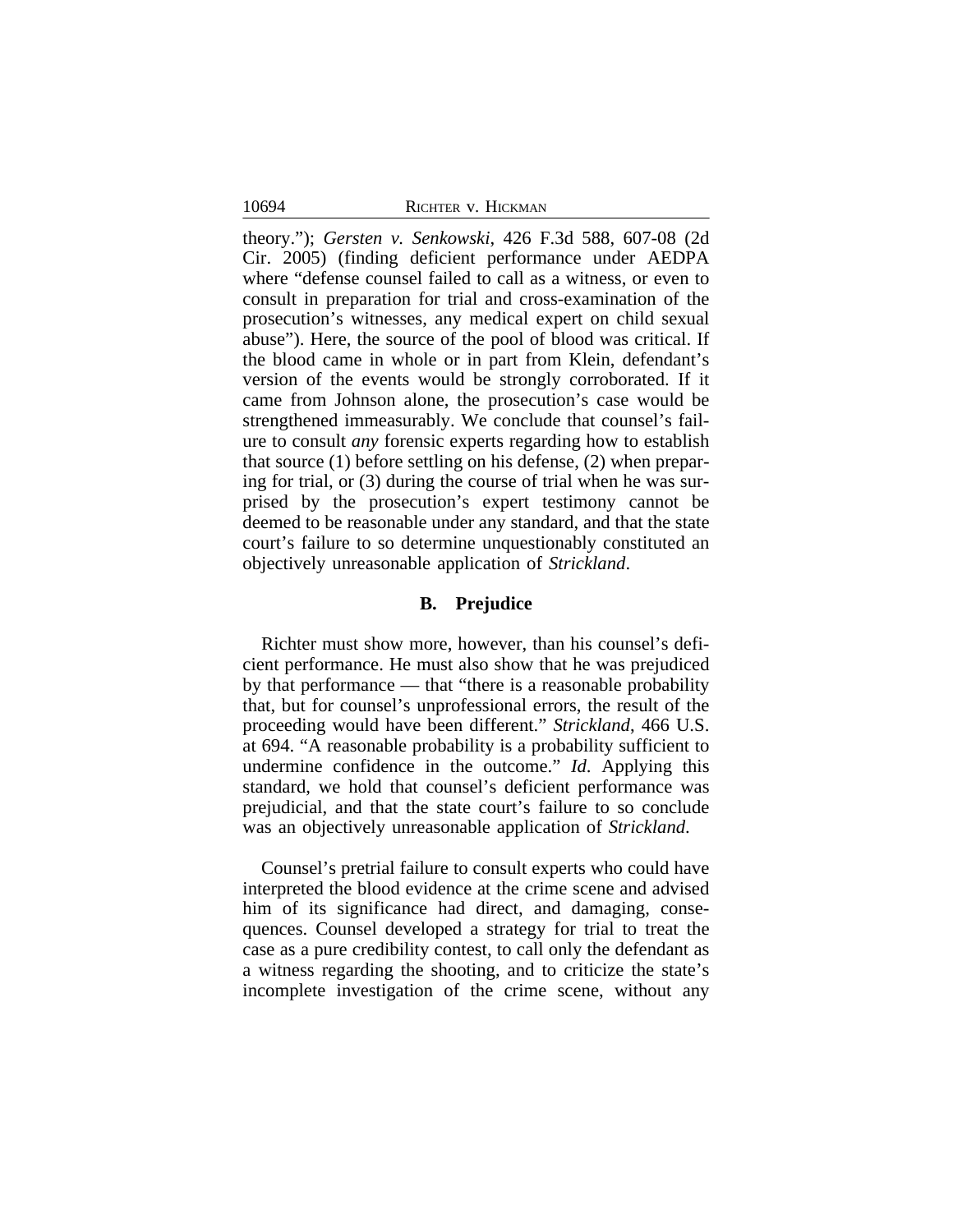|  |  | Richter v. Hickman |
|--|--|--------------------|
|--|--|--------------------|

knowledge whether forensic evidence, if introduced, would corroborate or contradict his client's testimony. He assumed that the prosecution would not offer any expert forensic evidence to support the testimony of its principal witness and did not prepare for the possibility that it would. In the end, the prosecution did introduce damaging expert testimony on blood spatter and blood typing that undermined Richter's account and the defense theory as a whole. At this point, counsel was unequipped to respond to it. These negative consequences, in turn, were exacerbated by counsel's failure during the trial to make reasonable efforts to compensate for his inadequate pretrial investigation; even at this point, he did not consult a single expert who could advise him whether exculpatory evidence existed that he might present or how he might successfully cross-examine the prosecution's experts or counter their testimony. Critically, as a result, counsel failed to introduce any expert testimony — testimony that could likely have raised reasonable doubts in the minds of the jurors.

Counsel's failure to present expert testimony at trial did not go unnoticed. In closing, he emphasized the significance of the pool of blood in the doorway, citing it as evidence of the location at which Klein had been killed. The prosecutor, in response, drove home the fact that the defense had presented no evidence to support its version of the events, other than Richter's testimony. He then ridiculed defense counsel's failure to present any evidence to support his account of the source of the pool of blood, and especially *his failure to call any expert witnesses*:

Bob Bell, [the state blood spatter expert,] he's 22 years as a blood spatter expert, all that stuff means nothing. Hey, [defense counsel] says, the blood be here. Bob Bell, hey he's wrong, trust me. *I am not going to go get an expert.* I am not going to bring somebody in here to tell you because I don't need to do it. I will just do it in closing argument. I will just

10695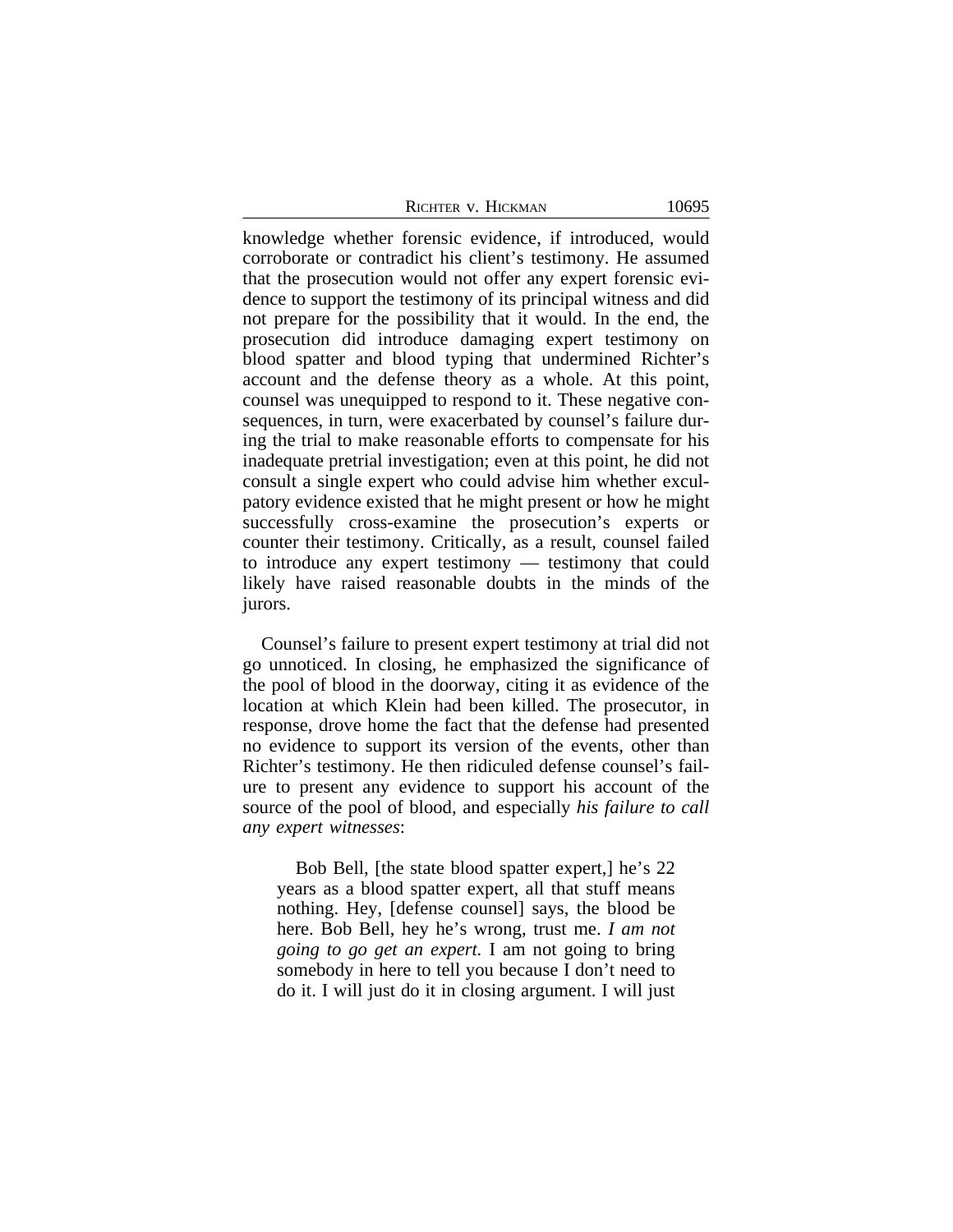say it. If you are willing to believe me, hey, that will work.

I am not going to worry about Jill Spriggs[, the state serology expert,] because, hey, her seven years as a biochemist and a criminalist, and the fact that she went to college to learn this stuff doesn't mean anything, because I am a lawyer. I went to California, Berkeley, in 1975 and U.O.P. and played ball in Mexico, and I know more than Jill Spriggs. *But I am not going to pay and bring in an expert to show you.* I am not going to put anyone up here to tell you that. I will just tell you that. I am a lawyer. I can do it.

(Emphasis added). Because expert testimony that contradicted that offered by the prosecution was in fact available, and strongly persuasive, the harm caused by counsel's failure to make any effort to obtain it is readily apparent, and devastating.

Had counsel bothered to conduct the requisite investigation, his efforts would have been highly productive. On state and federal habeas review, Richter's new counsel conducted the investigation that trial counsel had failed to perform, and with significant effect. Habeas counsel submitted declarations from four experts in blood evidence, all of whom would have offered testimony that supported the defense theory of the case. Taken together, they would have established reasonable doubt.

Most significant, and most damaging to the prosecution, Ken Moses, an expert in blood spatter analysis with over thirty years of experience in the field, would have directly refuted the prosecution's explanation as to the source of the critical pool of blood. Specifically, he would have offered his opinion that "[t]he lack of a large number of satellite dropletts [sic] surrounding the pool *eliminates* the prosecution's theory that Mr. Johnson was standing into [sic] the doorway dripping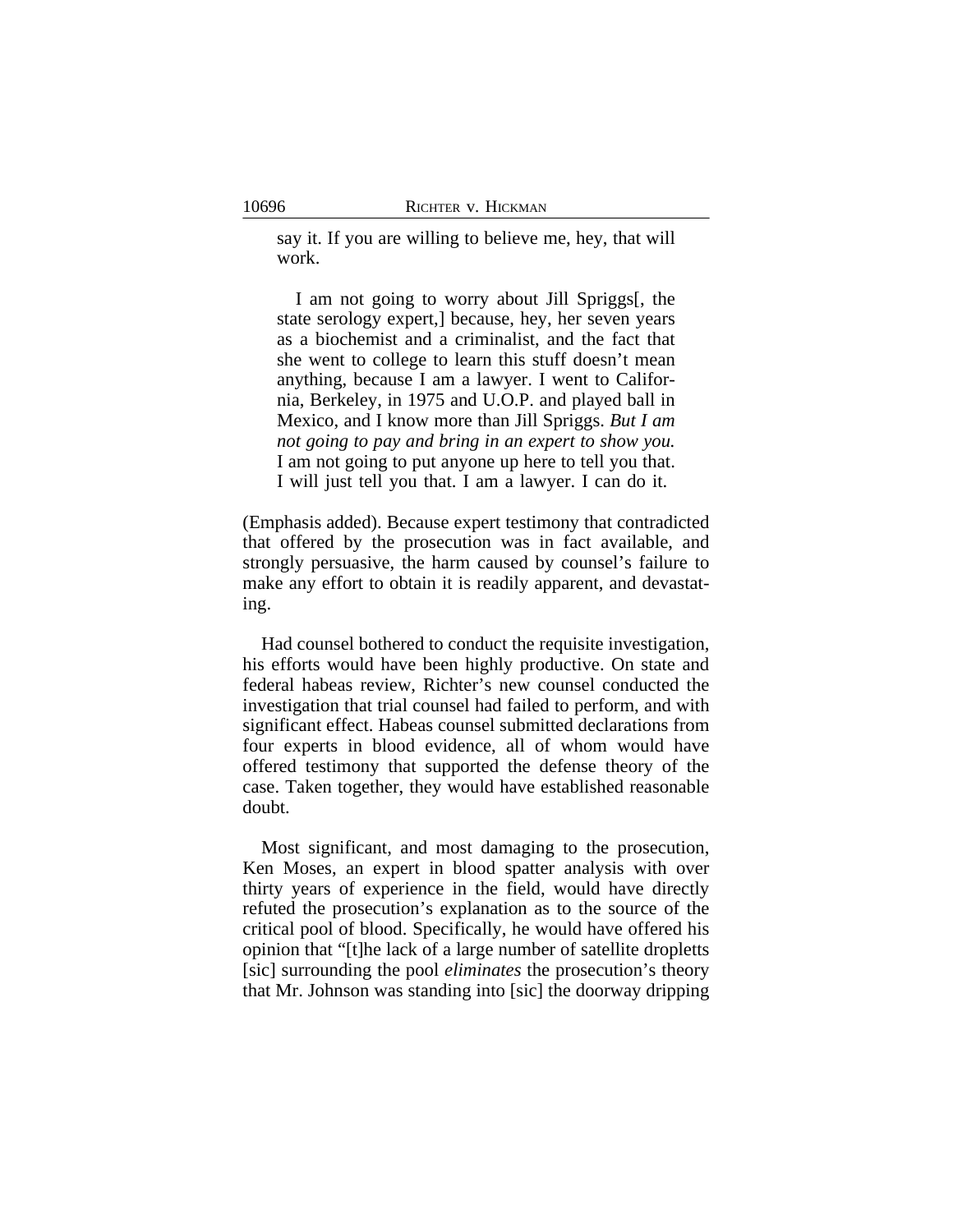into the pool below" (emphasis added). Moses would have been a most persuasive witness. He had established the Crime Scene Investigations Unit of the San Francisco Crime Laboratory in 1983 and, over the course of his career "[a]s an Inspector-Sergeant and senior crime scene investigator with the San Francisco Police Department . . . investigated hundreds of violent crimes . . . in which [he] applied the science of bloodstain pattern interpretation," and had on numerous occasions been qualified as an expert.

Additionally, James Thornton and Brian Wraxall, experts in blood typing, would have testified to the scientific possibility that the pool contained some of Klein's blood, because the relative intensity of the  $2+$  and  $1+$  bands found in the blood sample could not exclude the possibility that the blood pool contained a mixture of Johnson's (subtype  $2+1+$ ) and Klein's (subtype 1+) blood. Finally, Dr. Paul Herrmann, a pathology expert, would have opined that,

[g]iven Mr. Johnson's testimony and the amount of blood likely to result from the wounds which he received, and the short time between Mr. Johnson being shot and Detective Wright making his observations of Mr. Johnson, it is highly unlikely that the blood pool found in the doorway between the bedroom and living room was caused by Mr. Johnson's wounds.

No such expert testimony was presented to the jury.**<sup>15</sup>**

**<sup>15</sup>**The parties stipulated that the defense experts would testify to the information sworn to in their declarations. In their declarations the experts stated that they would have been available to testify as to their opinions if they had been called at trial. We therefore consider the statements in these declarations as the relevant testimony that could have, and would have, been presented at trial.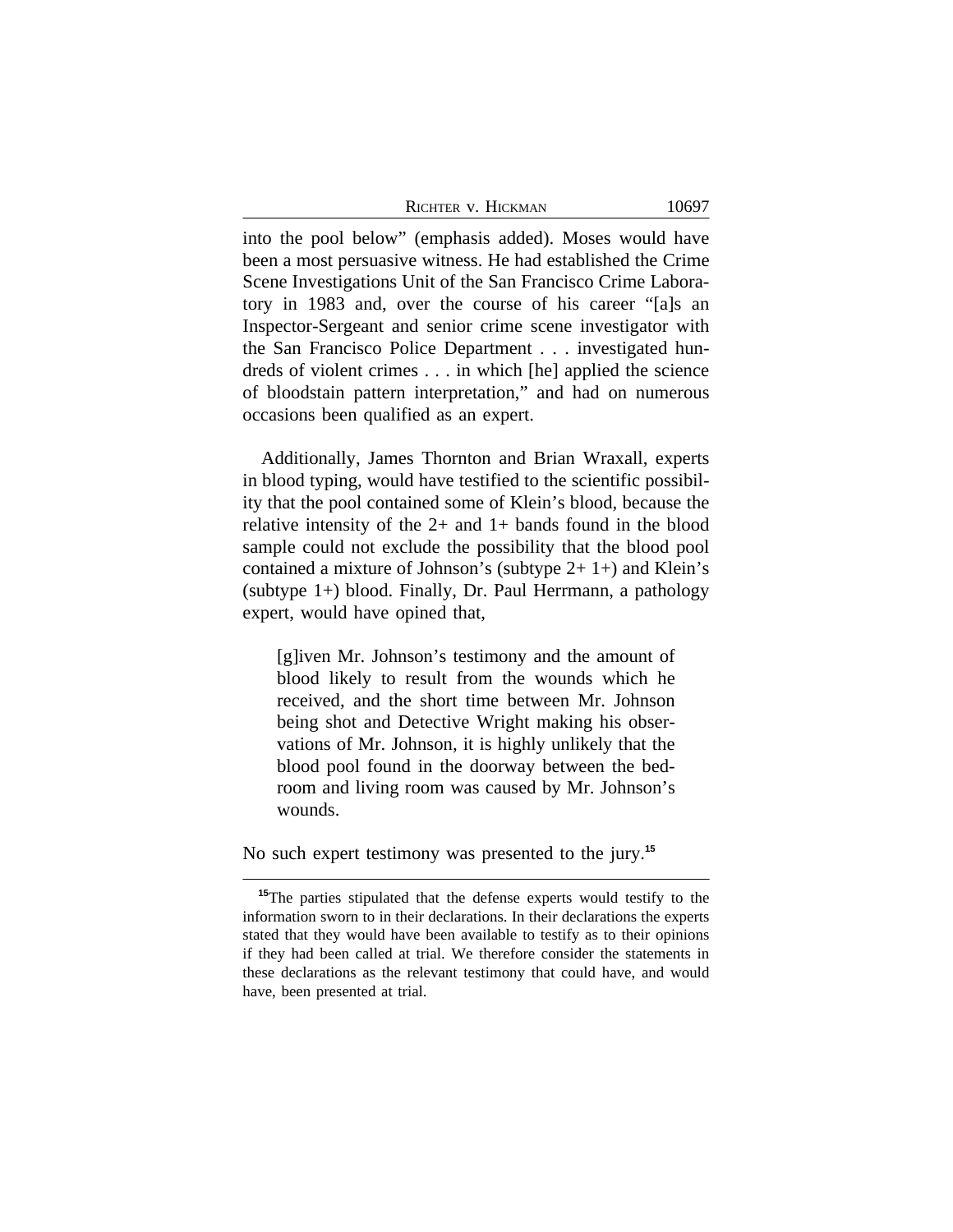**1.**

Although the failure to consult any forensic expert with respect to blood evidence constituted deficient performance, the investigation conducted during the habeas proceedings reveals that the primary source of prejudice lay more narrowly in counsel's failure to consult, and subsequently to call, an expert in blood spatter.

**[9]** To explain the significance of the blood spatter testimony, it is necessary to reiterate the importance of the pool of blood — that it was, in fact, the linchpin of the defense. If Klein was killed while lying on the couch in the living room, there was no possibility that Richter's account was correct. If, in contrast, Klein was killed in the doorway to the bedroom, Johnson's account of the events in question could not possibly be true. Indeed, if any portion of the blood in the pool in the doorway came from Klein, he could not have been shot, as Johnson claimed, while he was asleep in another location. Accordingly, had defense counsel been able to raise a reasonable doubt in the minds of the jurors as to whether Klein was a source, in any part, of the pool of blood, there was more than a reasonable chance that "the result of the proceeding would have been different." *Strickland*, 466 U.S. at 694. The introduction of forensic evidence that had the effect of showing that Johnson's version of the events was false, and that was consistent with Richter's explanation, would therefore have been invaluable to the defense.

Had counsel conducted an adequate pretrial investigation and, as a result, offered Moses' blood spatter testimony at trial, the jury would have been presented with testimony from two expert witnesses on blood spatter, one for the prosecution (Bell) and one for the defense (Moses), each of whom would have contradicted key pieces of the theory presented by the opposing side. On the one hand, the spatter evidence presented by Richter's habeas counsel would have conclusively refuted the prosecution's explanation of the source of the all-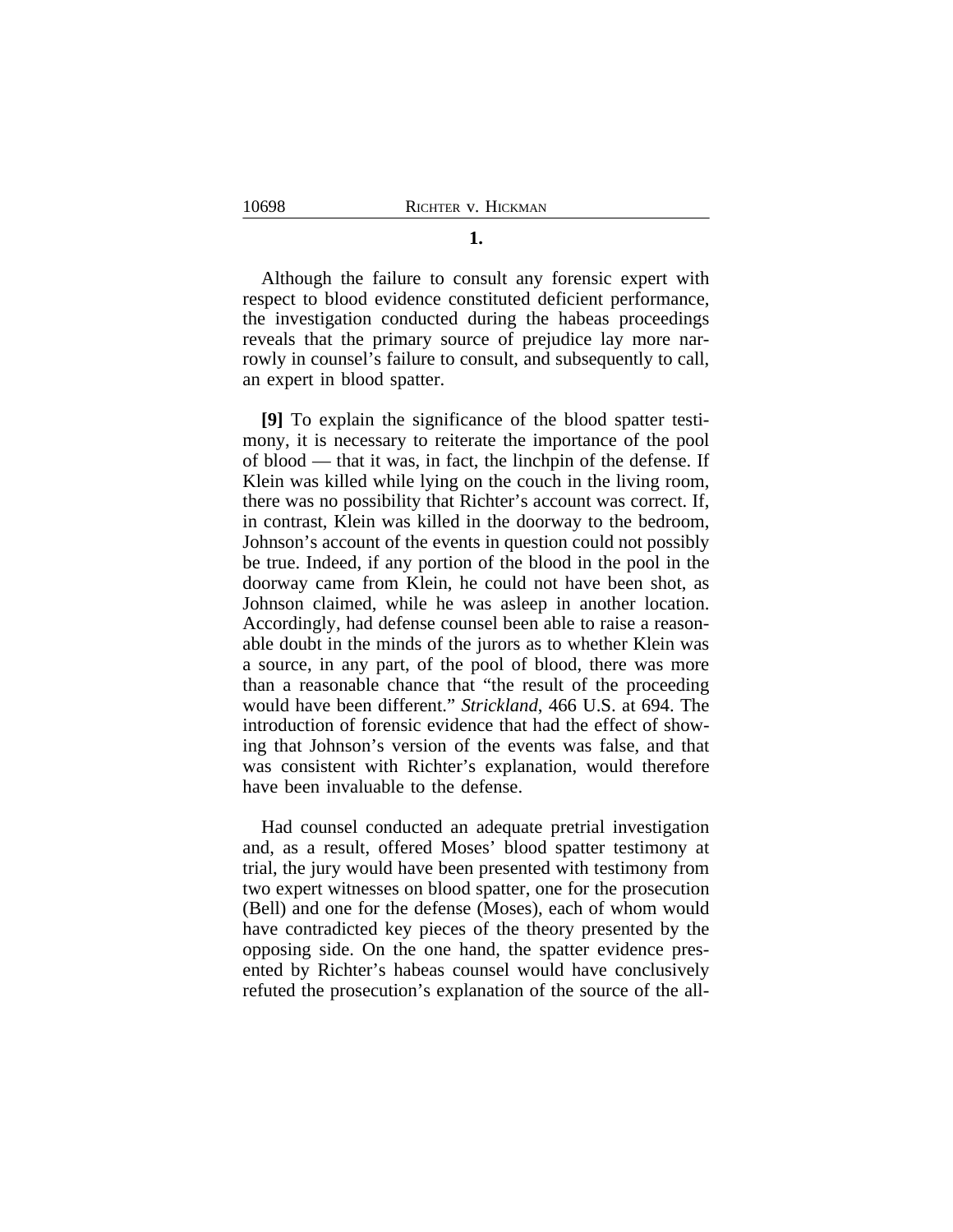|  | Richter v. Hickman |
|--|--------------------|
|  |                    |

important pool of blood: that it contained only Johnson's blood, which dripped to the floor as he stood awaiting the police's arrival. Indeed, Moses' expert testimony that the pool could not have been formed in that manner remains undisputed. On the other hand, the prosecution's unrebutted testimony about high velocity spatter near the couch and the blood flow on Klein's face would have supported the conclusion that Klein was killed on the couch. Each expert's testimony was material to resolving the central dispute in the case: Klein's physical location when he was shot and, by extension, the circumstances of Klein's death and the credibility of the key participants.

In the absence of Moses' testimony, the only expert explanation of the evidence that the jury heard was consistent with the prosecution's version of the case. Had the jury also heard expert testimony from Moses, it would have been faced with highly credible forensic evidence from an experienced former law enforcement officer that directly contradicted the prosecution's version and raised substantial doubt as to the testimony regarding the circumstances of Klein's death offered by the key prosecution witness. At this point, to reconcile either Johnson or Richter's narrative with the forensic evidence, the jury would have had to conclude that one blood spatter expert or the other was wrong or untruthful. We cannot, of course, determine which expert the jurors would have believed, or if they would have been able to determine beyond a reasonable doubt that one or the other was correct. We can determine, however, that, under these circumstances, counsel's failure to present blood spatter expert testimony undermines our confidence in the result and, accordingly, was prejudicial.**16** More-

**<sup>16</sup>**The dissent advances a curious argument why the failure to introduce blood spatter evidence could not have been prejudicial. Because Bell's unrebutted testimony that the high velocity spatter on the couch meant that someone had to have been shot there, the dissent reasons — derisively that the jury could accept Richter's story that Klein had been shot by the bedroom door only by creating a third shooting victim who had been shot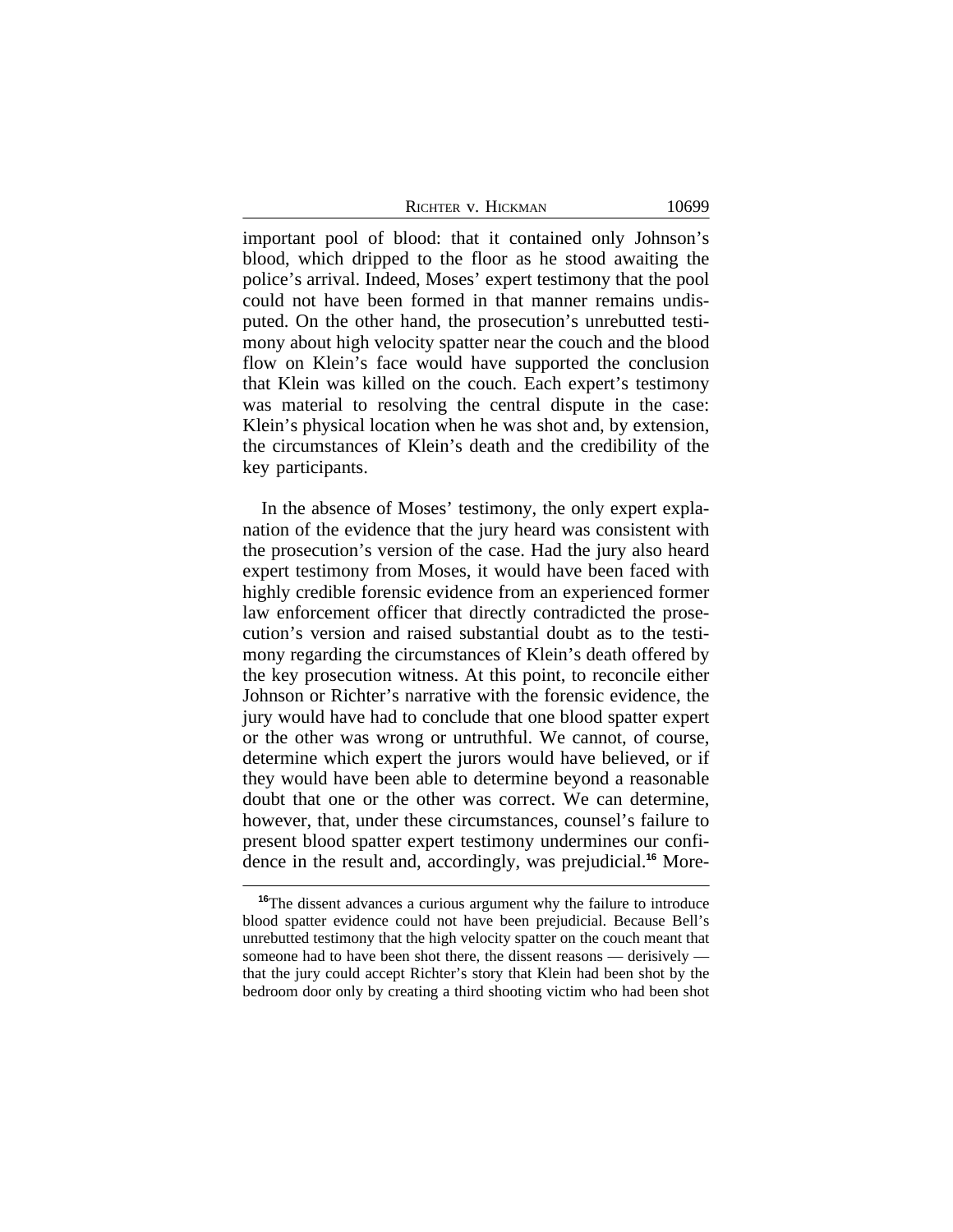10700

over, because the prosecution's case rested so heavily on Johnson's testimony, impeaching his credibility on a central point through forensic evidence would have likely precluded the jury from returning a verdict of guilty.

The expert blood spatter testimony was also essential in light of substantial weaknesses in the prosecution's case, that rendered it highly likely that expert testimony would determine the outcome.<sup>17</sup> Here, neither explanation of the events neither the story presented by the prosecution nor that presented by the defense — was wholly satisfactory. The prosecution provided no convincing explanation why Richter and Branscombe would have returned to a house that they knew to be occupied to steal a gun-safe that had, only weeks before, been left for safekeeping in Richter's garage. If Richter desired to obtain its contents, it would have been far easier for him to tell Johnson, while it had been left in his possession,

**<sup>17</sup>**Indeed, it appears likely that it was in part because of the limitations of the State's case — in particular, the credibility problems of its main witness — that it undertook a last-minute effort to gather forensic evidence and then relied so heavily upon that evidence during the remainder of the trial and in closing argument. Refuting the State's forensic case would, therefore, have been critical for Richter.

by the couch. *See* Dissent at 10748-49, 10753. The dissent fails to acknowledge, however, that *for a precisely analogous reason*, the jury could accept Johnson's story that Klein had been shot on the couch only by inventing a third shooting victim who created the pool of blood by the bedroom. Given Moses' unrebutted testimony that the blood pool could not have come from someone standing by the bedroom, and given that Johnson did not testify that he squatted, sat, or stretched out on the floor by the bedroom, the jury could not, without a similar degree of creativity, accept the *prosecution's* explanation of the events. The important fact is that a jury — just like the dissent — could not reasonably conclude that both experts were correct while also accepting the prosecution's version of the events. Because we cannot determine which expert the jury would have believed and certainly cannot determine that in light of Moses' testimony it would have found beyond a reasonable doubt that the prosecution's explanation of the events was accurate, our confidence in the outcome is necessarily undermined.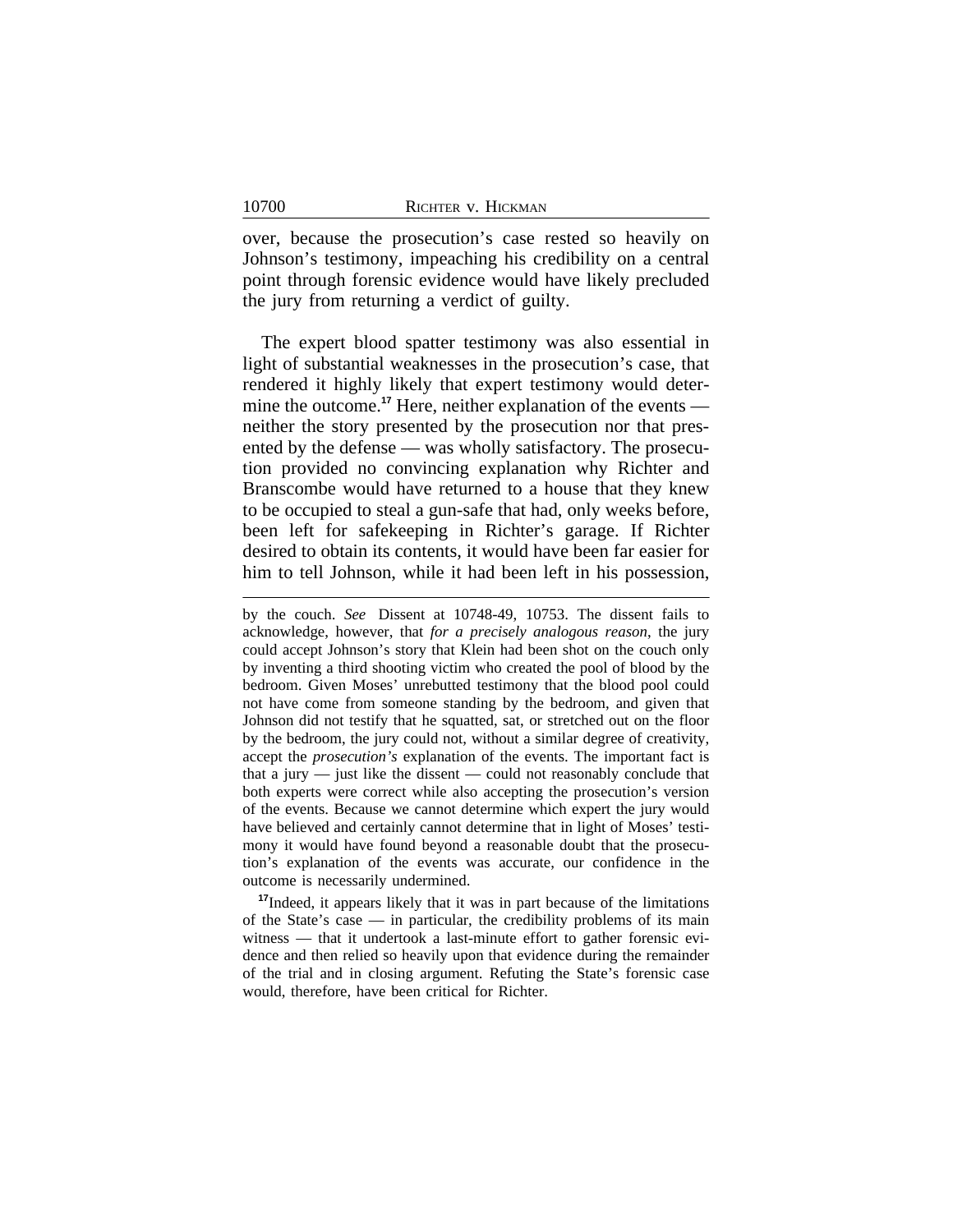that a third party had stolen it. Nor did the prosecution offer any explanation for the numerous inconsistencies in Johnson's account of the events in question, including his initial report that there were four or five assailants, then that there were three, and then that there was only one. Nor did it explain Johnson's inability to accurately describe his assailants, even though he later asserted that they were two individuals he knew extremely well. It would appear that at the least Johnson's mental processes were not functioning normally at the time of the shooting — perhaps because of a mixture of drugs and alcohol — which might explain why, in his befuddled state, not recognizing Branscombe, he may have shot what appeared to him to be an intruder when he awoke and saw an unknown person unexpectedly in his house. There were other less important puzzling items, such as Johnson's contradictory testimony about where he kept his .380 caliber gun. Also, the prosecution could not adequately explain why there was no blood spatter on the sleeping bag where Klein allegedly was lying when he was shot, and why there was no blood on the light switch in the bedroom, although Johnson claims that he turned on the light after touching his bloody face. Moreover, Johnson was overall a less-than-credible witness. He was a big-time marijuana and psylocibin mushroom dealer who sold approximately a pound of marijuana per day. He twice received immunity from the prosecution in exchange for his testimony. Johnson was also a prolific gun collector who had at least on one occasion purchased a stolen handgun — the .32 caliber pistol that Branscombe ultimately used to shoot him. Earlier in the evening in question, Johnson had apparently been ready and willing to use his firearm: He had drawn a loaded weapon and pointed it at Richter and Branscombe when he didn't recognize their car in his driveway.

Of course, the defense's explanation, too, had holes. The story Richter told raised a number of questions: Why were there .22 caliber cartridges found in his garage? How had Johnson carried Klein to the couch with so little evidence of blood flow? Why was the safe thrown haphazardly on a pile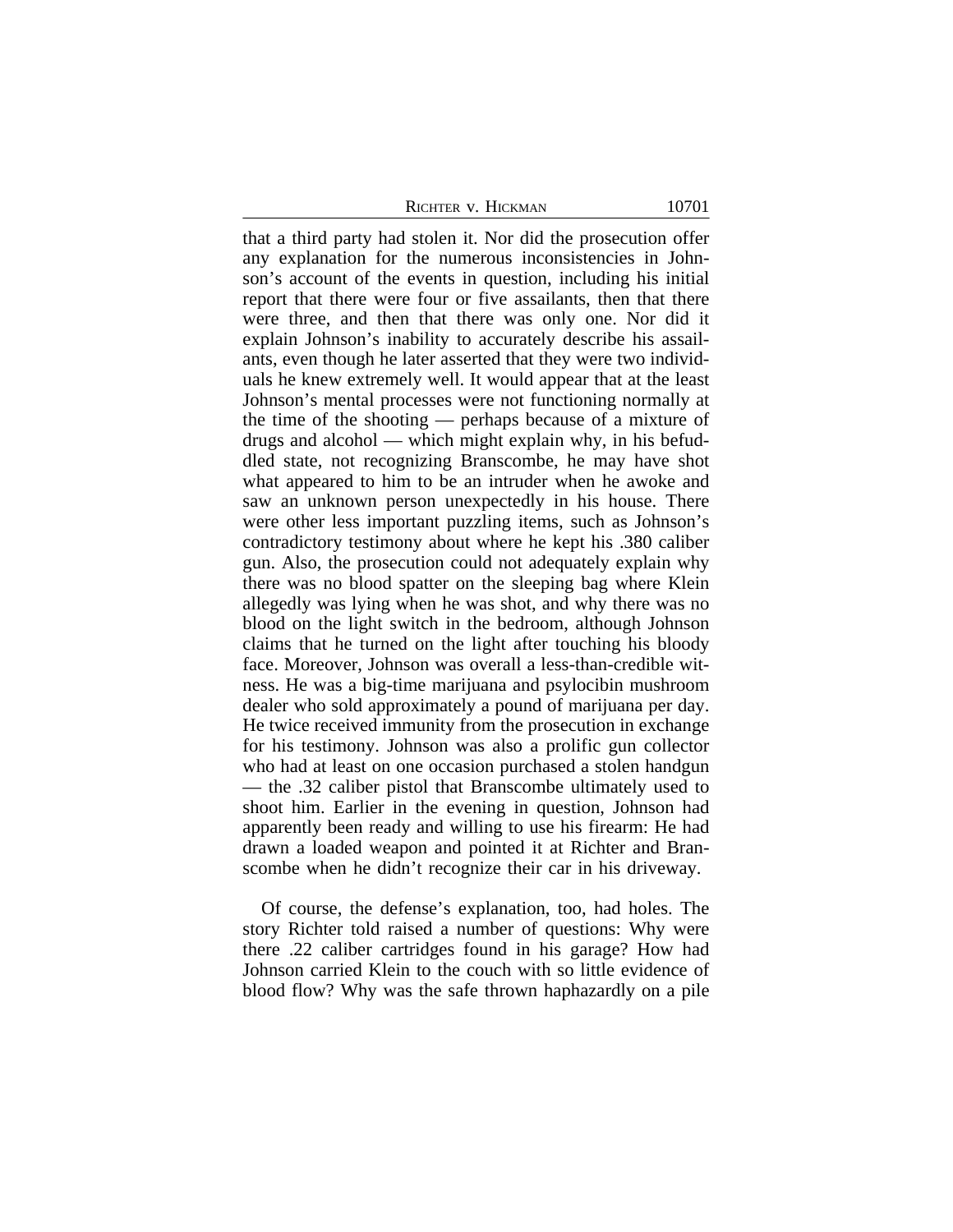of other belongings in Richter's garage, rather than standing upright as a witness had seen it previously? Why had Richter and Branscombe taken off for the Yolo bypass shortly after the killing and not returned until the next day? Why did Richter initially tell the police that his truck was not at Johnson's house on the night in question? Even aside from these questions, Richter suffered from credibility problems. He was a marijuana and mushroom user himself, as well as an occasional dealer.**<sup>18</sup>**

In light of the weaknesses in both sides of the case, we cannot say definitively that Richter *would have* been acquitted, even had the defense's blood spatter expert testified that blood dripping from Johnson while he stood and waited in the doorway for the police to arrive could not have formed the pool near the bedroom door. There are a number of factual inconsistencies in this case pointing in both directions, and it is impossible to say what verdict the jury might have reached had it heard all the relevant evidence. But certainty has never been the standard to which we hold ourselves, even on AEDPA review. The existence of factual inconsistencies in a case does not absolve defense counsel of the responsibility to investigate; nor does it eliminate the likelihood of prejudice when he fails to do so. Rather, introducing forensic evidence

**<sup>18</sup>**Despite the questions raised by his testimony, we must note that Richter's account was not, on the whole, implausible. The most damaging evidence at trial was Detective Bell's blood spatter analysis. In many other ways, Richter's version of the events, which the dissent deems "highly improbable," Dissent at 10754, was internally consistent and provided a coherent explanation for the evidence introduced at trial. For example, Richter testified that he had been paid in cash on the night of Klein's death; that he dropped a \$100 bill at the Yolo bypass was therefore perfectly understandable in light of his testimony. Richter also explained, moreover, why he and Branscombe returned to the Christmas tree lot late at night, rather than waking up a couple of hours later to clean out their belongings from the trailer by the following morning and why they returned to Johnson's house. Also consistent with Richter's explanation, Johnson had in fact tried to modify his M-12, attempting to convert it into a fully automatic weapon, thus explaining why it might have jammed.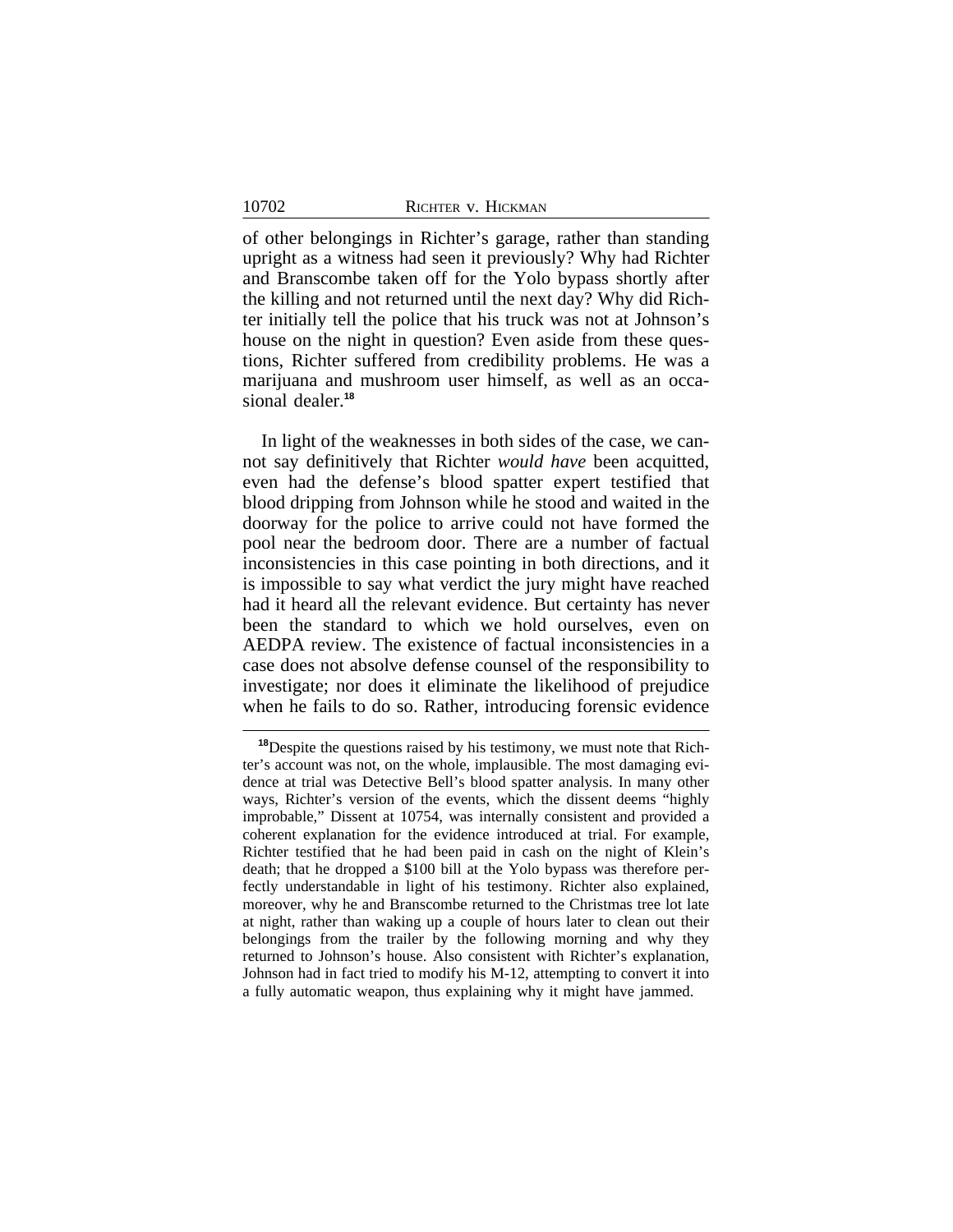| Richter v. Hickman |  |  |
|--------------------|--|--|
|--------------------|--|--|

that confirms the defendant's version of the event or casts doubt upon the prosecution's is even more critical in such circumstances and even more likely to establish reasonable doubt in the minds of the jurors. Our obligation is to determine whether there is a "reasonable probability that, absent [counsel's] errors, the factfinder would have had a reasonable doubt respecting guilt." *Strickland*, 466 U.S. at 695. A "reasonable probability" does not require certainty, or even a showing that it is "more likely than not" that a different outcome would have resulted. *See Sanders*, 21 F.3d at 1461. Rather, the probability must simply be "sufficient to undermine [our] confidence in the outcome." *Strickland*, 466 U.S. at 694. Here, our confidence is unquestionably undermined. We cannot say — and we do not believe that any reasonable adjudicator could — that the defense expert's spatter testimony, when considered along with all the evidence previously introduced, would not have resulted in reasonable doubt.**<sup>19</sup>**

**[10]** According the state court the deference mandated by AEDPA, we nonetheless hold that it was an unreasonable application of *Strickland* for that court to conclude that counsel's failure to conduct an adequate investigation into the source of the pool of blood and to adduce expert blood spatter testimony that corroborated the defense's version of the facts, did not constitute prejudice and thus did not violate Richter's Sixth Amendment right to effective assistance of counsel.

# **2.**

As we have explained, the blood spatter testimony alone was sufficient to give rise to reasonable doubt in the minds of the jurors. We note, however, that such doubt would have been reinforced had counsel also offered expert testimony on blood typing to rebut that of the State's serology expert.**<sup>20</sup>** The

**<sup>19</sup>**Of course, contrary to what the dissent appears to believe, the evidence need only raise a *reasonable doubt* as to the defendant's guilt, not conclusive proof of the defendant's innocence.

**<sup>20</sup>**Taken by itself, the failure to present expert testimony on blood typing did not sufficiently prejudice the defense such that habeas relief would be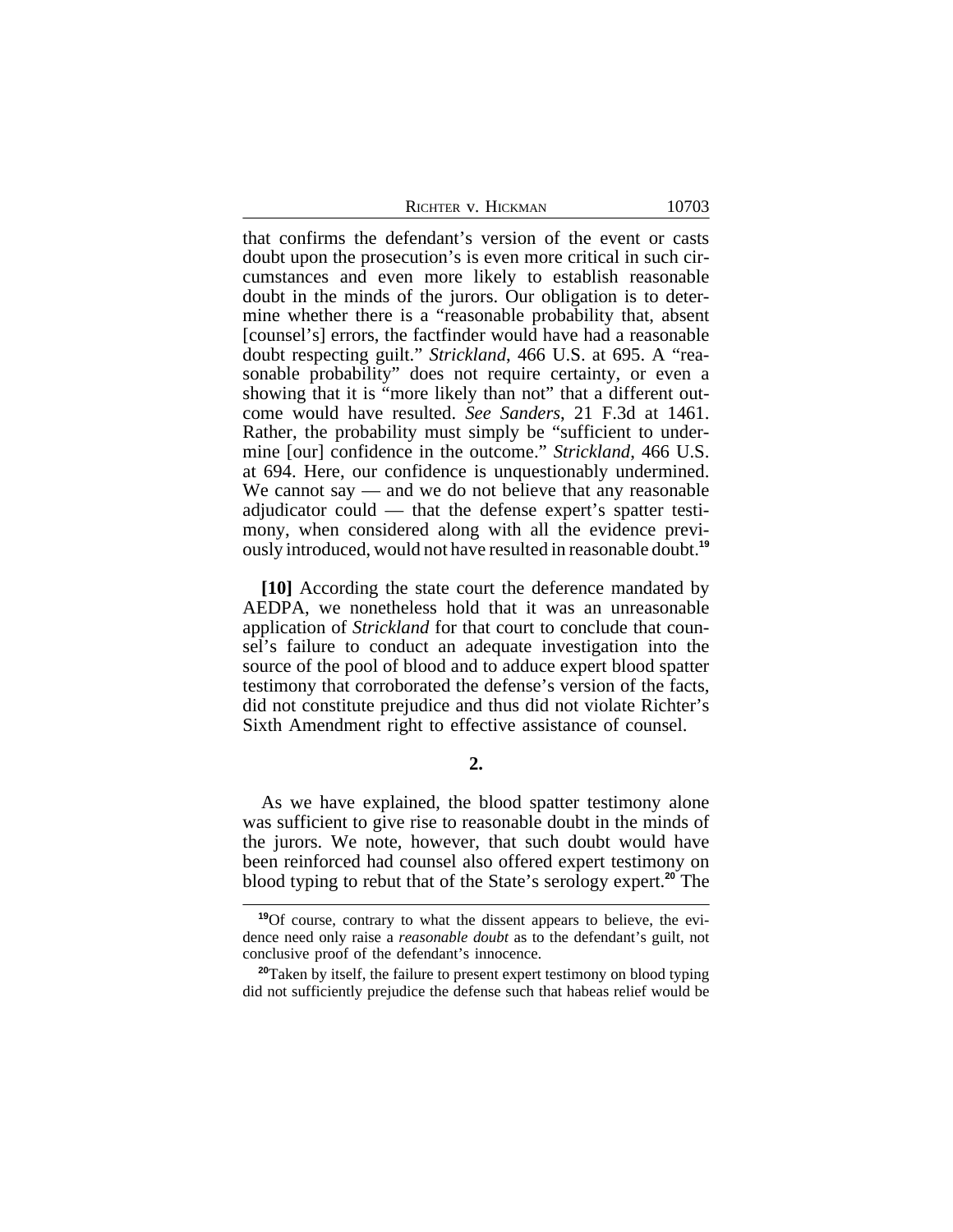expert declarations from Thornton and Wraxall, presented during habeas proceedings, do not prove definitively that Klein's blood was in the pool, but they tend to counter the testimony by the State's serology expert that Klein was excluded as a source of the blood sample taken from the door molding above the pool.**<sup>21</sup>** The testimony of the two defense experts, if credited, serves to establish the possibility that the pool contained a mixture of Johnson's *and* Klein's blood and raises a reasonable doubt as to the prosecution's contrary view. If that expert testimony had been presented along with Moses' blood

**<sup>21</sup>**Indeed, the State's serology expert adhered strongly to this position throughout. On direct examination, Spriggs stated definitively, "I would include Johnson as a possible donor of the human blood on item 14-A, and I would exclude Klein as a possible donor of the human blood on 14-A." On cross-examination, she did not retreat from that position. Prompted by the Court, she stated, "In my opinion, [the sample] does not contain more than one person's blood." When asked by defense counsel whether she could say that to a scientific certainty, she responded, "Based on the testing that I perform with the PGM sub typing it does not look like there are two people contributing to that stain. It looks like one person." Upon further questioning she continued to insist, "So I am going by based on my testing, based on the intensity of the bands, I do not think there are two people there." Spriggs did acknowledge that it was possible that due to degradation a 1+ band might be less intense than expected. On redirect, however, she further explained that the sample did not appear to be degraded, and that if a sample was degraded, one would get an inconclusive answer, not a wrong answer. On re-cross, her unequivocal final conclusion was that she had "no reservations. [Klein] is excluded as a possible donor of that sample."

In light of Spriggs' testimony, and in light of the obvious fact that the *questions* posed by counsel on cross-examination are not evidence and may not form the basis for a jury's conclusions, there would have been a significant benefit to the defense had the jury heard directly from an expert that the possibility of blood mixing existed in this particular case, and that a source of the blood in the pool could well have been Klein.

warranted. However, in combinationwith the failure to present expert blood spatter testimony, which *was* prejudicial in itself, the failure to present expert testimony that could have undermined the damaging testimony offered by Spriggs contributed to the overall showing of prejudice.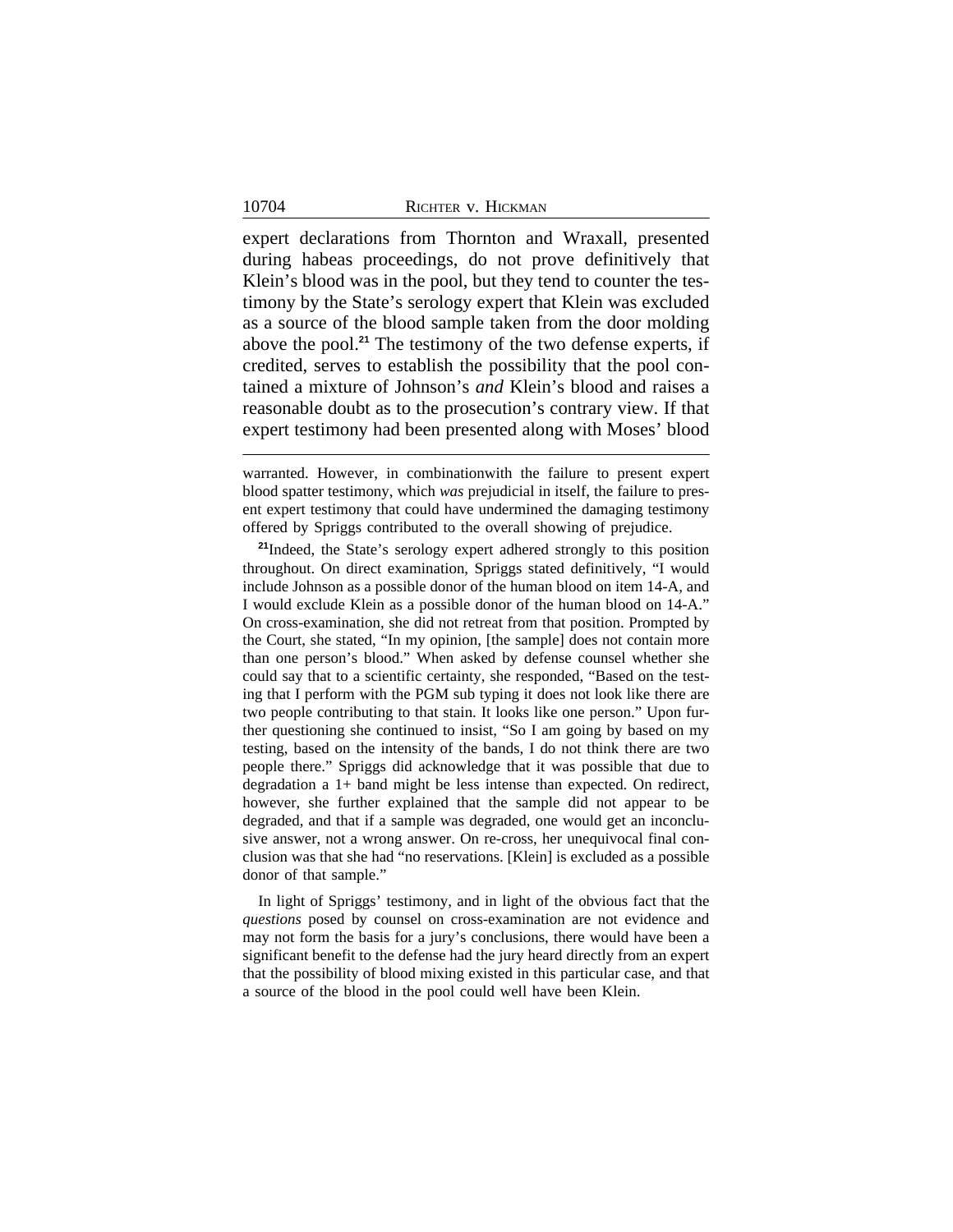|  | RICHTER V. HICKMAN |
|--|--------------------|
|  |                    |

spatter testimony, the expert evidence as a whole would have allowed the defense to argue that *both* the blood spatter evidence *and* the serology evidence supported — or, in the case of the serology evidence, at least did not conflict with — the theory that the pool contained Klein's blood.

**[11]** Although we base our prejudice holding on counsel's failure to introduce blood spatter evidence, that holding is bolstered by the detrimental effects of counsel's failure to consult a serology expert — both because he could have introduced expert testimony that would have supported his case and because an expert could have advised him as to how to crossexamine the prosecution's witnesses.**<sup>22</sup>** *Strickland* requires us to assess the aggregate impact of counsel's deficient actions when evaluating whether such failures are prejudicial. 466 U.S. at 695-96. Here, the jury would have been even more likely to credit Moses' testimony that the blood pool could not have been formed by the dripping of Johnson's blood while he stood waiting for the police to arrive if the prosecution's serology testimony was also cast into doubt.**<sup>23</sup>** While it would

**<sup>22</sup>**Counsel acknowledged that he missed crucial information when conducting his cross-examination. He "remember[ed] kicking [him]self" after trial because he failed to elicit from Spriggs the possibility that, even without degradation, the mixture of Johnson's and Klein's blood could have produced the  $2+1+$  band it did — due to the proportions of the blood in the pool, or because Johnson had a stronger 2+ band and a weaker 1+ band. Such testimony certainly would have been significant, particularly because Spriggs testified that it did not appear that the sample was degraded. Counsel acknowledged that "where you have experts like this that you can go to so you don't make those mistakes like I made . . . . Sure, you use them whenever you can. They're a great tool." Nevertheless, without the benefit of such a consultation to confirm whether or not he had adequately questioned Spriggs on cross-examination, "at the time I thought I did an okay job."

<sup>&</sup>lt;sup>23</sup>Similarly, it would have been helpful to introduce expert medical testimony regarding the amount of blood that Johnson could have deposited in the pool, although it would not have been unreasonable to conclude that, standing alone, the absence of that testimony in this case was not prejudicial. The dissent dismisses Dr. Herrmann's expert opinion, in part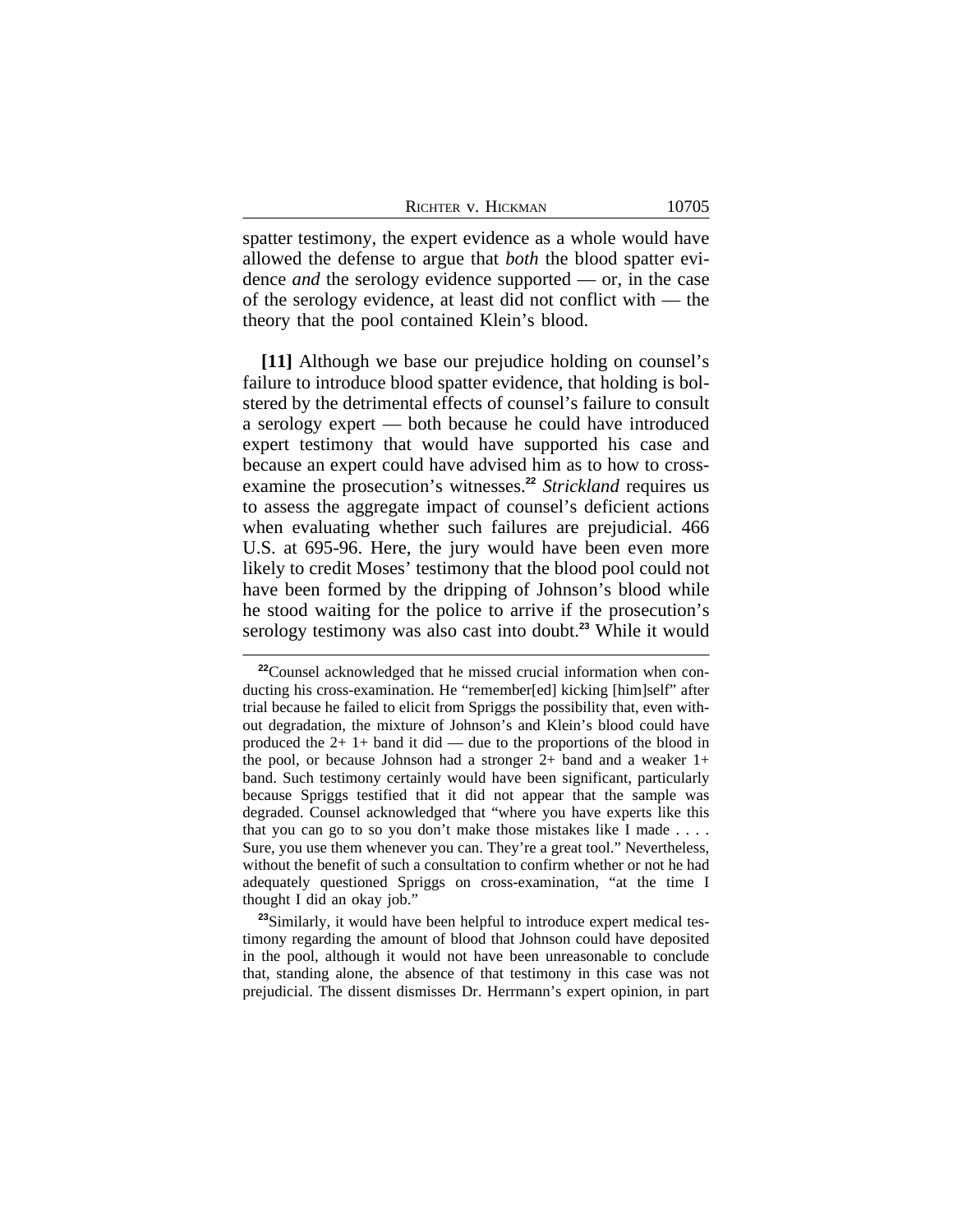not have been unreasonable for the state court to conclude that, by itself, the failure to present serology evidence was not prejudicial, the absence of that expert testimony contributed to the prejudice that resulted from the failure to offer expert blood spatter testimony.

## **3.**

To reiterate, we conclude that Richter was prejudiced by counsel's deficient investigation with respect to the critical question of the source of the blood in the pool by the bedroom doorway. The resultant failure to introduce exculpatory expert testimony on blood spatter, as well as other expert testimony that would, together with the spatter testimony, have raised reasonable doubt in the minds of the jurors with respect to that question undermines one's confidence in the outcome of Richter's case. The state court's conclusion to the contrary constituted an objectively unreasonable application of *Strickland*.

# **IV.**

In so holding, we need not reach Richter's other claims. Because we have concluded that counsel provided ineffective

because in its view this testimony would have been inadmissible at trial. Dissent at 10741-43. We cannot agree, however, particularly in light of the fact that the parties "agree[d] and stipulate[d] that the . . . declarations of petitioners' expert witnesses are admissible for consideration on the merits, and that [the experts], if called to testify, would testify in conformance with their declarations . . . ." We believe, moreover, that this expert testimony would have been both relevant and significant for the jury to consider. Johnson, we must remember, claimed that he immediately called 911 after finding Klein on the sofa and, contended that in the six minutes before the police arrived, he ran around the house, hid the scale on which he measured marijuana, took two trips outside to throw two marijuana plants over the fence, and called his girlfriend's father. That blood was found in various locations around the house does not negate the medical expert's opinion that the pool in the doorway was too large to have come from Johnson. There was little time for such a pool to form, and further corroborative expert testimony on blood pooling could have been persuasive.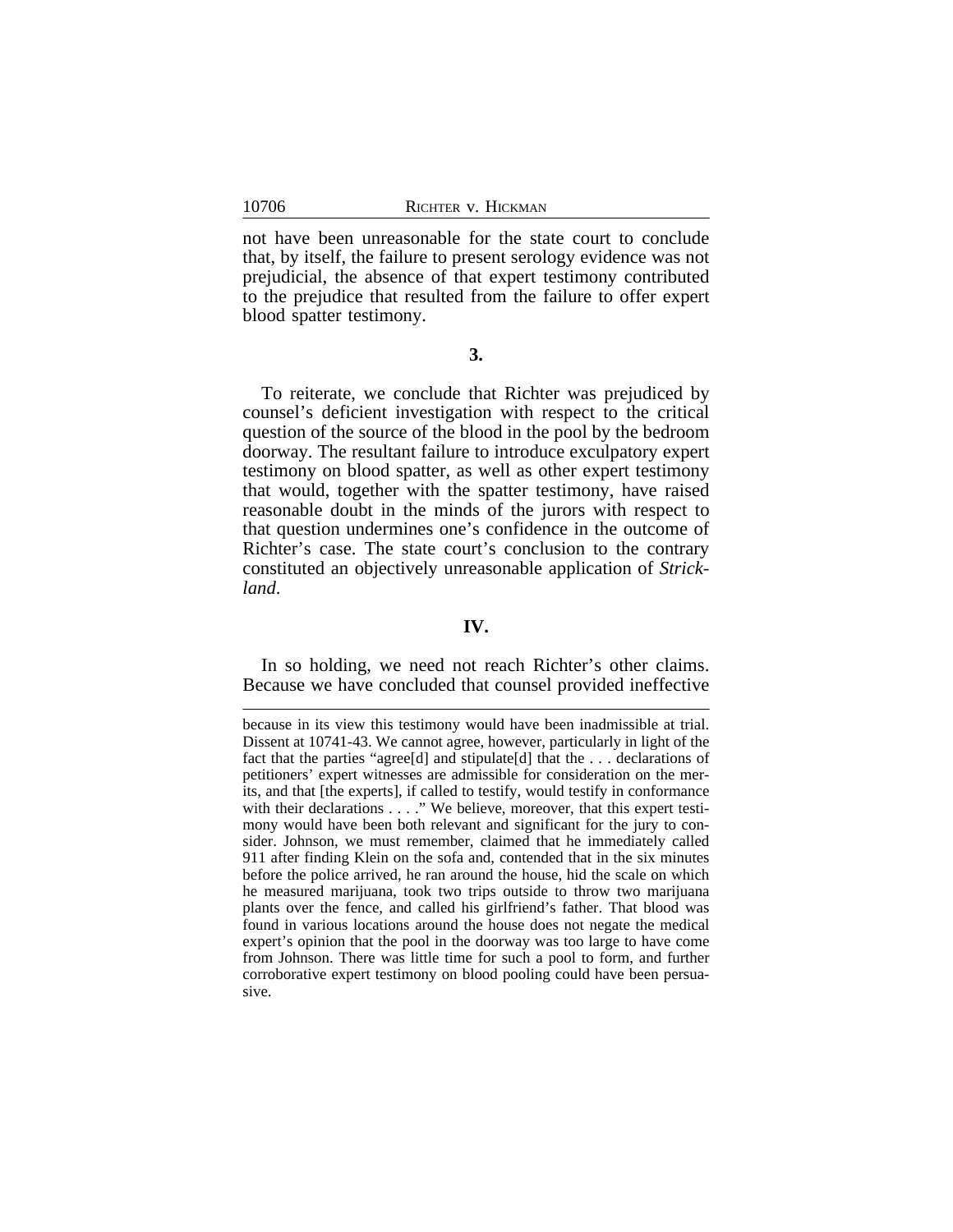| RICHTER V. HICKMAN |
|--------------------|
|--------------------|

assistance by failing to investigate the source of the pool of blood, and then to introduce expert testimony on that point, and because we have also concluded that the state court decision to the contrary constituted an unreasonable application of *Strickland*, we do not consider here whether counsel's failure to investigate the caliber of a bullet hole found in the floor of Johnson's bedroom was also ineffective. Similarly, we need not decide whether counsel's failure to present lay testimony and expert testimony on firearms was ineffective, nor whether the prosecution violated *Brady v. Maryland*, 373 U.S. 83 (1963), in misrepresenting the size of the bullet hole and the inaccessibility of the piece of floorboard containing it that fell into the crawl space below the house. We do not, moreover, decide whether Richter's Eighth and Fourteenth Amendment rights were violated when the state court provided an incorrect or inaccurate answer to a request for clarification that the jury submitted to the trial court during deliberations.

## **V.**

Counsel's ineffectiveness in failing to investigate and present expert testimony regarding the source of the pool of blood is evident. The state court's decision to the contrary constituted an unreasonable application of *Strickland*. The decision of the district court denying a writ of habeas corpus is reversed, and the matter is remanded with directions to enter judgment granting a writ of habeas corpus ordering that Richter be released unless the State elects to re-try him within 90 days of its entry.

#### **REVERSED AND REMANDED WITH DIRECTIONS.**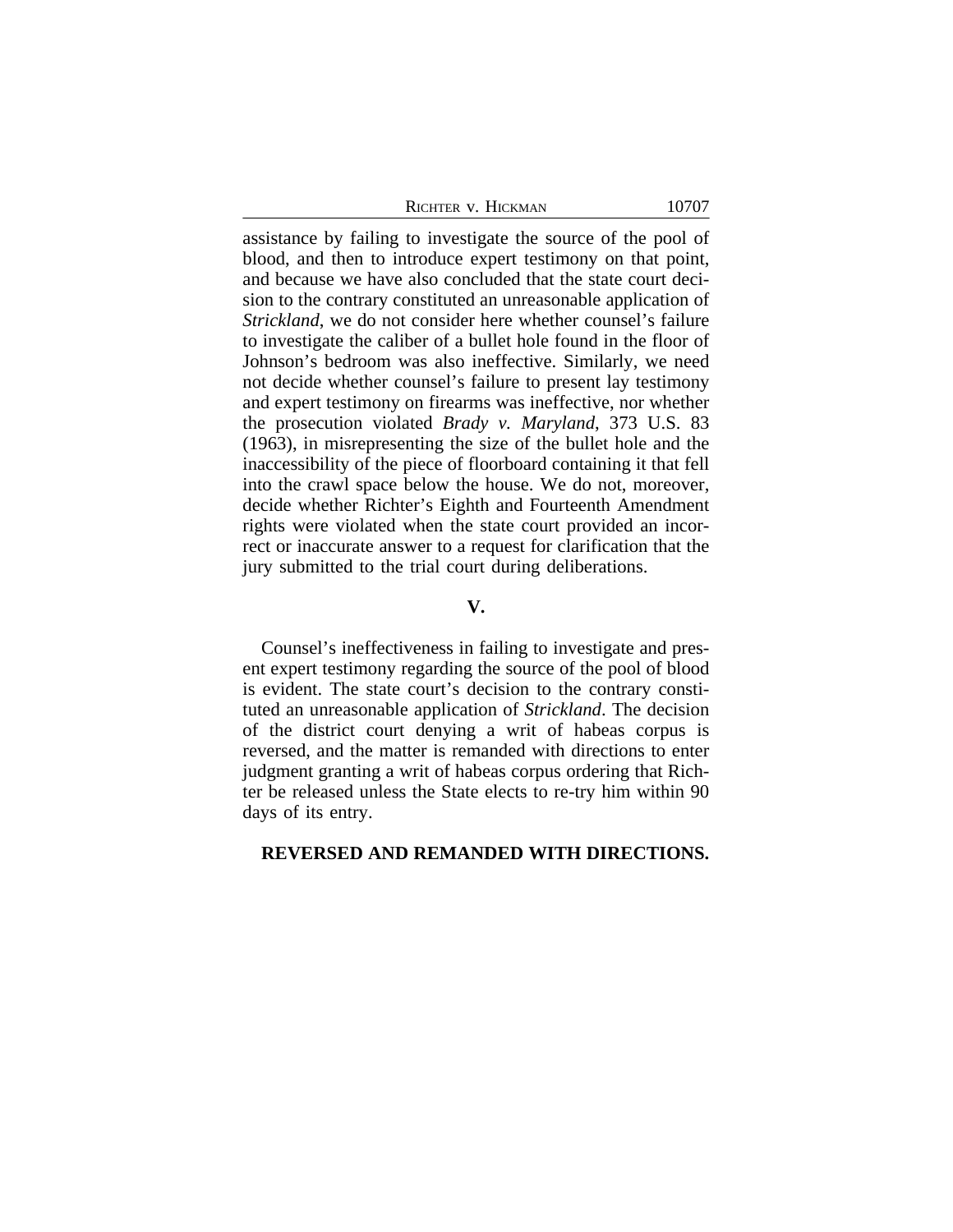**Volume 2 of 2**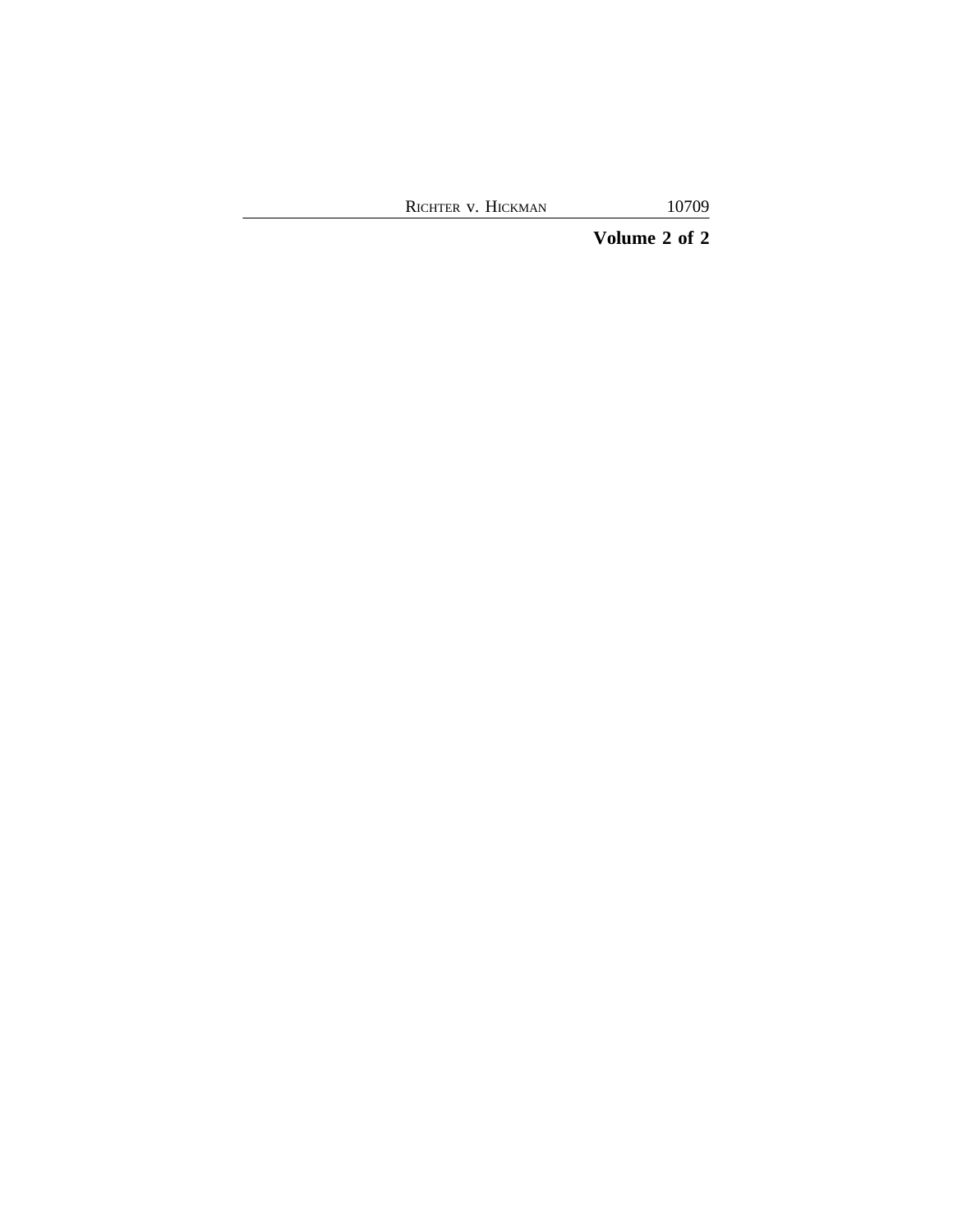BYBEE, Circuit Judge, with whom O'SCANNLAIN, KLEINFELD, and IKUTA, Circuit Judges, join, dissenting:

Years of consuming forensic science television shows have gone to our heads. We know the plot by heart: the hapless State has charged the wrong guy and our scientists-turnedsleuths will come up with the trial-changing evidence at the last minute. But *State v. Richter* isn't the pilot for *CSI: Sacramento*. Real trials are rarely as gratifyingly formulaic as those seen on TV, and real defense attorneys can seldom boast the Holmesian intuition imputed to them by savvy scriptwriters. In the real world, defense attorneys must often contend with an unsympathetic bench, financial and temporal pressures, and unexpected evidentiary developments. They must also sometimes decide between various unappealing defense strategies. When we ignore these gritty realities and do not adequately analyze the specific circumstances surrounding an attorney's performance, we inevitably fail to heed the Supreme Court's admonition about second-guessing trial counsel. *See Strickland v. Washington*, 466 U.S. 688, 689 (1984).

The majority opinion is a model of the intrusive post-trial inquiry into attorney performance long rejected by the Court. It declares the blood evidence to be "the single most critical issue in the case," one that "any competent defense counsel would have immediately recognized." Maj. Op. at 10681. This would have come as a surprise to both the State—which had focused on other physical evidence and had not even taken a blood sample from the victim before trial—and Richter's counsel, who knew the limited parameters of the State's evidence. What the majority is now convinced was the "central dispute" in the case, Maj. Op. at 10680, sent both sides scrambling mid-trial. The majority now proclaims that no competent counsel could fail to understand the importance of acquiring expert witnesses to testify on the blood evidence, ignoring both the circumstances of the case and counsel's own deposition testimony establishing why he had no reason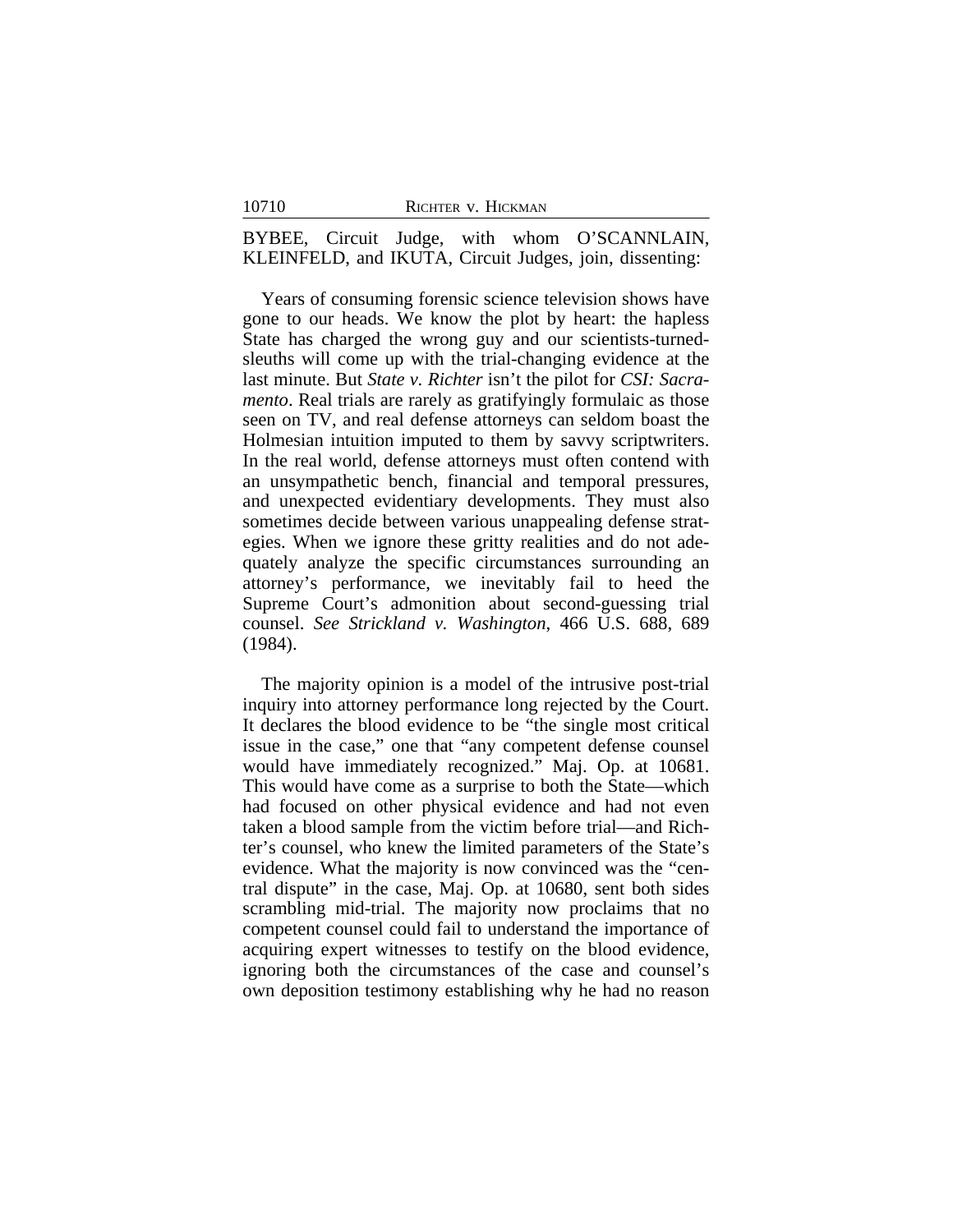to believe that such experts would be helpful. As counsel explained, the State had built its case on other evidence and had no witnesses on its list to testify about blood evidence. More importantly, if counsel had conducted the pre-trial investigation demanded by the majority, it not only would have alerted the State to counsel's defense but might well have resulted in the discovery of additional *inculpatory* evidence. "*Strickland* does not require counsel to investigate every conceivable line of mitigating evidence no matter how unlikely the effort would be to assist the defendant," *Wiggins v. Smith*, 539 U.S. 510, 533 (2003), or if counsel has "reason to believe that certain investigations would be fruitless or even harmful," *Strickland*, 466 U.S. at 691. Had counsel followed the majority's recipe, he might have cooked his own client. Counsel had no way of knowing which way the blood evidence might turn, and he had very good reasons for suspecting that it would not favor Richter. So, his strategy was to address the other physical evidence the State was presenting and then fault the State for its own failure to investigate. The Court has recognized that this is a perfectly reasonable strategy. *Id.*

Far from being "nothing novel," Maj. Op. at 10669, the majority's holding plainly enlarges the constitutional duty of defense counsel to seek out and present expert testimony. The majority's single-minded approach faults counsel for failing to consult with forensic experts (1) before he developed his trial strategy, Maj. Op. at 10683-85; (2) before trial once he selected a strategy, Maj. Op. at 10685-90; and (3) during the trial, Maj. Op. at 10691-93. Our decision will force counsel to seek expert advice at every stage of the proceedings, even when counsel believes that it will not be helpful and will detract from the other issues counsel must confront. Furthermore, counsel must now consult an expert on every conceivable evidentiary issue, because our ability to second-guess counsel's decisions knows no bounds. The majority, for example, criticizes counsel for failing to consult two serologists, a forensic pathologist, and a bloodstain pattern expert in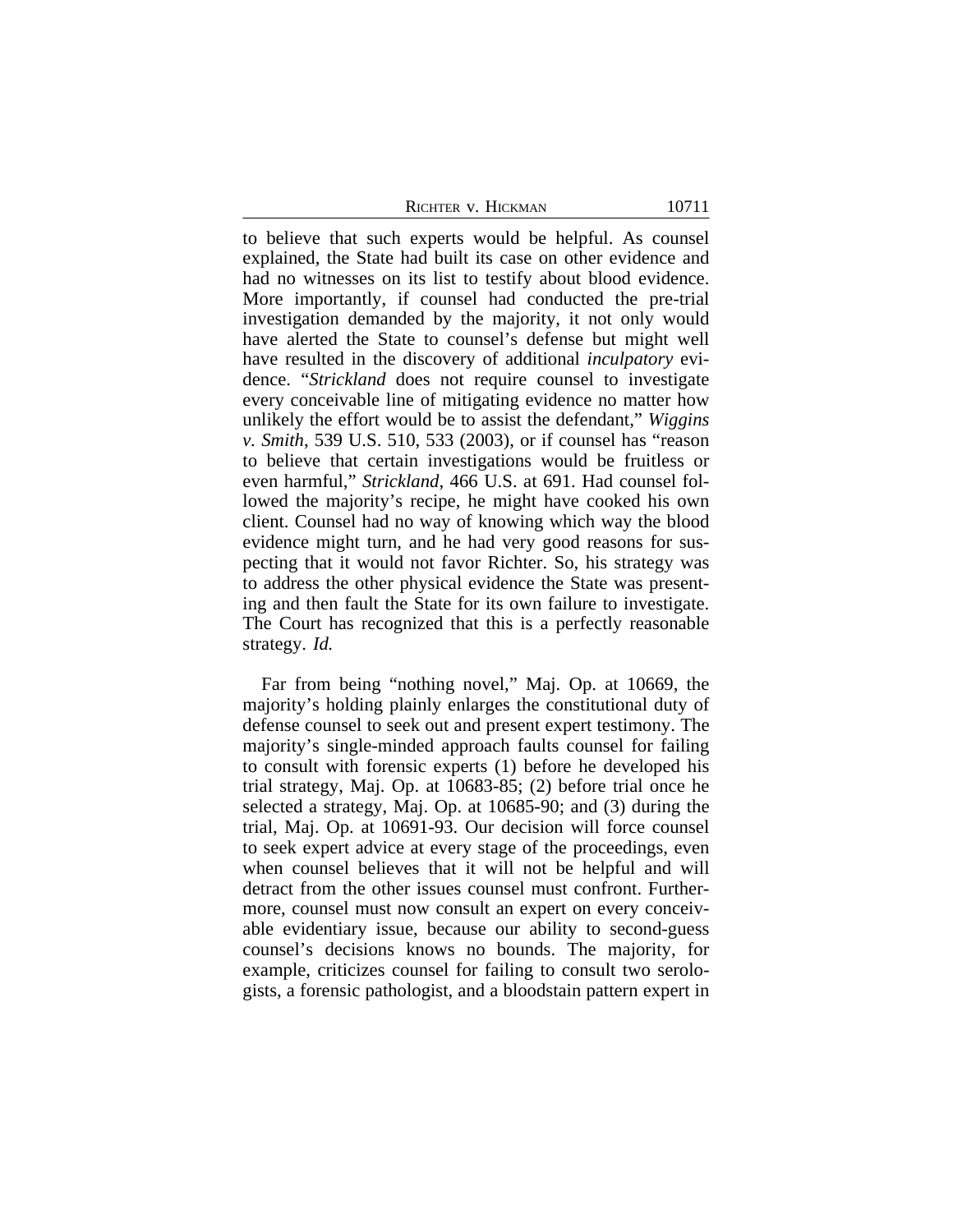part because it was *possible* that the State might introduce similar experts at trial.

Unlike the cases where the Supreme Court has found *Strickland* error, this is not a case where counsel so neglected his client that "counsel was not functioning as 'counsel.' " *Strickland*, 466 U.S. at 687. Throughout the proceedings, Richter's counsel was conscientious and well-prepared. When the State came up with surprise witnesses to address the blood evidence, counsel diligently prepared for cross-examination and considered whether, in addition, he should retain an expert. He ultimately decided against it, a judgment that majority is more than willing to second-guess. It is not clear, even today, what counsel was supposed to discover. Indeed, nearly fourteen years after the trial, Richter cannot point to any new evidence that affirmatively supports his innocence.

In sum, the majority holds today that defense counsel was required to adopt a different trial strategy—the majority's scorched-earth investigative strategy—and assume new burdens that this new strategy creates. Both counsel's original strategy and the majority's new tactics have some merit, and neither can solve all Richter's problems. But the only reason the majority's strategy prevails over counsel's is that it gets to go last, and counsel's strategy, having proven unsuccessful, can be second-guessed.

I respectfully dissent.

I

Mark Twain once advised never to let the facts get in the way of a good story. The Supreme Court, however, has made apparent that such cannot be the case in determining whether a trial attorney has unconstitutionally deprived a habeas petitioner, through ineffective performance, of his Sixth Amendment right to counsel. Rather, applying the standards of *Strickland* requires a "case-by-case examination of the evi-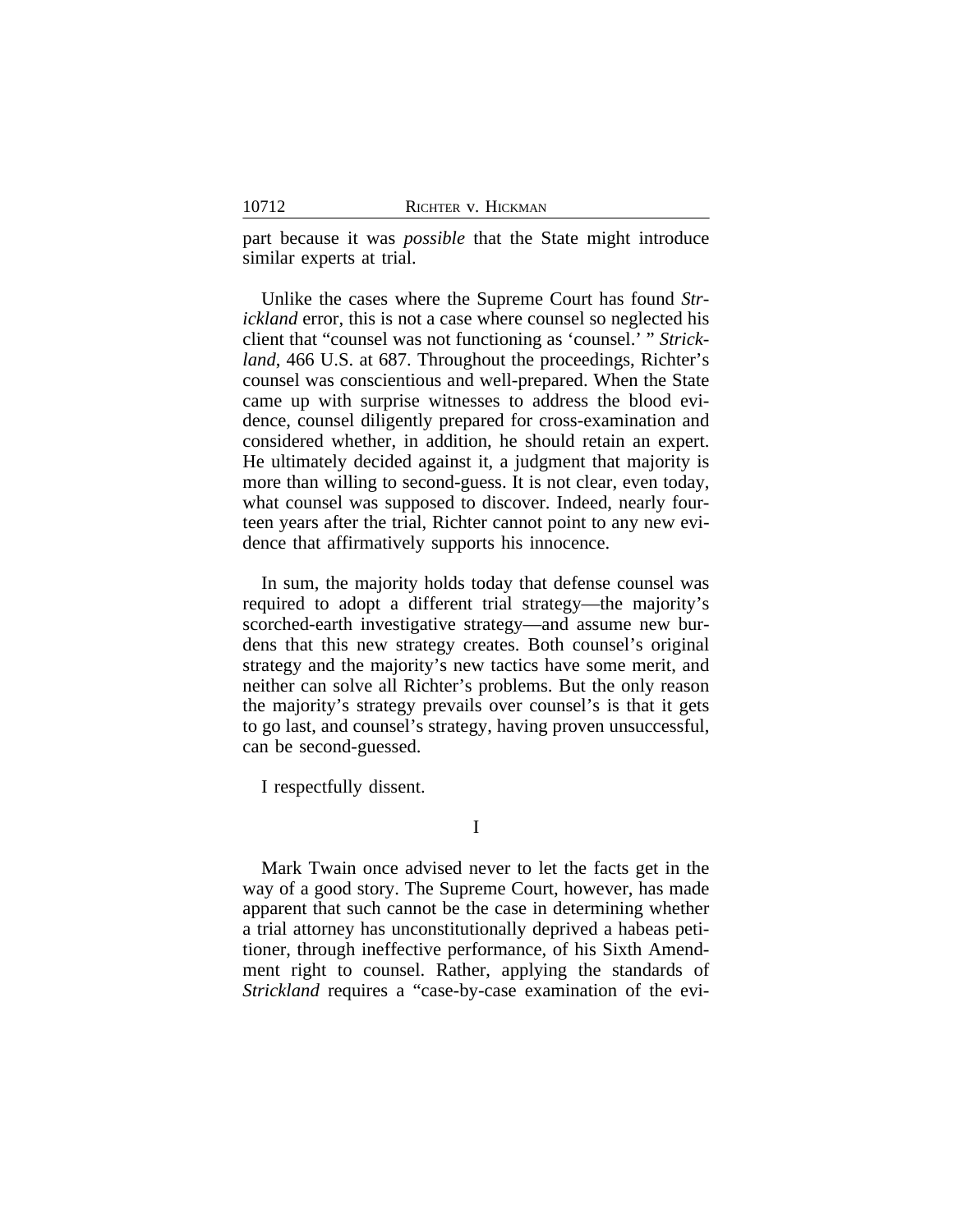dence." *Williams v. Taylor*, 529 U.S. 362, 391 (2000) (quoting *Wright v. West*, 505 U.S. 277, 308 (1992) (Kennedy, J., concurring in the judgment)). Because I believe the majority's story lacks this requisite substance, I recount the facts and the case from "counsel's perspective at the time" before expressing my opinion that defense counsel's performance was reasonable "in light of all the circumstances." *Strickland*, 466 U.S. at 689-90.

From all appearances this was an open-and-shut robbery/homicide. After receiving a 911 call on the morning of December 20, 1994, Sacramento County Deputy Sheriff (and detective) Michael Wright, and his partner, Deputy Steve Larson, arrived at Joshua "Gunner" Johnson's house at 5:06 am. Wright entered the house to find Johnson with blood covering his cheeks, shirt, hands, and right shoulder. He saw a man later identified as Patrick Klein lying unconscious on the living room couch, on top of a sleeping bag, with what appeared to be a bullet wound to his left eye. After calling for medical assistance, Wright talked with Johnson, who claimed that he had been attacked earlier that morning.

Both Johnson and Klein were transported to a nearby hospital, where Klein died from his wounds. At the hospital, the attending physician discovered that Johnson had been shot twice: once in his cheek, where the bullet severed an artery and had lodged near his spine; and once in his shoulder. The physician noted that Klein had also received two wounds: a "fairly superficial" wound to his neck, and the fatal wound to his left eye. Both bullets that struck Klein were recovered from his body—the one that entered his neck was determined to be a .22 caliber, and the one that pierced his eye was a .32 caliber. The one bullet recovered from Johnson also was determined to be a .32 caliber.

While at the hospital, Johnson identified the perpetrators as Joshua Richter and Christian Branscombe. Johnson told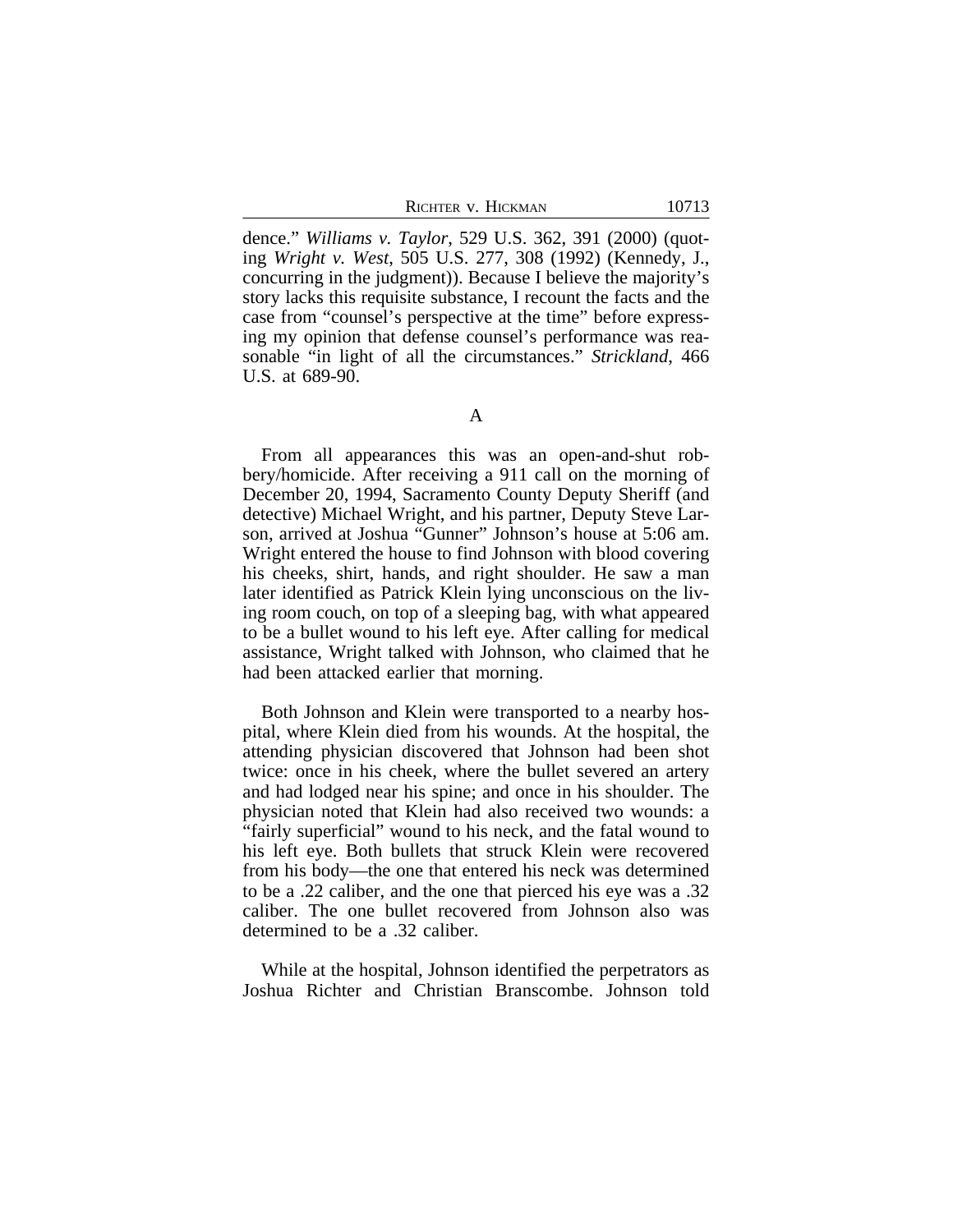police that he remembered waking up shortly before 5:00 am to see Richter and Branscombe in his bedroom attempting to steal his gun safe. He sat up, but was immediately shot by Branscombe. After hearing one or more gunshots in the living room, he stood up and noticed that his Cobray M-12 pistol (usually kept on his nightstand) was missing, along with his gun safe and a hip sack containing a pager and around \$6000 in cash (proceeds from his daily drug sales). After stumbling into the living room to find Klein bleeding to death on the sofa, Johnson locked the door and called 911. He then ran into the backyard to dispose of several marijuana plants and other drug paraphernalia before the police arrived.

The evidence discovered at Johnson's house largely corroborated Johnson's recollections. About two hours after the 911 call, the police department dispatched homicide detectives to Johnson's residence to analyze the crime scene. Lead detective Robert Bell discovered two expended .32 caliber shell casings in Johnson's bedroom where Johnson claimed to have been shot by Branscombe. The detectives located Johnson's pager lying in the front yard by the porch steps—consistent with Johnson's story that Richter and Branscombe had stolen his hip sack. The detectives uncovered an expended .32 caliber shell casing and an expended .22 caliber shell casing in the living room, resting on a pile of clothing: these confirmed Johnson's recollection that he heard at least one more shot fired in the living room, and matched the bullets that killed Klein.

Blood was found throughout the house: large blood pools were discovered in the kitchen and in the bedroom doorway; there was a concentration of blood at the end of the couch where Klein's head had been resting; there was blood spatter in the bedroom and near the couch in the living room; and there were blood drops throughout the house. The detectives collected a few blood samples, one from a splash of blood on the molding above the blood pool in the bedroom doorway. Because Detective Bell ascertained that the forensic evidence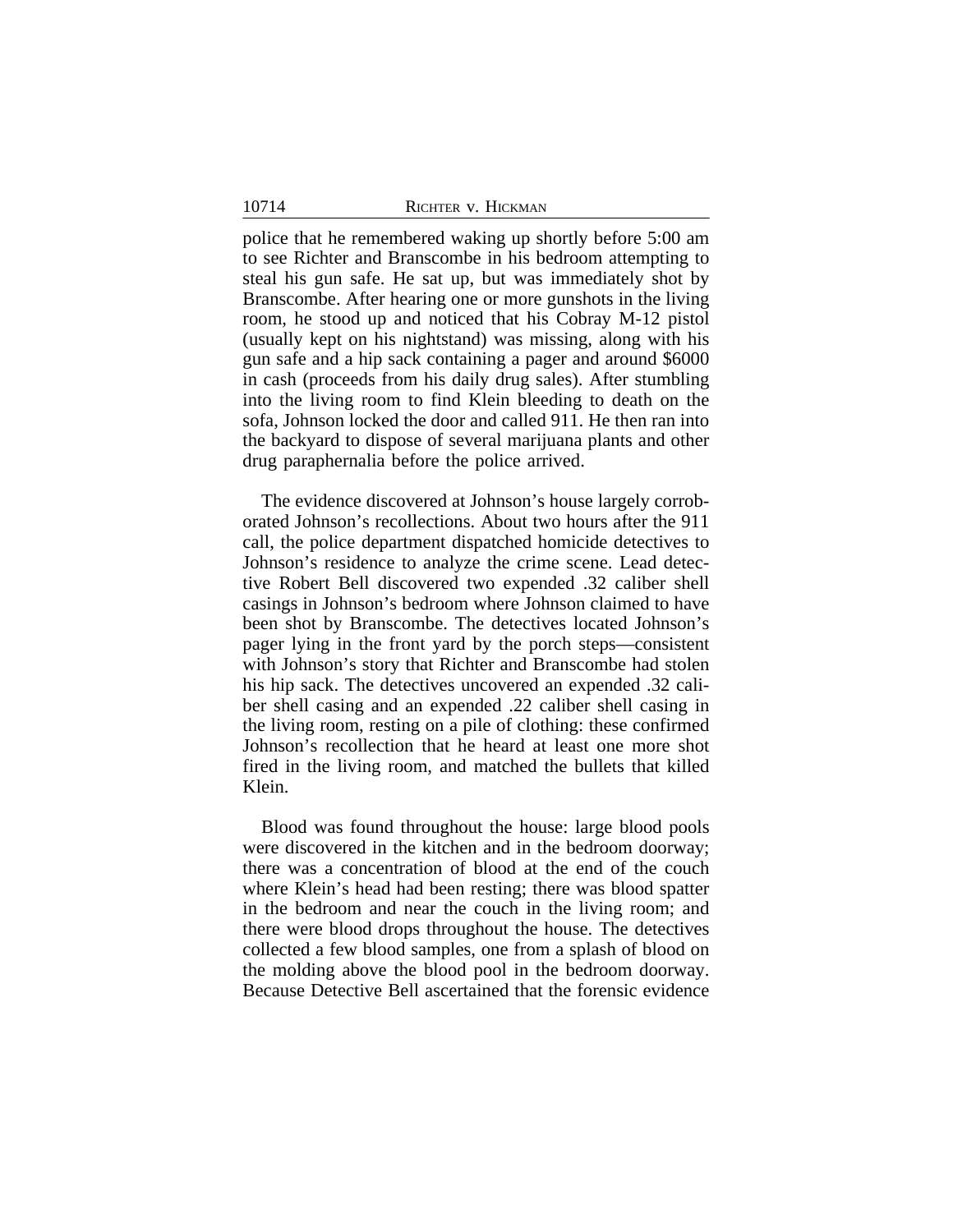| RICHTER V. HICKMAN |  |
|--------------------|--|
|--------------------|--|

sufficiently supported Johnson's story, no detailed blood or blood spatter analysis was performed at that time. The detectives, however, documented the entire crime scene with a camera and a video recorder.

Based on this evidence, the police department acquired a warrant to search the garage in which Richter had been living. The evidence found in the ensuing search further corroborated Johnson's story and directly implicated Richter in the crime. In the garage, investigators discovered (among other things) Johnson's gun safe lying haphazardly on its back, two boxes and a drawer filled with CCI Stinger .22 caliber cartridges, and a magazine loaded with live CCI Stinger cartridges. A ballistics expert studied the .22 caliber bullet recovered from Klein's body and concluded that it was an *exact match* to the CCI Stingers found in the garage. The expert also connected the spent .22 caliber casing in the living room to the magazine found in the garage: after analyzing the casing, the expert determined that it had been ejected from a High Standard Sport King handgun—the expert then examined Richter's magazine and concluded that it was a typical High Standard magazine designed specifically for a Sport King.

A warrant was issued for the arrest of Richter and Branscombe, and both were apprehended the following day. Although Richter first denied having any involvement in the crime and told the arresting officer that his truck was never at Johnson's house on the night in question, he eventually admitted that he and Branscombe had been at Johnson's house early on the morning of December 20th. He also admitted that Branscombe used a .32 caliber weapon to shoot Johnson twice and Klein once. Richter claimed, however, that he had nothing to do with the shootings—he said that he had stayed in his truck while Branscombe went into the house to return clothing belonging to Johnson's roommate. Richter asserted that he heard shots and screams in the house and entered to find Branscombe "freaked out" claiming that he had only shot Johnson and Klein after they attacked him.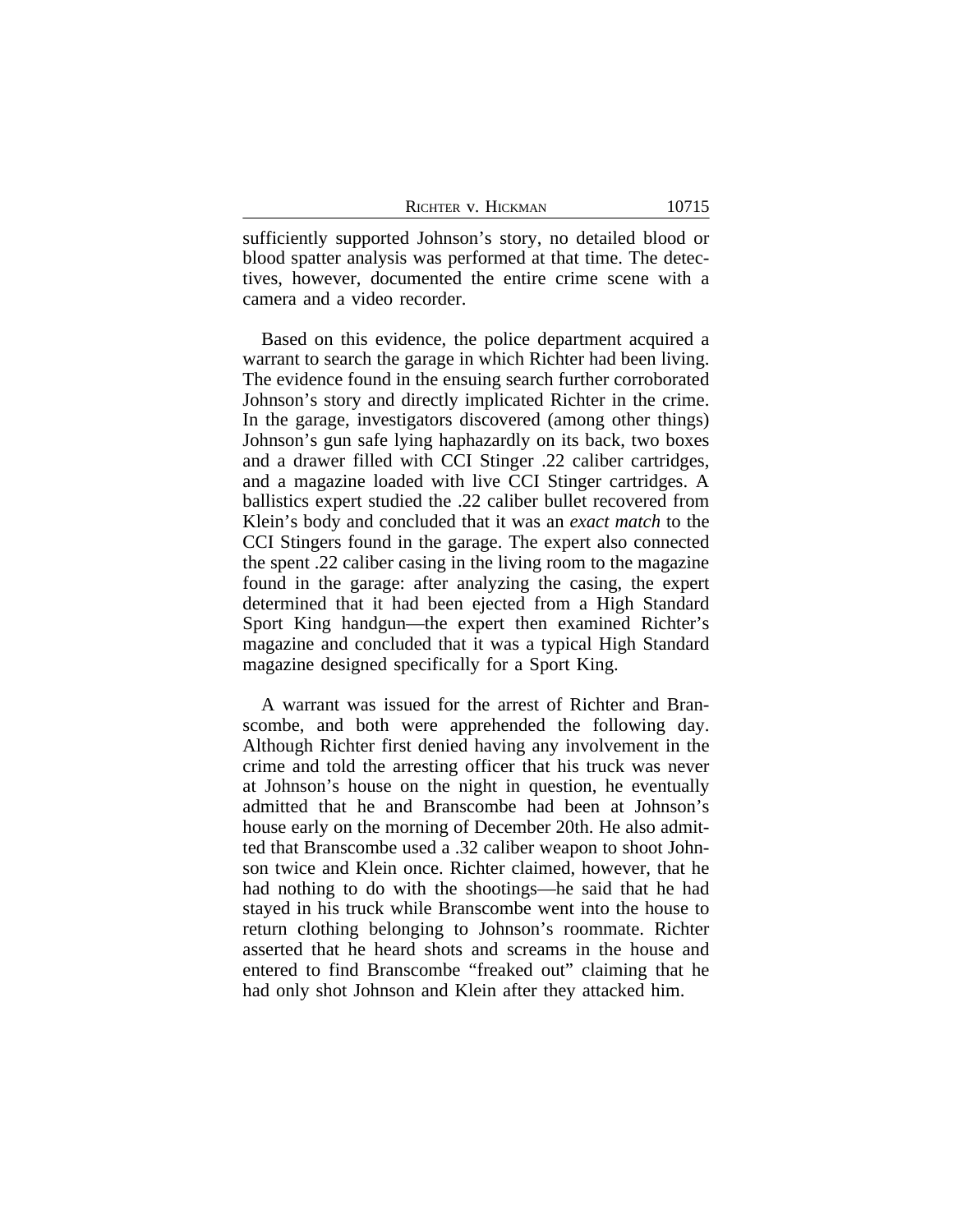Richter also confessed that he and Branscombe had taken Johnson's Cobray M-12 .380 caliber handgun with them to the Yolo overpass after the shootings, and had discarded it there along with Branscombe's .32 caliber weapon. An initial search of that area did not reveal either weapon. Detective Bell, however, did find a crisp \$100 bill a few hundred yards away from the spot Richter had designated. One day later, Richter's counsel went back to the area and returned with the Cobray M-12, which he surrendered to the police.

Two additional statements implicated Richter. At the police station, Branscombe and Richter were interviewed regarding their involvement in the events in question. Both suspects were videotaped in a holding cell during a break in the interviews, and the recording revealed a statement by Branscombe implicating Richter in the crime. Branscombe asked Richter, "Did you tell them anything?," and Richter responded, "I just told them that I did not kill anyone, and da da da." Branscombe replied, "Joshua, we were going to tell them the truth." In the meantime, the police also interviewed Lauren Sullivan, Richter's girlfriend. Although she first refused to talk about the events in question, she eventually admitted that Richter had talked with her on the night of December 20th, approximately twelve or thirteen hours after the shootings. Sullivan never protested Richter's guilt at that time—instead, she told police ominously that she didn't think she should tell them about what Richter had told her. Richter's counsel knew of both statements.**<sup>1</sup>**

**<sup>1</sup>**Although the videotaped statements of Branscombe and Richter were never admitted into evidence, their existence was an important aspect of the case that Richter's defense counsel had to consider. The prosecutor attempted to introduce the videotaped statements at trial during his crossexamination of Richter, but Richter denied ever making the statements. Because the defense successfully made an oral motion to exclude the videotape and transcription of its contents from trial, these statements were thus never admitted into evidence. Nevertheless, these statements, as Richter acknowledged on direct appeal, were definitely inculpatory. *See People v. Branscombe*, 72 Cal. Rptr. 2d 773, 778-79 (Cal. Ct. App. 1998), review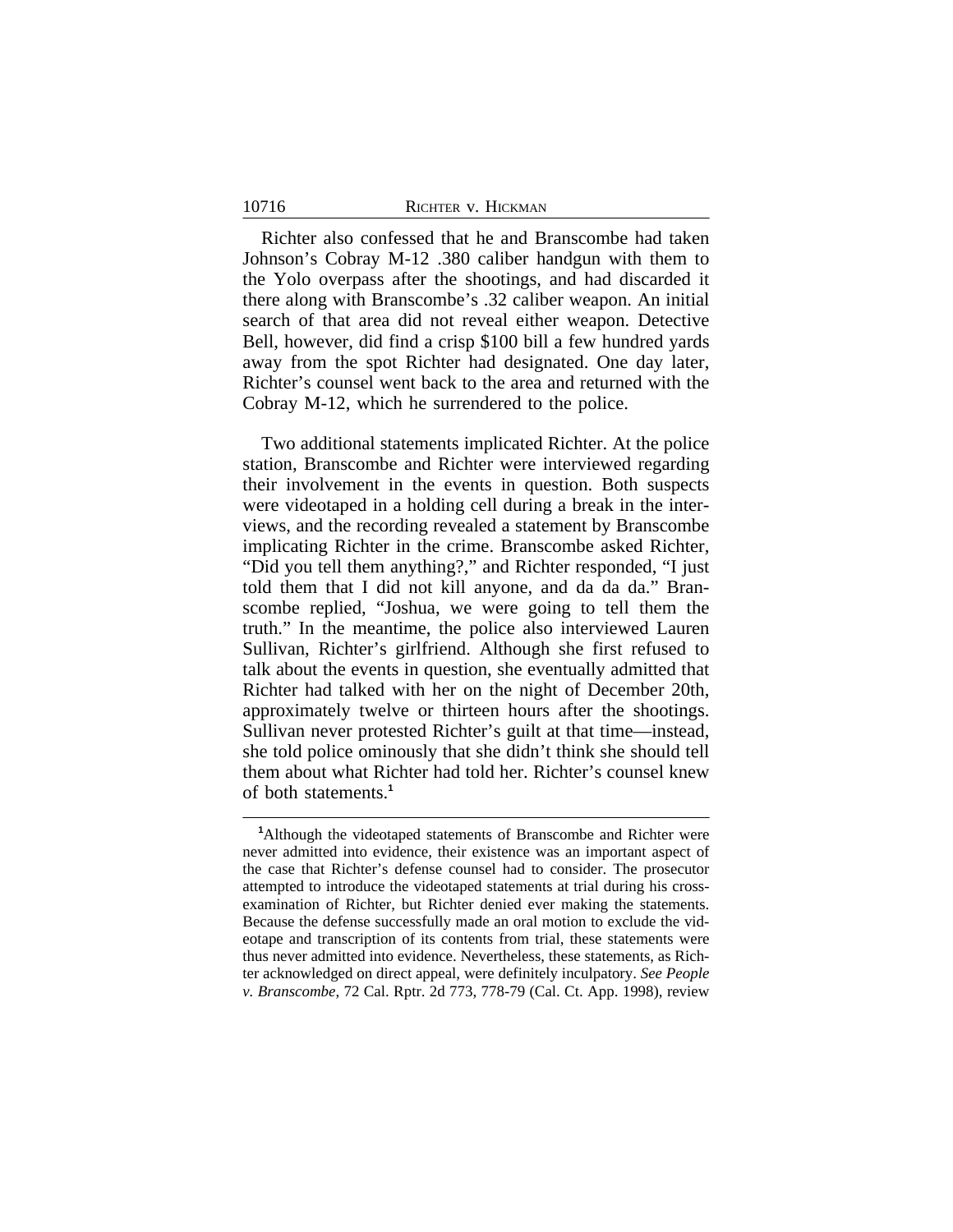On December 23, 1994, Richter was charged with murder (under Cal. Penal Code § 187) in the first degree (Cal. Penal Code § 190.2(a)(17)), attempted murder (Cal. Penal Code §§ 187, 664), burglary (Cal. Penal Code § 459), and robbery (Cal. Penal Code § 211). The trial began almost a year later, on November 14, 1995, and lasted nineteen days. Richter and Branscombe were tried jointly—Branscombe as the primary perpetrator, and Richter as a knowing accomplice. The jury was instructed on felony murder. Thus, as long as the jury believed that Branscombe shot Johnson and Klein in the perpetration of a robbery or burglary, and that Richter was an accomplice, Richter was also liable for murder. *See generally People v. Seaton*, 28 P.3d 175 (Cal. 2001); *People v. Pulido*, 936 P.2d 1235 (Cal. 1997).

Defense counsel faced enormous evidentiary obstacles at trial. Every known piece of forensic evidence either directly supported Johnson's account of the shootings or was inconclusive. The .22 caliber CCI stinger bullets discovered in his client's garage decisively matched the bullet recovered from Klein's dead body. The \$100 bill in the Yolo overpass, the positioning of Johnson's pager in the front yard, and the presence of Johnson's gun safe in his client's garage pointed strongly to his client's guilt. Moreover, his client's behavior after the shootings was hardly exemplary—Richter had fled the scene of the crime, thrown away evidence that might have implicated him in the murder, and upon arrest first denied ever being at the scene of the crime only to later recant this implausible story. There were even videotaped inculpatory statements that counsel would be forced to attempt to exclude

denied and ordered not to be officially published (Cal. 1998) (noting that Richter accused the prosecutor on appeal "of committing misconduct 'by asking appellant about a statement of his non-testifying co-defendant *which implicated appellant*.' " (emphasis added)).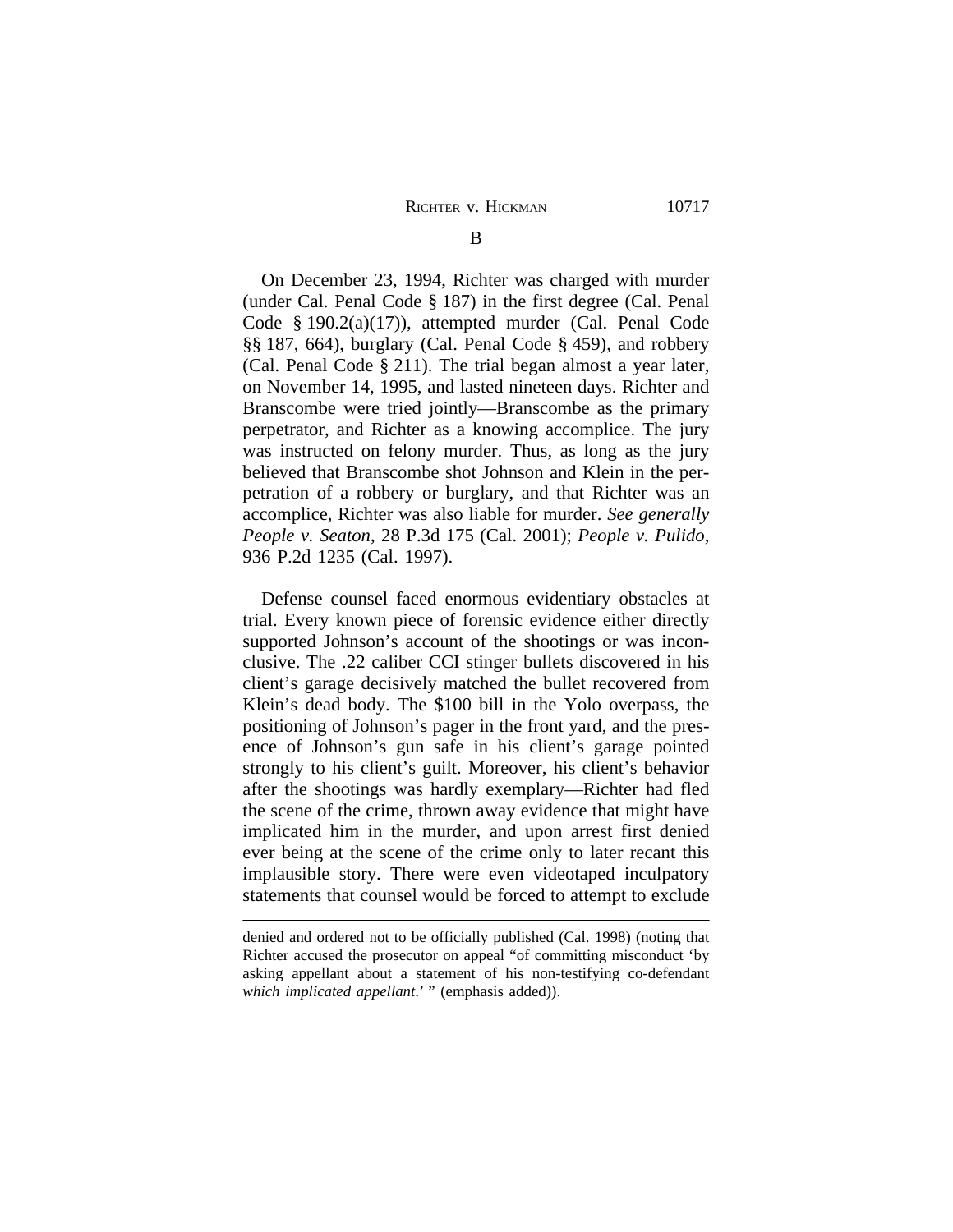from evidence. The only person who could cast doubt on his client's guilt was his client's girlfriend, who had previously told police that she had not talked with his client until approximately thirteen hours after the events in question, and thus could not credibly confirm Richter's whereabouts during the relevant time period. Finally, defense counsel knew that his client's co-defendant would not be able to testify credibly at trial—after observing Branscombe's odd behavior during an interview, counsel even suggested to Branscombe's attorney that an insanity defense might be productive.**<sup>2</sup>**

Counsel also faced significant procedural obstacles. The trial was somewhat of a hurried affair due to problems Branscombe's attorney had maintaining his bar membership. Because of past transgressions, Branscombe's attorney's bar membership was about to be suspended, and he wanted to finish the trial and collect his fee before the end of the year. Richter's counsel believed that the judge, because of this predicament, created an accelerated trial schedule that upset his plans to talk with the prosecutor and perhaps obtain a plea bargain.

Nevertheless, due to the State's perfunctory investigation of the crime scene, counsel knew that the existing forensic evidence did not necessarily prove his client's guilt beyond a reasonable doubt. Counsel knew that the homicide investigators had taken only six swabs of blood at the crime scene, had failed to do a comprehensive blood spatter analysis, and had never tested any of the blood samples they had gathered in the year prior to trial. Counsel also knew that police had never discovered the High Standard Sport King .22 caliber handgun that the ballistics analysis fingered as one of the murder weapons. Additionally, counsel knew that Johnson was not a vic-

**<sup>2</sup>** In light of this situation, it gravely oversimplifies the case to assume, as the majority does, that the "factual dispute [over the source of the blood pool in the bedroom doorway] was the single most critical issue in the case . . . from the standpoint of the defense," Maj. Op. at 10680.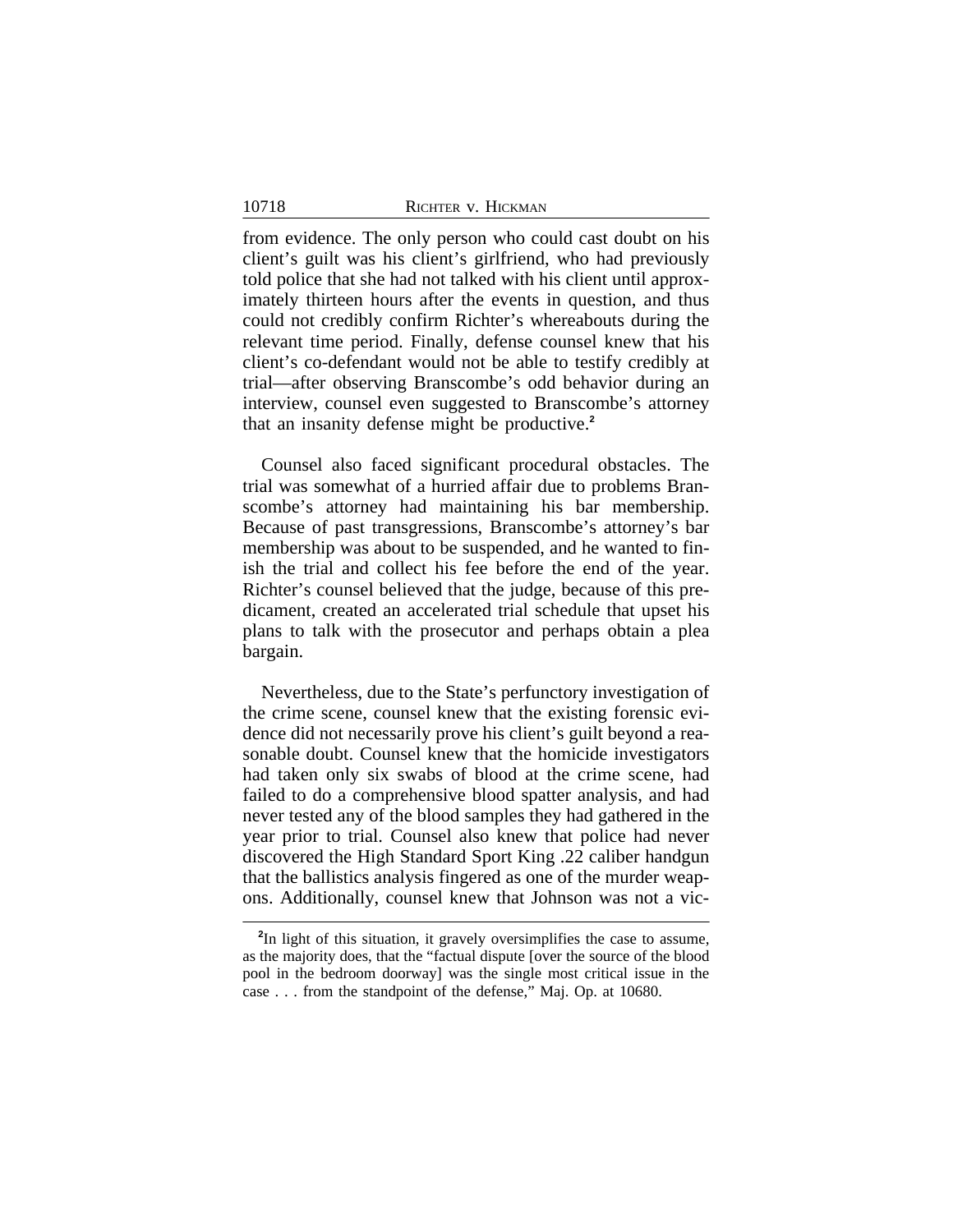| RICHTER V. HICKMAN | 10719 |
|--------------------|-------|
|--------------------|-------|

tim likely to elicit empathy—he was a known drug dealer who had cut a deal with the State to testify against Richter in return for immunity from certain drug charges.

Understanding these limitations in the State's case, defense counsel diligently investigated evidence that could potentially exonerate his client. He hired a private investigator, James Pihl, who worked with Branscombe's attorney's private investigator, John Lee, to discover evidence not collected by the State. Counsel also interviewed a number of people who he had reason to believe might shed doubt on Johnson's story. Although this extensive investigation did not reveal much helpful evidence, counsel's investigator was able to discover that there were two bullet holes in Johnson's bedroom that were never analyzed by the police—one in a floorboard, and another in a wall. Counsel diligently notified the police investigators of the existence of these holes, which the State thereafter investigated. After examining the photographs and video of the crime scene, counsel was also able to pick out some anomalies in the State's case: for example, although Johnson claimed it was dark when he was shot, counsel noticed there was no blood on the living room light switch indicating that the wounded Johnson turned it on after being shot.

 $\mathcal{C}$ 

In the State's opening statement, the prosecutor mentioned nothing about serological, pathological, or blood spatter evidence that corroborated Johnson's story. There was good reason for this omission: the homicide investigators had neither collected much of the blood at the crime scene (they had taken only six swabs of blood) nor analyzed it in the year prior to trial. No blood sample was obtained from the large pool of blood in the bedroom doorway. In fact, the sample that is the focus of Richter's habeas petition was removed from the door molding a few inches above that blood pool. Before trial, the State had not even taken blood from Johnson with which to compare the blood stains in the house. Accord-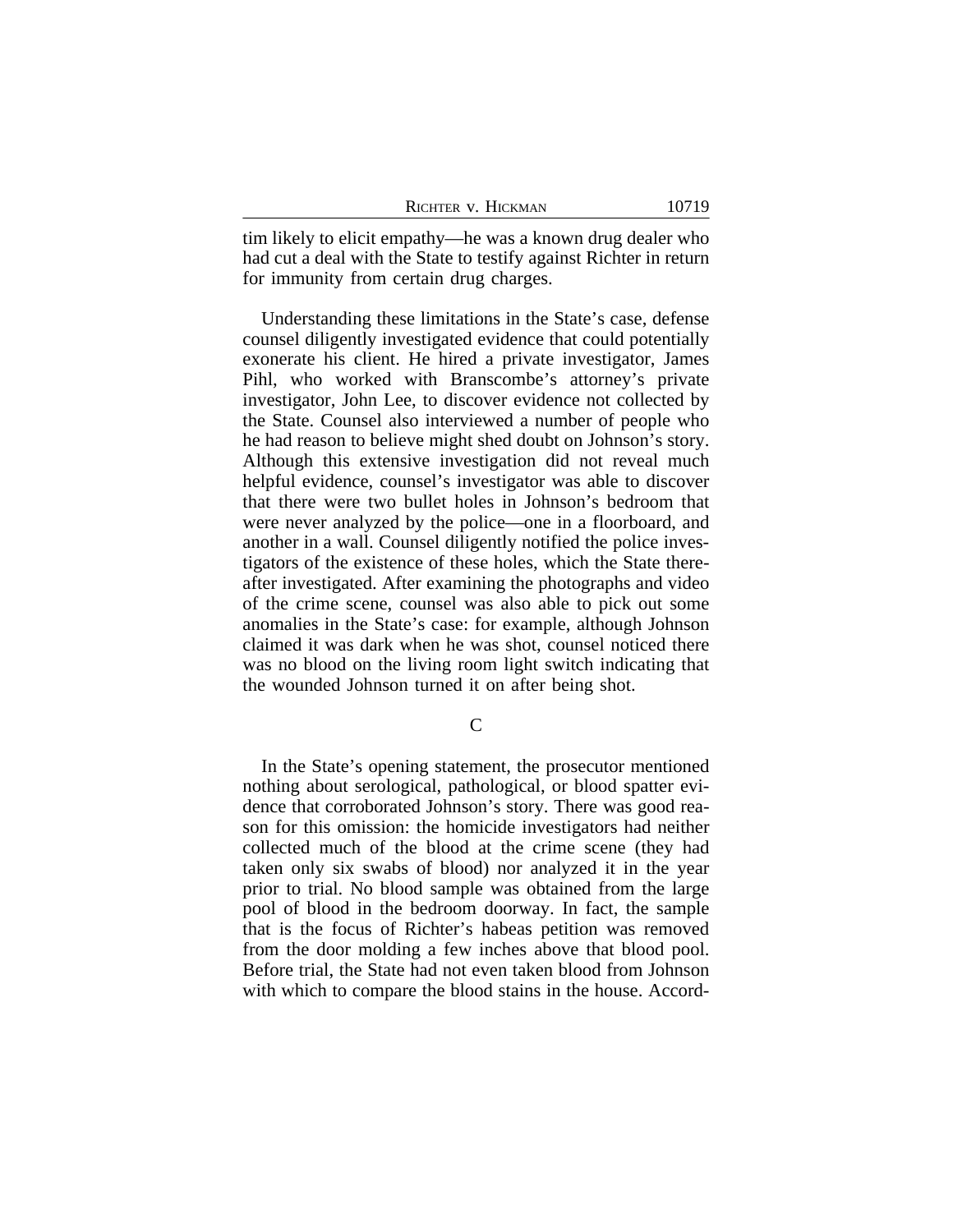ingly, the prosecutor focused on other physical evidence: the shell casings, the location of Johnson's gun safe, and the CCI Stinger cartridges found at Richter's residence.

Defense counsel's opening statement moved to exploit the State's evidentiary lapses. Counsel proclaimed that "evidence will . . . show that the subsequent investigation of the scene was quickly done and poorly orchestrated." He told the jury that "[t]he evidence of great importance is the lack of spatter marks [on the living room couch], and other pools of blood, and spatter marks found elsewhere in the house inconsistent with stories told by Gunner Johnson." Counsel explained that the crime scene photographs revealed that "there are no spatter marks of blood or anything on the couch" and that "there are also no marks on the sleeping bag [on which Klein was lying]." Counsel faulted the investigating officers for accepting Johnson's theory of the story and failing to "take swabs of the various blood marks that were everywhere in that house and the pools of blood, including a pool of blood in the bedroom near the doorway of the bedroom, to determine whose blood that was, Mr. Johnson, Mr. Klein's, or another part[y's]."

Defense counsel framed a story "very, very different" from the prosecutor's account. He told the jury that Johnson was the aggressor, that Klein assisted him, and that Branscombe shot and killed the two in self-defense. Richter's counsel admitted that Branscombe had a .32 that evening, and that he used it. But Klein had also been shot with the .22 semiautomatic pistol that was never recovered. Counsel suggested that the .22 was Johnson's: his investigator had discovered a .22-caliber-sized hole in Johnson's bedroom floor that Johnson said he had made on another occasion. Counsel again returned to the State's sloppy investigation—there were .22 casings and shells stored in Johnson's bedroom that the State never tested to see if they were connected with the bullet that killed Klein.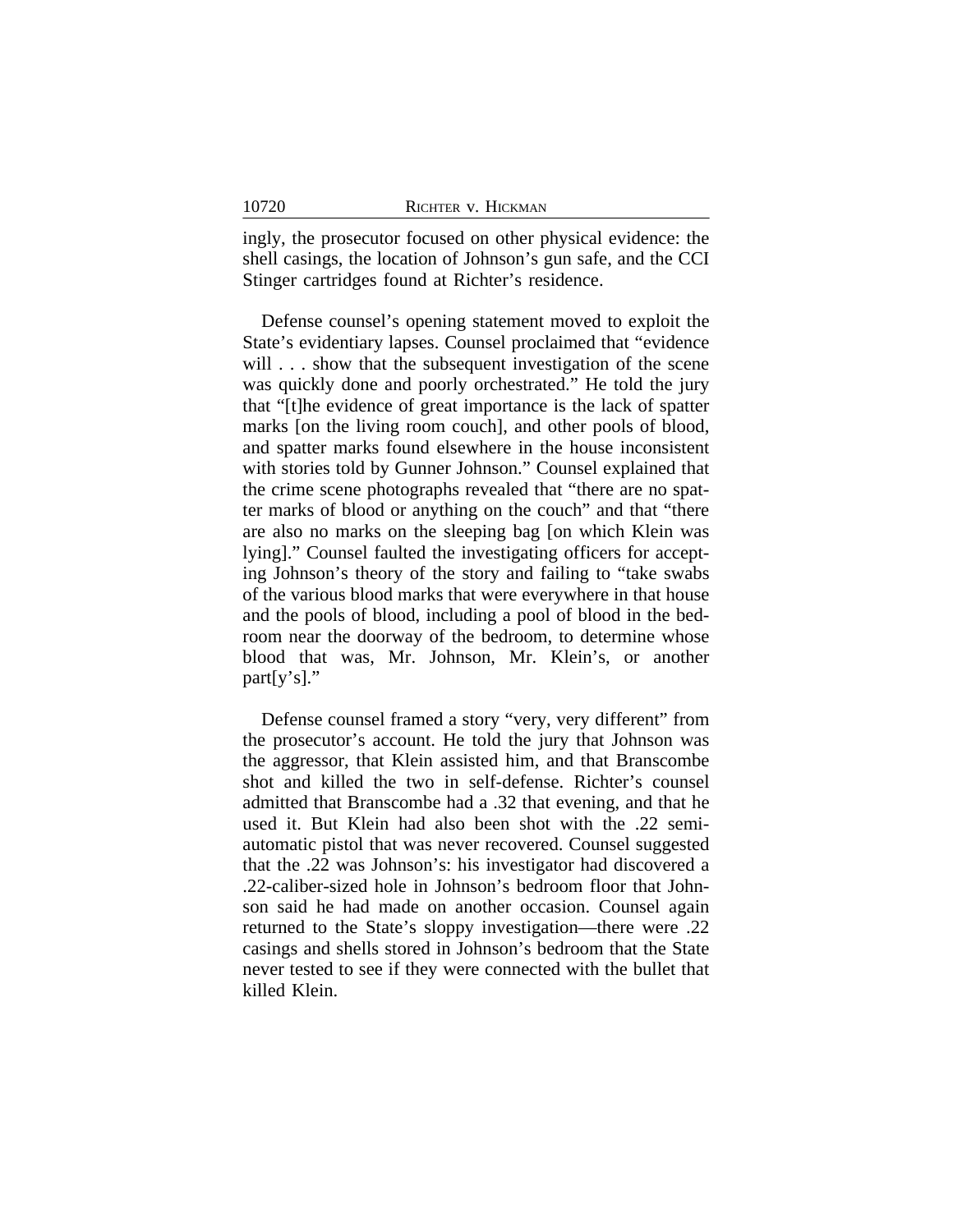10721

According to defense counsel's theory, Richter and Branscombe, who had smoked marijuana with Johnson until around 2:00 am on the morning in question, returned to Johnson's house around 4:00 am to drop off some clothing and money for one of Johnson's roommates. Richter sat in his truck while Branscombe went up to the house. Counsel asserted that Klein let Branscombe into the house, but then immediately attacked him—grabbing Branscombe in the bedroom doorway while Johnson pulled out his M-12.**<sup>3</sup>** Luckily for Branscombe, Johnson's gun was not reliable and he only got off one shot before the gun jammed. But Johnson wasn't nicknamed "Gunner" for no reason—according to defense counsel, Johnson immediately pulled out a .22 caliber semiautomatic handgun to finish the job. Fortunately again for

**<sup>3</sup>**Although the majority is correct that the defense's theory did not rest entirely on this admittedly "unlikely scenario," Maj. Op. at 10671 n.2, this theory was the one the defense would have preferred the jury believe. Richter's counsel was careful to give the jury multiple ways to find his client not guilty. Counsel, however, repeatedly suggested that Klein had attacked Branscombe. In his opening statement, counsel suggested that "Patrick Klein was involved in the altercation in the bedroom to the extent that he wrestled with Mr. Branscombe, and as he was wrestling with Mr. Branscombe after the first shots were fired, Gunner Johnson obtained gun number two." According to Richter's testimony, Branscombe believed that Klein was attacking him—Richter said that Branscombe had told him "that 'They tried to kill me.' " (emphasis added). Later, in his closing argument, defense counsel suggested once again that Klein was at least an agitator. He told the jury that although they did not have to believe that Klein was armed, they could believe Klein might have become "entangled" with Branscombe in such a way as to make Branscombe "think that [Klein] was an aggressor." Branscombe's attorney's closing statement made this point unambiguously: he told the jury, "I submit that there are several items of evidence in this trial that would indicate to you that *they* were trying to kill Chris Branscombe." (emphasis added). There was nothing erroneous about the defense's theory of the case in this regard. If Klein did not participate in the attack on Branscombe, Branscombe had no justification to shoot him at point blank range in the head. Of course, the defense did not require the jury to believe that Klein intended to kill Branscombe—Richter's counsel also argued that Branscombe might only have been guilty of manslaughter because Klein might simply have been caught accidentally in the middle of a shootout.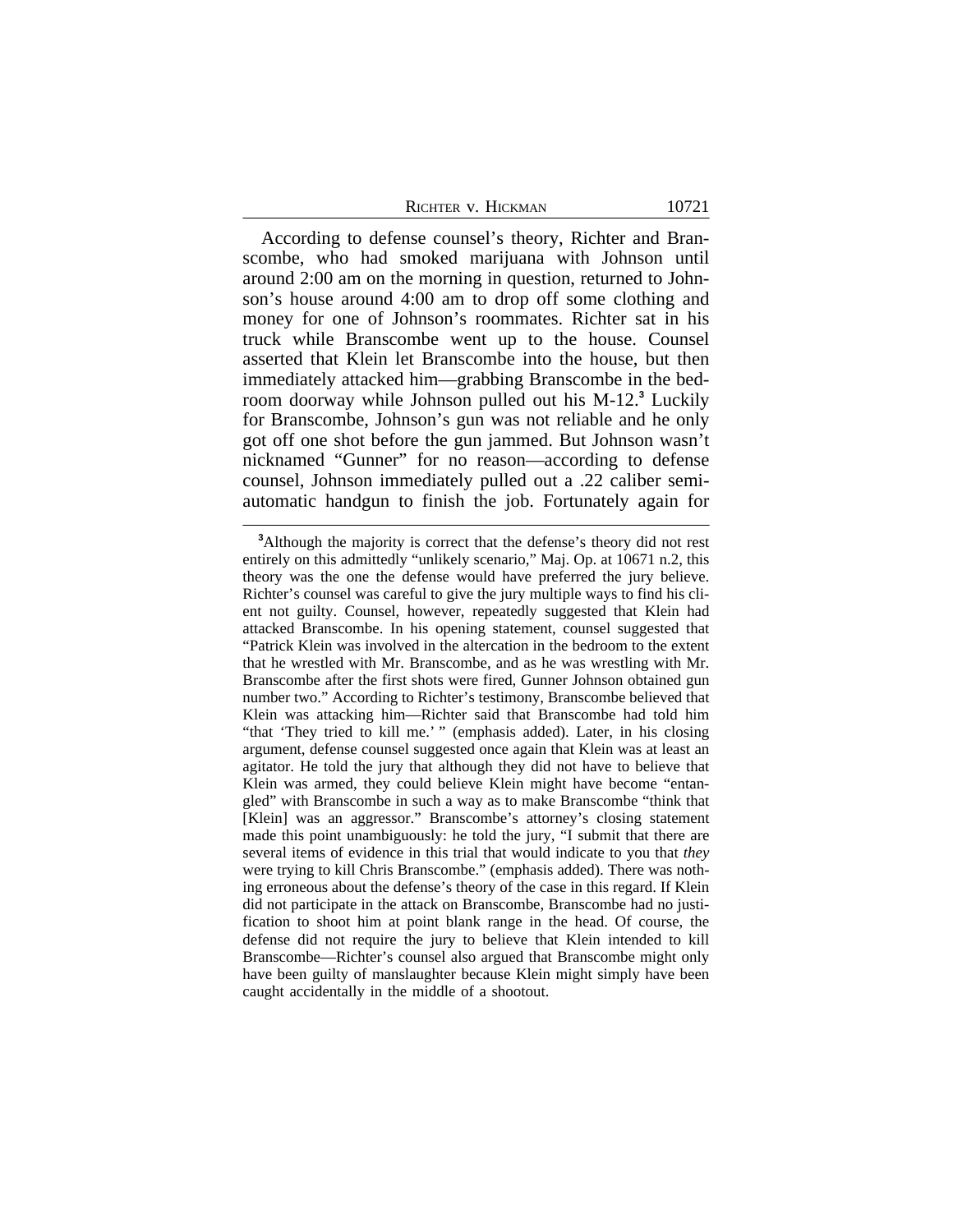Branscombe, Johnson's talent with firearms failed to match his enthusiasm—he missed Branscombe and wounded Klein with the .22. This was just the advantage Branscombe needed. Branscombe pulled out his .32, gunned down Johnson, and then finished off Klein with a shot to the head. Richter, hearing the gunshots, ran into the house to find Klein lying in a pool of blood in the bedroom doorway, Johnson twisted unnaturally on the bed, and Branscombe, "totally freaked out," standing in Johnson's bedroom holding a smoking .32. In a panic, Richter and Branscombe fled the scene to dispose of Johnson's M-12 and Branscombe's .32 at the deserted Yolo overpass.

Defense counsel argued that none of the evidence found by the police was inconsistent with Richter's story. Counsel asserted that Johnson secretly owned a .22 caliber semiautomatic handgun from which he could have shot the CCI Stinger, that Richter and Klein had just been paid for their work at a Christmas tree lot and lost the \$100 bill while disposing of the guns, and most importantly that Johnson had free run of the house for at least forty minutes after the shootings and had manipulated any other evidence not consistent with Richter's story. Counsel avowed, for example, that Johnson had moved Klein from the bedroom doorway to the couch in order to make his story sound better. Finally, counsel claimed that Johnson's gun safe had been at Richter's residence for several months and that Johnson had invented this theft to implicate Richter.**<sup>4</sup>**

**<sup>4</sup>**Although the defense argued at trial that Johnson's gun safe had always been in Richter's residence (where Johnson had previously stored several items), and presented several witnesses testifying such, the State also called several witnesses who testified that the gun safe was at Johnson's residence during the night in question. Fingerprint evidence was inconclusive in determining its provenance: police identified only Richter's fingerprints on the safe.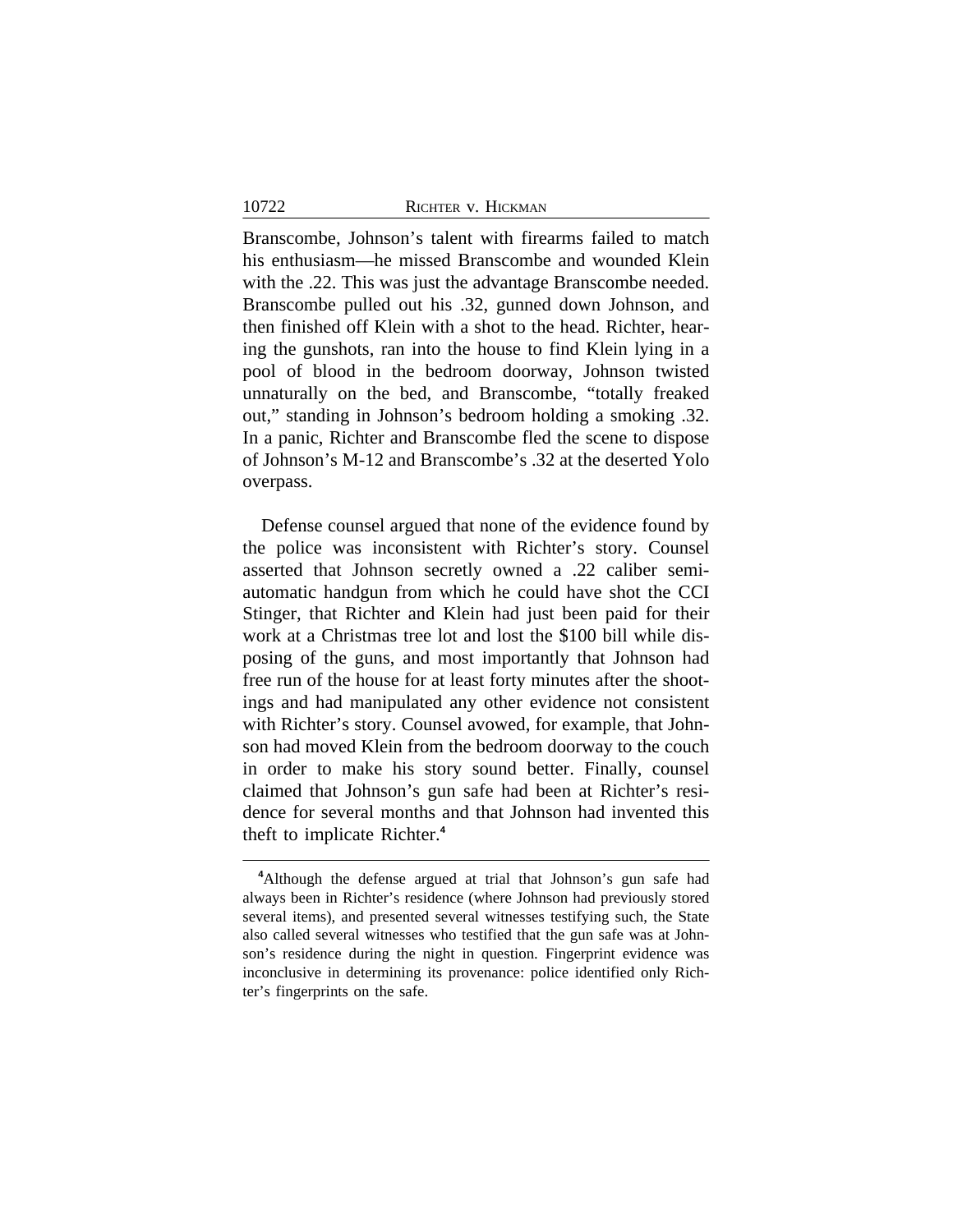Counsel must have struck a nerve because the State moved quickly to shore up its case. The prosecutor, who realized for the first time that counsel would be articulating a theory of self-defense,**<sup>5</sup>** hurried to have the blood evidence analyzed to determine if it could be inconsistent with that theory. On the fourth day of trial, without prior warning, the prosecutor presented Bell, one of the homicide detectives, as an expert in blood spatter. The following day, the prosecutor for the first time obtained a blood sample from Johnson and had it compared with the six samples collected from the scene. Four days later, on the ninth day of trial, the prosecutor put Jill Spriggs, a criminalist, on the stand to testify about the results of that analysis. Defense counsel had been given notice of Spriggs's testimony only a day earlier.

The defense began presenting its case shortly thereafter. Counsel presented seven witnesses, including Richter. These witnesses focused primarily on the timing of the shooting and the location of the gun safe—they provided testimony indicating that the events in question occurred around 4:20 am, rather than 5:00 am, and argued that Johnson had been storing his gun safe at Richter's residence. Counsel did not call any expert witnesses to the stand. Although he considered doing so at certain points in the trial, counsel eventually decided that his cross-examination of the State's experts was sufficient to create reasonable doubt about the truth of Johnson's claims. The adequacy of this decision is the primary thrust of Richter's habeas petition.

# II

In determining whether counsel's tactical decisions were so

**<sup>5</sup>**The defense team had only settled on this strategy shortly before trial. Previously, they had debated over a voluntary intoxication or insanity defense.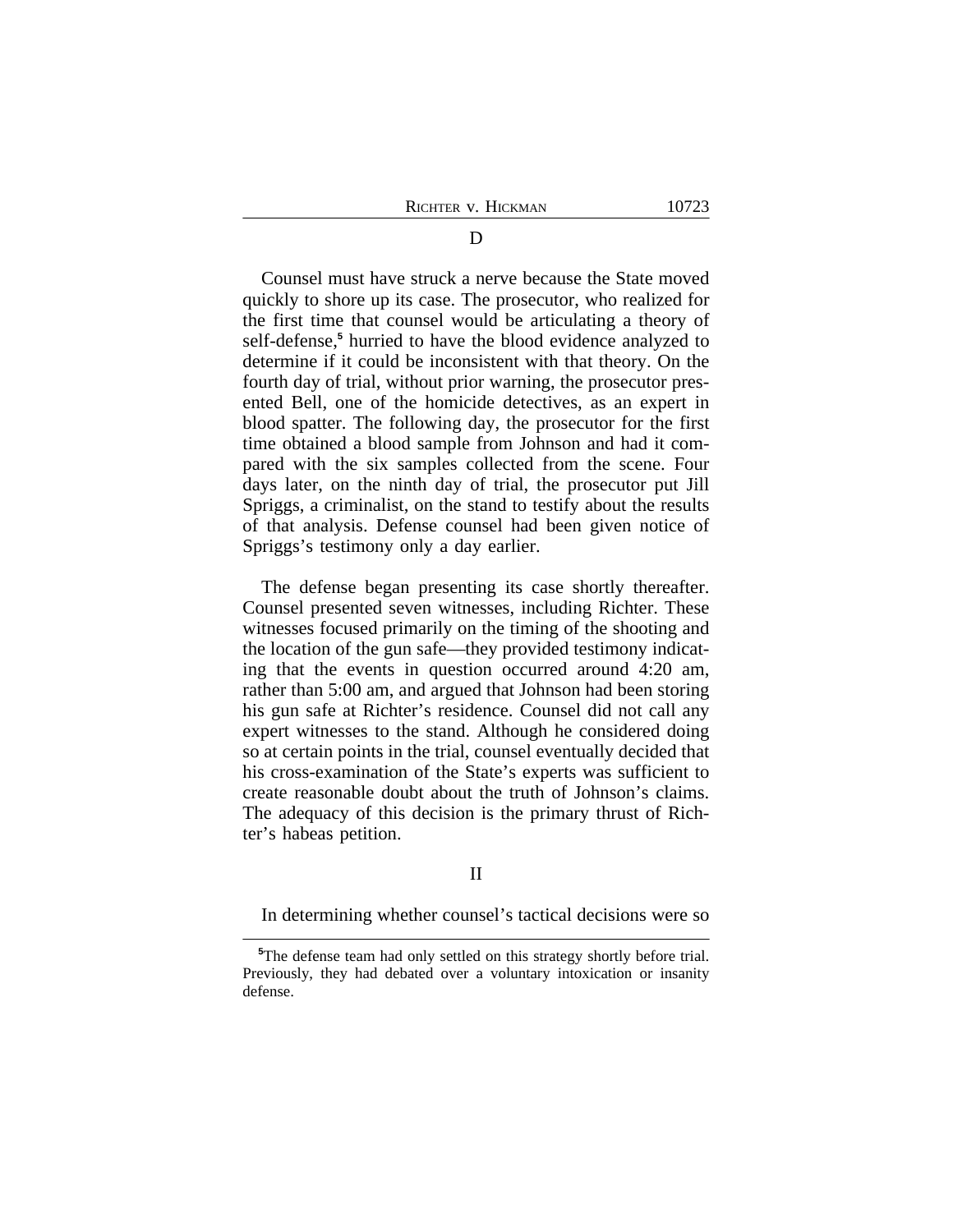erroneous as to violate Richter's constitutional right to effective assistance of counsel, we face a truly daunting standard of review. Under *Strickland*, a habeas petitioner may only prevail on a claim of ineffective assistance of counsel if he can show deficient representation "so serious that counsel was not functioning as the 'counsel' guaranteed the [petitioner] by the Sixth Amendment." *Strickland*, 466 U.S. at 687. The Supreme Court in *Strickland* refused to create a monolithic standard of acceptable attorney performance—instead, it recognized that courts must "indulge a strong presumption that a counsel's conduct falls within the *wide range* of reasonable professional assistance." *Id.* at 689 (emphasis added). The Court noted that "[t]here are countless ways to provide effective assistance in any given case" and observed that "[e]ven the best criminal defense attorneys would not defend a particular client in the same way." *Id*. Thus, to find that counsel's conduct was deficient, we must override the "strong[ ] presum[ption] that counsel's conduct was within the wide range of reasonable assistance, and that he exercised acceptable professional judgment in all significant decisions made." *Hughes v. Borg*, 898 F.2d 695, 702 (9th Cir. 1990).

Even if we are persuaded that counsel has engaged in "unprofessional errors," *Strickland* is not satisfied unless we can conclude that "the result of the proceeding would have been different." *Strickland*, 466 U.S. at 694. This means "that counsel's errors [must be] so serious as to deprive the defendant of a fair trial, a trial whose result is reliable." *Id.* at 687. Of course, any newly introduced expert testimony might have changed the prosecution's approach at trial—but this is not enough to find prejudice under *Strickland*. *See id*. at 694 ("It is not enough for the defendant to show that the errors had some conceivable effect on the outcome of the proceeding. . . . [or] that the errors 'impaired the presentation of the defense.' "). There is prejudice only if there is a reasonable probability that, but for the errors, the *result* of the proceedings would have been different.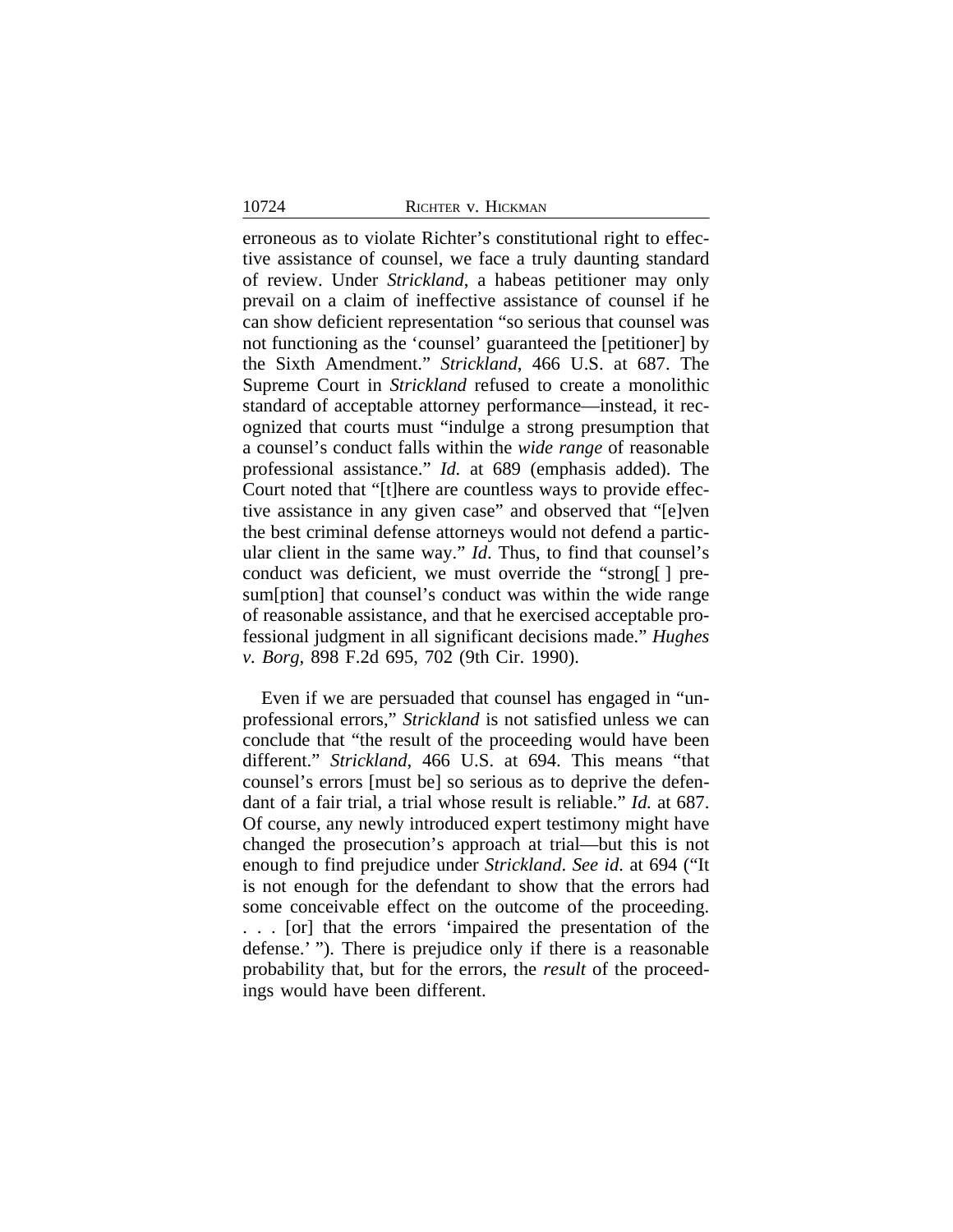Overlaying this inquiry is the Antiterrorism and Effective Death Penalty Act ("AEDPA"), 28 U.S.C. § 2254(d)(2). Because this case is an appeal from a state court decision, we cannot simply make the findings required by *Strickland* and grant the petition. Rather, we must make a further finding: that our *Strickland* conclusion is itself so clear that the contrary judgment by the state court was unreasonable. In other words, we face a "doubly deferential" standard of review, *see Knowles v. Mirzayance*, 129 S. Ct. at 1420: we may not grant Richter habeas relief unless we are convinced that the state court decision was "contrary to, or involved an unreasonable application of, clearly established Federal law, as determined by the Supreme Court of the United States," or was "based on an unreasonable determination of the facts in light of the evidence presented in the State court proceeding." 28 U.S.C. § 2254(d). In cases like these, where no state court has explained its reasoning, we must conduct "an independent review of the record to determine whether the state court's decision was objectively unreasonable." *Sass v. Cal. Bd. of Prison Terms*, 461 F.3d 1123, 1127 (9th Cir. 2006). "Objectively unreasonable" does not mean that we can grant the habeas petition if we merely disagree with the state court's decision, or would have decided oppositely in the first instance. *See Williams v. Taylor*, 529 U.S. 362, 409 (2003) ("[A]n *unreasonable* application of federal law is different from an *incorrect* application of federal law."). Nor can we decide that a state court was unreasonable *even if* we believe it committed a clear error. *Lockyer v. Andrade*, 538 U.S. 63, 75 (2003). Rather, to overturn the state court's decision, its judgment about counsel's performance must be so egregious that we cannot but be convinced that the court's decision is itself outside the bounds of reasonableness.

Deference under AEDPA is especially important in this case, where Richter's claims arise under *Strickland*. The Supreme Court has emphasized that "evaluating whether a rule application was unreasonable [under AEDPA] requires considering the rule's specificity." *Yarborough v. Alvaredo*,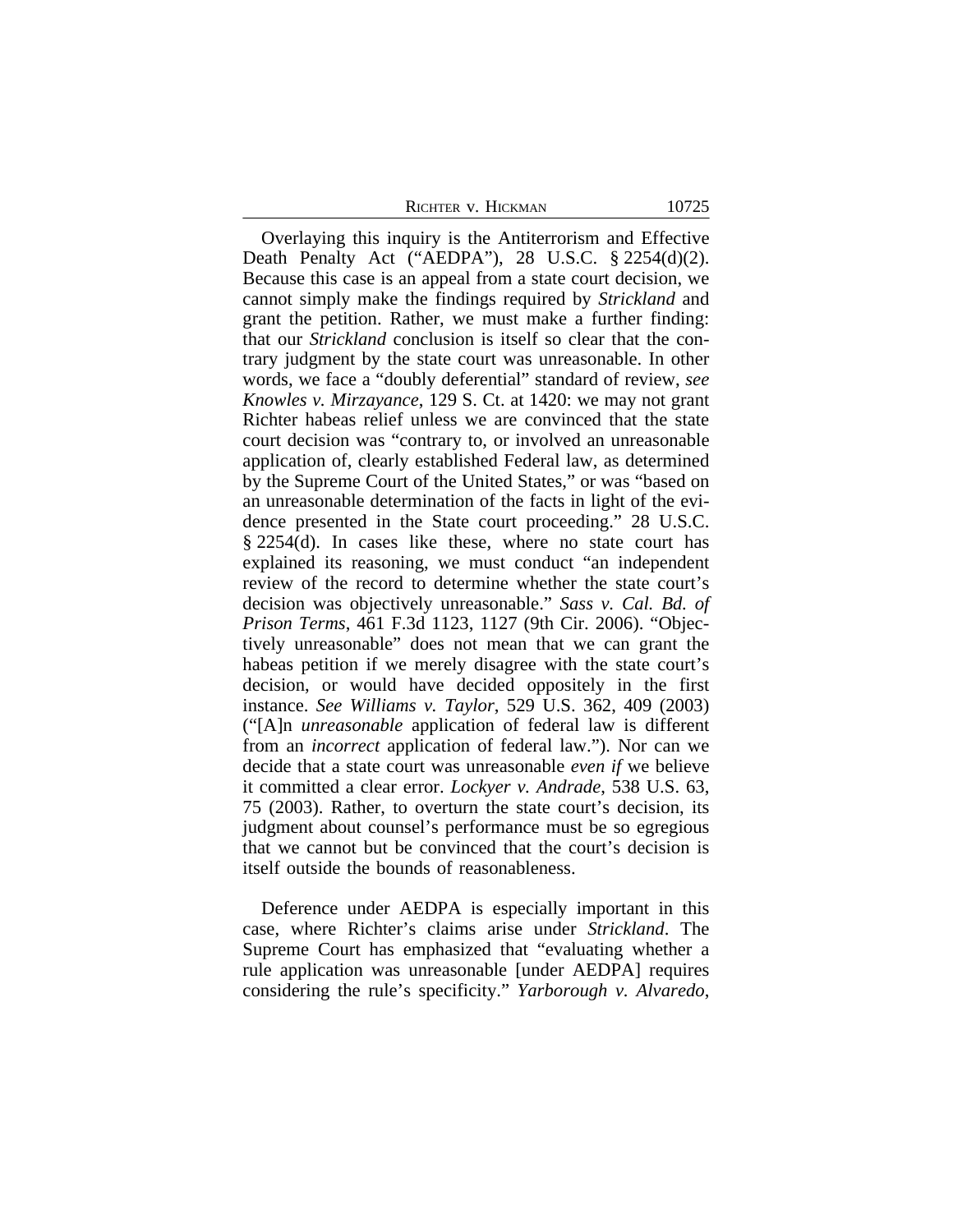541 U.S. 652, 664 (2004). "The more general the rule, the more leeway [state] courts have in reaching outcomes in caseby-case determinations." *Id. Strickland* is a general rule, as the Supreme Court has often recognized. *See*, *e.g.*, *Mirzayance*, 129 S. Ct. at 1420. The Court has made plain that "because the *Strickland* standard is a general standard, a state court has even more latitude to reasonably determine that a defendant has not satisfied that standard." *Id.*

The majority recites these standards, but doesn't take them to heart. The majority glosses over the circumstances in which defense counsel found himself: all the forensic evidence discovered before trial implicated his client in the crime; his client's actions in response to the crime were indicative of guilt; he was fighting a judge and fellow defense attorney who wanted to finish the trial as quickly as possible; and he was surprised by expert witness testimony from witnesses the State had not previously identified. The majority also ignores the nature of the expert testimony at issue: despite the bombastic language of Richter's newfound experts, the content of their testimony is not as revealing as Richter claims.

A careful review of the record demonstrates the inadequacy of the majority's conclusions. Richter's counsel vigorously pursued the strategy he had developed in his opening statement and diligently contested all critical evidence raised by the prosecution. In no sense, then, can we conclude that "counsel was not functioning as the 'counsel' guaranteed [Richter] by the Sixth Amendment." *Strickland*, 466 U.S. at 687. Even if we could conclude, with the benefit of hindsight, that defense counsel made certain mistakes in his representation of Richter, these mistakes are not the type of egregious errors that mandate a finding of deficient performance. At worst, counsel exhibited questionable judgment by relying exclusively on his own powers of cross-examination in lieu of an expert's direct testimony. And even if counsel's judgment was flawed, it is far from clear that counsel's decision not to call these experts resulted in an unreliable guilty verdict.

10726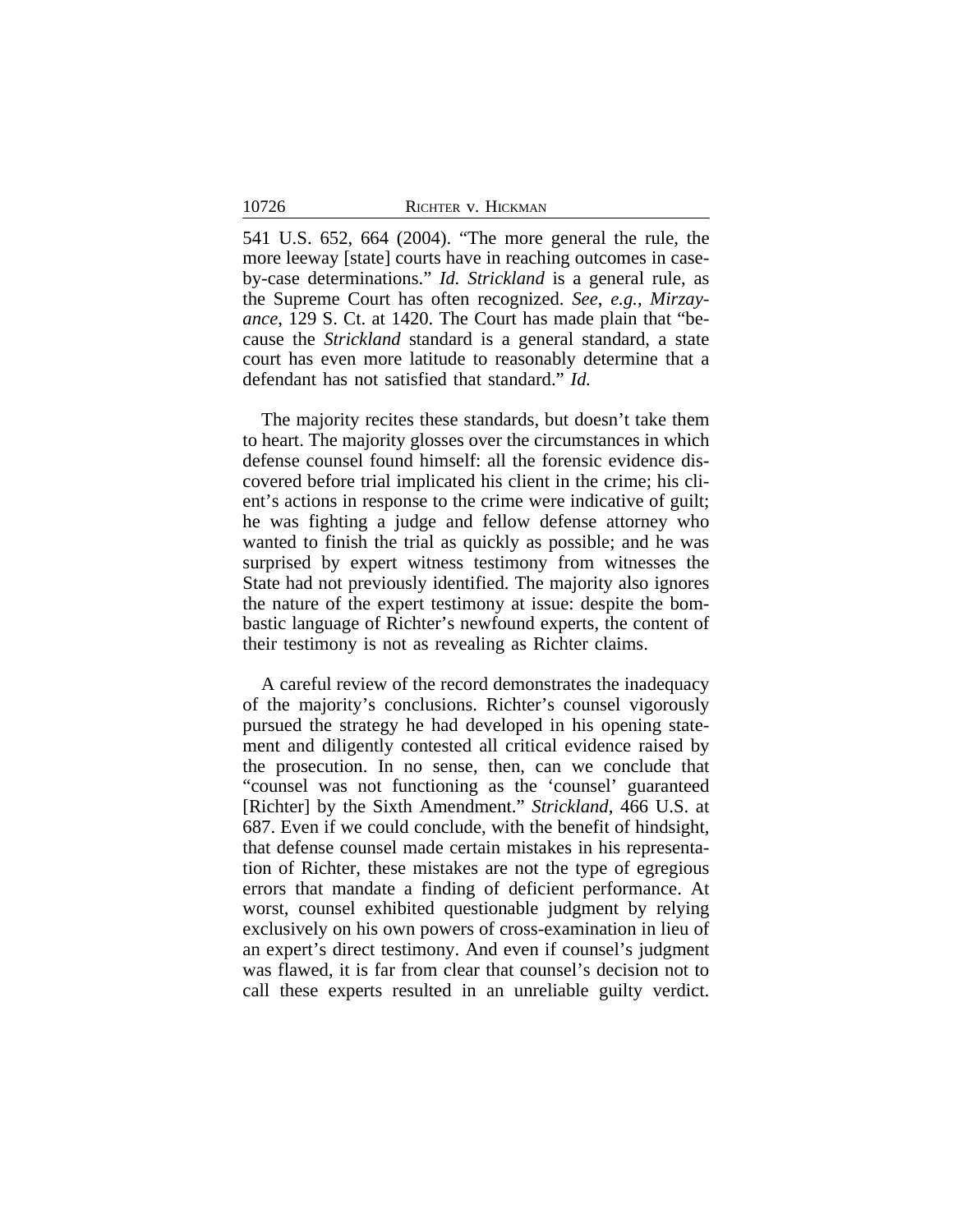| Richter v. Hickman |  |
|--------------------|--|
|--------------------|--|

Although the expert declarations offered in support of Richter's habeas petition might have added some new tools to the defense's arsenal, they can hardly dent the clear, unchallenged evidence implicating Richter in Klein's murder and the utter lack of evidence (even in Richter's newfound expert testimony) confirming or even strongly supporting Richter's theory of self-defense.

Finally, even if we could conclude, as a matter of first impression, that defense counsel failed to meet the standard of professional conduct mandated by *Strickland*, there is clearly not enough evidence in the record to conclude that a state court adjudicating oppositely has made not just an erroneous but a patently *unreasonable* decision. To rule otherwise is to ignore the clear congressional intent in AEDPA to curtail our second-guessing of state court habeas decisions. *See Williams*, 529 U.S. at 386 (Opinion of Stevens, J., joined by Souter, Ginsburg, and Breyer, JJ.) ("[I]t seems clear that Congress intended federal judges to attend with the utmost care to statecourt decisions, including all of the reasons supporting their decisions, before concluding that those proceedings were infected by constitutional error sufficiently serious to warrant the issuance of the writ.").

A

The majority first claims that defense counsel's decision not to consult with or call as a witness a serologist was deficient and probably prejudiced Richter's defense. In its haste to paint with broad brush strokes, the majority decides this without even a cursory discussion of the circumstances of that decision or the nature of the relevant evidence. Review of counsel's decision and the serology evidence in context indicates that counsel's decision not to "investigate" serology evidence before trial was reasonable and consistent with his trial strategy. Moreover, even if counsel's failure to procure a serologist constituted deficient performance, it had a nearly negligible effect on the course of trial.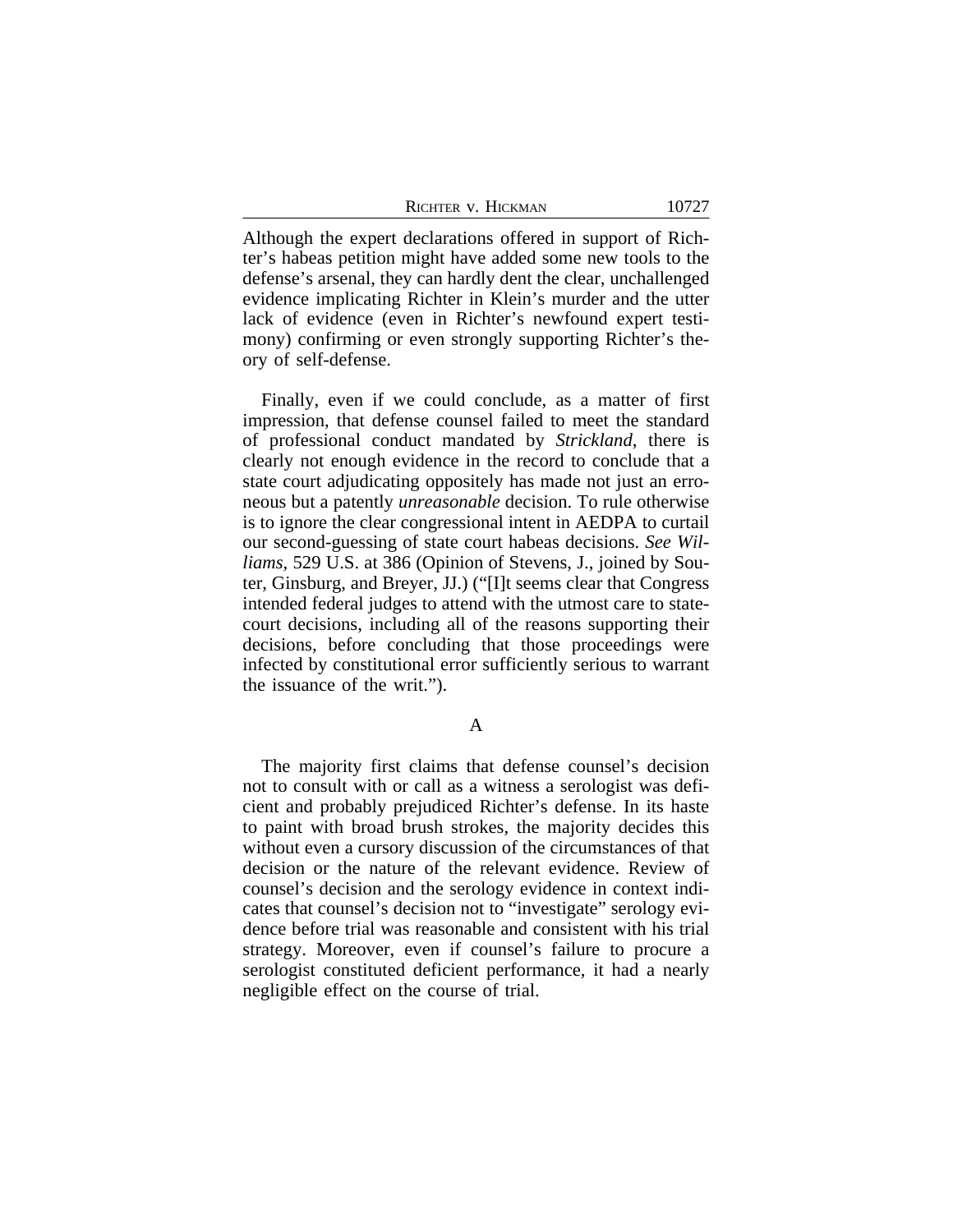The State had to plug the holes Richter's counsel identified in its case. It had neglected to test the blood pool in the doorway to Johnson's bedroom to see whether it was Johnson's blood (as the State contended<sup>6</sup>) or Klein's blood (as the defense claimed at trial**<sup>7</sup>** ). The only sample the State had was a swab taken from the wall just above the blood pool. At trial, the State's expert, Jill Spriggs, testified regarding her comparative analysis of Johnson's blood sample and the swabbed sample. Because both Johnson and Klein had Type O blood, their blood samples had to be differentiated by reference to an enzyme, phosphoglucomutase ("PGM"). Spriggs opined that her laboratory testing determined that Johnson's PGM subtype was  $2+1+$  and that Klein's PGM subtype was  $1+$ . Spriggs claimed that because the blood found on the molding near the blood pool had a PGM subtype of  $2+1+$ , Klein could reliably be excluded as the donor of that blood.

This was the first defense counsel had heard of this evidence. In fact, counsel had learned of the subject matter of Spriggs's testimony only the day before her appearance in court. Spriggs had not been on the prosecution's witness list, and her forensic tests were run mid-trial. After learning of Spriggs's testimony, counsel immediately requested a continuance, which the trial court denied. At that point, counsel had to move quickly to counter this unexpected development. He called the public defender's office and then spent the evening in a library learning about PGM subtypes while preparing for cross-examination.

<sup>&</sup>lt;sup>6</sup>The State's theory was essentially that Johnson created the blood pool when he stood wounded by the bedroom doorway waiting for Richter and Branscombe to drive away.

**<sup>7</sup>**Defense counsel's theory was that Klein wrestled with Branscombe at or near the bedroom doorway, that Johnson shot at the struggling Branscombe from near his bed, and that Johnson missed Branscombe and hit Klein. This fortuitous accident freed Branscombe from Klein's grip, and Branscombe then shot Klein in the head, which caused Klein to collapse in the bedroom doorway.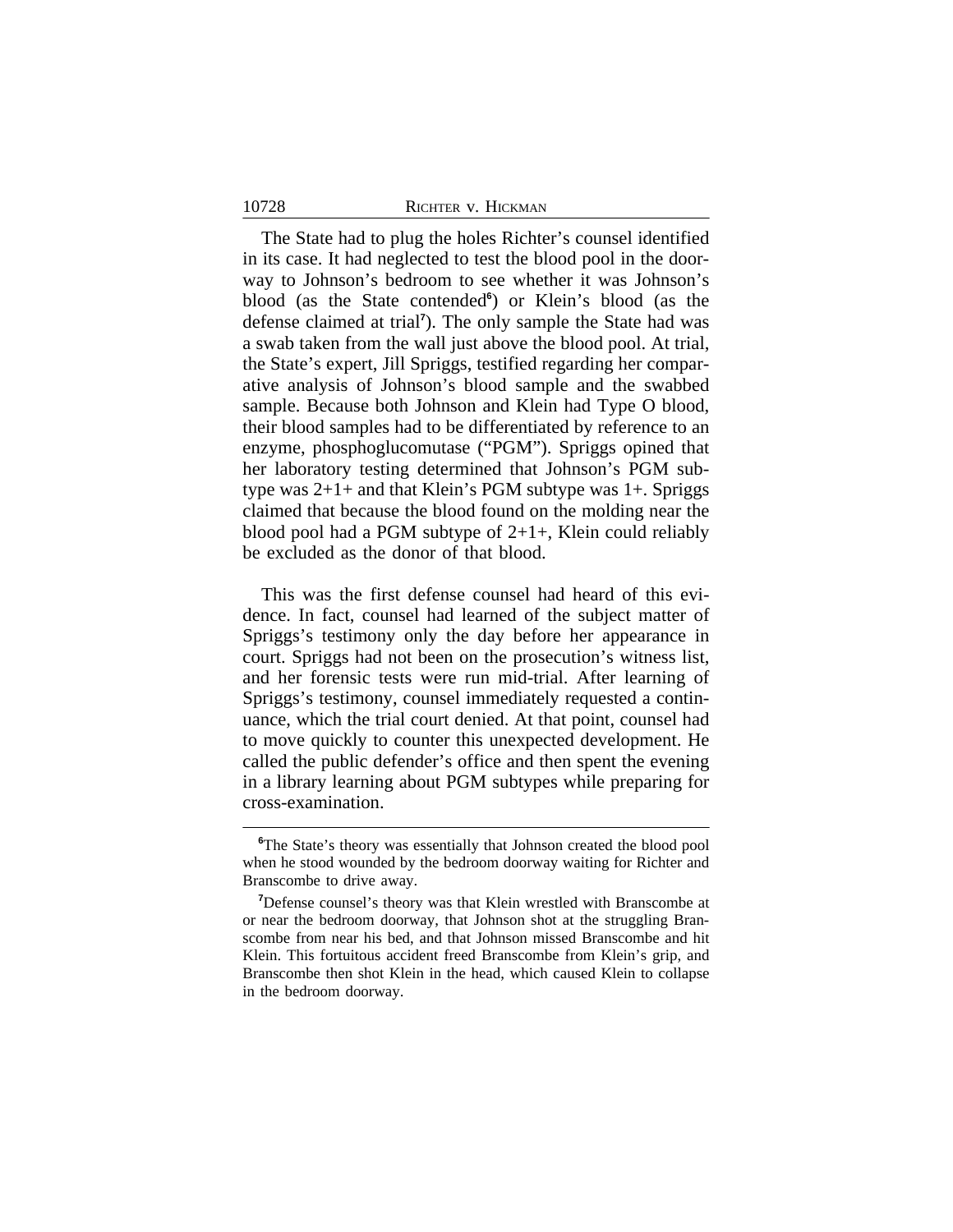| RICHTER V. HICKMAN | 10729 |
|--------------------|-------|
|--------------------|-------|

During cross-examination, counsel challenged Spriggs's conclusion that Klein could be reliably excluded as the source of the blood swabbed from the bedroom wall. In response to counsel's questions, Spriggs acknowledged that she had not tested for cross-contamination and that she had only been able to run one test. Counsel asked Spriggs whether she could testify to a "scientific certainty" that the sample only contained one person's blood. She answered equivocally that "it does not look like there are two people contributing to that stain."

Counsel also questioned whether a commingling of Johnson's and Klein's blood would still produce a  $2+1+$  sample and whether a degraded sample would reliably indicate PGM subtype at all. Spriggs, in response to this line of questions, eventually opined that if commingling between a  $2+1+$  sample and a 1+ sample occurred, the test would reveal a stronger 1+ result than what had occurred in this case. Counsel attempted to challenge this conclusion, questioning Spriggs about what would result if the proportion of blood contributed by the two donors was different, but he was cut off by the judge. Nevertheless, counsel was able to secure an admission from Spriggs that if Johnson and Klein's blood were combined in the sample, the PGM subtype would show a  $2+1+$ band, and that the test might not reveal a stronger 1+ result (indicating the presence of Klein's blood) if the sample was degraded.

Now, to support his habeas petition, Richter attaches the expert opinions of two serologists who make *nearly the same* points that counsel presented on cross-examination.<sup>8</sup> One expert, John Thornton, speculates that because "in the electrophoretic separation of PGM subtypes, the  $1+$  band in a  $2+1+$ 

<sup>&</sup>lt;sup>8</sup>I should note that, although the majority trusts Richter's experts as authoritative, both experts filed only very short affidavits containing their preliminary views and indicating their availability to testify. Neither expert had access to the blood samples, and neither has actually testified or been tested by cross-examination.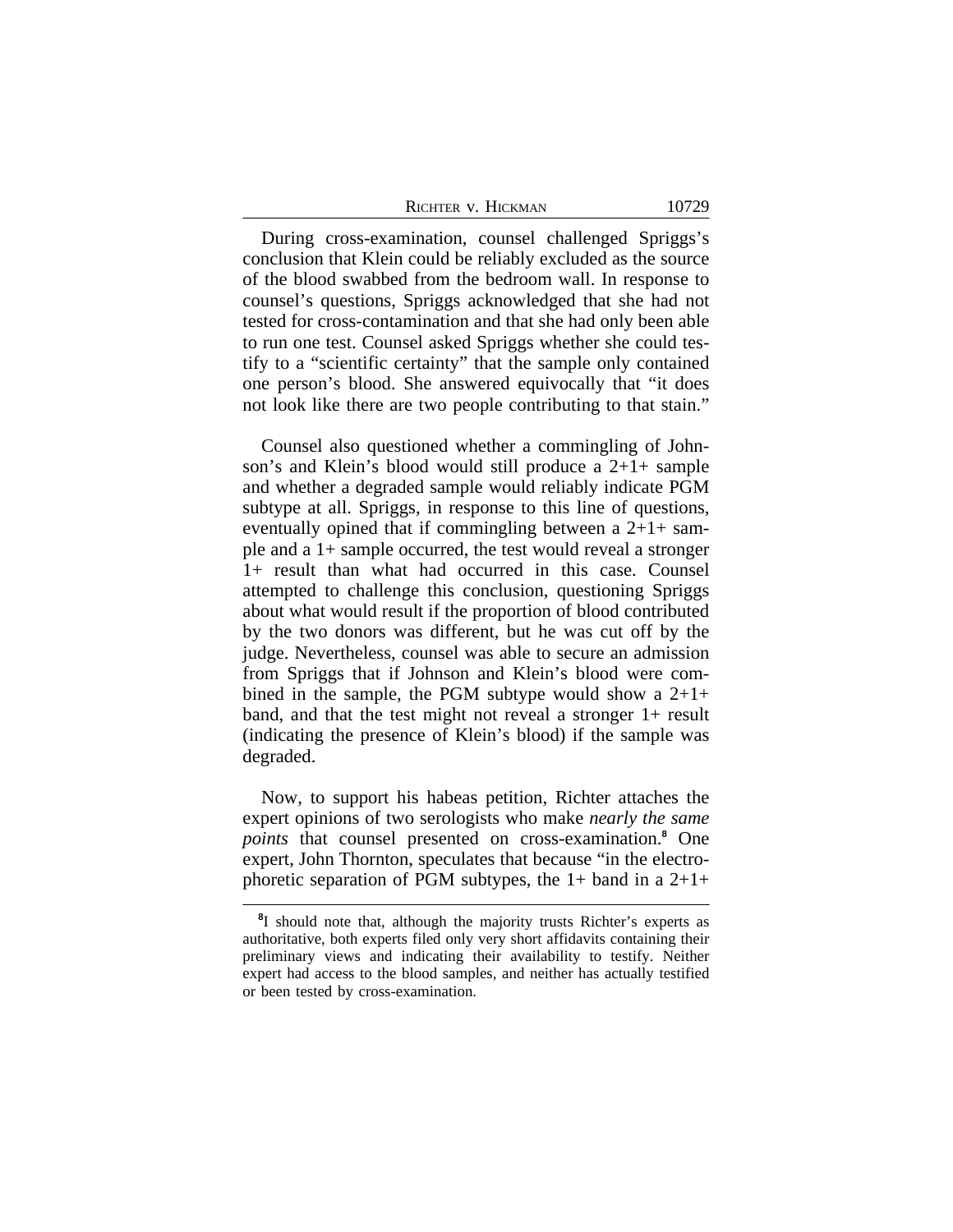sample appears at the same location as the  $1+$  band in a  $1+$ sample," the Spriggs finding "could not exclude the possibility that the sample contains a mixture of  $2+1+$  and  $1+$  blood." The other expert, Brian Wraxall, remarks that there is a possibility that Klein could have been a contributing source because "the relative intensity between the 2+ band and the 1+ band in the [wall] sample would depend on the proportion of Mr. Klein's blood commingled with Mr. Johnson's blood." Also, Wraxall points out that even a non-degraded sample might show a  $2+1+$  result of uniform intensity where Johnson's enzyme tested as a strong 2+ band and a weaker 1+ band. Wraxall had to qualify this opinion because "the 2+ band in a 2+1+ band is *usually, but not always*, equal in intensity to the 1+ band" (emphasis added) and no evidence at trial indicated whether Johnson's blood would create a stronger 2+ band.

Richter's professed experts do not challenge Spriggs's conclusion that the blood pool contained Johnson's blood. They also cannot establish that Klein's blood is in fact in the sample, or even that it is likely that Klein's blood is in the sample. At best they can only challenge the conclusion that evidence shows conclusively that the swabbed sample contained Johnson's blood only—a conclusion that Richter's counsel effectively challenged at trial during cross-examination.

1

With all due respect to our colleagues, counsel's performance was well within the "wide range of reasonable professional assistance." *Strickland*, 466 U.S. at 689. In no way was Richter deprived of competent counsel in the sense that "counsel was not functioning as the 'counsel' guaranteed the defendant by the Sixth Amendment." *Id.* at 687.

Counsel did what he could under extremely difficult circumstances. While the majority excoriates defense counsel for failing to "consult" with a serologist or other forensic expert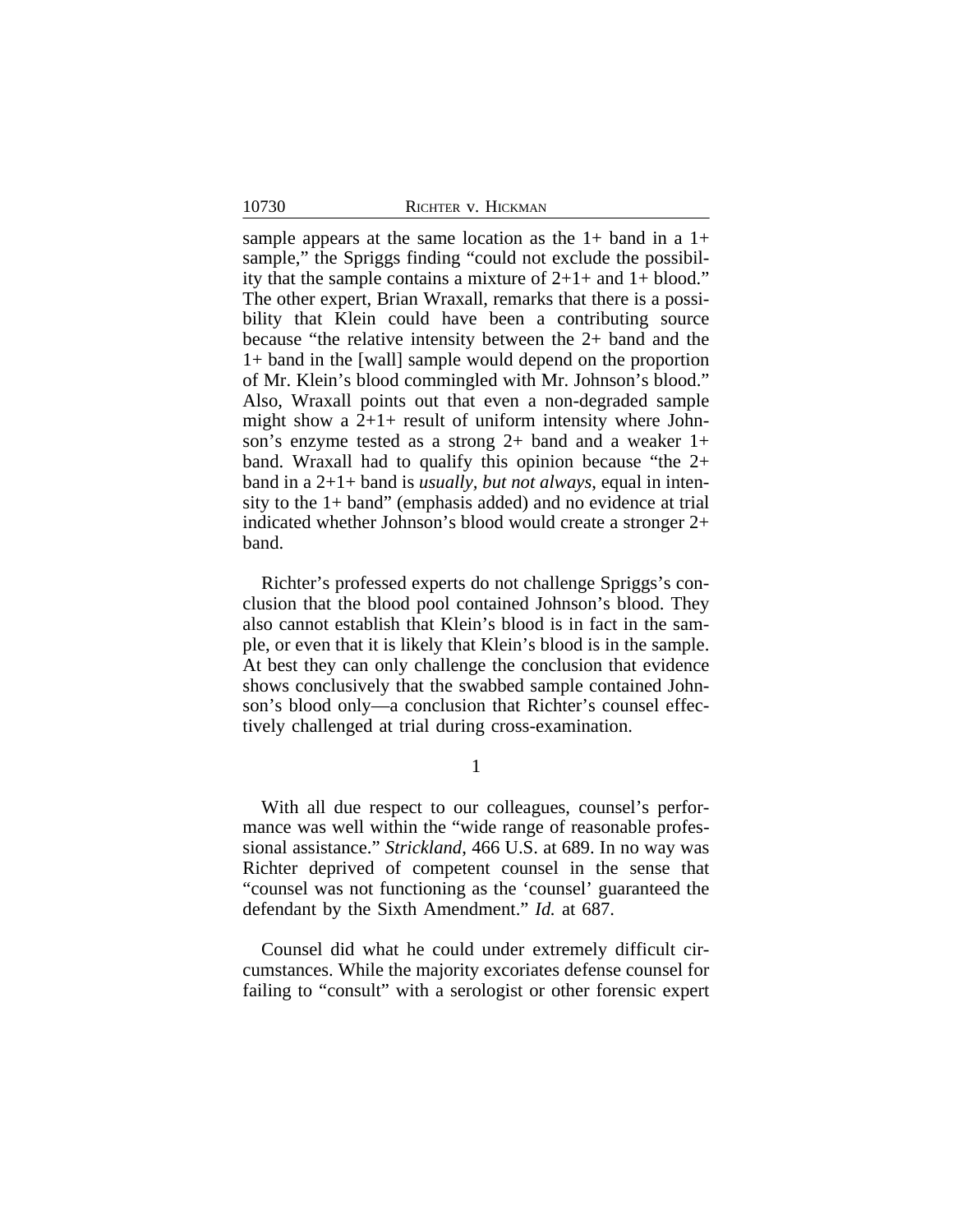| RICHTER V. HICKMAN | 10731 |
|--------------------|-------|
|--------------------|-------|

in preparation for trial, it fails to acknowledge that the results of such "consultation" are pure speculation and have no basis in the record. Although the Certificate of Appealability in this case listed "[w]hether trial counsel rendered ineffective assistance in violation of the Sixth Amendment by failing to investigate, develop, and present [expert testimony]" as one of the issues to be considered on appeal, both the habeas petition filed in the district court and the evidence presented in support of that petition focus entirely on counsel's "fail[ure] to *present* readily available expert testimony which directly supported his theory of the case." (emphasis added). The expert witness declarations proffered in support of the petition do not indicate that any of Richter's new experts would have been available to advise counsel about his trial strategy. In each declaration, the expert only avers that he "would have been available to testify to this *if called as a witness* at Mr. Richter's trial." (emphasis added). Not one expert declaration asserts a witness's availability *before* trial to "consult" with defense counsel.

More importantly, nothing in the record hints that defense counsel would have been better prepared to address serology testimony at trial had he retained a serologist at the outset. Both of Richter's serology declarations are *reactive*—they respond to specific points made by the State's expert during trial. Neither declaration details any type of advice the serologists would have given defense counsel *before* trial, when neither counsel *nor anyone else* knew that the State would be presenting expert testimony on blood evidence.**<sup>9</sup>** Indeed,

<sup>&</sup>lt;sup>9</sup>The record shows that it was not "entirely predictable" that "[t]he State would present forensic testimony" on serology or any other type of blood evidence, Maj. Op. at 10688 n.10. Indeed, even the State did not expect to introduce such testimony before defense counsel's opening statement, and had to scramble to collect the evidence during trial. At that juncture, the State didn't even know whether it had usable blood samples.

On this point the majority apparently "agree[s] with the dissent that counsel's decision not to ask the prosecution to *test* the blood sample . . .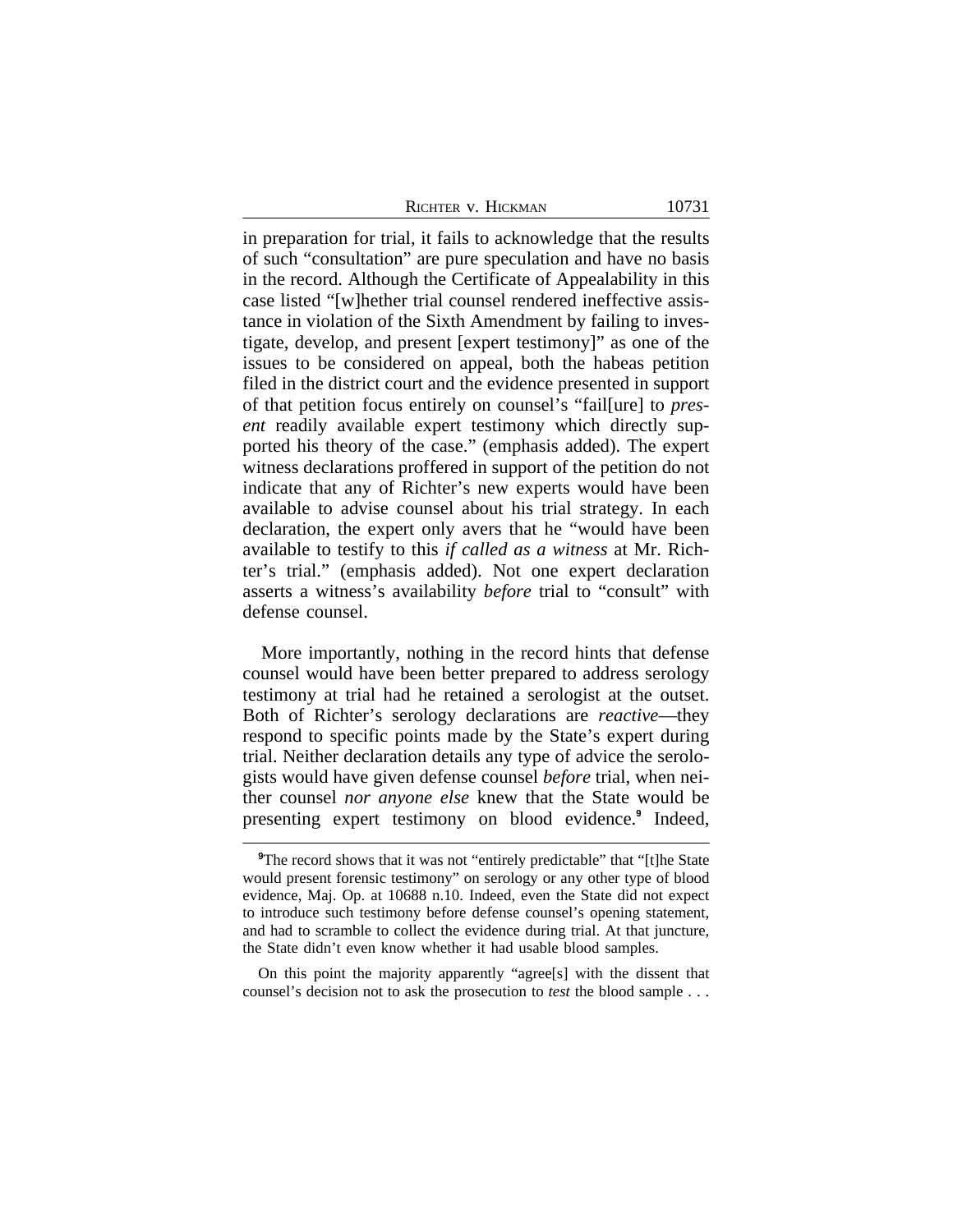before trial neither counsel nor the State knew if the State's limited blood evidence was still viable—it had been collected over a year in advance and may not have been well preserved. Thus, prior to trial, a serologist could have given defense counsel only general background knowledge about serology: no serologist could have "prepared" defense counsel to address the specific weaknesses in the State's case, which only were revealed *after* Spriggs's testimony.

Likewise, it is absurd to suggest, as the majority does, that counsel would have altered his trial strategy after consulting with a serologist before trial. Counsel had good reasons to refrain from having the State's blood samples tested, and these reasons would not have been challenged by an advisory serologist. Counsel knew that a major weakness in the State's case was the lack of serological evidence eliminating Klein as a potential source of blood pools in the bedroom and the bedroom doorway, and he knew that the homicide detectives had never taken a sample directly from the blood pool in the bedroom doorway or tested the blood samples they did possess. Given these circumstances, counsel had two options before trial: he could ask the State to do a comparative analysis of the blood samples, or he could wait and see whether the State planned on testing the samples itself. An analysis of the possible outcomes of each strategy demonstrates that counsel's decision to wait on the State's investigation was actually quite shrewd.

was not unreasonable." Maj. Op. at 10685 n.9. If so, the majority has created a duty to consult with experts that counsel did not intend to call as witnesses. Retaining a serologist before trial would only have "prepared" counsel by preventing him from having to search for an expert on short notice: but if this failure to prepare is constitutionally deficient, the first prong of *Strickland* becomes a nullity—no counsel can possibly retain an expert to respond to every single potential expert a prosecutor might muster.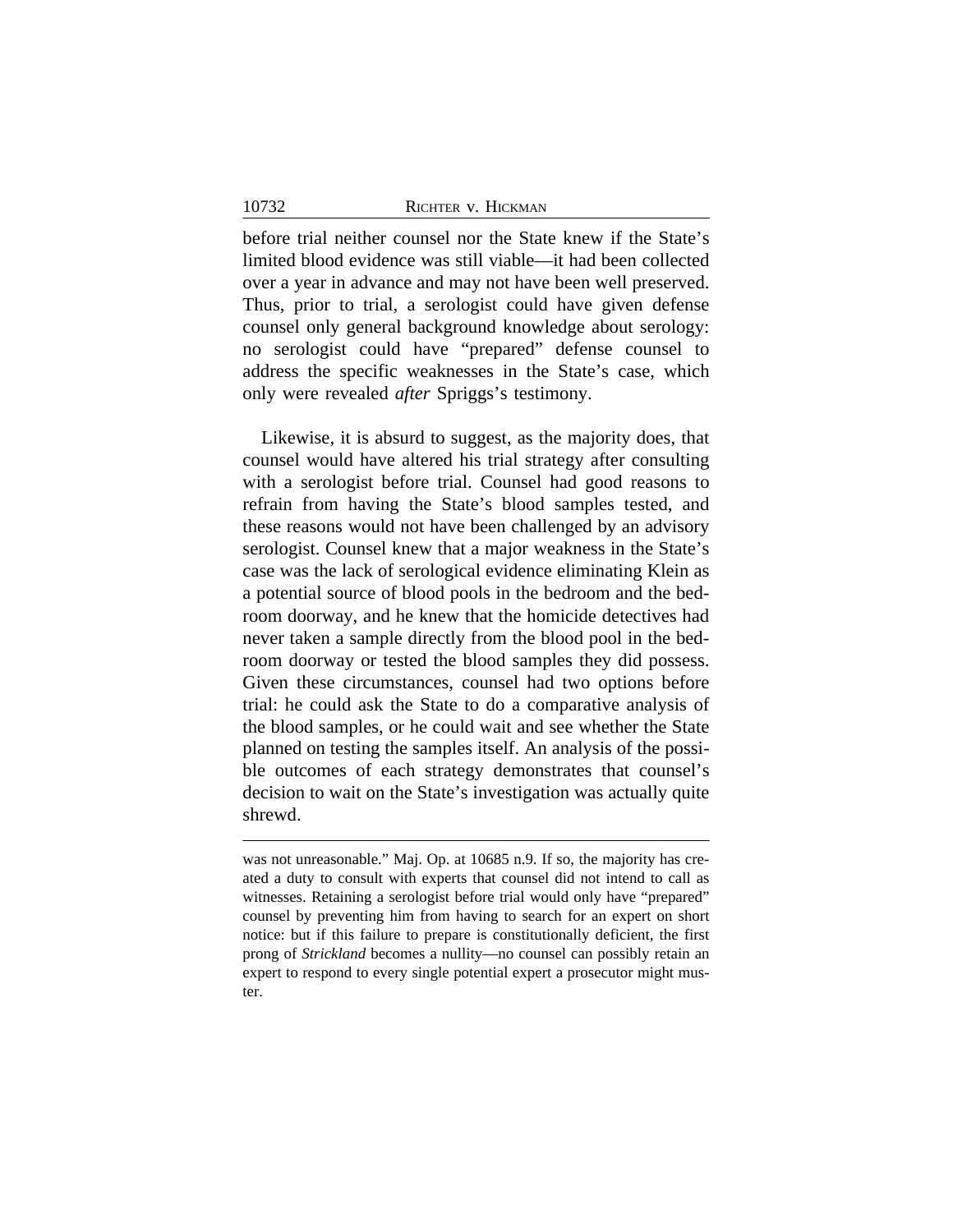If counsel had "investigated" and asked the State to test the blood samples, he very well could have (and in this case would have) aided the State in producing inculpatory evidence against his client. There were only three potential outcomes to a serology test, and only one of them would have been helpful to his client. If the test showed that the blood sample matched Johnson's blood, counsel's self-defense theory would have collapsed. If the test showed a match with Klein's blood, counsel's case would have been strengthened. Finally, if the test was inconclusive, counsel was no better off than he would have been had the test never been attempted. All the evidence counsel had at the time indicated that it was highly unlikely that a test would result in the second outcome. Not one piece of forensic evidence discovered at the crime scene corroborated counsel's self-defense theory, and counsel had no reason to think that the blood evidence would be any different—in fact, counsel knew that Richter and Branscombe had made videotaped inculpatory statements while in police custody.**<sup>10</sup>**

Given the low probability that a serology test would aid his client, and the high probability that it might foreclose entirely his theory of self-defense, it was quite reasonable for counsel to forgo such testing and force the State to analyze the blood on its own initiative. In this way, counsel would gain the same benefits of a positive test and yet also retain more maneuver-

**<sup>10</sup>**The Supreme Court has emphasized that "when a defendant has given counsel reason to believe that pursuing certain investigations would be fruitless or even harmful, counsel's failure to pursue those investigations may not later be challenged as unreasonable." *Strickland*, 466 U.S. at 691. The Court has noted that "inquiry into counsel's conversations with the defendant may be critical to a proper assessment of counsel's investigative decisions." *Id.* Although in this case such conversations are privileged, the circumstances of the case are such that counsel could have reasonably believed his client was involved in the shootings and that they were not in self-defense. Thus, we cannot simply assume, as the majority implicitly does, that counsel should act as he would if he believed his client was not involved in the shootings—we must recognize that "[t]he reasonableness of counsel's actions may be determined or substantially influenced by the defendant's own statements or actions." *Id.*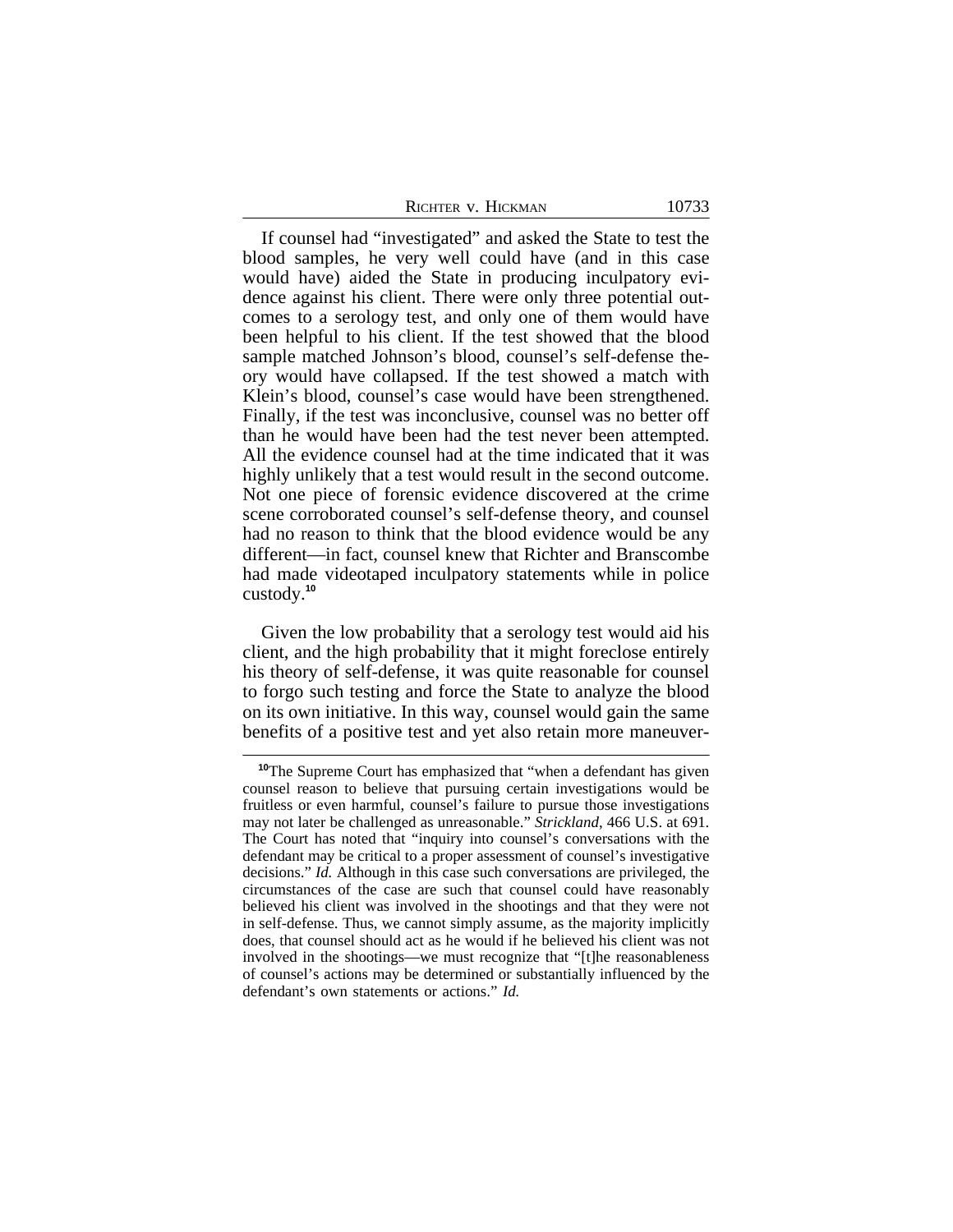ability at trial. If the State didn't bother to test the blood, or found that the samples were too degraded to create a conclusive result, counsel could ridicule the State for its inadequate investigatory processes and imply that other forensic evidence at the scene was not conclusive. Moreover, if the State decided independently to test the blood samples and found potentially exculpatory evidence, it would be required by law to disclose the result to defense counsel. *See Brady v. Maryland*, 373 U.S. 83, 87 (1963). Of course, the State might test the blood and find an adverse result—but in that case defense counsel would be no worse off than were he to have requested the test himself.

To be sure, counsel's decision to rely on the State's failure to present expert evidence was in some aspects riskier than the majority's preferred strategy. If the blood evidence was exculpatory, his decision not to test the samples could have prevented the jury from having such evidence to consider. But the existence of this remote possibility is no reason to deride counsel's decision as unreasonable. Counsel, who could talk frankly with his client and discuss whether "pursuing certain investigations would be fruitless and even harmful," knew more about the risks involved with either strategy than any judges on this court. *See Strickland*, 466 U.S. at 691 ("Counsel's actions are usually based, quite properly, on informed strategic choices made by the defendant and on information supplied by the defendant."). Thus, at best the majority can claim that counsel's decision to wait for the State's blood analysis was riskier than its preferred strategy and the Constitution, unlike the majority, does not mandate risk-averse representation. *See id*. at 689 ("Any such set of rules [restricting the range of legitimate decisions regarding how best to present a criminal defense] would interfere with the constitutionally protected independence of counsel and restrict the wide latitude counsel must have in making tactical decisions.").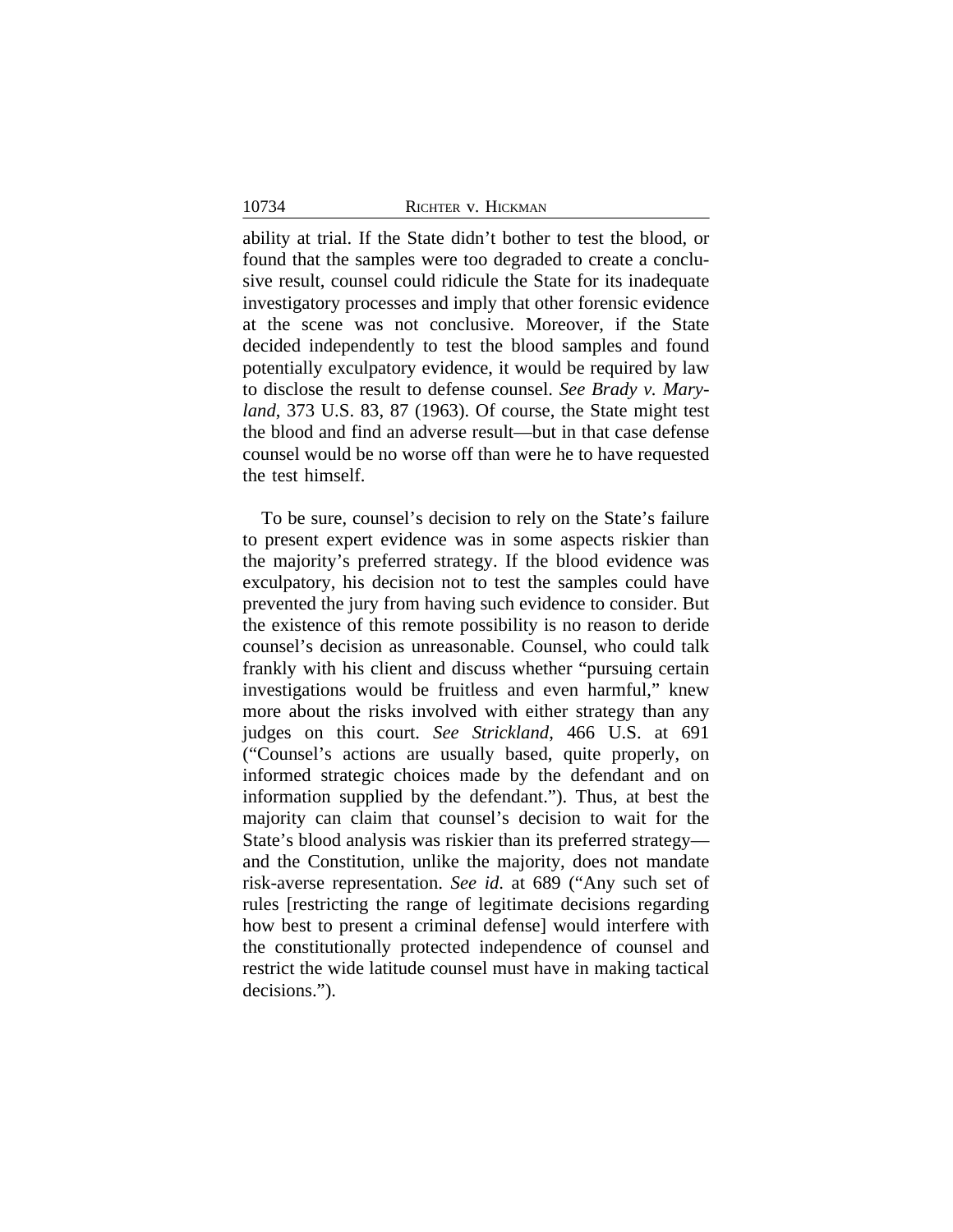|  | RICHTER V. HICKMAN |  |
|--|--------------------|--|
|--|--------------------|--|

Counsel's actions during trial, in response to the State's expert testimony, were also quite reasonable. Although counsel might have retained a standby serologist to "consult" with during trial (as the majority strangely holds was obligatory), he had a list of the State's witnesses and knew the State was not putting on any evidence about the blood pool. After learning that the State was adding a witness, counsel first sought a continuance. When the court refused, he spent time researching the subject matter to determine the evidence's strengths and weaknesses. Even with his limited research, counsel's questions on cross-examination were thoughtful, informed, and probing. There is no evidence of inadequate preparation or other professional misconduct in his crossexamination. Counsel realized that he was not as competent as a hypothetical expert to examine the serology evidence, and prepared a list of potential expert witnesses to contact. After his cross-examination of Spriggs, however, counsel believed that he had created the possibility of reasonable doubt so as to preclude the necessity of tracking down his own expert witness (who he had no reason to believe at the time would interpret the serology evidence any differently than the State's expert**<sup>11</sup>**).

In hindsight, the decision not to obtain a serologist even at this late stage in the trial might have been a tactical error. The prosecutor ridiculed counsel's decision in his closing argument, proclaiming, "I am not going to worry about Jill Spriggs because, hey, her seven years as a biochemist and a criminalist . . . doesn't mean anything, because I am a lawyer .... But I am not going to pay and bring in an expert to show you." Also, counsel missed two potential weaknesses in Spriggs's testimony—he failed to question her sufficiently about whether a sample containing different proportions of

**<sup>11</sup>**As previously discussed, counsel had good reason to believe that his client was involved in the shootings. He had no reason to believe that further investigation into the serology evidence would reveal exculpatory information.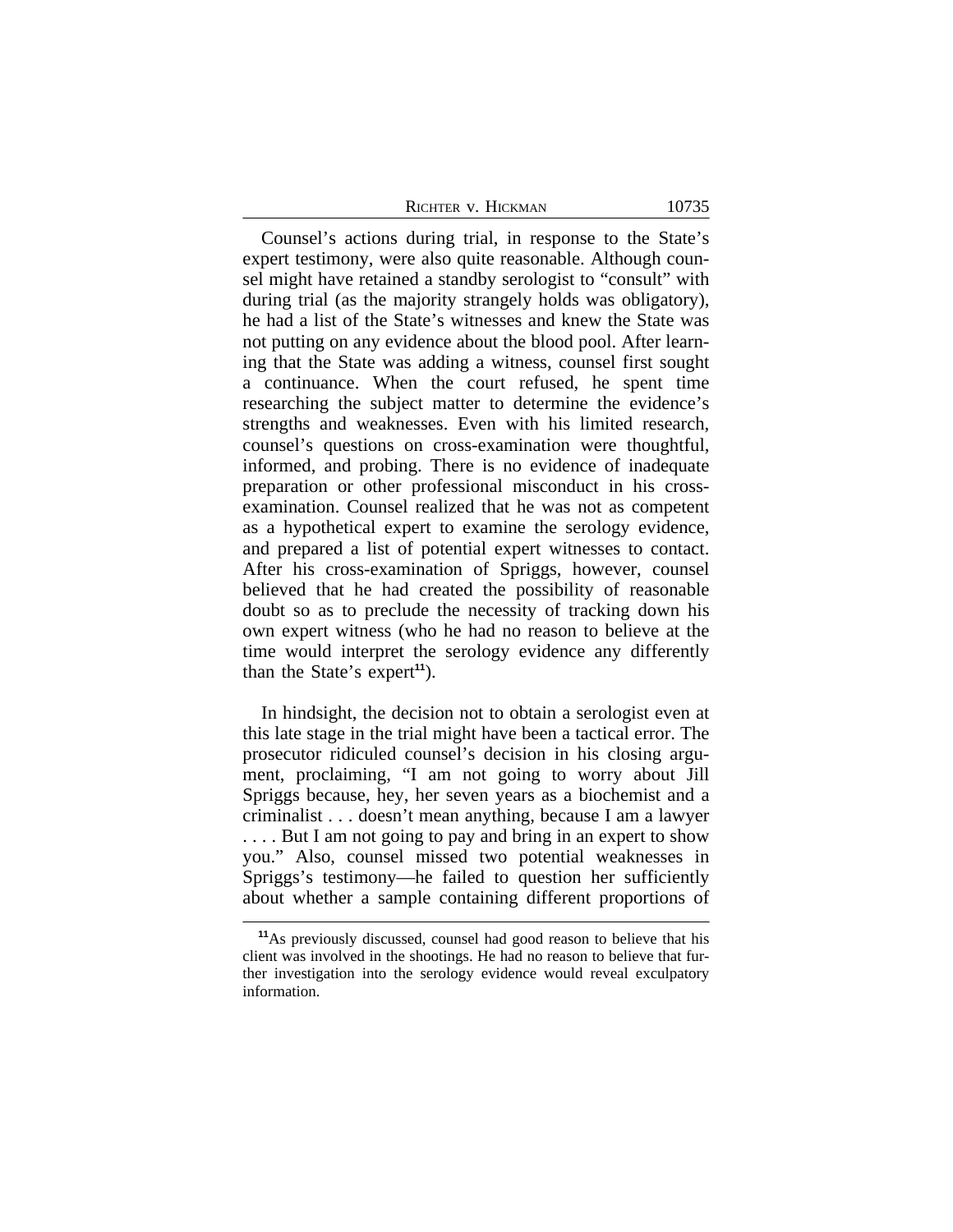| 10736 | RICHTER V. HICKMAN |  |
|-------|--------------------|--|
|       |                    |  |

Johnson and Klein's blood could produce a 2+1+ result without a stronger 1+ band, and did not raise the possibility that Johnson's blood might naturally produce a stronger 2+ band and a weaker 1+ band such that a combination of Johnson and Klein's blood would create a uniform 2+1+ result.**<sup>12</sup>**

Such errors may be obvious to us, but only because we know to a "scientific certainty" that Richter's defense failed. Counsel had no such commodious perspective on his case. And the standard by which the majority is judging counsel in this case is so demanding that in the future no counsel, having failed to defend his client successfully in a contested trial, will be immune from our withering scrutiny.

We have previously acknowledged that the failure to call an expert does not always constitute deficient performance for purposes of *Strickland*. In *Duncan v. Ornoski*, 528 F.3d 1222 (9th Cir. 2008), we recognized that "it may not be necessary in every instance to consult with or present the testimony of an expert." 528 F.3d 1222, 1235. We concluded there that because the serology evidence was "pivotal" and because counsel clearly demonstrated a lack of expertise in serology, it was deficient for him to fail to consult with an serology expert and to rest on his cross examination of the State's expert. Counsel in this case, however, behaved far more responsibly than counsel in *Duncan*. In *Duncan*, counsel "demonstrated his lack of expertise in serology at the outset of his cross-examination of the State's serology expert when he told him, 'You lost me.' " *Id*. Indeed, counsel in that case "did not even know what serology was," and began questioning the State's serologist about *hair* evidence. *Id.* at 1235-36.

<sup>&</sup>lt;sup>12</sup>It is important to note that although it is possible that Johnson's blood might naturally produce a stronger 2+ band and a weaker 1+ band, none of Richter's professed experts can confirm this hypothesis. Thus, although Richter's experts raise more hypothetical situations than did counsel on cross-examination in which a combination of Johnson and Klein's blood would create Spriggs's result, they are still merely hypothetical and have no basis in the actual facts of the case.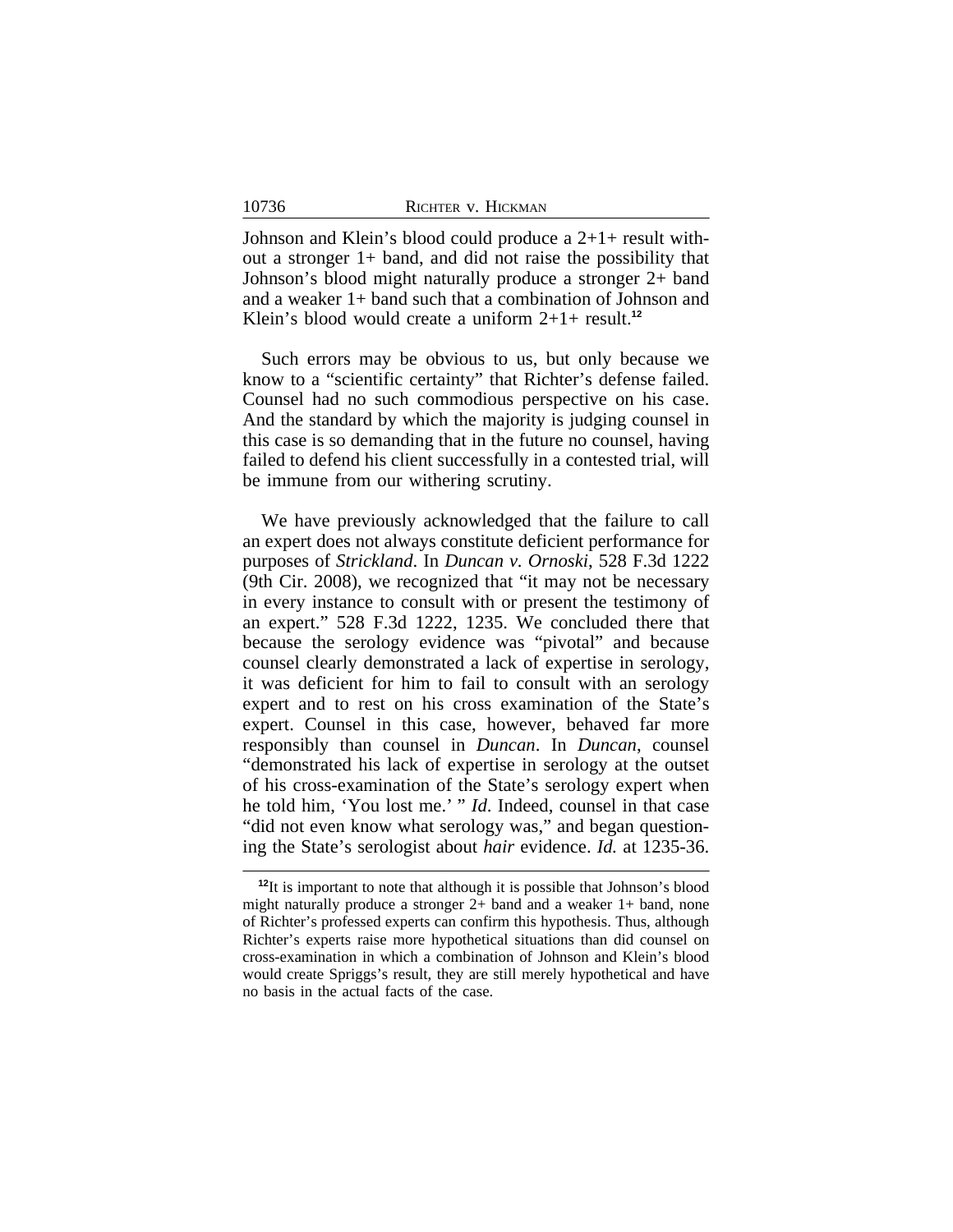| RICHTER V. HICKMAN | 10737 |
|--------------------|-------|
|                    |       |

Here, unlike in *Duncan*, counsel was inexperienced with blood analyses but not uninformed. He spent an entire evening studying the topic before his cross-examination and asked probing and relevant questions of the State's expert. After his cross-examination of the State's expert, counsel made an informed decision that a serology expert would not add significantly to his case, which from the outset focused on holes in the State's investigation. Even nearly fourteen years after the trial, during his deposition in this case, counsel was able to talk intelligently about the serology evidence and its flaws. Moreover, the experts procured by Richter in support of his habeas petition make the same type of objections to the State's expert testimony that counsel made on crossexamination—all deal with hypothetical situations in which a 2+1+ result might not conclusively exclude Klein as a potential donor to the blood sample.

Also, unlike in *Duncan*, we are not engaged in *de novo* review of the state court's decision. *Duncan* arose under the pre-AEDPA regime, thus, there we "review[ed] the district court's decision to deny habeas relief," and petitioner's "ineffective assistance of counsel claims," *de novo*. 528 F.3d at 1232-33. Under AEDPA, we cannot simply compare this case to the facts of *Duncan* to determine whether to grant Richter's petition—we must determine whether the California courts' decisions about the serology evidence were *unreasonable* in light of Supreme Court holdings.

The majority stretches the general rule of *Strickland* beyond any case the Supreme Court has decided. If counsel in this case can be said to have unreasonably rendered deficient performance in failing to use a serologist at trial, almost no counsel in the future can satisfy *Strickland* without first consulting with every conceivably relevant expert before trial and then calling these experts at trial to testify on any contested forensic issue. No matter what counsel thinks about the efficiency of paying expert witness fees to duplicate his own research on a topic, he is remiss to fail to pay them. Time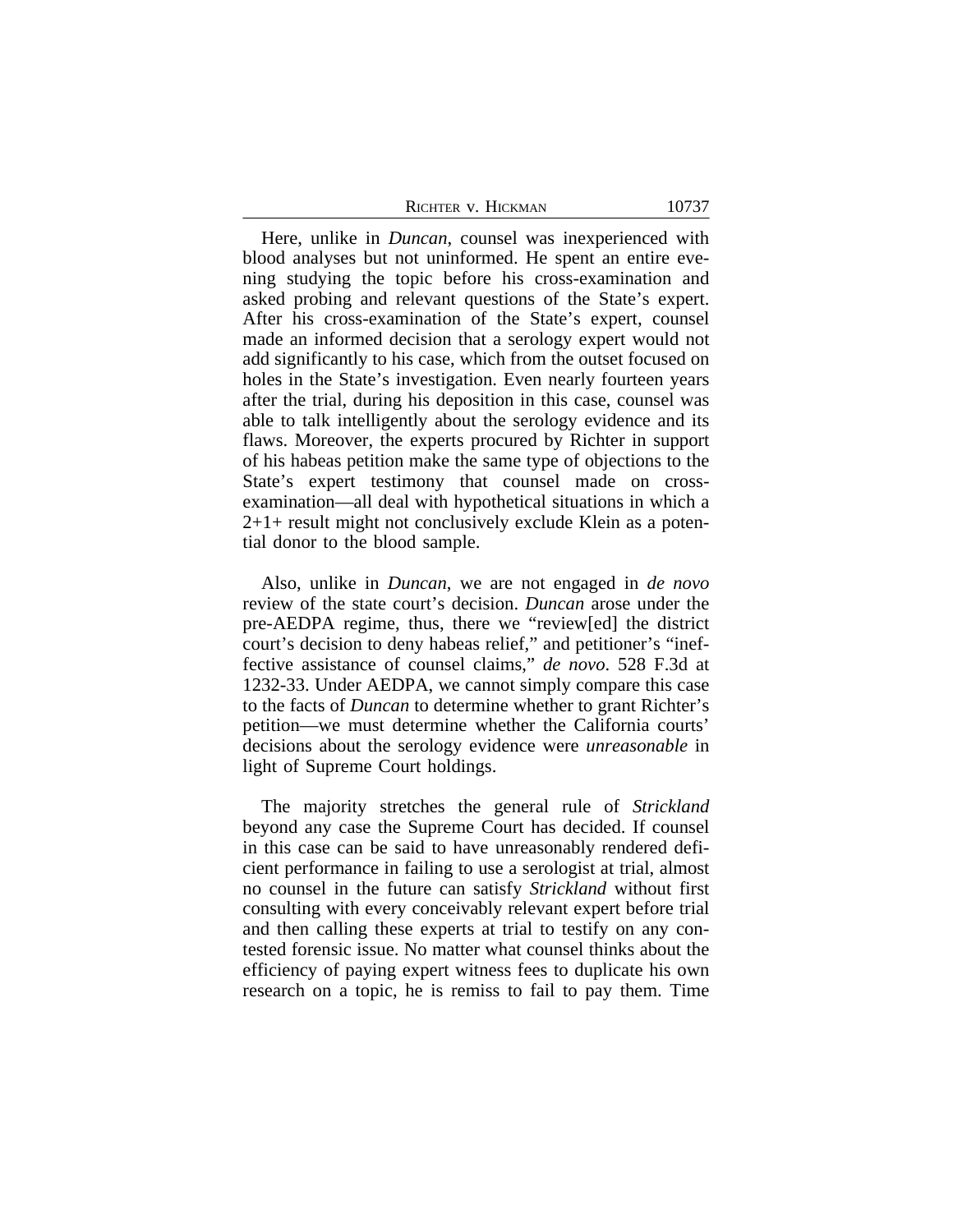pressure, financial pressure, trial strategy—it doesn't matter: the majority essentially rules, "even when not in doubt, call an expert." **13**

2

Although defense counsel did not perform deficiently in deciding not to call an expert—to, as counsel put it, "sprinkle more holy water" on points made during cross-examination even assuming deficient performance, I doubt that prejudice resulted. As the Sixth Circuit has held, "the modest difference between the jury hearing [a] theory of defense through crossexamination and hearing it through the mouth of another expert" is not enough to establish prejudice under *Strickland*. *Tinsley v. Million*, 399 F.3d 796, 806 (6th Cir. 2005). Although perhaps an expert witness could have articulated the flaws in the prosecution's serology evidence more eloquently and provided an opportunity for the defense to bolster its theory through repetition, it is clear that more is required to find that there is a "reasonable probability that . . . the result of the proceeding would have been different." *Strickland*, 466 U.S. at 694.

There is no reason to think that the defense would have been able to present better expert witness testimony at trial than the expert affidavits filed in support of Richter's habeas petition. Yet neither of these expert declarations presents significantly better objections than those articulated by defense

<sup>&</sup>lt;sup>13</sup>The breadth of the majority's holding is truly astonishing. According to the majority, no counsel can reasonably make the decision to not call an expert to the stand *until* he has consulted with said expert and determined that the expert's testimony would not be helpful to his case. Because this reasoning simply ignores the fact that the decision to consult with an expert is a strategic decision in its own right, and that the Supreme Court has upheld the ability of counsel to make strategic judgments after reasonable investigation, *Wiggins*, 539 U.S. at 533, it promises to open the floodgates for habeas petitions in the Western United States based on the lack of expert testimony at trial.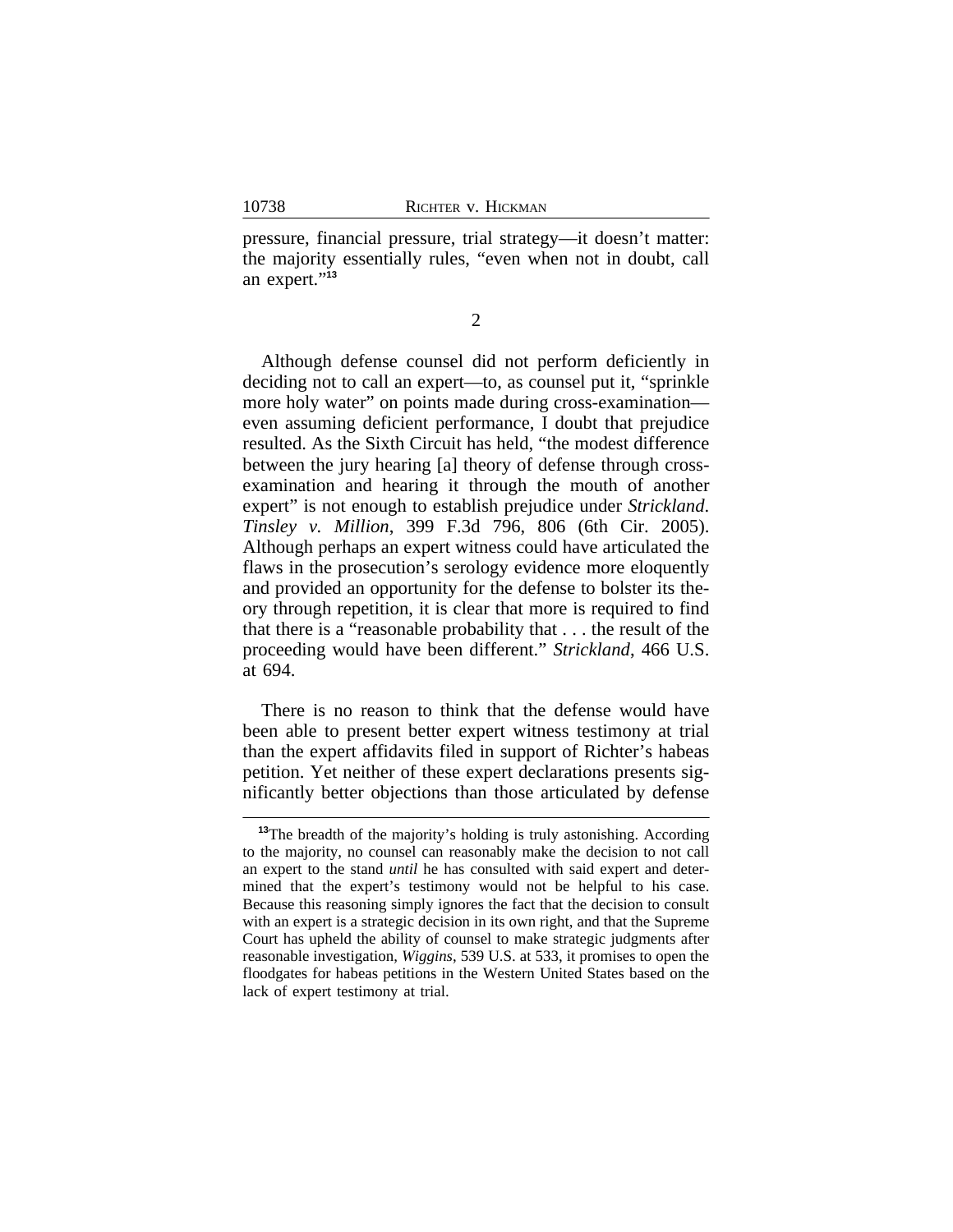counsel on cross-examination. Any expert testimony would have provided little new information to the jury—instead, it would have simply reinforced counsel's cross-examination, indicating that the  $2+1+$  result did not preclude a conclusion that the blood sample was a mixture of Johnson and Klein's blood, and therefore there was a "possibility" that Klein's blood was also in the sample. As it was, Richter's counsel argued that Spriggs did not "demonstrate actual knowledge about what really goes on in there when there is degradation, a whole year[']s worth of sample." He added, "Nor did she have particular knowledge of what happened when two kinds of bloods are combined." The majority cannot (and thus does not attempt to) explain why we should assume that the jury would have credited an expert's enunciation of that theory when it obviously rejected defense counsel's.

The majority simply misses the point when it claims that because Spriggs "adhered strongly" to her hypothesis that the blood came only from Johnson, Maj. Op. at 10704 n.21, the lack of Richter's newfound serology testimony was prejudicial. The State's expert would most certainly not have broken down on the stand and dramatically admitted error even if defense counsel had introduced directly contradictory expert testimony of his own. The question thus is not whether the expert testimony would have "cast" the State's expert testimony "into doubt," Maj. Op. at 10705—defense counsel's cross examination did that. The question is whether the expert testimony would have added appreciably to the defense's attempts to undermine the State's expert. Besides noting that the testimony came from an expert, rather than a lawyer, the majority has not put forward any evidence to support its answer of this question in the affirmative.

Moreover, the expert testimony at issue, even if introduced at trial, is not conclusive enough to significantly weaken the prosecution's theory. The proffered testimony says only that it is *possible* that the blood sample was a mixture of the two victims' blood—it does not indicate the probability that such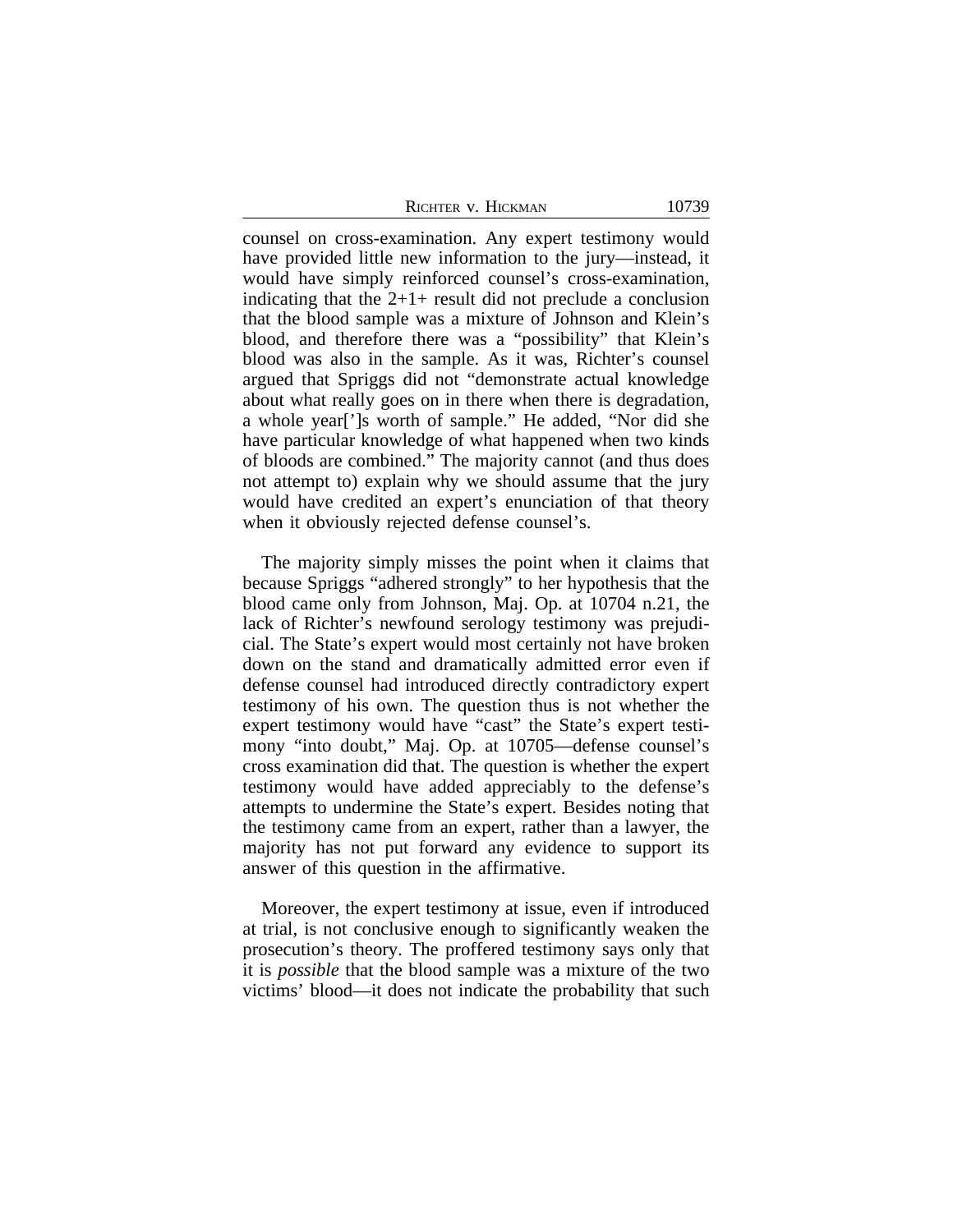a mixture would create the laboratory result in this case. At best, the declarations contest Spriggs's conclusion that the blood sample was exclusively Johnson's. The declarations are carefully worded to say that Spriggs's results *cannot exclude* Klein as an additional source of the blood pool. The declarations do not support the theory the defense would have liked to have shown: that Klein was the source of the blood pool. For that conclusion, the PGM subtype of the blood sample would have had to have been a  $1+$ , and it was not. Thus, the totality of the serology evidence strongly supports the State's theory, that the blood pool was Johnson's. All that Richter can claim is that there is a *possibility* that the blood pool contained both Johnson's and Klein's blood.

Unfortunately for Richter, neither expert cites any evidence to support a conclusion that these theoretical *possibilities* are at all *probable* in this case. As the panel found, "[b]ecause these expert reports do not foreclose the likelihood that the blood from the blood sample came exclusively from Johnson, they do not impeach Johnson's testimony that the blood came from him alone." *Richter v. Hickman*, 521 F.3d 1222, 1231 (9th Cir. 2008). Especially given the significant amount of other forensic evidence supporting the prosecution's theory, and the general implausibility of Richter's story, *see infra* Part II.D, it is absurd to assume that evidence about the "possibility" of blood mixing would have convinced the jury that Richter's recollection of the events of December 20th was nearly as compelling as Johnson's.

3

Once we put the AEDPA overlay on top of *Strickland*, our task becomes even easier. Even if I am wrong, and counsel's performance was both objectively deficient and prejudicial, the matter is surely open to debate and discussion. If so, the California courts were not *unreasonable* to reject Richter's claims of ineffective assistance of counsel. Nothing in *Strickland* or any other decision of the Supreme Court should have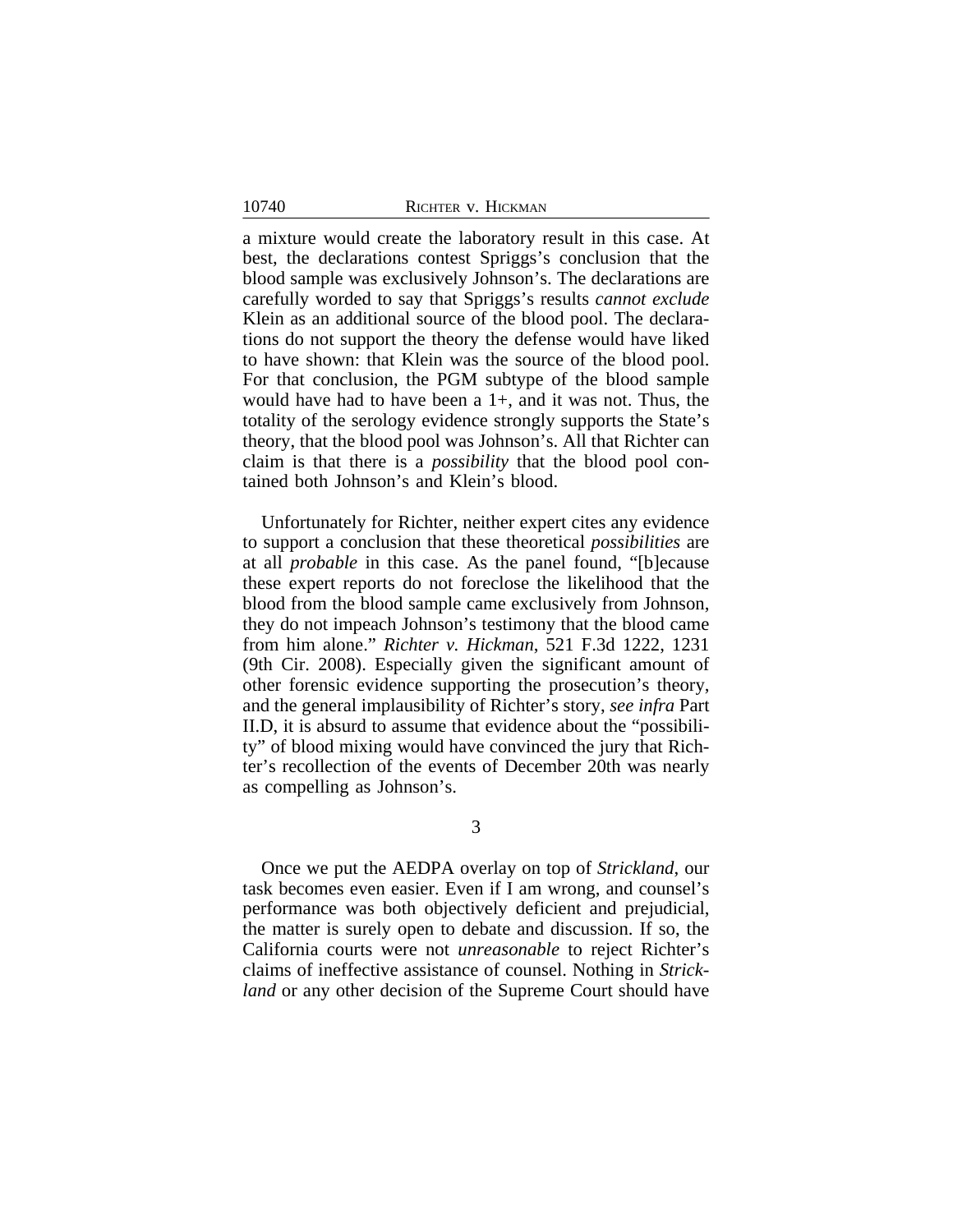alerted the California courts that they were making a colossal error in judgment, one on which reasonable jurists could not disagree. *See Mirzayance*, 129 S. Ct. at 1420.

B

For similar reasons, defense counsel's decision not to consult a forensic pathologist was clearly not prejudicial. Richter's habeas petition contains the declaration of a pathologist, Dr. Paul Herrmann, who would have been able to testify that the prosecution's theory about the creation of the blood pool in the bedroom doorway was "scientifically unreliable." The majority asserts that this testimony, in combination with that of the other expert witnesses, would have seriously undermined the State's case. A closer investigation of the pathologist's hypothetical testimony, however, reveals the fallacy of this conclusion. Indeed, much of the pathologist's testimony is pure speculation not based on his specialized knowledge or experience and could have been excluded at trial for that reason; his only "expert" analysis does not preclude the State's theory; and all of his observations merely parrot defense counsel's statements at trial.

Many of the assertions in Herrmann's declaration could have been properly excluded by the trial court as having no evidentiary value. *See People v. Richardson*, 183 P.3d 1146, 1179 (Cal. 2008). Herrmann opines that because nothing in Johnson's testimony indicates that he was standing in the bedroom doorway for an amount of time necessary to create a pool of blood of the necessary magnitude, the prosecution's theory to the contrary is unreliable. Additionally, Herrman concludes that the treating physician's testimony about Johnson's shoulder wound "does not support the State's theory because the amount of blood likely to result from such a wound would have been minimal." Notably, Herrmann does not specify the scientific basis for either of these bare conclusions. He does not even assert that these conclusions are based on his experience or specialized knowledge of forensic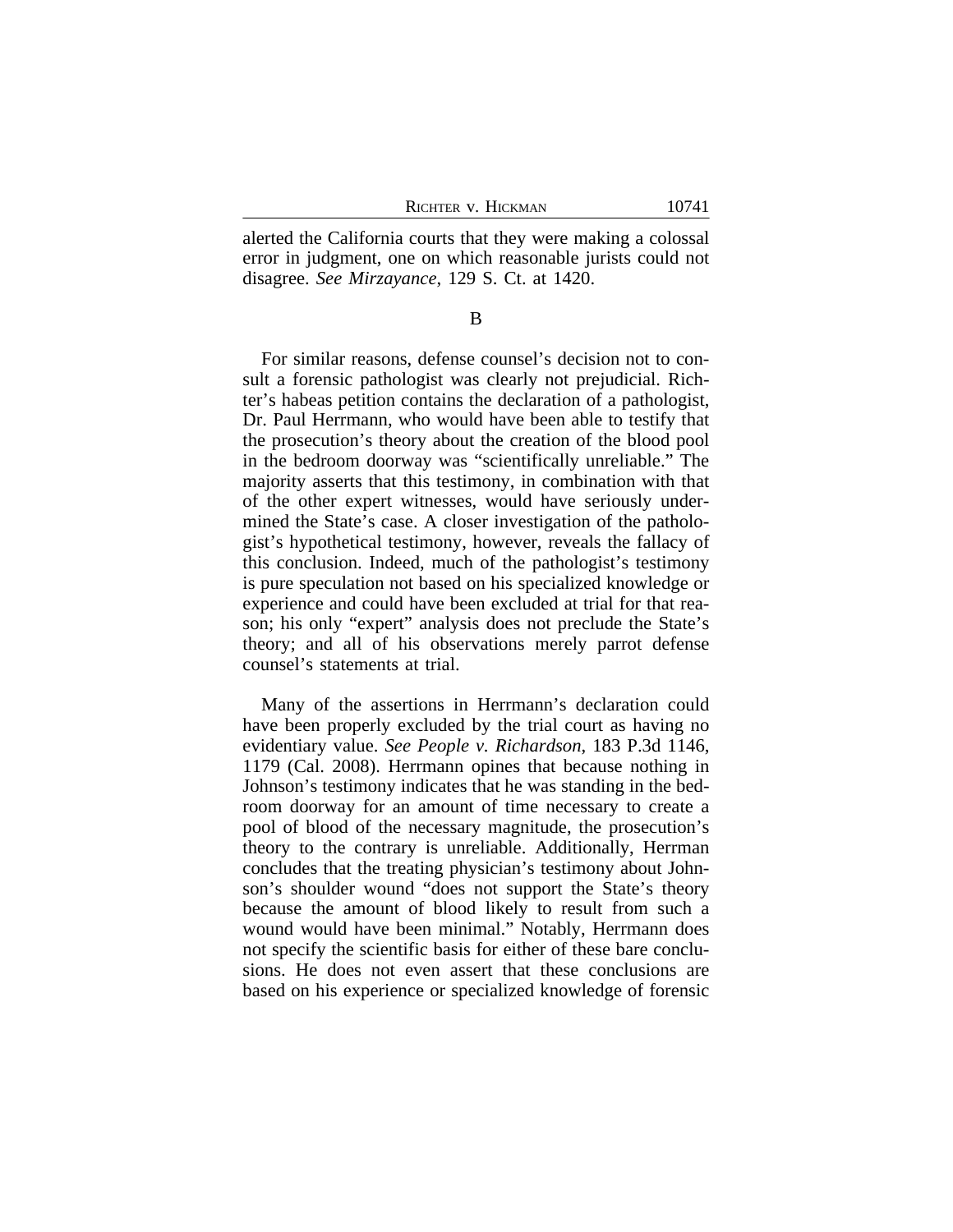pathology. California courts have excluded expert opinions for these very failings. *See*, *e.g,*, *Jennings v. Palomar Pomerado Health Sys., Inc.*, 8 Cal. Rptr. 3d 363, 369 (Cal. Ct. App. 2003) ("[A]n expert's conclusory opinion that something did occur, when unaccompanied by a reasoned explanation illuminating how the expert employed his or her superior knowledge and training to connect the facts with the ultimate conclusion, does not assist the jury.").

Likewise, the only opinions in the pathologist's declaration based on his "experience" are too speculative to be admissible. Although Herrmann admits that he had access to photographs of Johnson's wounds, he does not base his conclusions on this evidence, but on testimony offered at trial, which he did not attend. Moreover, he gets a number of material facts wrong. Herrmann claims that the investigating officer did not notice that Johnson was injured until a few minutes after arriving at the crime scene and opines that "[g]iven my experience, if Mr. Johnson had been bleeding so profusely as to have deposited the pool of blood on the floor between the living room and the bedroom, it is unlikely that Detective Wright would have been oblivious to the injury." In offering this opinion, he ignores Detective Wright's testimony that Johnson was soaked in blood when he arrived at the house: Johnson had "blood on both cheeks, blood covering his shirt, and blood on his hands, and . . . on his right shoulder." He also fails to account for photographic evidence that Johnson bled enough to create a significant blood pool in the kitchen during the few minutes he talked with the detectives. Finally, Herrmann's declaration ignores Detective Wright's testimony indicating that one reason the detective did not believe Johnson was injured was because Johnson originally claimed that he was not hurt. *See Richardson*, 183 P.3d at 1179 ("[An] expert's opinion may not be based on assumptions of fact without evidentiary support, or on speculative or conjectural factors." (internal quotation marks and alterations omitted)).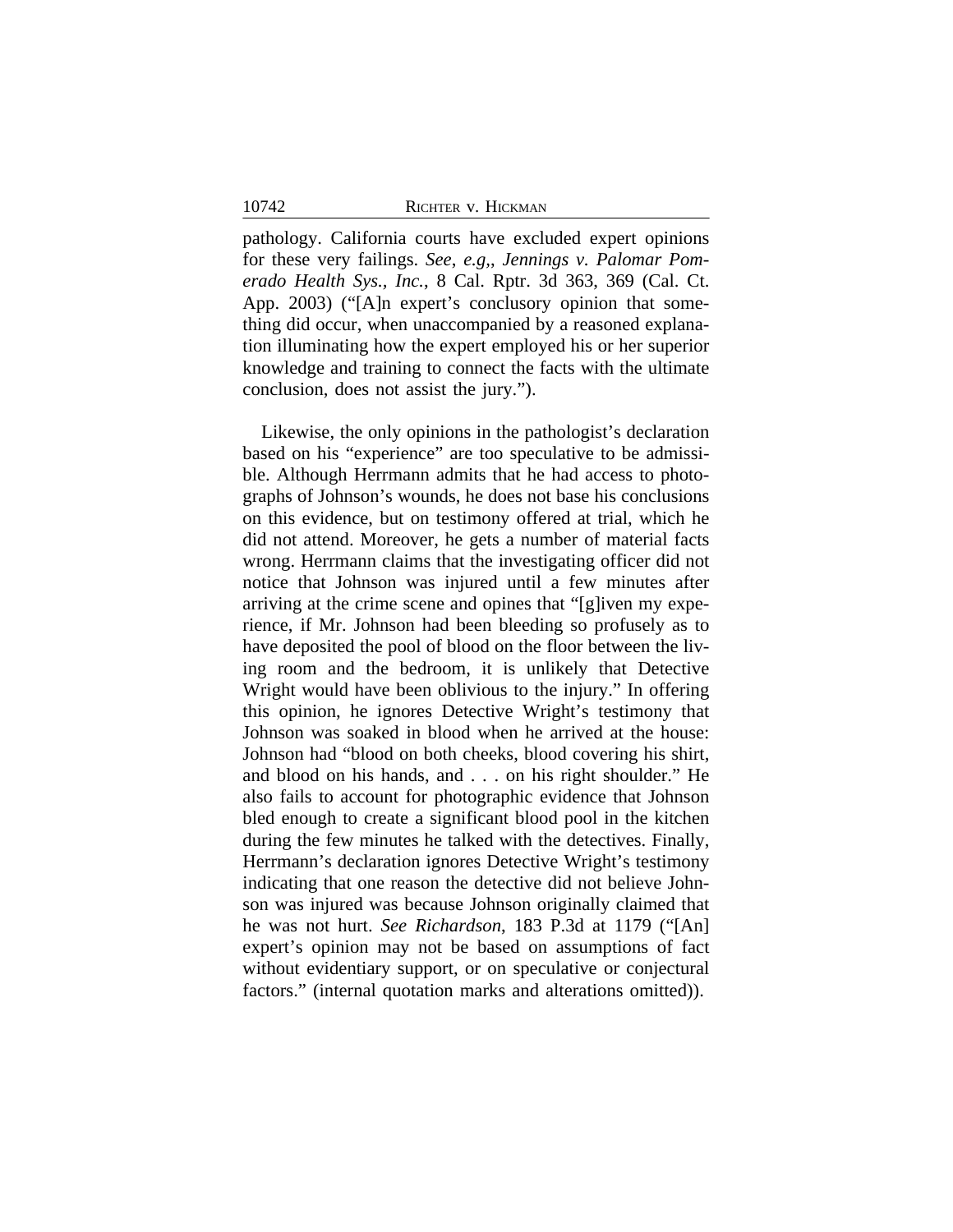| RICHTER V. HICKMAN | 10743 |
|--------------------|-------|
|--------------------|-------|

Even if by some serendipitous occurrence these conclusory and speculative assertions were not summarily excluded by the trial court,**<sup>14</sup>** they are too weak to significantly contradict the State's theory. Herrmann's declaration is careful to conclude that the State's theory is "unlikely"—not that it is impossible. In fact, it was not only possible that Johnson bled enough to create a pool of blood in the doorway, but consistent with other evidence admitted at trial. Photos taken of the crime scene several hours later established that there was a sizable blood pool in the kitchen area created by Johnson while he talked with Detective Wright in the few minutes before the ambulance arrived—a fact that the prosecutor hammered home in his closing statement.

More importantly, the pathologist's hypothetical testimony is simply a repetition of the defense's overarching theory, echoed by defense counsel throughout trial, that Johnson was shot around 4:20 am rather than 5:00 am and otherwise could not have had time to dispose of his marijuana plants and create blood trails throughout the house. For example, during his cross-examination of Detective Wright, defense counsel pressed, "And it wasn't until after you had located [Johnson] in the kitchen area that you first entertained a belief that he

**<sup>14</sup>**The majority's assertion that such an objection to the prejudicial effect of the expert declarations was waived before the district court, *see* Maj. Op. at 10697 n.15 & 10705-06 n.23, is based on a misreading of the parties' stipulations. In support of his habeas petition before the district court, Richter submitted declarations for his experts in lieu of direct testimony, and the parties stipulated that "the previously submitted declarations of petitioners' expert witnesses are admissible for consideration on the merits, and that [the experts], if called to testify, would testify in accordance with their declarations." In contrast to the majority's assertion, this stipulation narrowly waives only an objection to the admissibility of the declarations *in the district court* in lieu of direct testimony for the purposes of considering Richter's habeas petition. It does not clearly waive any objection to the *prejudicial effect* of the content of the declarations based on their admissibility in *state court* at trial. Indeed, determining the admissibility of Richter's expert declarations at trial is one aspect of a "consideration [of the testimony] on the merits."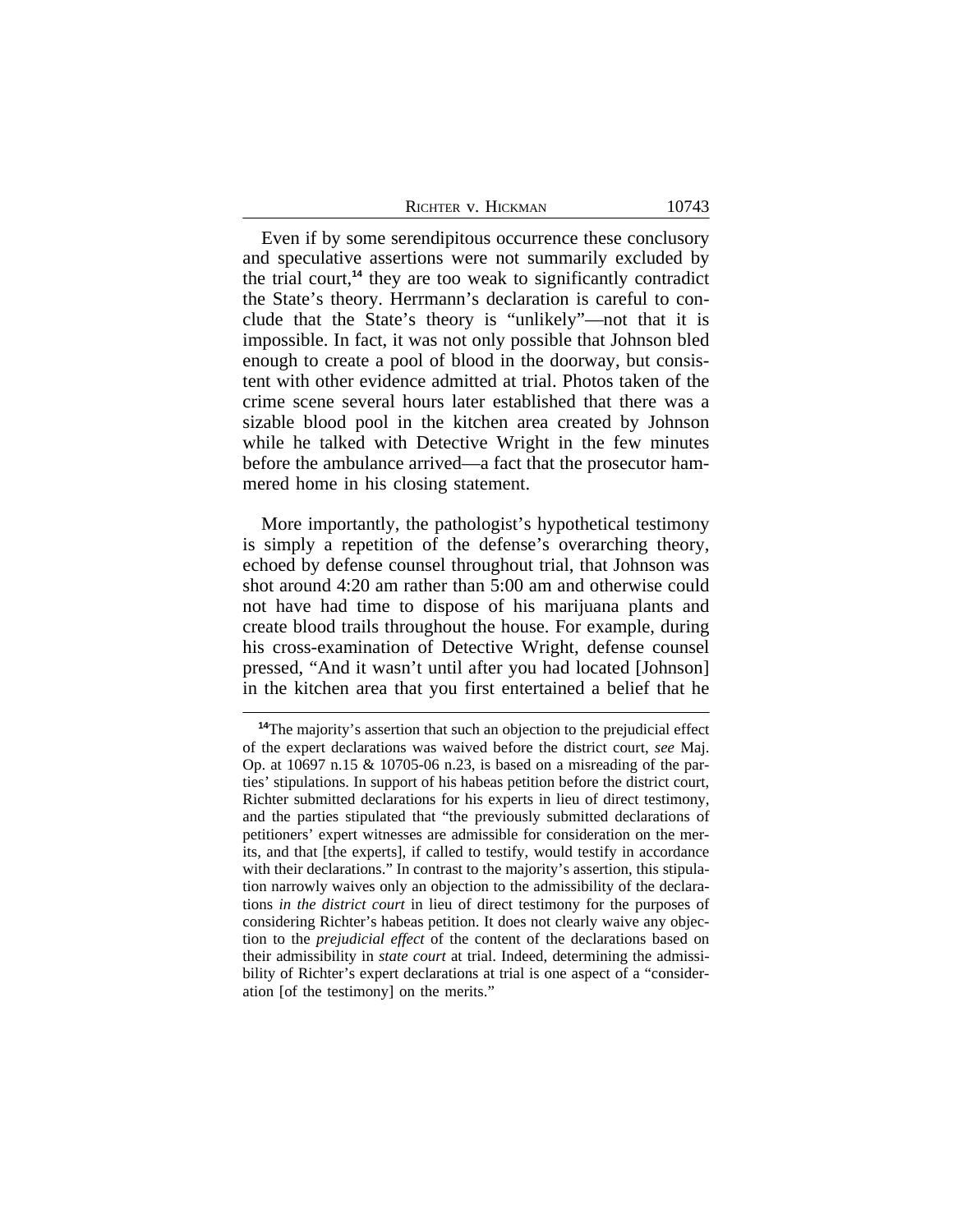had, in fact, suffered a wound; is that right?" The jury had full knowledge of the defense's theory and could do with it what it pleased. The majority proffers no reason that having a pathologist repeat what defense counsel harped on during trial would be at all consequential to the jury's decisionmaking especially when the pathologist's opinion is not supported by any explicit medical or scientific basis and could have been excluded for that reason.

The majority thus illogically concludes that defense counsel rendered ineffective assistance by failing to consult with and call to the stand an expert whose testimony would have been redundant, utterly unpersuasive, discredited by readily available forensic evidence, and most likely *inadmissable*. Indeed, it concludes that a state court adjudicating otherwise has been unreasonable. This is beyond overreaching.

 $\mathsf{C}$ 

What the majority calls the "most damaging" aspect of counsel's performance, his decision not to consult with a blood spatter expert, is actually the most understandable. Counsel had good reason for failing to consult with a blood spatter expert—he learned only minutes before the State's blood spatter expert's testimony that anyone would be opining on such matters. Moreover, counsel's failure to consult with a blood spatter expert was far less damaging than the majority admits. For these reasons, even if counsel was not flawless in his approach to the blood spatter testimony, his performance did not rise to the level of unconstitutional deficiency, and in any event, the testimony he could have elicited through his own expert would not have contradicted the State's case.

1

Before trial, counsel had no reason to know that an expert in bloodstain pattern interpretation would be helpful to his defense. Indeed, in his deposition he clearly confirmed that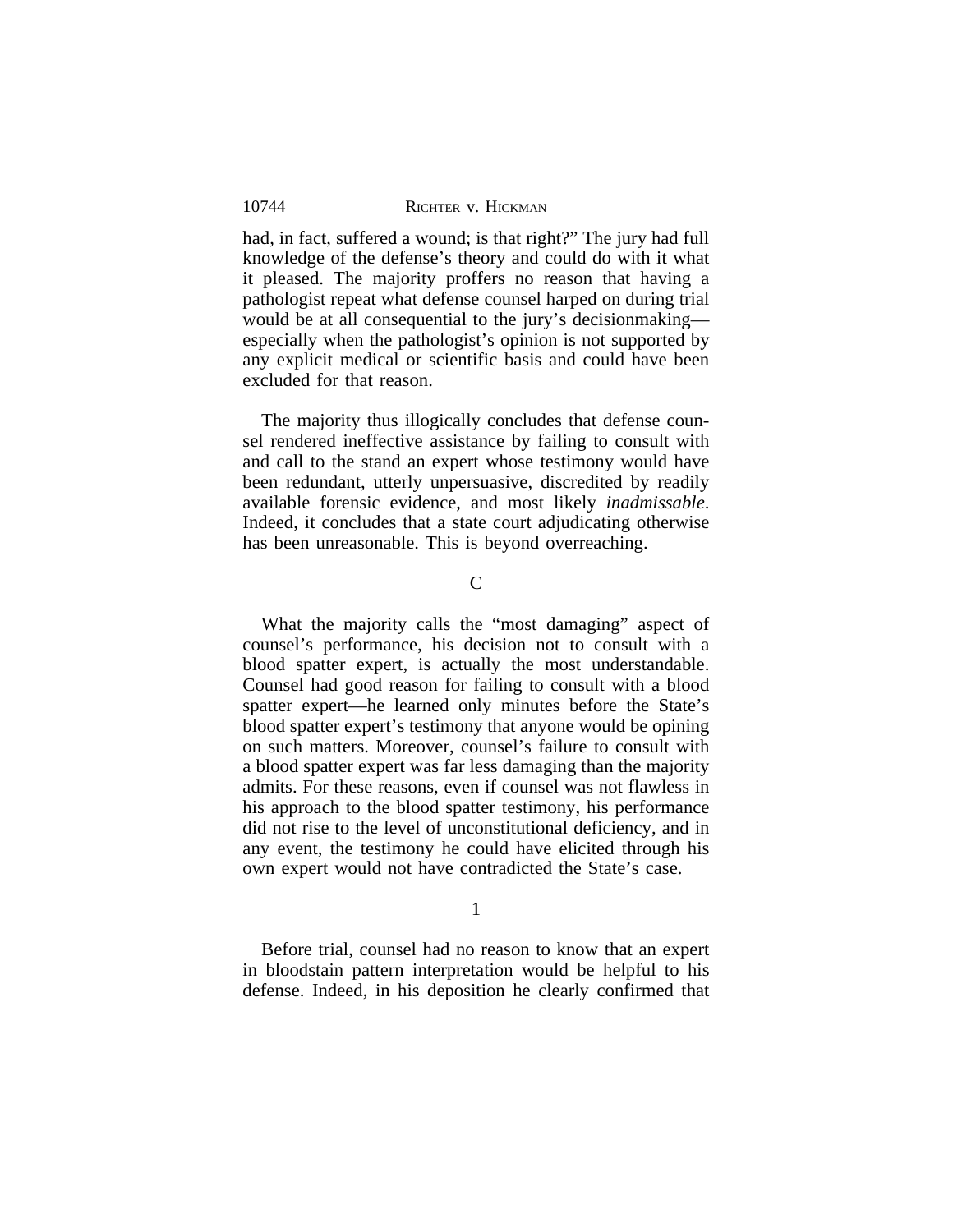| RICHTER V. HICKMAN | 10745 |
|--------------------|-------|
|--------------------|-------|

although he considered consulting a serologist before trial, he did not even consider consulting a blood spatter expert until after the State's expert had testified. Counsel's approach was not unreasonable.**<sup>15</sup>**

Counsel was not put on notice by the pre-trial actions of the prosecutor that such an expert would be necessary. Bell, the homicide detective who would testify about blood spatter for the prosecution, was not denominated as an expert on the subject prior to trial. Counsel never received a report from the prosecutor prior to Detective Bell's testimony giving the basis for his testimony, outlining the subject matter of his testimony, or providing any indication of his expertise in bloodstain pattern interpretation. When counsel—quite responsibly —asked the court for a report prior to Detective Bell's testimony concerning its subject matter, the judge flatly refused.

Counsel's opening statement neither revealed counsel's knowledge of the importance of expert blood spatter testimony nor promised the jury that he would call a blood spatter expert. Although counsel did, in his opening statement, advise the jury of the significance of blood spatter evidence, he also

**<sup>15</sup>**Contrary to the majority's assertions, the Sixth Amendment does not require defense counsel to "consult" with any and every potentially helpful expert in preparation for trial. Instead, *Strickland* makes clear that only an "unreasonable" investigation is constitutionally deficient. 466 U.S. at 690- 91 ("Strategic choices made after less than complete investigation are reasonable precisely to the extent that reasonable professional judgments support the limitations on investigation."). The Supreme Court has never suggested, as the majority does, that anything less than a "scorched-earth" investigative strategy is constitutionally deficient. Instead, the Court has long recognized that counsel should have the ability to weigh the potential value of investigation with the cost of acquiring it. *See Wiggins*, 539 U.S. at 533 ("*Strickland* does not require counsel to investigate every conceivable line of mitigating evidence no matter how unlikely the effort would be to assist the defendant."). Where counsel has no reason to believe, and should have no reason to believe, that a certain type of expert witness would be helpful to his case, it is not *unreasonable* for him to fail to "consult" with the expert either before, during, or after trial.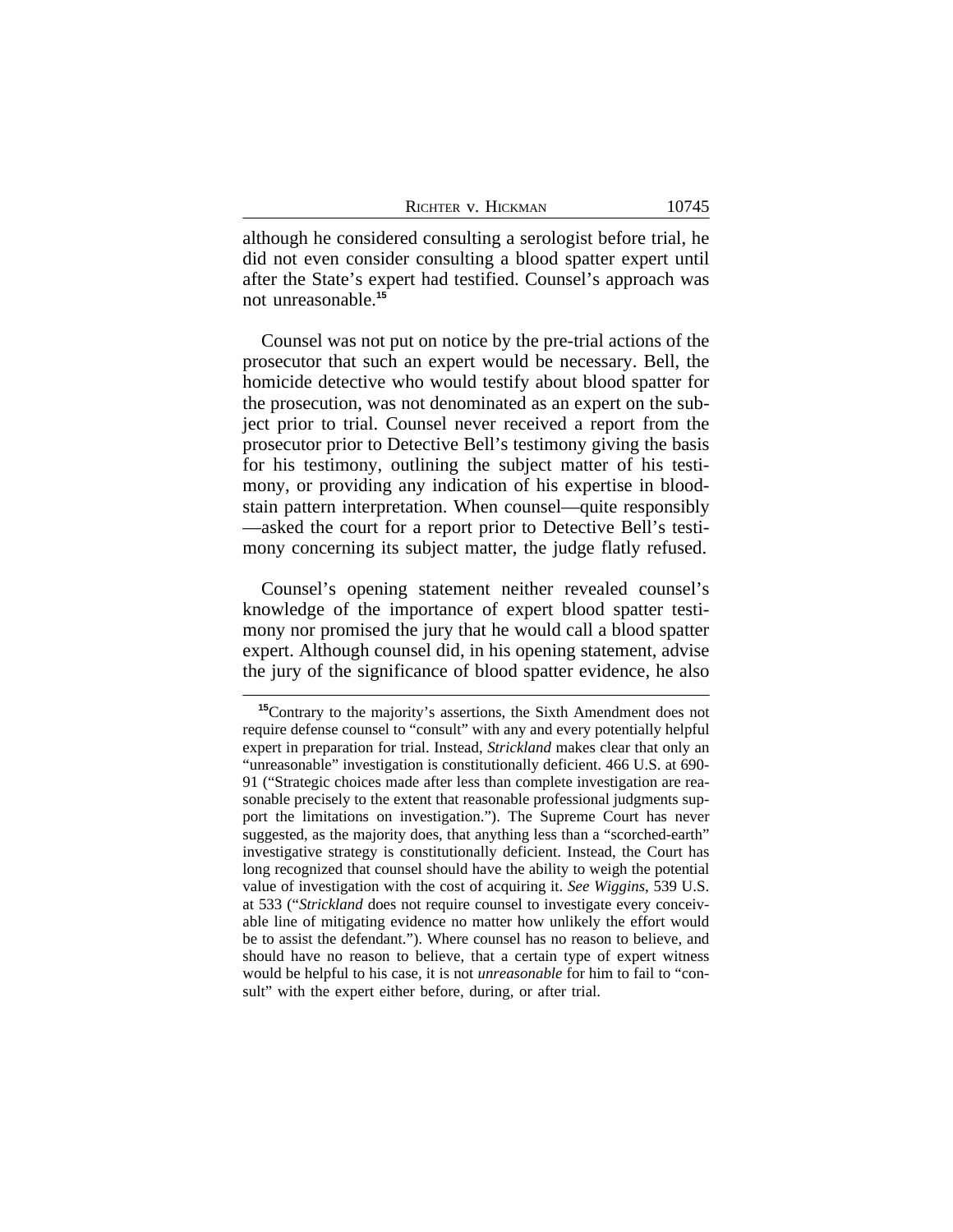indicated precisely what bloodstain pattern evidence he believed supported his theory—none of which remotely required an expert to interpret. Counsel noted in his opening statement that "[t]he evidence of great importance is the *lack* of spatter marks in this area, and [the lack] of other pools of blood, and spatter marks found elsewhere in the house inconsistent with stories told by Gunner Johnson." (emphasis added). He explained further that photographs of the crime scene would show that "there are no spatter marks of blood or anything on the couch;" that there were no blood marks on the sleeping bag on which Klein was purportedly sleeping; that there was a large pool of blood in the bedroom doorway that was never analyzed by the police; and that although Johnson claimed that he turned the lights on after being shot by Branscombe, there was no blood on the light switch. Not only did counsel elicit testimony establishing each one of these propositions during the course of the trial, he reiterated their significance in his closing statement.

Thus, because counsel was hardly remiss for failing to call a blood spatter expert to testify about the significance of the *absence* of blood spatters or pools of blood in certain areas of the house, the only possible "promise" counsel failed to honor was his pronouncement that the pool of blood (not blood *spatters*) in the bedroom doorway was "inconsistent with stories told by Gunner Johnson." But, as counsel testified in his deposition, he had no reason to know before trial that the *absence* of small blood spatters surrounding this pool of blood would be significant in determining its source. Indeed, although there were "spatters" surrounding the pool that might ordinarily have alerted experienced counsel to the importance of a bloodstain analysis, these spatters were in this case created by a "foot stomp"—some unknown person had stepped into the middle of the blood pool and splashed portions of it on the bedroom wall and door. This was not enough to alert an attorney of counsel's experience to the importance of a blood spatter expert before trial.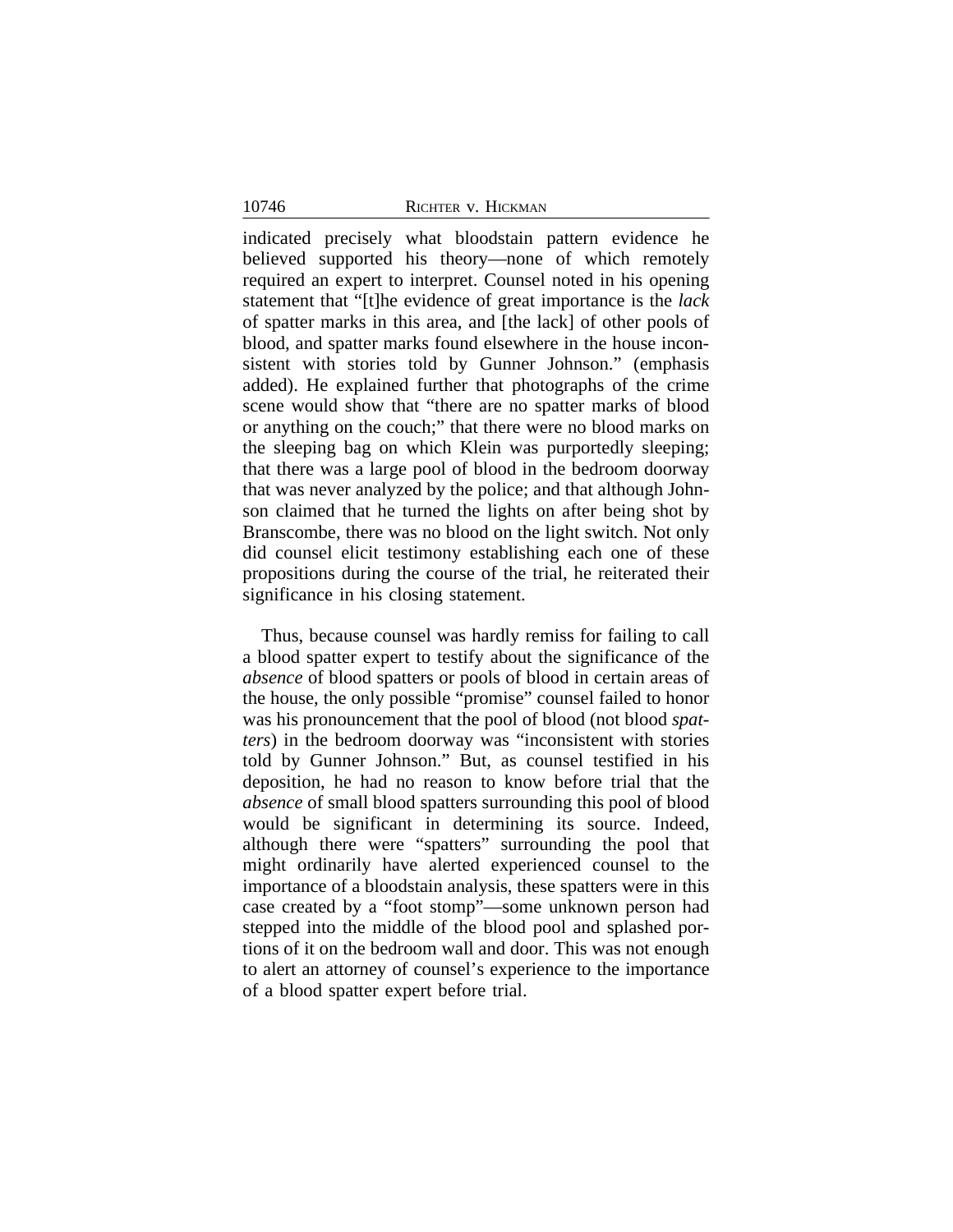| RICHTER V. HICKMAN |  |
|--------------------|--|
|--------------------|--|

During trial, counsel diligently responded to the prosecution's expert's testimony. He first objected to the testimony and asked that it be excluded, claiming that it was proffered too late. He also asked for a preliminary facts hearing and for a copy of Detective Bell's qualifications regarding blood spatter, but the court denied both requests. Although counsel does not remember asking for a continuance, it is highly unlikely, given the tenor of the trial and counsel's other experience with such requests, that one would have been granted.

Once the prosecution's expert, Detective Bell, had testified, counsel "considered [exploring] testimony relating [to] atomized blood droppings in the area of Mr. Klein's head on the couch relating also to whether or not this could have been caused by a sneezing, coughing, choking of the person on the telephone that was somewhat adjacent thereto." He also considered whether it was necessary to call an expert to testify concerning the various blood spatters in Johnson's bedroom. In both cases, he waited until after his cross-examination of the prosecution's expert, and then determined that neither expert would be profitable to his defense. This judgment appears to have been correct—Richter has failed to obtain in support of his petition a single expert who would contradict Detective Bell's opinion about the origin of these spatter marks, or who would indicate that defense counsel's theory about the origin of these spatter marks is even "possible."

Even after Detective Bell's blood spatter testimony, counsel had no reason to know that an expert would be helpful to determine whether the blood pool in the bedroom doorway came from Klein or Johnson. Detective Bell did not testify *at all* about blood spatter surrounding the pool—he testified about blood patterns and spatter on Klein's body and in other areas of the crime scene. Counsel might have been alerted to the fact that a blood spatter expert might have been helpful *in general*, but he had no reason to believe that blood spatter testimony would definitively indicate that either Klein or Johnson created the blood pool. Indeed, counsel had good reason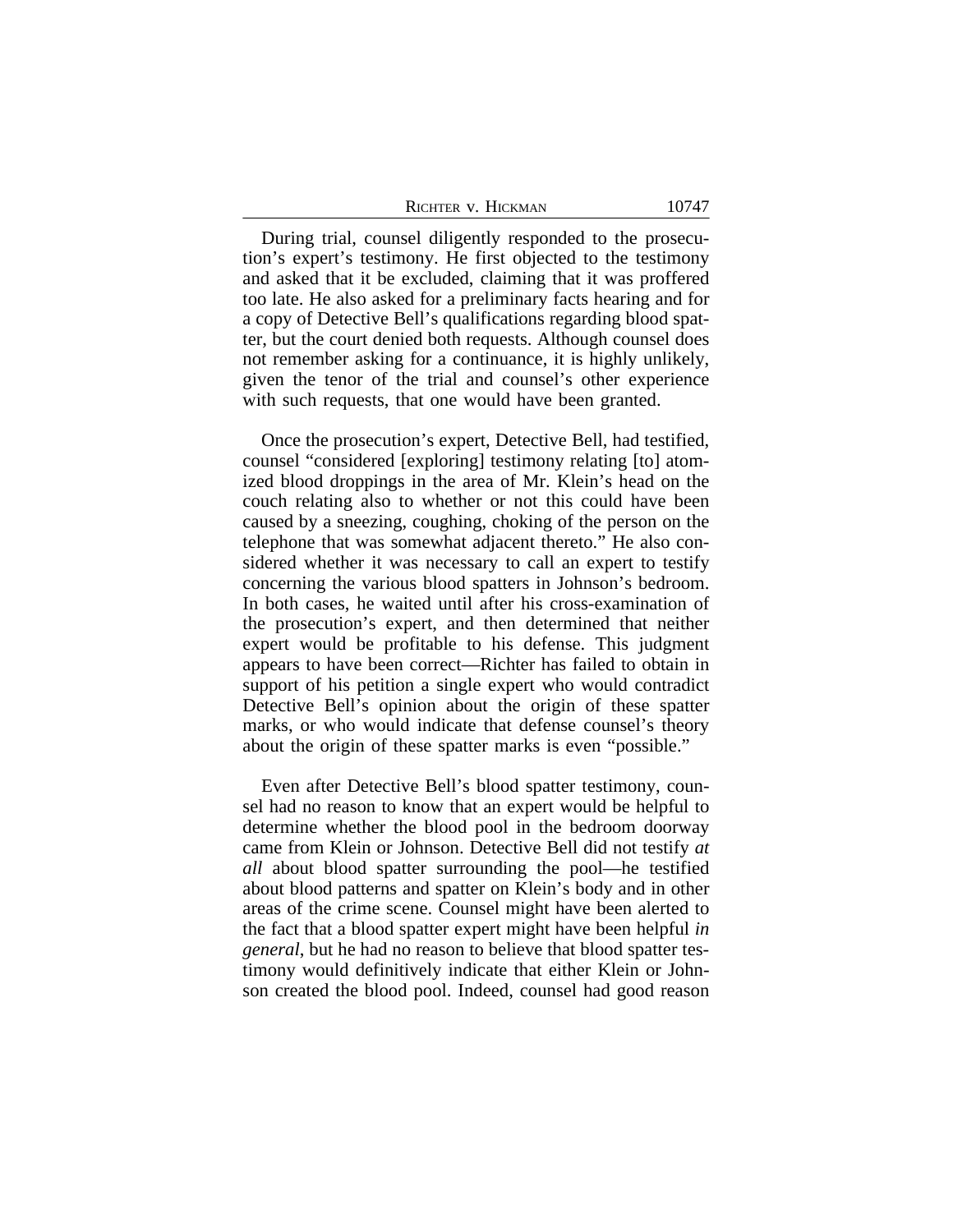to believe that a blood spatter expert would not be able to confirm his client's story—all the evidence so far presented at trial (and generally known to counsel) suggested that pursuing such an investigation would be fruitless. *See supra* Part II.A at n.7.

In sum, although counsel's response to the blood spatter expert's testimony was unlike his more reasonable response to the serologist's testimony—he did not independently research bloodstain pattern science nor know enough about the subject to evaluate whether his cross-examination of the State's expert was sufficiently effective—it was not so egregious to constitute ineffective assistance of counsel. By the time the blood spatter expert had testified, the trial was well underway. Counsel had to weigh the potential value of such an expert with the cost of acquiring one mid-trial. Taking time out of his trial preparation to find and retain a blood spatter expert who he had no reason to believe would disagree with the State's expert or be able to opine on the source of the blood pool is not plainly an error in judgment. Even if, with the benefit of hindsight, it was not a prudent decision, it was certainly not constitutionally deficient. At the very least, it was reasonable for California courts to consider counsel's choice not deficient.

2

Even if counsel made the wrong call, in light of the existing forensic evidence and the implausibility of Richter's story it is far from clear that Richter was prejudiced. The majority confidently proclaims that the testimony of Richter's newfound blood spatter expert, Ken Moses, would have created reasonable doubt as to Richter's complicity in Klein's murder. But this proclamation ignores the unchallenged blood spatter evidence at trial that directly undermined the defense's entire case.

Specifically, Detective Bell opined that *several* important aspects of the blood evidence found at the scene were consis-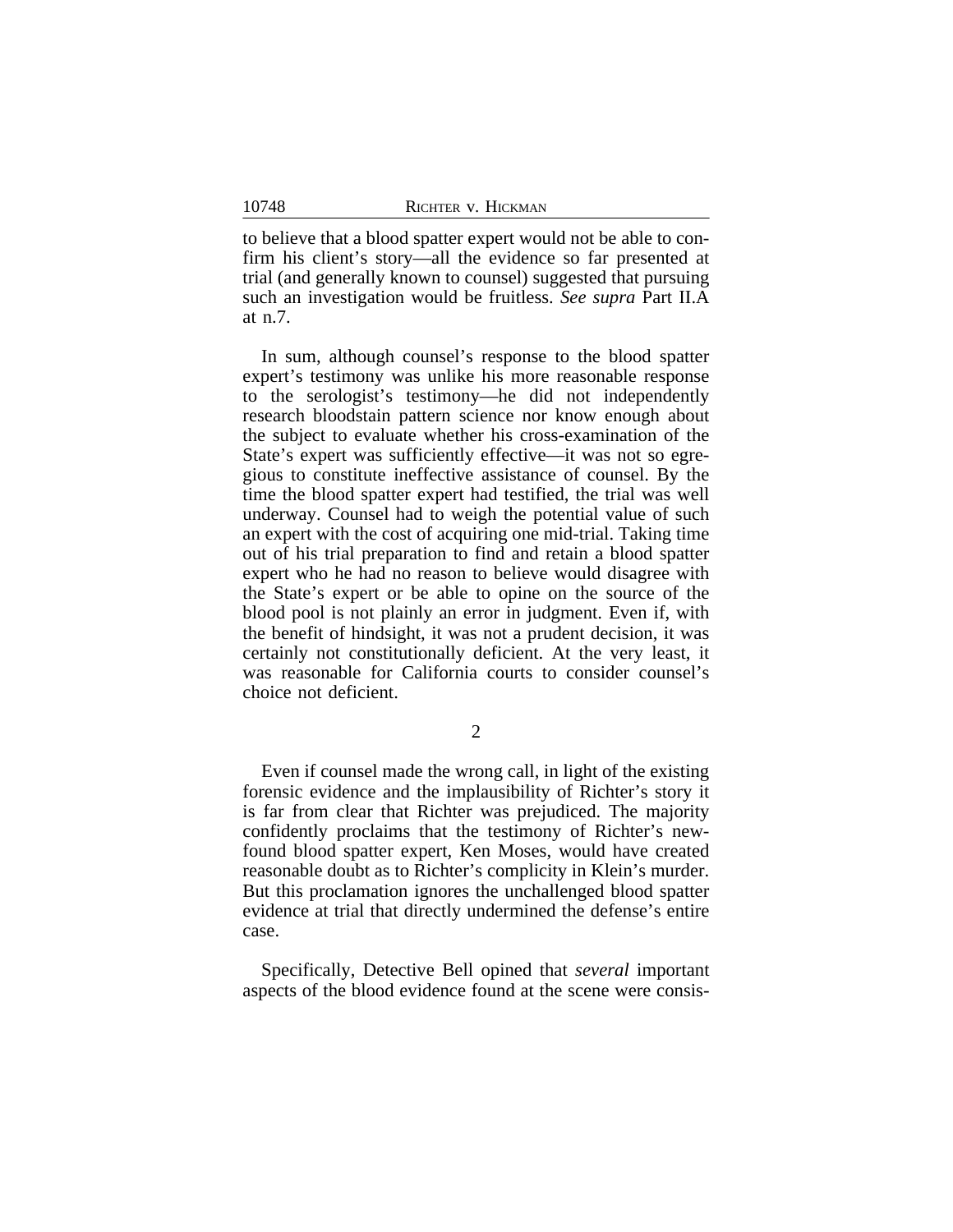tent with Johnson's recollection that Klein was shot at or around the living room couch rather than in the bedroom doorway. First, the blood flow patterns on Klein's face indicated that he was probably not moved "up or down" after he was shot in his left eye. More specifically, the blood from Klein's left eye wound emanated from his ocular cavity and flowed only down the left side of his face. If Klein had been moved from a different position, his head could not have been leaned (even slightly) back or forward during this movement, or otherwise the blood would have flowed down toward his chin or up toward his hairline. Second, a small area of high velocity blood spatter (spatter created by an impact of tremendous force) was visible beside the living room couch. Bell opined that because he was unaware of any other action besides a gunshot wound that could have created such high velocity spatter, either Klein or another unknown person had to have been shot on or slightly above the couch. Finally, Bell testified that because the blood pool in the doorway was "pristine" and did not exhibit any "smearing" of blood, a person shot there would have had to be "lifted straight up" from the pool, which was unlikely. Richter's newfound expert fails to contradict *any* of these propositions. *See* Maj. Op. at 10702 n.18 ("The most damaging evidence at trial was Detective Bell's blood spatter evidence.")

Thus, for the forensic evidence to be consistent with Richter's story, the drug-addled, intoxicated, 5'10", 155 pound Johnson would have had to perform an athletic feat of nearly Olympic proportions to move Klein from the bedroom doorway to the couch.<sup>16</sup> According to Detective Bell's testimony, Johnson would have had to lift the 6'1", 166 pound Klein "like a baby in [his] arms with [his] head parallel with the axis of [his] body" and carry him in *precisely* this position across the room, over a coffee table, and onto the couch. Johnson

**<sup>16</sup>**Johnson was not only seriously wounded, but somewhat intoxicated (his blood alcohol level was 0.024) and probably under the influence of marijuana.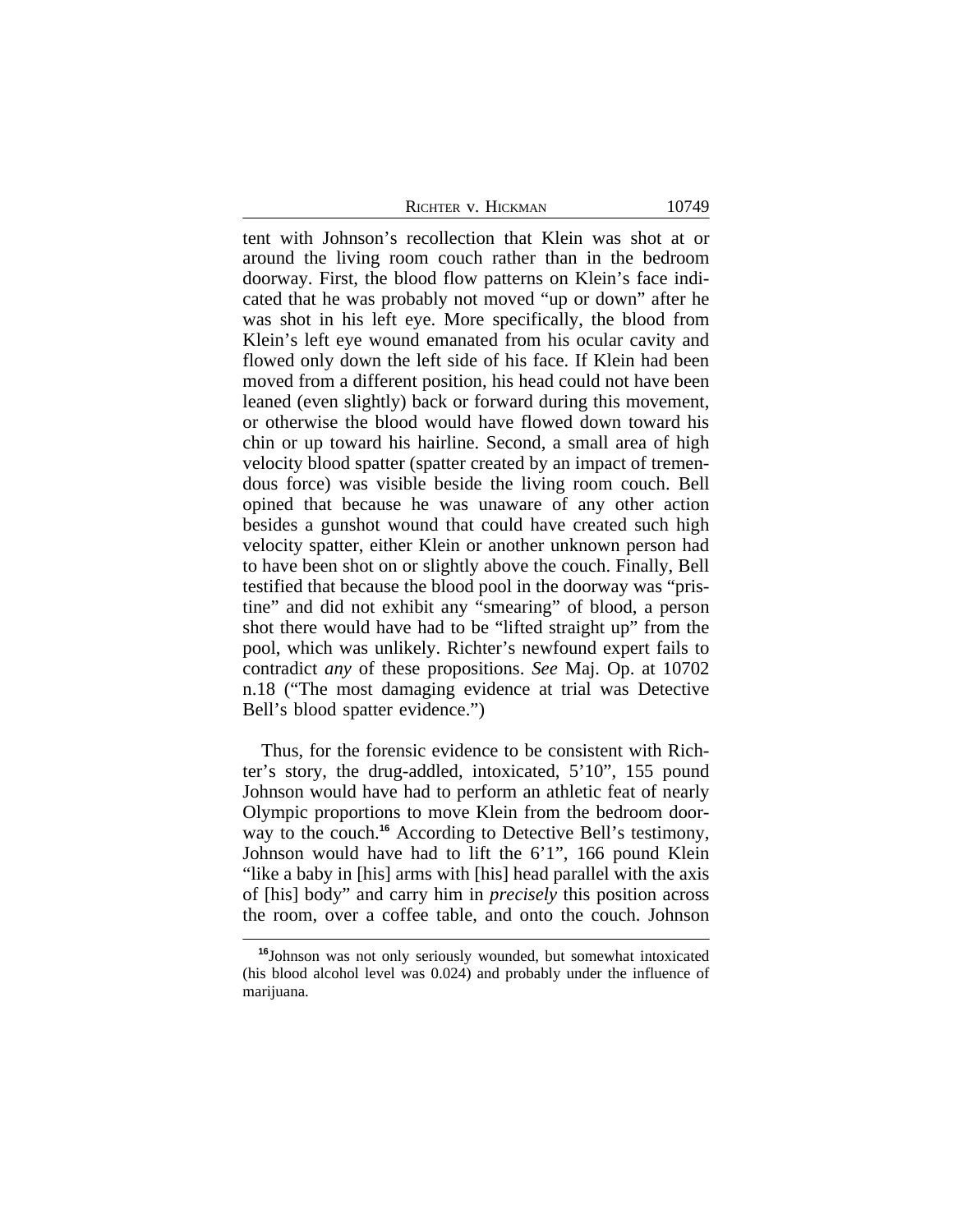could not have dragged Klein even a short ways from the blood pool—he had to lift him "straight up."

More importantly, for the forensic evidence to be consistent with Richter's story, some other person would have had to have been shot at or near the couch—a proposition that is entirely inconsistent with both Richter's recollection of the events in question and the evidence presented at trial. Richter did not testify that he saw a third wounded person on or near the couch. No additional shell casings were discovered in the living room that did not correspond to either Johnson's or Klein's wounds. Neither the State nor defense counsel offered any witnesses who claimed that another unknown person was in the house on the morning of December 20th. After fifteen years, no witnesses have materialized either to admit to being in Johnson's residence during the night in question or to report on a newly disinterred corpse with at least one bullet wound.

Given the utter lack of evidence indicating that a third person was shot at Johnson's residence, the totality of the State's and Richter's blood spatter testimony leads to only one possibility: Klein was shot on or near the couch. This scenario is entirely inconsistent with Richter's story, which required Johnson to shoot the struggling Branscombe and Klein from a position near his bed.**<sup>17</sup>** *See* Maj. Op. at 10698 ("If Klein was killed while lying on the couch in the living room, there was no possibility that Richter's account was correct.").

Although Richter's newfound expert testimony opining about the lack of small satellite spatters in the area of the doorway blood pool may have weakened Johnson's already

<sup>&</sup>lt;sup>17</sup>The uncontradicted testimony of a ballistics expert indicated that Klein was shot with the .22 caliber bullet from between 11 and 22 inches away. Because Johnson's bedroom was more than 22 inches away from the couch, Johnson could only have shot the .22 caliber bullet that wounded Klein if Klein was shot in the bedroom doorway.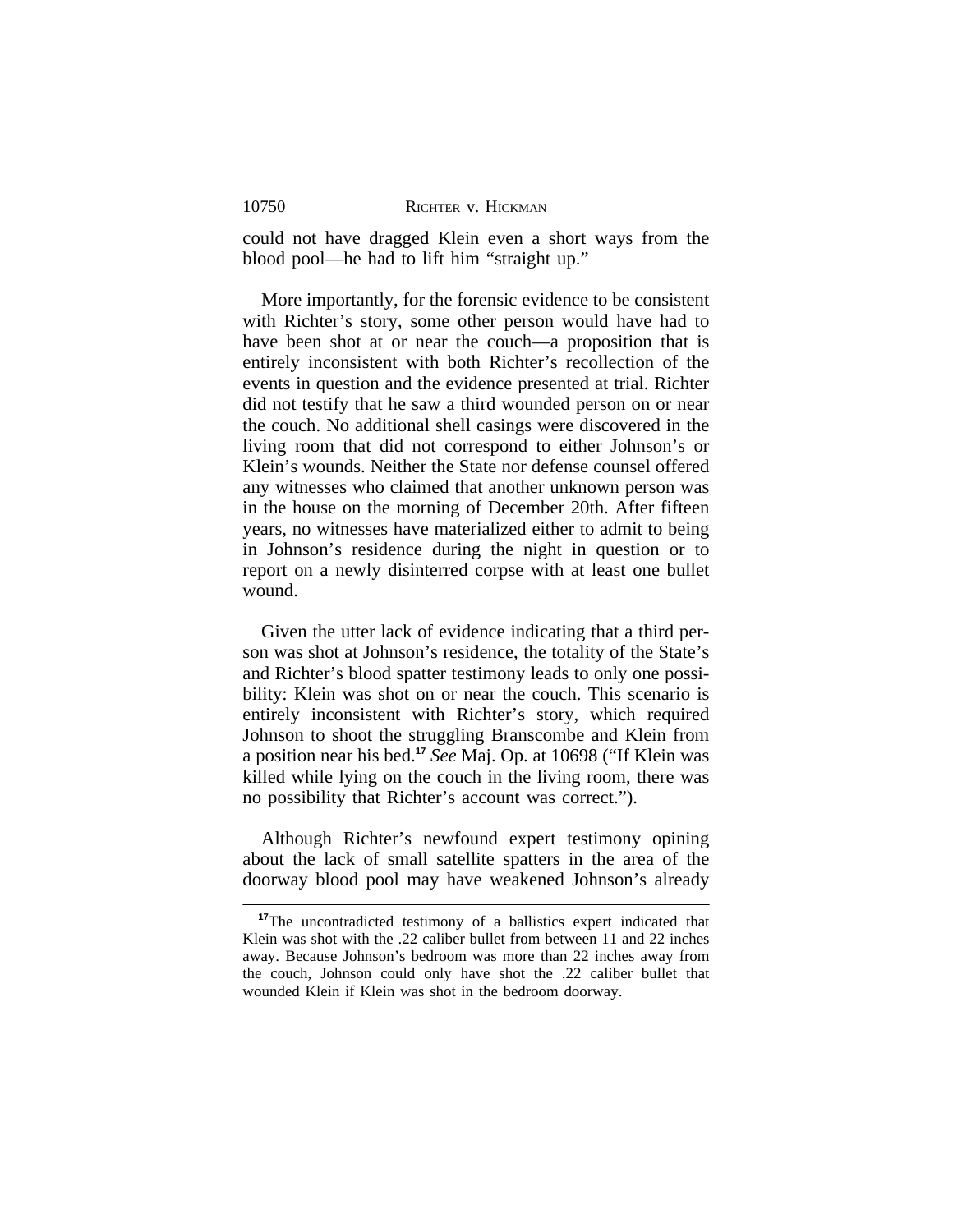| RICHTER V. HICKMAN | 10751 |
|--------------------|-------|
|--------------------|-------|

scattered account of the shootings, it would not have been enough to render plausible Richter's contrary account. Richter's blood spatter expert opines that "the blood pattern [in the bedroom doorway] was caused by the pooling of blood from a source close to or lying on the floor." This opinion is not inconsistent with the theory that the blood pool came from Johnson—instead, it means only that the blood couldn't have originated from Johnson while he was standing up.

Richter, even after several years of foraging for expert testimony to reinforce his theory, has been unable to discover a single expert to contradict Detective Bell's testimony that someone had to be shot within a few feet of the couch. At trial, defense counsel argued that the high velocity blood spatter near the couch was created when Johnson sneezed or coughed blood while talking on the nearby phone. Not surprisingly, Richter's habeas petition lacks any expert declaration confirming this assertion that Johnson could cough blood with the force of a semi-automatic. Likewise, although the majority takes it upon itself to discredit Detective Bell's testimony concerning Johnson's movement of Klein, Richter has not produced any expert testimony disputing Detective Bell's conclusions in this regard.

In sum, unlike Richter's blood spatter testimony, which only contradicts Johnson's recollection of the events, the State's blood spatter testimony contradicts the defense's entire case because it establishes that Johnson could not have physically shot Klein. The State's blood spatter testimony has never been challenged—even Richter's new blood spatter expert cannot contradict the State's blood spatter evidence.**<sup>18</sup>**

**<sup>18</sup>**Because Richter did not present any blood spatter evidence in his habeas petition that if presented at trial would have directly contradicted the State's expert, we cannot assume, as the majority does, that the jury would have been forced to choose between the experts, *see* Maj. Op. at 10699-10700 n.16. Instead, we must consider whether the totality of the non-contradictory blood spatter evidence would have created reasonable doubt of Richter's guilt.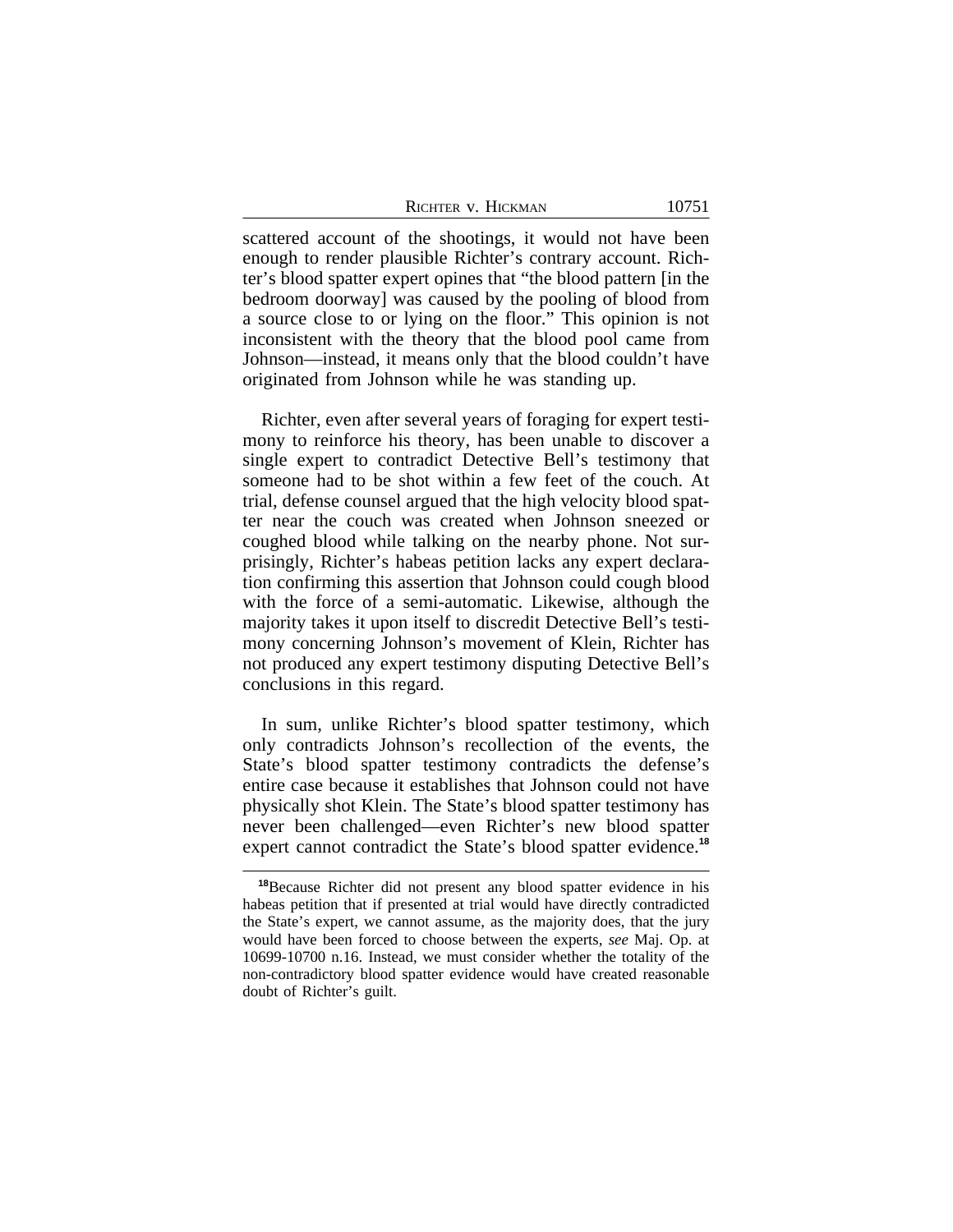Because the State's case was not predicated on the fact that Johnson stood up while making the blood pool in the doorway, Richter's testimony only discredits Johnson's account of the events. In contrast, the defense's entire case was predicated on Johnson having the ability to shoot Klein with a .22 while Klein was struggling with Branscombe, and this theory is entirely discredited by the State's blood spatter testimony.

Because of the unchallenged forensic evidence directly contradicting Richter's entire case, it was thus likely correct, and certainly not unreasonable, for a state court to assume that no prejudice resulted from defense counsel's failure to obtain the expert blood spatter testimony.

D

As the majority recognizes, *Strickland* requires us to "consider the totality of the evidence before the judge or jury" when making a prejudice determination, 466 U.S. at 695. But this inquiry does not merely encompass the evidence claimed by the habeas petitioner to be infected with error—it also should include a consideration of "factual findings . . . unaffected by the errors." *Id.* We must thus "[t]ak[e] the unaffected findings as a given" and ask, "taking due account of the effect of the errors on the remaining findings," whether "the defendant has met the burden of showing that the decision reached would reasonably likely have been different absent the errors." *Id.* at 696. The Supreme Court cautioned in *Strickland* that "a verdict or conclusion only weakly supported by the record is more likely to have been affected by errors than one with overwhelming record support." *Id.* In this case, the State's case was solid, but not overwhelming. The unaffected factual evidence before the jury, however, provides substantial support for its guilty verdict. Indeed, Richter and Branscombe's story not only has so many holes that it is unbelievable, but uncontradicted expert testimony about the forensic evidence found at the crime scene further implicates the duo. Certainly, given these implausibilities and forensic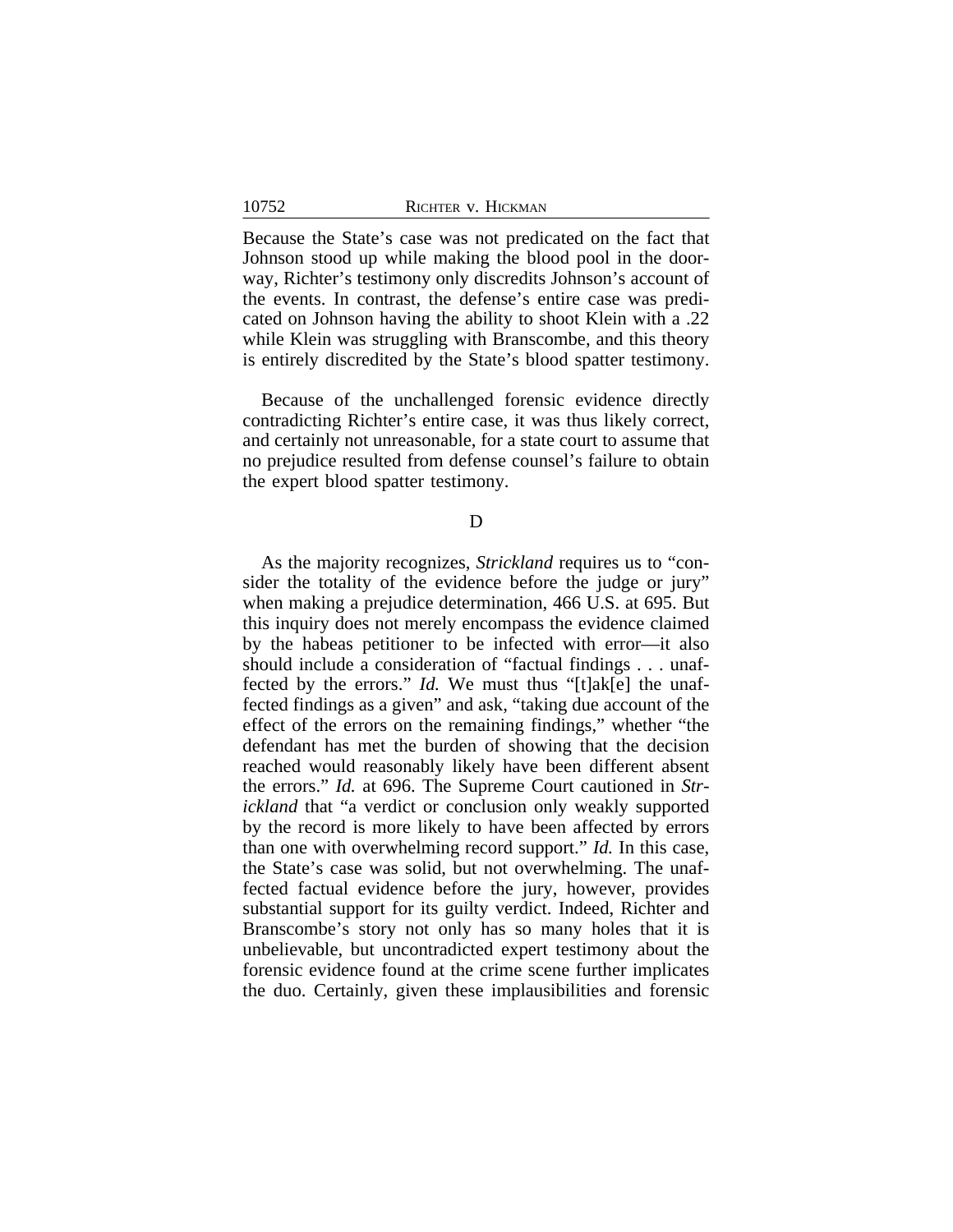evidence, we cannot say that a California court finding that Richter's hypothetical expert testimony was not prejudicial was unreasonable in so doing.

In order to believe Richter and Branscombe's story, the jury first had to assume that Johnson was simultaneously savvy and stupid. The jury had to believe that Johnson was intelligent enough to do the following things after being shot in the shoulder and head by Branscombe: (1) take the .22 caliber semi-automatic handgun (that only Richter claimed Johnson owned) and bury it where no subsequent investigation would unveil it; (2) move the .22 caliber casing from his bedroom to the living room to implicate Richter in Klein's death;**<sup>19</sup>** (3) find his hip sack and any remaining CCI Stinger .22 caliber ammunition and bury it with the .22 caliber gun in order to make the scene consistent with a robbery; (4) throw his pager out his front door onto the lawn to make it look like Branscombe and Richter had taken his hip sack; and (5) lift Klein carefully from the bedroom doorway and move him to the couch to make it look like he was shot in his sleep. Despite this careful scheme, the jury also had to believe that Johnson was so stupid as to (1) move Klein, rather than leaving him exactly where he was shot, and simply tell the police that Klein was coming to Johnson's aid when he was gunned down in the bedroom doorway; (2) throw his marijuana plants and drug paraphernalia over his fence into his neighbor's yard, in plain view, instead of hiding them with the .22 handgun, the CCI Stinger ammunition, and the hip sack; (3) wait nearly forty minutes planning his story before calling the police, only to tell them three potentially inconsistent stories about what happened;**<sup>20</sup>** and (4) tell the police specifically that

**<sup>19</sup>**Although the State's expert testified that the location of bullet casings were not entirely indicative of the location of the shooter, he also testified that it would be highly improbable that a gun fired in the bedroom would release a casing in such a way as to bounce out the bedroom door, leap over Klein's body, and come to rest in the corner of the living room.

**<sup>20</sup>**Because the defense's theory rested on the assumption that Johnson deftly manipulated all the forensic evidence inconsistent with Richter's story, the fact that Johnson failed to complete the effort by telling a police a consistent story was a major problem for the defense, as the prosecutor repeatedly pointed out in his closing argument.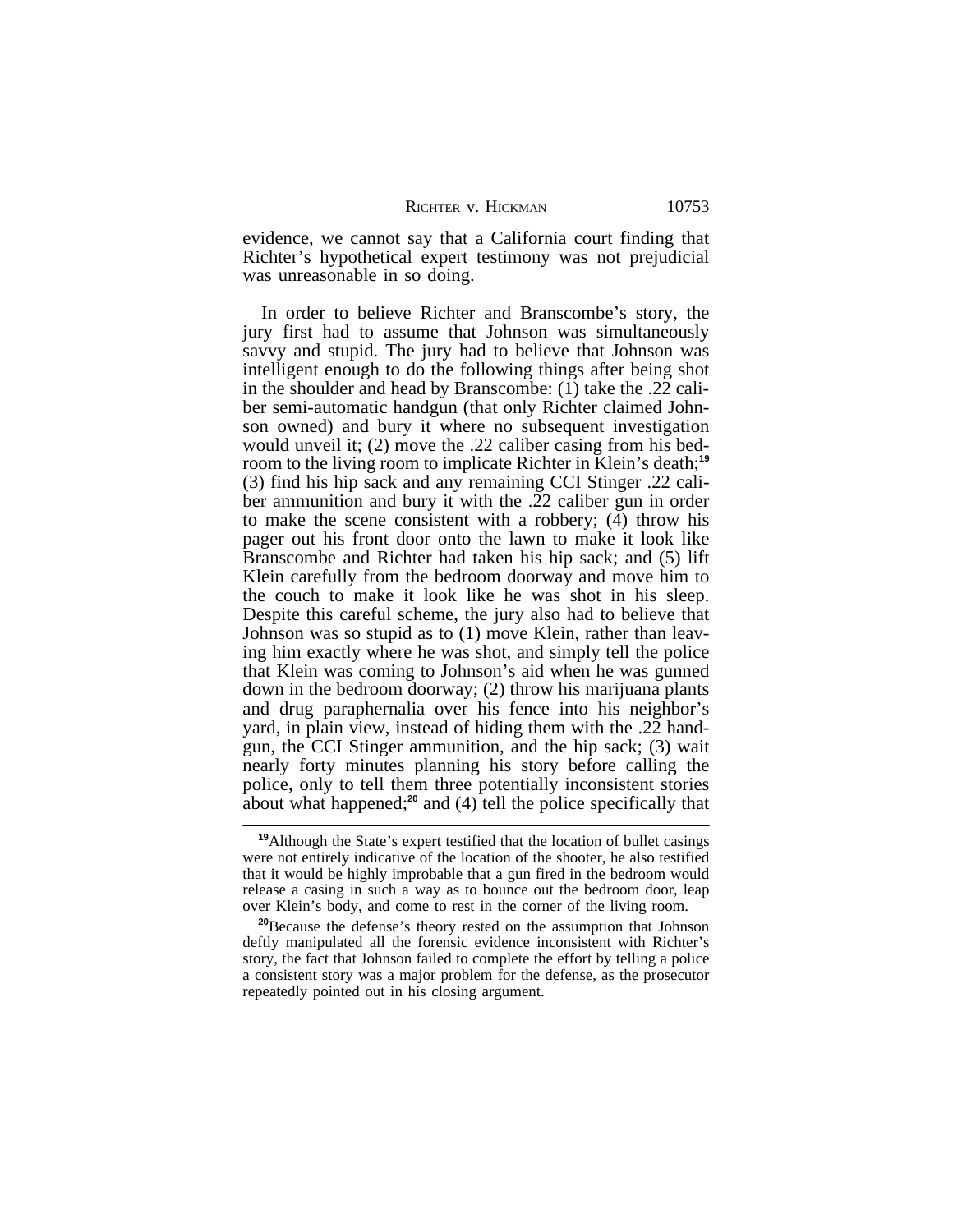he did not ever see Richter holding a gun in his bedroom, when he had already manipulated the crime scene to implicate Richter.

To believe Richter's story, the jury also had to overcome *uncontradicted*, *unchallenged* forensic evidence corroborating Johnson's story. The prosecution's blood spatter expert testified that the blood flow patterns on Klein's face indicated that he was not shot in the bedroom doorway; there was high velocity blood spatter in the area of the couch that could only have resulted from a gunshot wound; and there was no evidence of bruising or blood spattering on Klein's face consistent with him being shot, falling, and making an impact with the bedroom floor. In short, for Richter's account of the shootings to be at all consistent with the State's uncontradicted expert testimony, the jury would have had to either *invent* a third wounded person at the crime scene whose existence was neither asserted by the parties nor suggested by the evidence at trial, or assume without any evidentiary or scientific support that Johnson coughed blood at a velocity of approximately 1000 meters per second.

Finally, to credit Richter's version of the events, the jury had to believe that several highly improbable events occurred. The jury had to believe that (1) Richter and Branscombe left Johnson's house around 2:00 am to return to their workplace at the Christmas tree lot because they suddenly felt motivated to clean up their work area; (2) Richter and Branscombe returned to Johnson's house at 4:00 am to give Johnson's roommate his pay and clothing from the Christmas tree lot, rather than waiting until the next morning; (3) upon the duo's return to Johnson's residence, Johnson and Klein were so intoxicated or drugged that they attacked Branscombe (who they had just smoked marijuana with a few hours before) for no reason;**21** (4) Klein, who had let Branscombe into John-

<sup>&</sup>lt;sup>21</sup>The majority misunderstands the defense's theory when it claims that Johnson's intoxication can "explain why, in his befuddled state, not recog-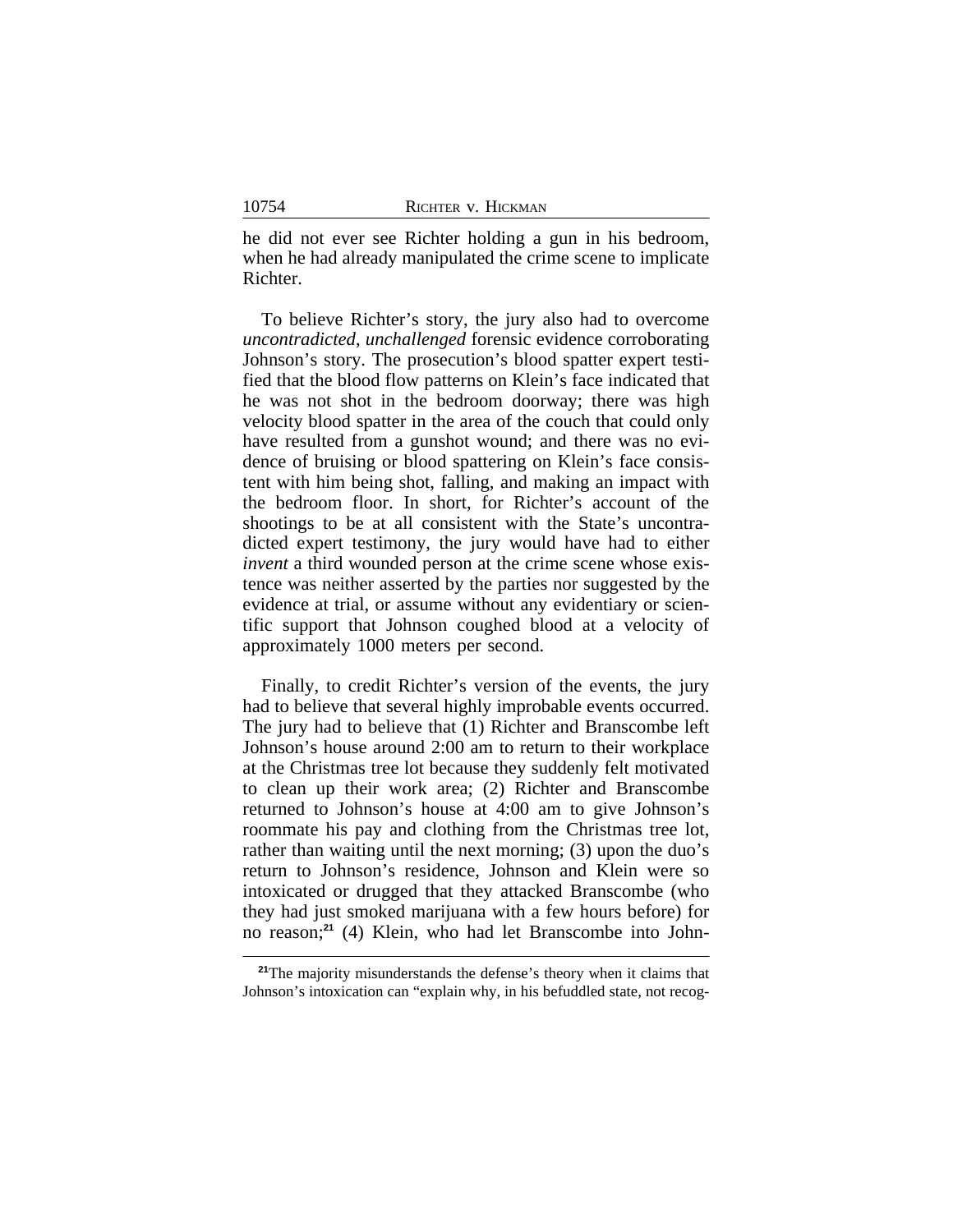son's residence minutes earlier, initiated an attack on Branscombe with sufficient force that Branscombe felt justified in pulling out his .32 in self-defense; (5) Johnson, who had a perfectly good .22 caliber semi-automatic handgun, would first attempt to shoot Branscombe with his Cobray M-12, which was allegedly prone to jamming; (6) the M-12 immediately jammed after Johnson fired one shot, even though it functioned normally when tested later; (7) Johnson, a firearms enthusiast possessing the element of surprise, first fired his M-12 nearly straight into his bedroom floor, then missed hitting Branscombe with his .22 semi-automatic handgun from around twenty inches away; (8) Richter coincidentally had ammunition and a magazine at his residence that perfectly matched the .22 caliber casing found at the crime scene; (9) Richter and Branscombe ran off to the Yolo overpass to immediately dispose of the weapons even though they believed they were innocent; (10) Richter and Branscombe just happened to have several \$100 bills, one of which happened to fall out while they were disposing of the guns in the Yolo overpass; (11) Richter and Branscombe avoided calling the police for a day and a half after the shootings, even though they learned shortly thereafter that the police were investigating Johnson's house; (12) Richter initially denied ever being at Johnson's house, even though he believed he was innocent; and (13) after an exhaustive search of the Yolo overpass in the area where Richter told the police the weapons had been thrown, no weapons were found, but the very next day, defense counsel returned to the overpass and found *only* Johnson's weapon, the M-12, and not the potentially incriminating

nizing Branscombe, he shot what appeared to be an intruder when he awoke and saw an unknown person unexpectedly in his house," Maj. Op. at 10701. It was quite important to the defense to suggest that Johnson and Klein were *not* asleep when Branscombe entered the house, so that it could be proposed that Branscombe did not enter the house without their consent. Thus, in his closing statement defense counsel proclaimed, "Christian Branscombe *did not surprise anybody*, did not go running in the dark and start shooting. It didn't happen that way." (emphasis added).